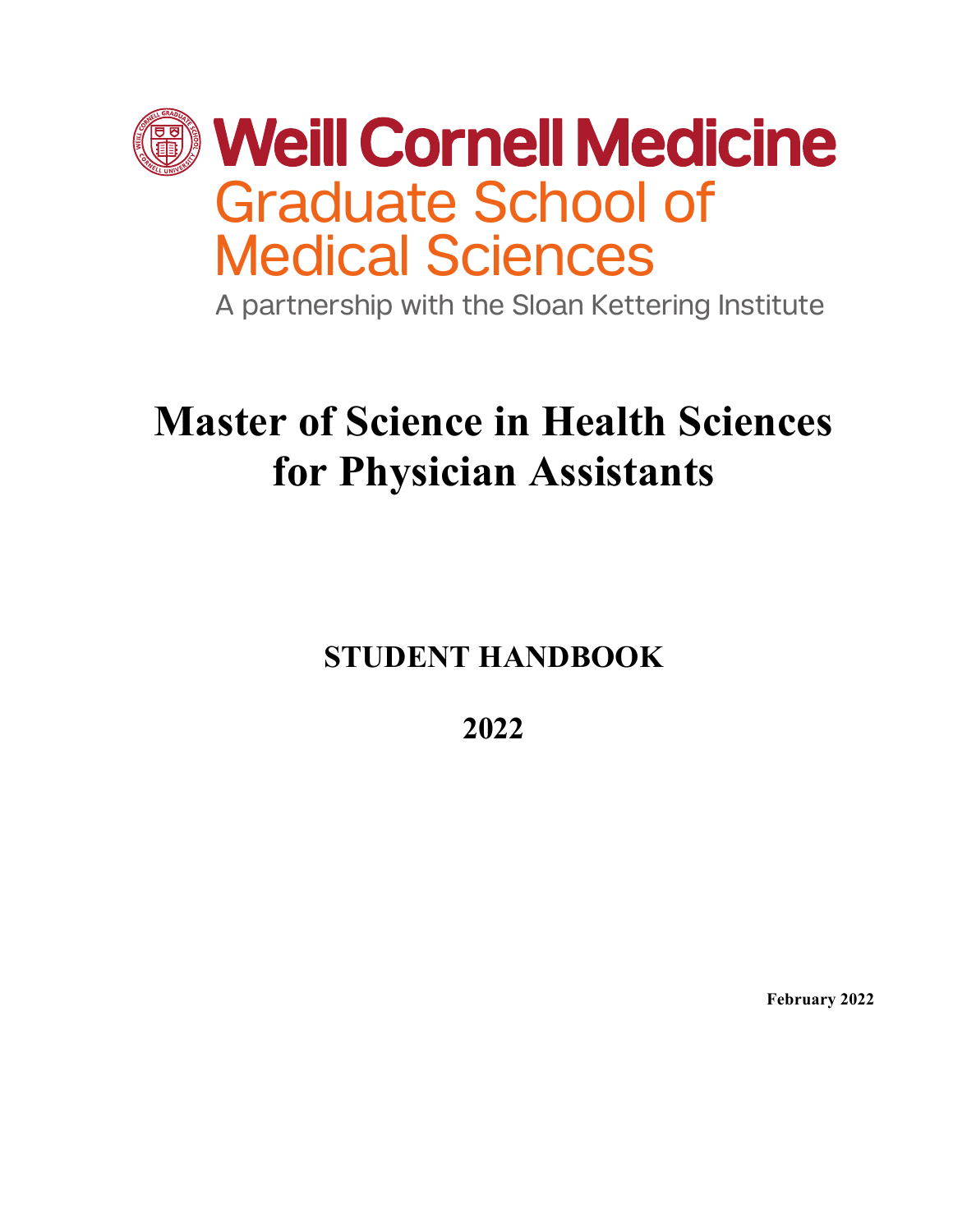# **ADMINISTRATIVE OFFICES / CONTACT INFORMATION**

**Weill Cornell Medicine Master of Science in Health Sciences for Physician Assistants Physician Assistant Program**

570 Lexington Avenue, 9th floor New York, New York 10022 Telephone: (646) 962-7277 FAX: (646) 962-1290 Email: mshspa@med.cornell.edu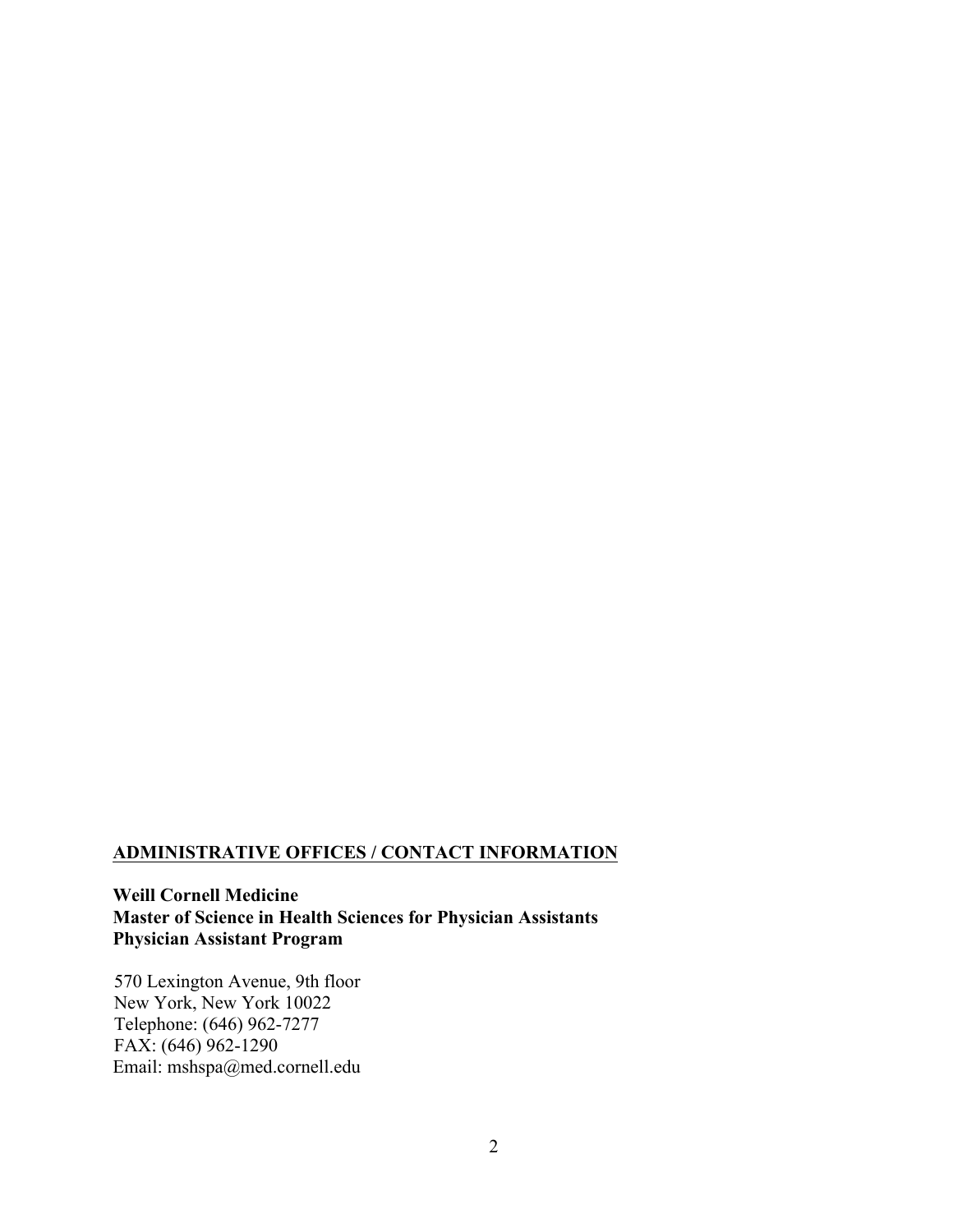| <b>TABLE OF CONTENTS</b> |  |
|--------------------------|--|
|--------------------------|--|

| <b>PREFACE</b>                                              | PAGE#<br>5     |
|-------------------------------------------------------------|----------------|
| <b>ABOUT THE INSTITUTION</b>                                | 6              |
| Affiliations                                                | $\overline{7}$ |
| Program Faculty and Staff                                   | 12             |
| <b>EMERGENCIES, SAFETY, AND SECURITY</b>                    | 13             |
| <b>Emergency Contacts</b>                                   | 13             |
| <b>Emergency Alerting</b>                                   | 14             |
| <b>Campus Security Report</b>                               | 15             |
| Fire Safety                                                 | 16             |
| <b>STANDARDS OF CONDUCT</b>                                 | 19             |
| Student Responsibilities / Honor Code                       | 19             |
| Training and Learning Environment                           | 22             |
| Student Ombudsperson                                        | 23             |
| Guidelines for Use of Computers and Network Systems         | 23             |
| <b>Sexual Harassment</b>                                    | 25             |
| <b>Title IX Regulations</b>                                 | 26             |
| <b>Bias and Hate Related Crimes</b>                         | 27             |
| Members of the Community Who Potentially Represent a Hazard | 28             |
| <b>Substance Abuse Policy</b>                               | 33             |
| Drug Screening                                              | 35             |
| <b>ACADEMICS</b>                                            | 38             |
| Competencies for the Physician Assistant Profession         | 38             |
| Required Courses in the MSHS PA Curriculum                  | 39             |
| <b>Technical Standards</b>                                  | 41             |
| <b>GUIDELINES FOR PROMOTION AND GRADUATION</b>              | 43             |
| Grading                                                     | 45             |
| <b>Student Progress</b>                                     | 46             |
| <b>Appeals Process</b>                                      | 48             |
| Financial Aid Guidelines for Academic Progress              | 48             |
| <b>Student Grievance Policy</b>                             | 49             |
| <b>STUDENT HEALTH</b>                                       | 51             |
| <b>Medical Emergencies</b>                                  | 54             |
| Immunizations and Other Health Requirements                 | 54             |
| Policy for Management of Needlestick or Body Fluid Exposure | 56             |
| <b>Mental Health Services</b>                               | 60             |
| The Americans with Disabilities Act                         | 62             |
| Childcare                                                   | 62             |
| <b>LIBRARIES</b>                                            | 64             |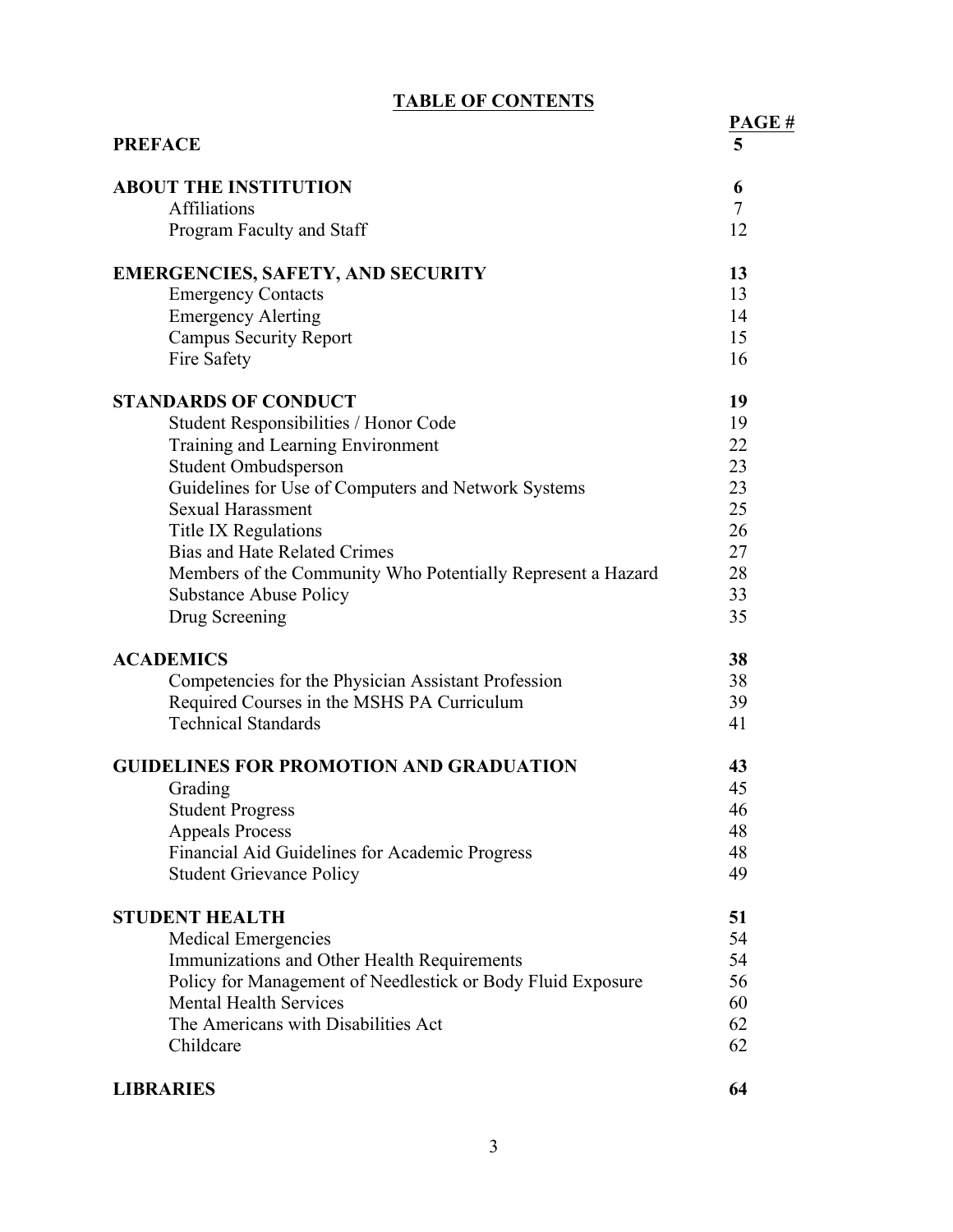| <b>PROGRAM SPECIFIC POLICIES AND PROCEDURES</b> | 68 |
|-------------------------------------------------|----|
| Tuition, Fees and Refund Policy                 | 68 |
| Withdrawal Policy                               | 69 |
| Communications                                  | 69 |
| iPad                                            | 70 |
| Use of Personal Laptop Computers                | 70 |
| Dress Code                                      | 71 |
| Assessment                                      | 73 |
| Service Work                                    | 73 |
| Liability Insurance                             | 74 |
| <b>Attendance Policies</b>                      | 75 |
| <b>Jury Duty</b>                                | 78 |
| Religious Observances                           | 78 |
| Leave of Absence Policy                         | 79 |
| <b>Examination Policy</b>                       | 81 |
| <b>Student Records</b>                          | 83 |
| <b>Request for Transcripts</b>                  | 86 |
| <b>STUDENT LIFE</b>                             | 87 |
| <b>Housing Policy</b>                           | 87 |
| Religious Institutions                          | 88 |
| <b>Class Representatives</b>                    | 89 |
| <b>Student Society</b>                          | 89 |
| <b>Weill Cornell Directory</b>                  | 90 |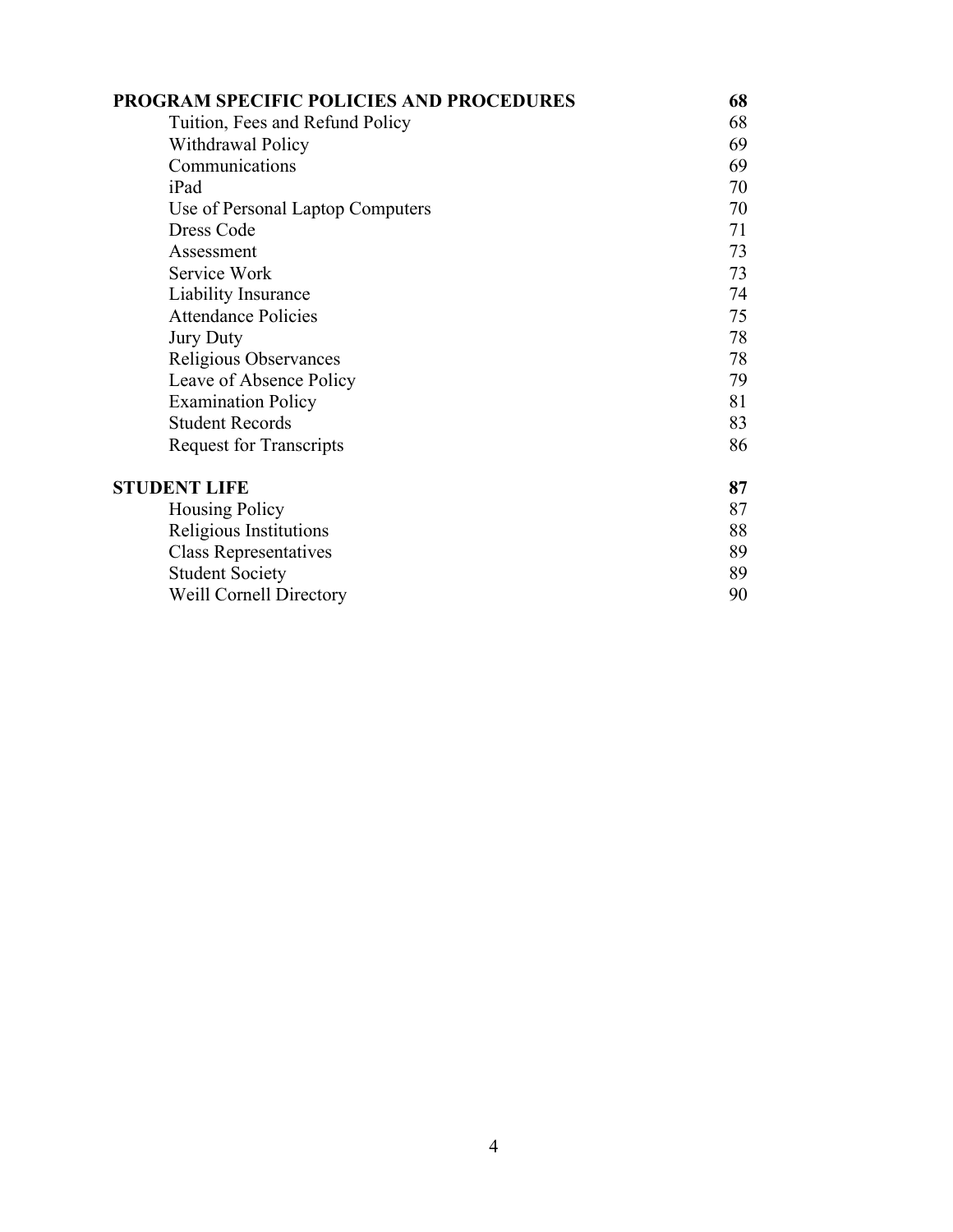#### **PREFACE**

This edition of the Student Handbook is intended to provide general guidance to students regarding the organization and policies of the University, the Medical College, the Graduate School and the MSHS PA Program. Although a good faith attempt has been made to provide accurate information, this Handbook does not constitute a complete or legally binding statement of rights and responsibilities. Policies and procedures, as well as instructor assignments and curriculum, are subject to change. When circumstances require assurance of completeness or validity of information, the office that is the authority on that matter should be consulted. The faculty and staff of the MSHS PA Program will also be pleased to assist students in such consultations.

All academic policies shall be in effect for all settings, whether instruction is provided in person, remotely, or in a hybrid fashion combining in person and remote learning. Please contact the PA Program administration if the application of any specific policy to remote/hybrid situations remains unclear.

All information contained in this Student Handbook is subject to change. The Weill Cornell Graduate School of Medical Sciences Master of Science in Health Sciences for Physician Assistants Program staff is here to assist any student with further clarification and/or questions regarding Weill Cornell and/or the MSHS PA Program. Although every effort has been made to ensure the accuracy of the information presented herein, the PA Program is not responsible for typographical errors. Students will be notified in writing of any errors as soon as they are discovered.

University policy actively supports equality of educational opportunity. No person will be denied admission to the MSHS PA Program on the basis of any legally prohibited discrimination involving, but not limited to, race, color, creed, religion, national or ethnic origin, sex, sexual orientation, age, or disability. Weill Cornell is committed to the maintenance of affirmative action programs, which will assure the continuation of such equality of opportunity.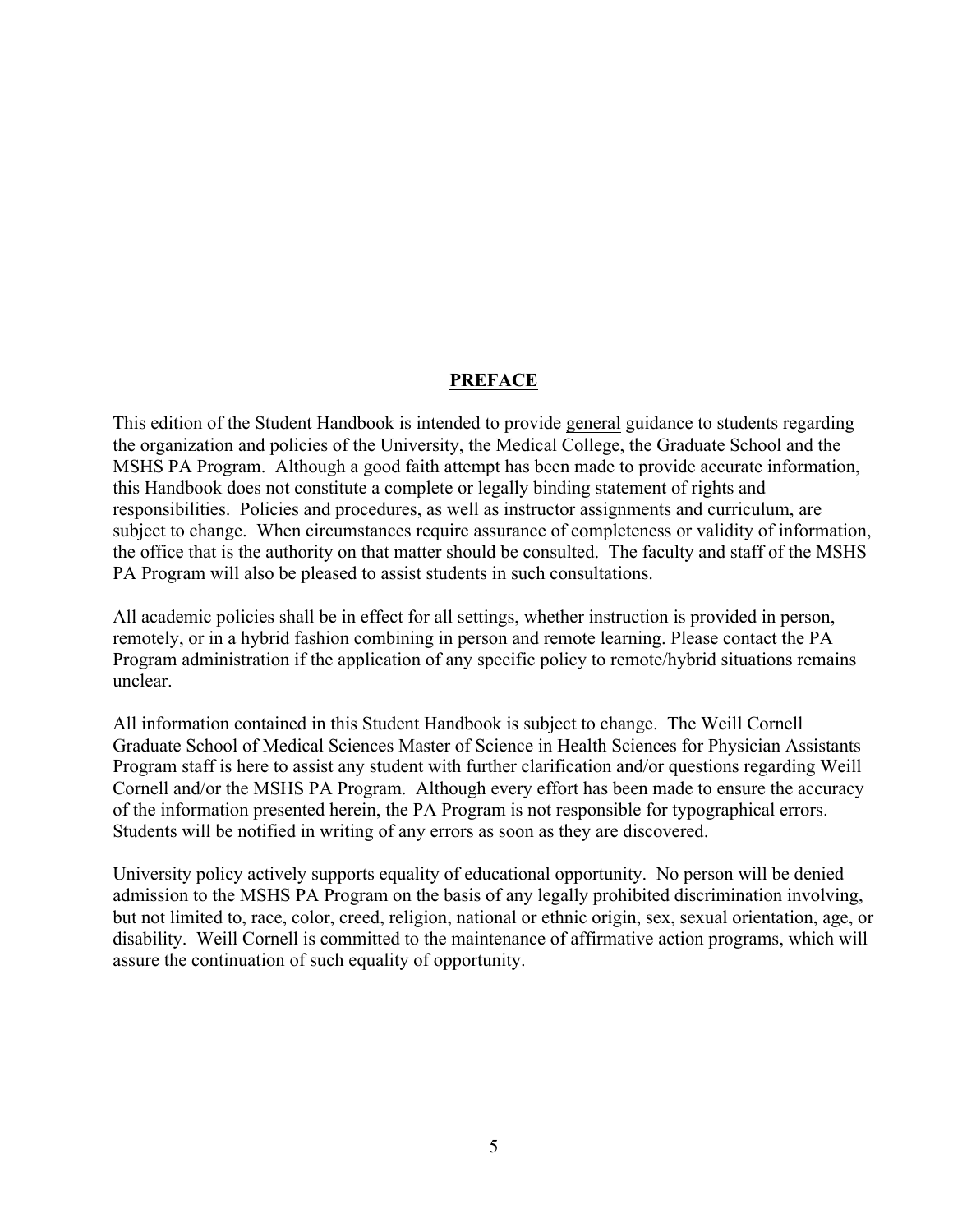# **ABOUT THE INSTITUTION**

#### **WEILL CORNELL MEDICINE**

Weill Cornell Medicine (including the Weill Cornell Graduate School of Medical Sciences and Weill Cornell Medical College, as well as the Weill Cornell Physician Organization) provides top-quality education, outstanding patient care, and groundbreaking research. The institution is renowned for its commitment to "Care. Discover. Teach." Weill Cornell Medicine has evolved in response to contemporary challenges and opportunities, while advancing steadily in its mission to improve human health, both in New York and around the world.

#### **WEILL CORNELL MEDICAL COLLEGE**

Founded in 1898 and affiliated with what is now New York-Presbyterian Hospital since 1927, Weill Cornell Medical College is among the top-ranked clinical and medical research centers in the country. In addition to offering degrees in medicine, Weill Cornell also has PhD programs in biomedical research and education at the Weill Cornell Graduate School of Medical Sciences, and with neighboring Sloan-Kettering Institute and The Rockefeller University, has established a joint MD-PhD program for students to intensify their pursuit of Weill Cornell's triple mission of education, research, and patient care.

Weill Cornell Medical College is divided into 24 basic science and patient care departments that focus on the sciences underlying clinical medicine and/or encompass the study, treatment, and prevention of human diseases. In addition to its affiliation with New York-Presbyterian Hospital, Weill Cornell Medical College and the Weill Cornell Graduate School of Medical Sciences maintain major affiliations with Memorial Sloan-Kettering Cancer Center, The Rockefeller University, the Hospital for Special Surgery, as well as with the metropolitan-area institutions that constitute New York-Presbyterian Healthcare Network. Weill Cornell Medical College and the Weill Cornell Graduate School of Medical Sciences are accredited by the Liaison Committee for Medical Education of the American Medical Association and the Association of American Medical Colleges.

#### **WEILL CORNELL GRADUATE SCHOOL OF MEDICAL SCIENCES**

Graduate work leading to an advanced general degree has occupied a place in the Medical College since 1912, when the degree was offered through a cooperative arrangement with the Graduate School of Cornell University. While under the Medical College, the Graduate School was always subject to the rules and regulations prevailing at the University. The departments offering graduate instruction were identified in the first announcement as the "scientific departments". In June 1950, the trustees of Cornell University entered into an agreement with the Sloan-Kettering Institute for Cancer Research whereby a new division of the Medical College, named the Sloan-Kettering Division, was created for the purpose of offering additional opportunities for graduate study toward advanced degrees, thus extending the areas of the basic sciences. This expansion of the New York City component of the Graduate School prompted the faculty of the University's Graduate School to give consideration to matters of administration, with the result that, by action of the trustees in January 1952, the Graduate School of Medical Sciences was established on the Campus of the Cornell University Medical College.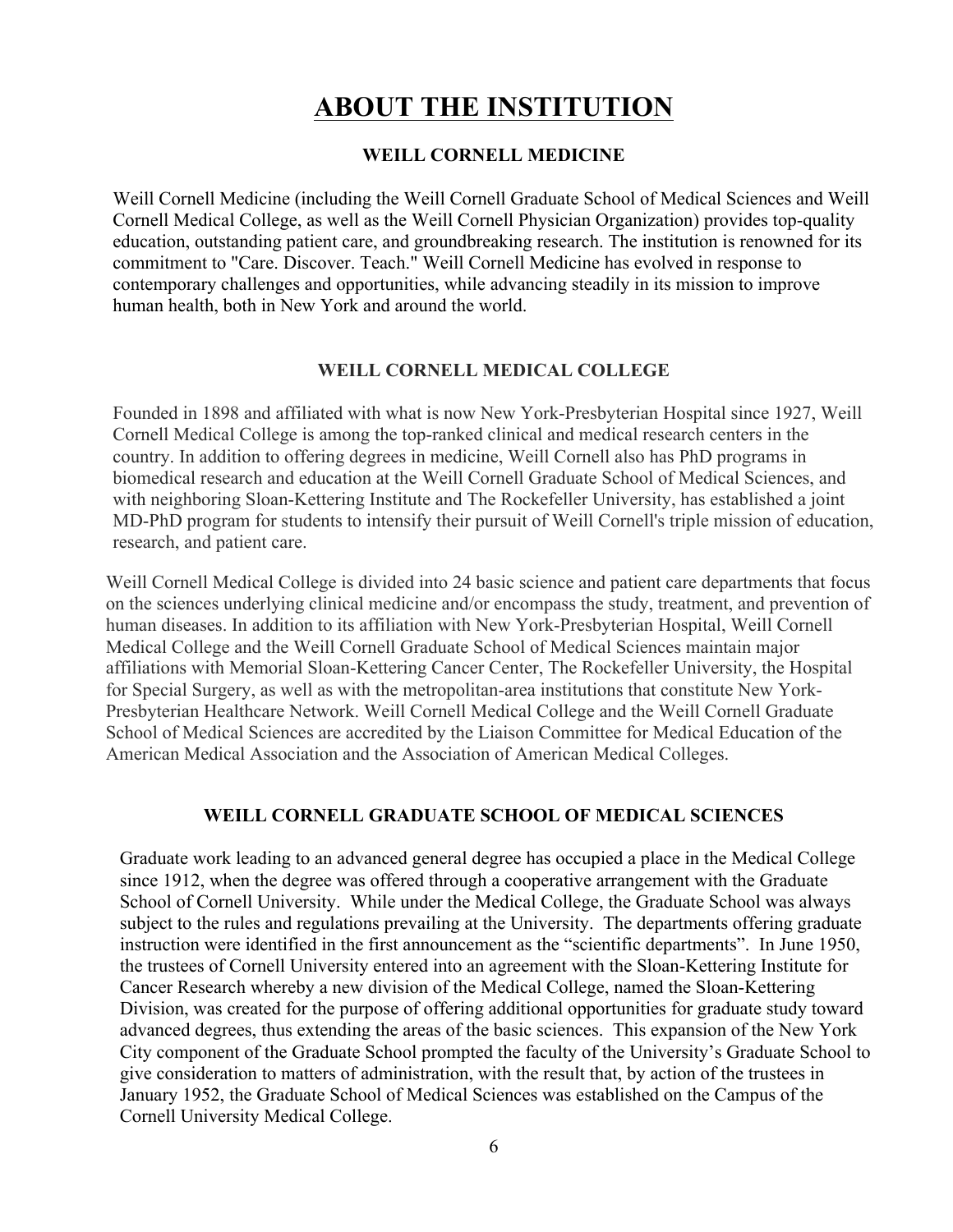#### **WEILL CORNELL GRADUATE SCHOOL MASTER OF SCIENCE IN HEALTH SCIENCES FOR PHYSICIAN ASSISTANTS (MSHS PA) PROGRAM**

The MSHS PA Program, in its earliest model, was begun at The New York Hospital-Cornell Medical Center in 1973 as a Surgical Assistant (SA) Program for the purpose of training qualified individuals to assist in the care of the surgical patient. While the surgical focus remains strong, a general education in medicine is provided to all students that will prepare them for practice in any area. The MSHS PA Program offers students an opportunity to apply the foundations of medicine learned in the classroom to patient care in a variety of practice settings by utilizing the abundant academic and clinical resources summarized below. In addition, students learn and develop skills in research that will allow them to better incorporate new medical methodologies and progress into clinical practice. As a result, students participate in patient care as an integral member of the medical/surgical team.

The twenty-six month curriculum is conducted under the auspices of the Weill Cornell Graduate School of Medical Sciences. The MSHS PA Program is registered with the New York State Education Department and is fully accredited by the Accreditation Review Commission on Education for the Physician Assistant (www.arc-pa.org). Upon successful completion of the MSHS PA Program, Cornell University grants a Master's of Science degree in Health Sciences for Physician Assistants and graduates are eligible to take the National Certifying Board Examination administered by the National Commission on Certification of Physician Assistants (www.nccpa.net).

The Weill Cornell Graduate School MSHS PA Program is part of the Weill Cornell Medical College and Graduate School and as such, many of the policies set forth in this document are in accordance and subject to its guidelines as well as those of Cornell University

# **Affiliations of Weill Cornell Graduate School of Medical Sciences Physician Assistant Program**

In order to provide its students with the broadest experiences in patient care, the Medical College and MSHS PA Program are affiliated with a number of teaching hospitals that provide primary, secondary, and tertiary care to the Greater New York City community and residents of the tri-state area of New York, New Jersey and Connecticut. Many of the affiliated institutions are worldrenowned leaders in their fields, and provide specialized care to patients from other states and countries.

On December 31, 1997, the New York Hospital merged with Presbyterian Hospital, a full asset merger of two world-class academic hospitals. While this merger expands the range of clinical services that patients in the New York area and beyond can access, the two principal medical schools, the Joan and Sanford I. Weill Medical College of Cornell University and the Columbia University College of Physicians and Surgeons remain separate institutions with their own curricula for their medical students. New York-Presbyterian Hospital has an extensive network of affiliate institutions that now comprise the New York-Presbyterian Healthcare Network.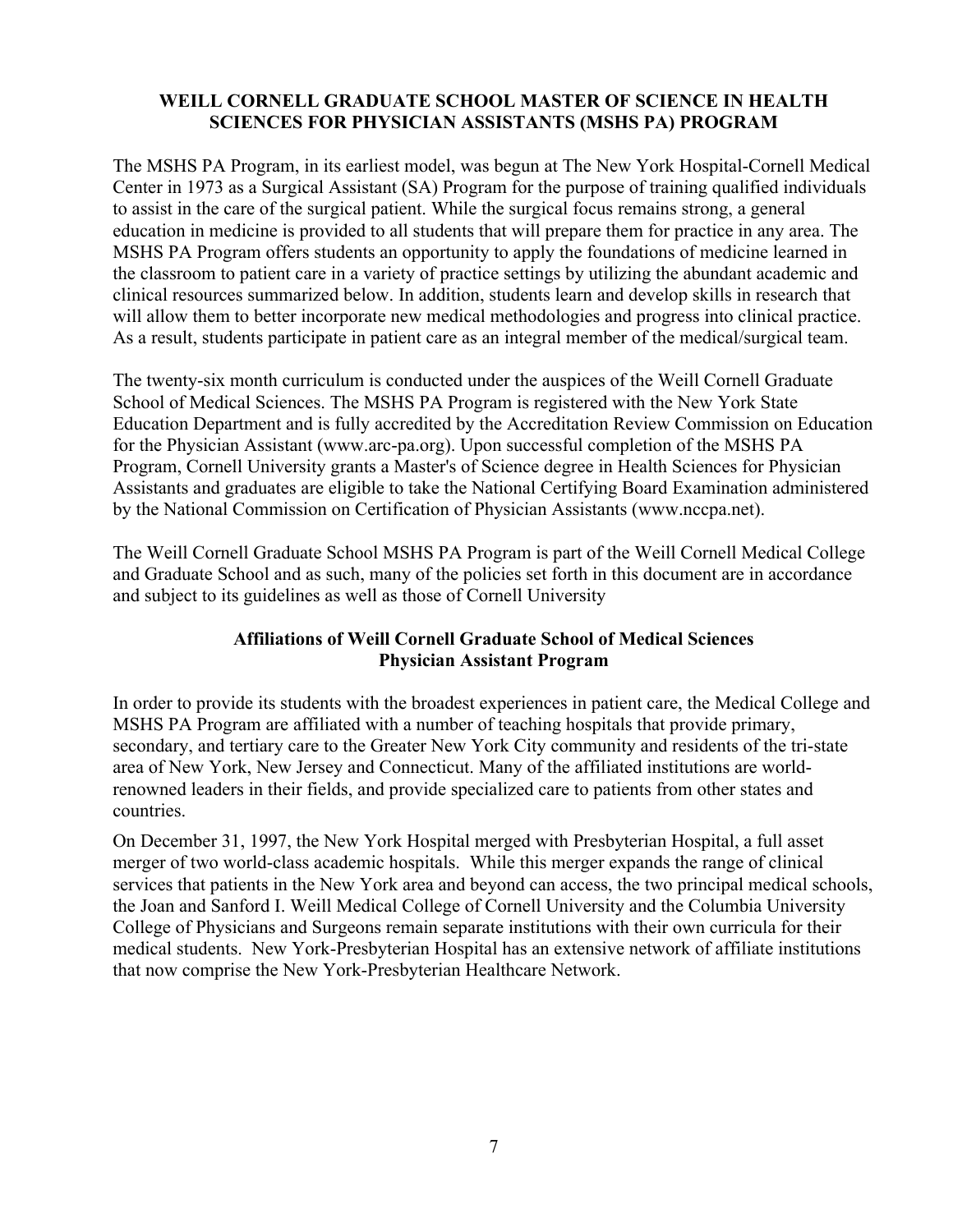Some of the affiliate institutions in which Weill Cornell Graduate School of Medical Sciences Physician Assistant students may gain aspects of their clinical training include:

New York-Presbyterian Hospital-Cornell New York-Presbyterian Hospital-Columbia New York-Presbyterian Hospital-Queens New York-Presbyterian Lower Manhattan New York-Presbyterian Brooklyn Methodist Hospital

Memorial Sloan-Kettering Cancer Center The Hospital for Special Surgery Lincoln Medical and Mental Health Center Westchester Medical Center Amsterdam Nursing Home Maimonides Medical Center

#### **New York-Presbyterian Hospital - Cornell Campus**

Founded in 1771 under a charter granted by King George III of England, The New York Hospital was the first hospital in the city and the second in the country. Originally built downtown, the hospital has been located adjacent to the Medical College since 1932. A nonprofit, voluntary institution maintained by The Society of the New York Hospital, it has cared for more than five million patients since its founding. Three hospitals have merged with The New York Hospital over the years: The Lying-In Hospital, the Manhattan Maternity and Dispensary, and the New York Nursery and Child's Hospital.

The New York Hospital was the first hospital in the United States to care for the mentally ill. Today, mental and emotional illnesses are treated at the Payne Whitney Psychiatric Clinic, an integral part of The New York Hospital complex, and the Westchester Division of The New York Hospital, in White Plains, New York.

In 1927, the hospital integrated with Cornell University Medical College through the establishment of The New York Hospital-Cornell Medical Center. The agreement joined the facilities of the two institutions and provided for cooperation in the advancement of patient care, medical education, and scientific research.

In April 1997, the new inpatient facility, the Maurice R. and Corinne P. Greenberg Pavilion opened. Equipped with the latest in technological advancements, this is a new 824-bed hospital, now the New York Weill Cornell Campus of New York-Presbyterian Hospital. There are an additional 252 beds at the Westchester Division.

Every clinical department is staffed by salaried faculty members, including the chief, who devote their full time to the service of the College and the Hospital. Other members of the faculty devote part of their time to private practices.

New York-Presbyterian Hospital has formed the New York-Presbyterian Healthcare System, a health care provider network which includes hospitals, ambulatory care sites, home care agencies and longterm care facilities in the New York metropolitan area.

#### **New York-Presbyterian Hospital - Columbia Campus**

The Columbia-Presbyterian site of the combined facility provides a 1,000-bed learning experience for Weill Cornell students. Among many world-class educational opportunities at the Presbyterian campus is "The Cardiac Care Center", the largest heart transplant program in America.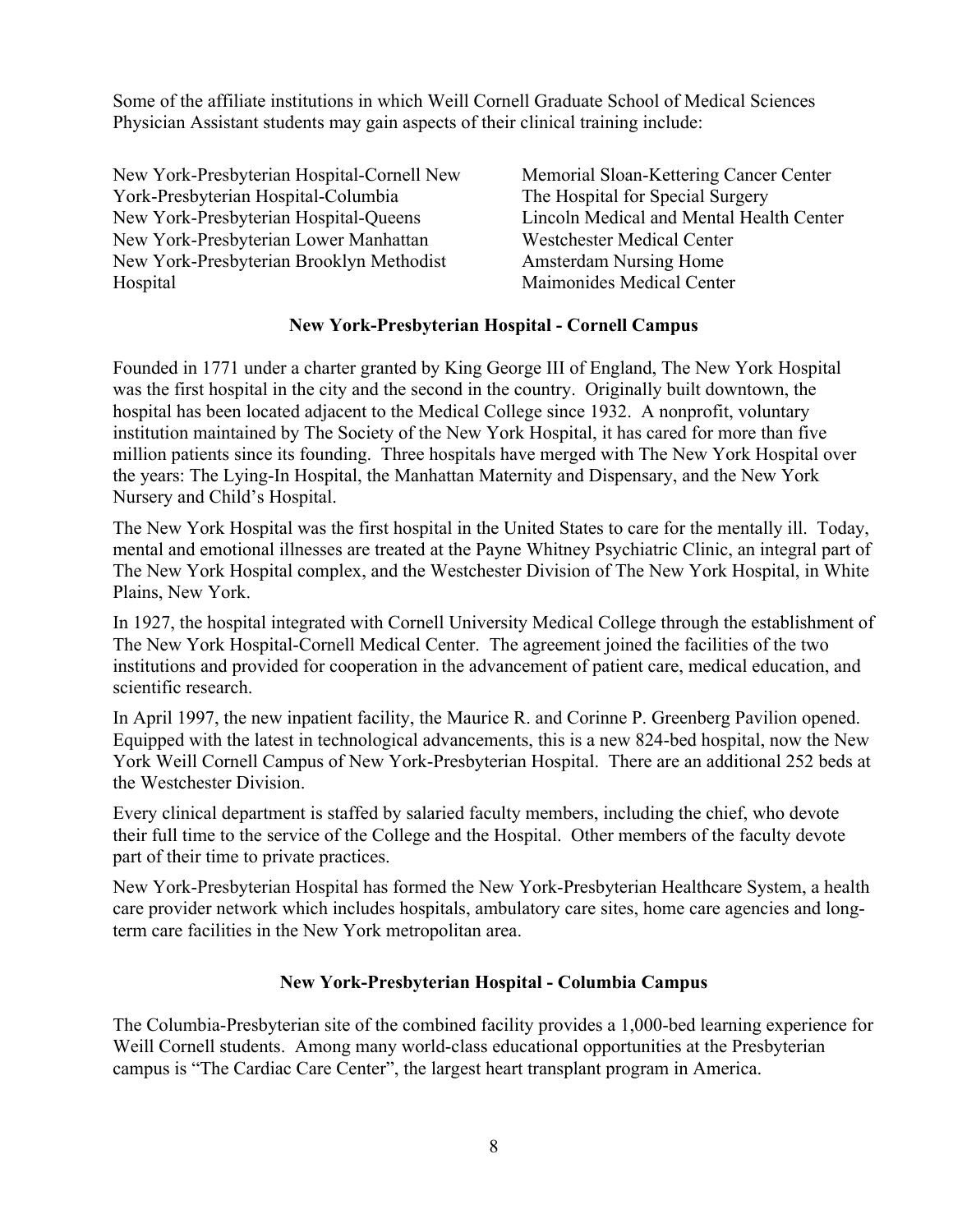#### **New York-Presbyterian Queens**

New York-Presbyterian Queens is a 535-bed acute-care institution providing primary and tertiary care to an urban population that reflects the remarkable ethnic and cultural heterogeneity of New York. It is a major trauma center, with the largest dialysis unit on the East Coast and one of the most advanced radiotherapy services in the United States. The Hospital sponsors the 315-bed Silvercrest Extended Care Facility for the care of the chronically ill.

The Hospital has a twenty-year tradition of training students and residents in all the major clinical services. The hospital, originally named Booth Memorial Hospital, opened in 1957 as a 210-bed hospital. It rapidly expanded to meet the needs of the community and became a teaching center with affiliations to major university medical centers.

In December 1992, The New York Hospital assumed sponsorship. In 2015, the hospital was renamed New York-Presbyterian Queens, and it is now affiliated with the Weill Cornell Medical College.

# **New York-Presbyterian Lower Manhattan Hospital**

Lower Manhattan Hospital is the newest wholly owned hospital of New York-Presbyterian and provides state-of-the-art healthcare services to the 750,000 people who work and live in Lower Manhattan.

As a campus of New York-Presbyterian, Lower Manhattan Hospital offers a comprehensive range of services to patients in a caring, culturally sensitive environment with access to all of the specialties and resources of a major academic medical center. The Hospital is affiliated with Weill Cornell Medical College and physicians are credentialed members of its faculty. Lower Manhattan Hospital is committed to pursuing clinical excellence and extending the many benefits of the Medical College's groundbreaking research programs to its patients.

The only acute care facility serving lower Manhattan, this campus is vital to meeting the health care needs of millions of residents, workers, and tourists. The Emergency Medical Services and state-ofthe-art Emergency Medicine Department continue to provide outstanding care. And the Wellness and Prevention Center offers a wide range of screening and treatment programs in the areas of women's health, cardiovascular health, breast health, and preventive medicine.

# **New York-Presbyterian Brooklyn Methodist Hospital**

A voluntary, acute-care teaching hospital, New York-Presbyterian Brooklyn Methodist Hospital endeavors to provide excellent health care services in a compassionate and humane manner to the people who live and work in Brooklyn and its surrounding areas.

As a major teaching hospital, with nine graduate medical education residency programs and six fellowship programs, New York-Presbyterian Brooklyn Methodist Hospital is equipped with highly advanced medical equipment and technology. Its staff of physicians, nurses, advanced practice providers, therapists, technologists, and other dedicated employees stand behind the excellent reputation New York-Presbyterian Brooklyn Methodist Hospital has earned during the 135 years it has served the local community.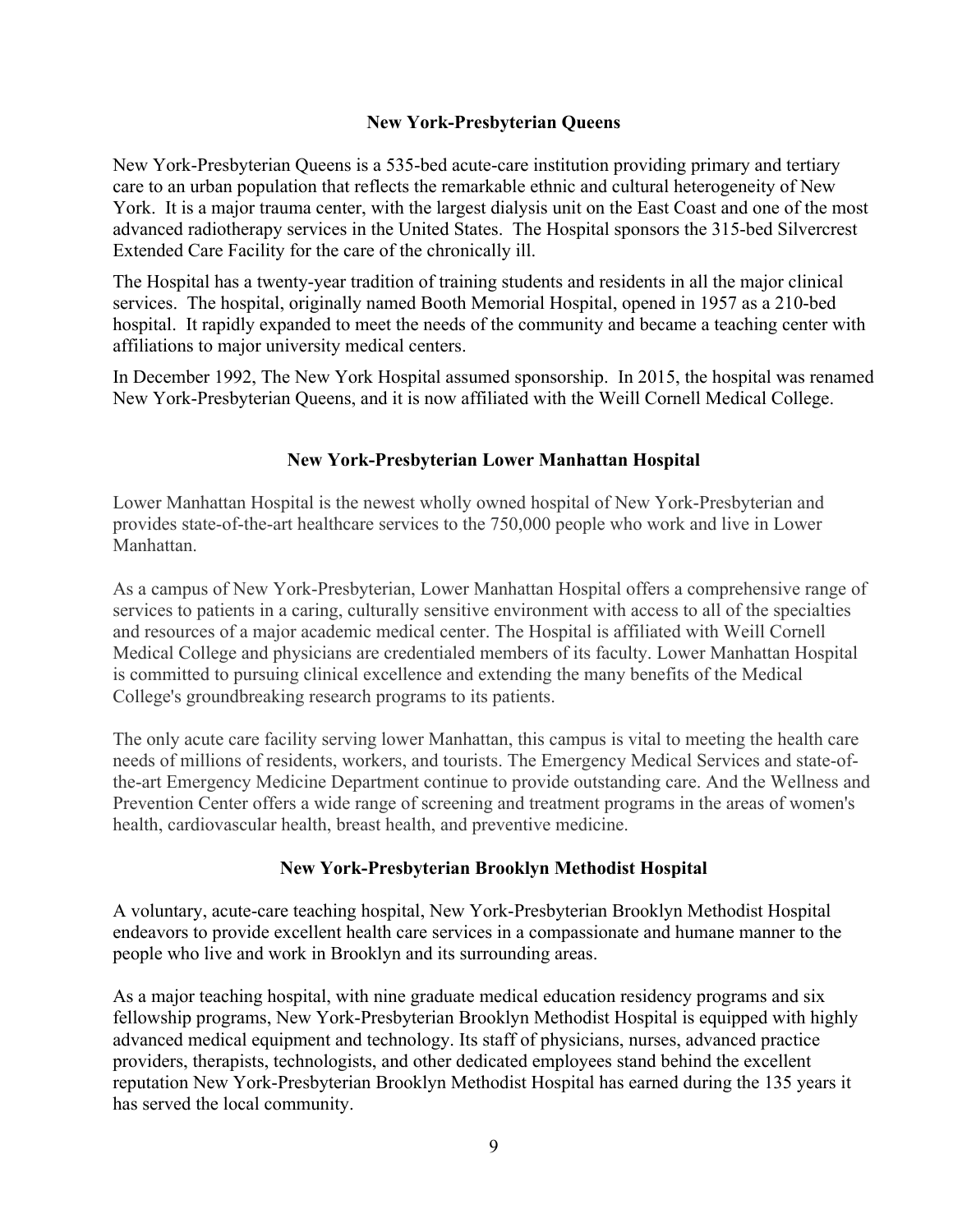# **Memorial Sloan-Kettering Cancer Center**

Memorial Sloan-Kettering Cancer Center is the world's oldest and largest privately operated center devoted to prevention, patient care, research, and education in cancer. The prototype of the National Cancer Institute- designated comprehensive cancer centers, Memorial Sloan-Kettering has two operating organizations: Memorial Hospital, which provides inpatient care, newly expanded outpatient services, an extensive array of specialized and support services, and a broad program of clinical research; and the Sloan-Kettering Institute, with some 80 laboratories dedicated to biomedical investigation.

Programs of basic and clinical research at Memorial Sloan-Kettering aim to advance the understanding of the nature and the fundamental causes of cancer, and to improve the means for prevention, diagnosis, and treatment. The close collaboration between the Center's scientists and clinicians facilitates the rapid translation of results from the laboratory to the patient's bedside.

Originally established in 1884, Memorial Hospital has been affiliated with the Medical College since 1914. Many staff members of Memorial Hospital and Sloan-Kettering Institute hold faculty appointments either in the Weill Cornell Medical College or in the Graduate School of Medical Sciences, which offers doctoral degree programs through the Sloan-Kettering Division.

# **The Hospital for Special Surgery**

The Hospital for Special Surgery (HSS), founded in 1863 by the New York Society for the Relief of the Ruptured and Crippled, was the first institution in the United States dedicated to the treatment of orthopedic conditions. Today it is a leader in the fields of orthopedics, rheumatology, and sports medicine. Affiliation with The New York Hospital-Cornell Medical Center began in 1949.

The 160-bed hospital cares for more than 6,000 inpatients a year, and receives over 85,000 outpatient visits annually to HSS physicians and in more than 30 subspecialty clinics. It performs 25% of all joint replacement surgery in New York City. The hospital also maintains the School of Practical Nursing, an Osteoporosis Center, the International Center for Orthopedics and Rheumatology, and the country's only hospital-based computer-aided design and manufacturing facility for the custom design of artificial joints.

In addition to patient care and medical education, the hospital's research division investigates the causes and prevention of orthopedic and rheumatic diseases, and develops improved treatment of these diseases. HSS operates one of only 13 Multipurpose Arthritis Centers (MAC) in the country, and is a recipient of one of only two SCOR (Specialized Center of Research) grants for the study of lupus.

# **Lincoln Medical and Mental Health Center**

Lincoln Medical and Mental Health Center is a 498 bed acute care hospital providing care for the predominantly Latino residents of the South Bronx, an area with the highest incidence of asthma and of tuberculosis in New York City. Lincoln is a member of the New York City Health and Hospitals Corporation and is one of eleven public hospitals serving the metropolitan New York community.

Lincoln is best known for operating the busiest emergency room in New York City. With over 170,000 visits, it may even see more visits than any other emergency room in the nation. Staffed by fulltime emergency medicine physicians, Lincoln also has an excellent emergency medicine residency training program. It is a level-one trauma center with a surgical fellowship in critical care.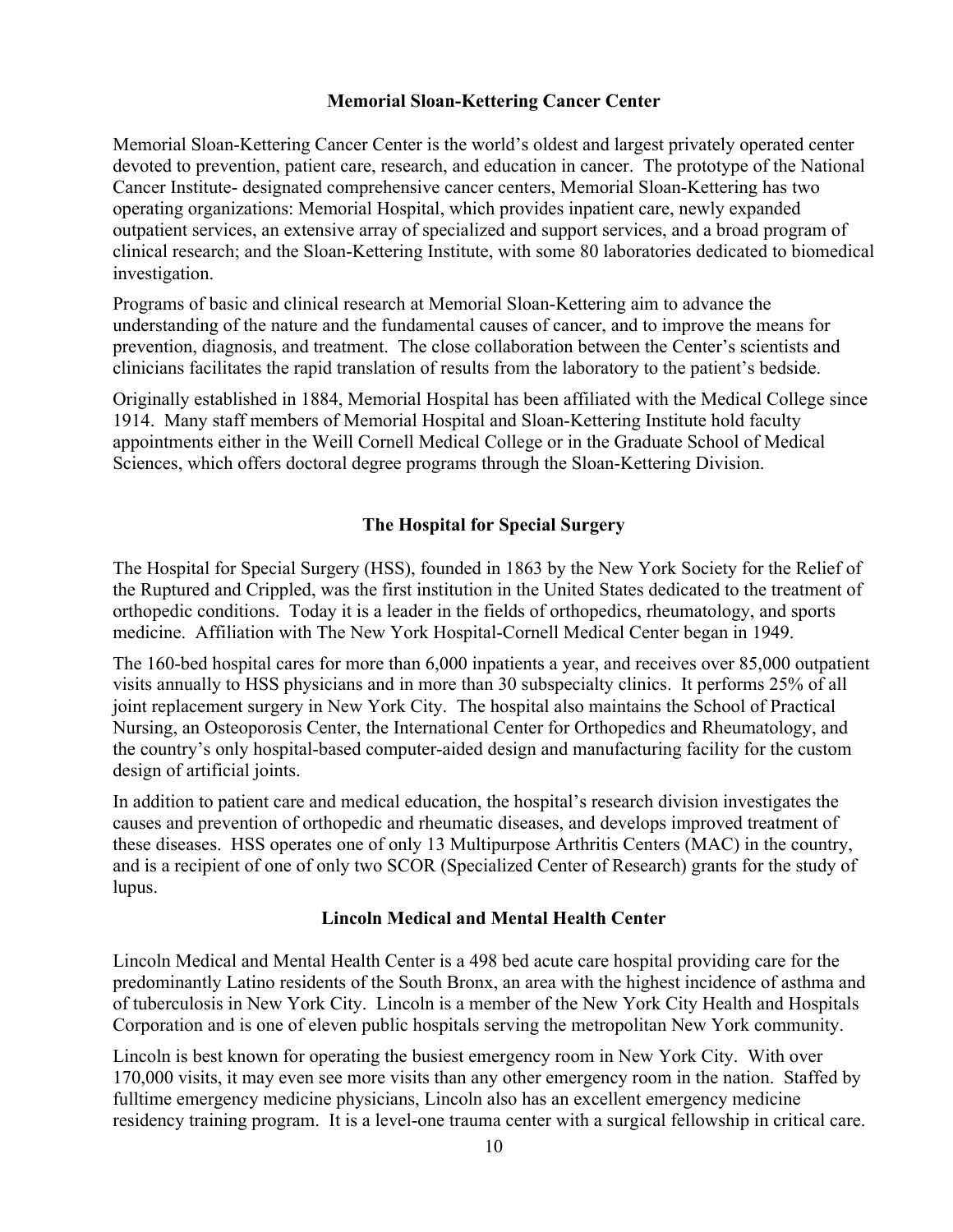In addition to the acute care services provided by the emergency room, Lincoln offers a broad array of primary care and specialty services for adult and pediatric patients, with 400,000 outpatient visits per year. Lincoln has a Comprehensive Care for Patients with Asthma Clinic, serving over 3,000 patients annually.

#### **Amsterdam Nursing Home**

Amsterdam Nursing Home is a 409 bed skilled nursing facility situated on the Upper West Side of Manhattan, near Columbia University. The facility is known as a center of excellence, providing short-term rehabilitation as well as long-term care. Affiliations with New York-Presbyterian Weill Cornell Medical School, Hospital for Special Surgery, Memorial Sloan Kettering Palliative Care Program, and Visiting Nurse Service of New York Hospice enable Amsterdam Nursing Home to provide the highest quality of clinical care in a most compassionate manner.

Clinical needs and leisure time pursuits are considered to be equal in importance to each resident's well-being. This philosophy is evident throughout Amsterdam. Interdisciplinary teams that include attending physicians, nurse practitioners, physical therapists, occupational therapists, speech and language therapists, licensed professional nurses, certified nursing assistants, social workers and therapeutics recreational therapists work together to coordinate, design and deliver individualized world class care and treatment.

#### **Maimonides Medical Center**

Maimonides Medical Center is at the forefront of innovation in medical science and is the largest hospital in Brooklyn – the most populous borough in New York City. The Maimonides Heart & Vascular Institute ranks among the top 1% of hospitals in the US for heart attack and heart failure patient outcomes. The Surgery Department at Maimonides has experts in all major specialties. Its Cardiac, Neuro, Orthopedic, Thoracic and Urologic surgery divisions are among the best in the nation, with superb Anesthesiology Services, advanced imaging technology and next-generation Operating Rooms. The accredited Maimonides Cancer Center is the only full-service center in Brooklyn, providing all treatment modalities and specialties. Its highly regarded Breast Center is home to a Breast Imaging Center of Excellence. Maimonides is a state-designated Regional Perinatal Center, accepting high-risk maternity patients. More babies are born at Maimonides than at any other hospital in New York State. The Children's Hospital at Maimonides is the only one in Brooklyn and provides all major pediatric specialties. Care is provided in a modern Inpatient Unit, advanced Pediatric ICU, and accredited Pediatric Emergency Center. Maimonides Medical Center is continuously enriching and expanding services to meet the growing needs of the residents of Brooklyn.

#### **Other Facilities**

The MSHS PA Program utilizes many other facilities throughout the metropolitan area. The locations are spread through the five boroughs and give the Physician Assistant student exposure to a wide variety of patient populations.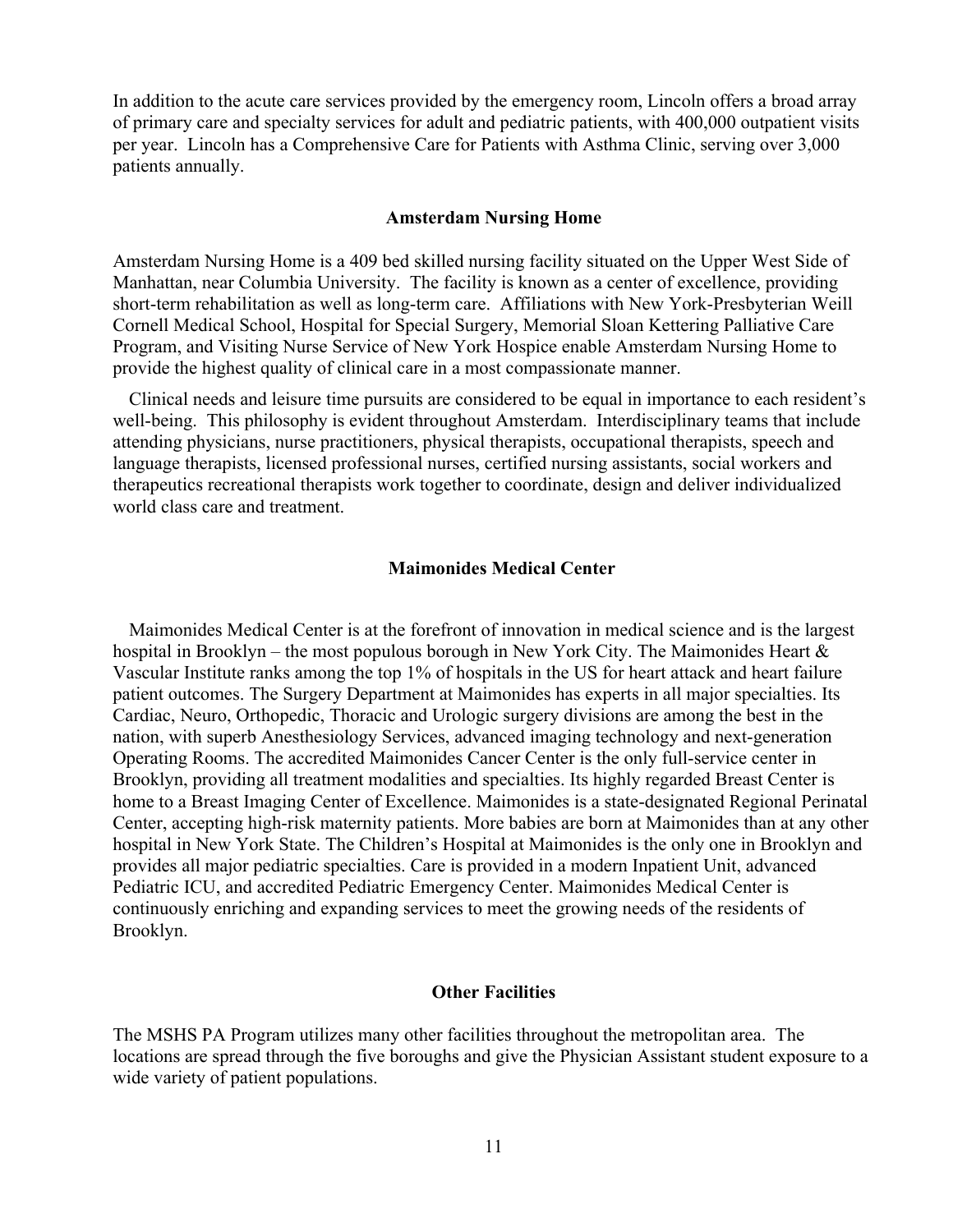# **MSHS PA Program Faculty and Staff**

| Dean, Weill Cornell Medicine:                                                  | Augustine M.K. Choi, M.D.          |
|--------------------------------------------------------------------------------|------------------------------------|
| Dean, Weill Cornell Graduate School:                                           | Barbara L. Hempstead, M.D., Ph.D.  |
| Associate Dean, Academic Affairs<br>and Co-chair, MSHS PA Program:             | Randi B. Silver, Ph.D.             |
| Program Director<br>and Co-chair, MSHS PA Program:                             | Gerard J. Marciano, Ed.D., PA-C    |
| Medical Director:                                                              | Katherine A. Hajjar, M.D.          |
| <b>Surgical Director:</b>                                                      | Sandip Kapur, M.D.                 |
| Associate Program Director/Director of Research: Gary J. Bouchard, Ph.D., PA-C |                                    |
| Director of Preclinical Education:                                             | William J. Ameres, M.S., PA-C      |
| Director of Clinical Education:                                                | David S. Reed, MPH, PA-C           |
| Director of Assessment:                                                        | Maria E. Compte, M.D., MPH & TM    |
| <b>Assistant Director of Clinical Education:</b>                               | Shari A. LeFauve, M.S., PA-C       |
| <b>Assistant Director of Preclinical Education:</b>                            | Lisa B. Doron, M.S., PA-C          |
| Faculty:                                                                       | Carol Fiore, PA-C, M.S.Ed, ATC     |
| Faculty:                                                                       | Aisha Khalid Khan, PA-C, M.S., MHS |
| Faculty:                                                                       | Kelly Porta, M.S., PA-C            |
| Senior Administrative Specialist:                                              | Alexis Blount                      |
| Program Specialist:                                                            | Ann Worrell                        |
| Administrative Assistant:                                                      | Ashelin Quijije                    |
| <b>Information Technology Support Analyst:</b>                                 | Godfrey David                      |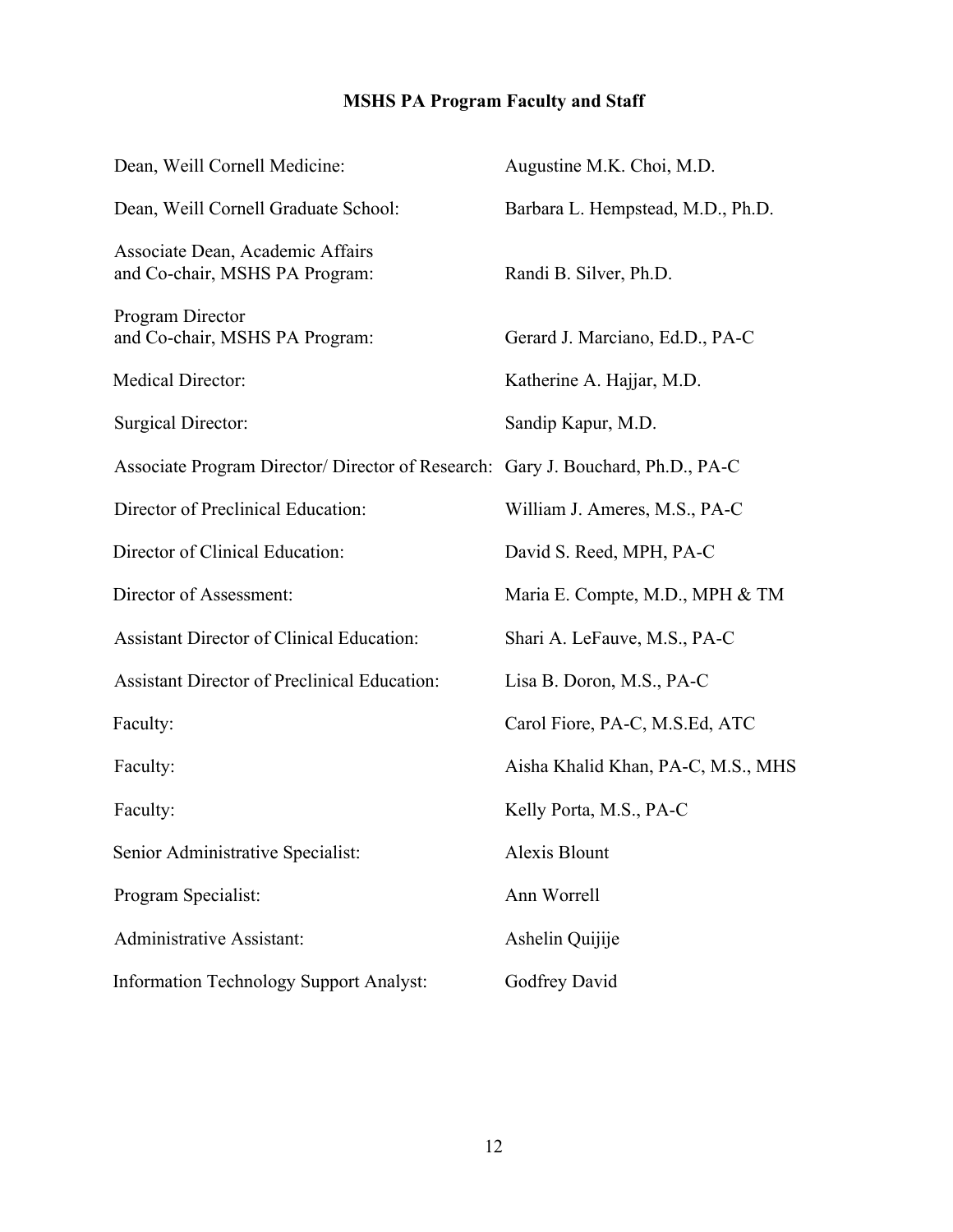# **EMERGENCIES, SAFETY, AND SECURITY**

# **Reporting Crimes, Emergencies, and Suspicious Behavior**

Incidents of crime and other serious emergencies which require immediate assistance and which occur on the Medical College campus should be reported to the New York City Police Department ("NYPD") by dialing 911 and New York-Presbyterian Hospital Security ("NYPH Security") at (1- 212-74)6-0911. Reports may be made on a confidential basis.

An operator will ask you some routine questions such as your name, address, call-back number, and the nature of the incident you are reporting. Do not hang up until the operator tells you he or she has all the essential information. Information you can provide may be crucial to the safety of everyone involved in the call. If you believe you are in a hazardous situation and cannot remain on the call long, tell the operator this at the beginning of your call. The operator can then request the minimum information needed to get you help, and you can get to a safe place. The operator will need to know where you are and what happened so the appropriate help can be sent quickly. As difficult as it can be in an emergency, try to remain calm. It can be difficult to understand what a caller is saying for a variety of reasons, including language barriers and bad telephone connections. Strong emotions make effective communication even harder.

Additionally, students should report any crimes or other security concerns involving the Medical College and its students that occur off campus to NYPH Security. Such information assists the Medical College with reporting and notification requirements that help ensure the safety of the Medical College community.

| <b>Medical College</b>                                              |                              |                |
|---------------------------------------------------------------------|------------------------------|----------------|
| Engineering & Maintenance                                           | $(1-212-74)6-2288$           |                |
| (facilities emergencies)                                            |                              |                |
| Emergency repairs in campus housing                                 | $(1-212-74)6-1001$           | Monday-Friday, |
|                                                                     |                              | <b>9AM-5PM</b> |
|                                                                     | $(1-212-74)6-1009$           | other times    |
| Environmental Health & Safety                                       | 1-646-WMC-SAFE               | any time       |
| (fire, chemical, biological, and radiological                       | $(962 - 7233)$               |                |
| releases)                                                           |                              |                |
| <b>New York-Presbyterian Hospital-New York Weill Cornell Campus</b> |                              |                |
| Security                                                            | $(1-212-74)6-0911$           | any time       |
| Fire                                                                | $(1-212-74)6$ -FIRE $(3473)$ | any time       |
| Facilities Operations (facilities emergencies)                      | $(1-212-74)6-1920$           |                |
| Environmental Health & Safety                                       | $(1-212-74)6-1926$           |                |
| Rape crisis program (emergency                                      | $(1-212-74)6-5050$           |                |
| department)                                                         |                              |                |
| Counseling (social work)                                            | $(1-212-74)6-4320$           |                |
| Switchboard                                                         | $(1-212-74)6-5454$           | any time       |
| Administrator On Call                                               | $(1-212-74)6-5020$           | any time       |
| <b>570 Lexington Avenue</b>                                         |                              |                |
| <b>Front Desk-Security</b>                                          | 212-583-0471                 |                |

#### **Additional Emergency Contacts**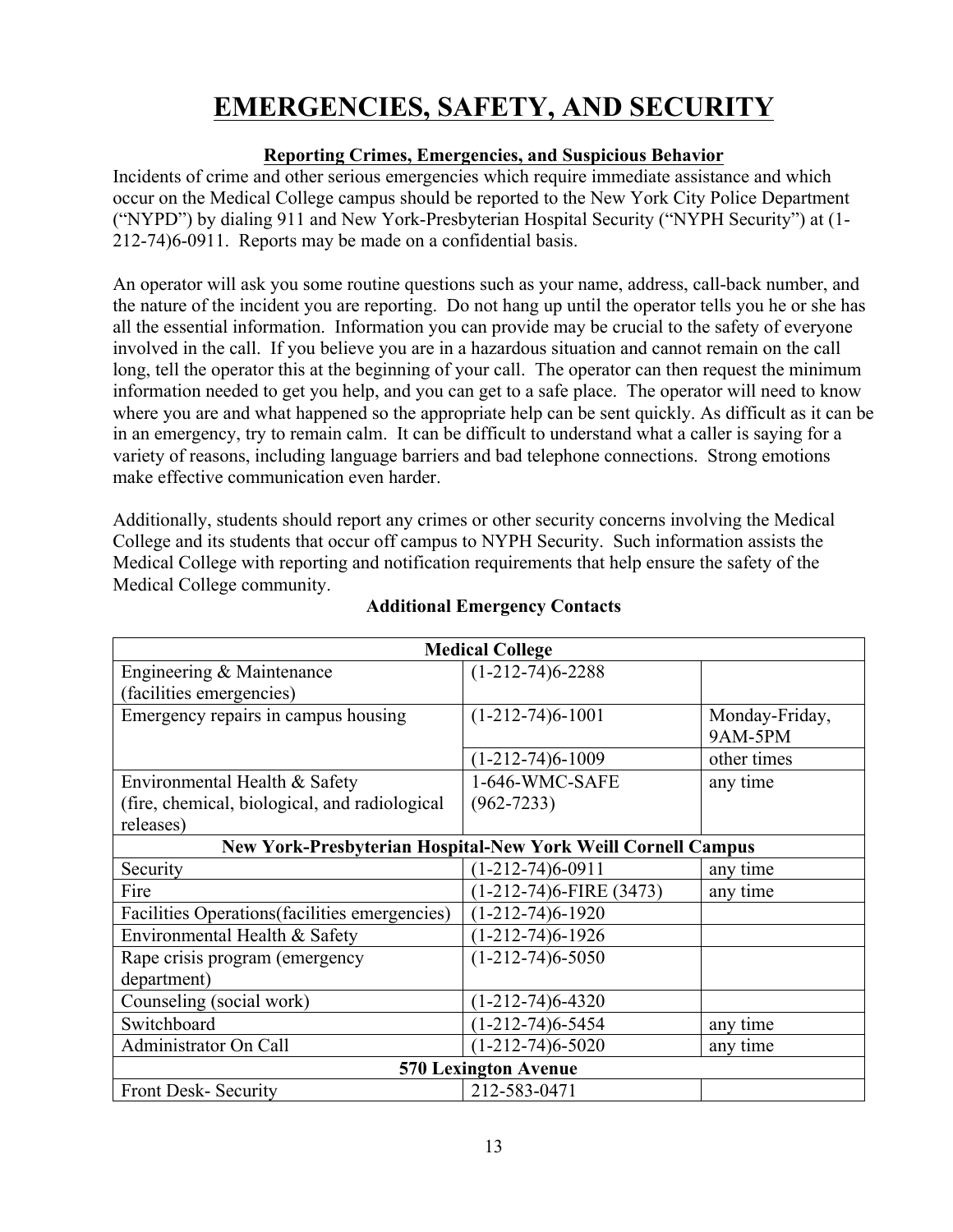#### **Weill Cornell Graduate School of Medical Sciences Administrators**

Students may also contact these administrators to share any personal concerns:

| Assistant Dean (Student Affairs), WCGS | $(1-212-74)$ 6-4492 |
|----------------------------------------|---------------------|
| Judith Cukor Ph.D.                     |                     |
| PA Program Co-chair and                | $(1-212-74)$ 6-6340 |
| Associate Dean (Academic Affairs) WCGS |                     |
| Randi B. Silver, PhD                   |                     |
| PA Program Co-Chair                    | 1-646-962-7277      |
| and Program Director                   |                     |
| Gerard J. Marciano, PA-C, Ed.D.        |                     |

**PA Program Faculty-on-Call**: On weekends and in the evenings, the Program office has voice mail. In case of an emergency *outside of normal PA Program office hours*, please call the Program Director at 917-544-5625 or the Associate Program Director at 732-668-4192.

All students should be familiar with the web site: https://emergency.weill.cornell.edu. A link to this site is included as an app on all WCMC tagged phones, computers and iPads. It contains quick, easyto find, easy-to-read links to medical college policies and resources for mental health, medical health, sexual assault, weather emergencies, etc.

# **Emergency Alerting**

Emergency alerts are posted to the emergency information web site at https://emergency.weill.cornell.edu, and may also be heard by calling 1-212-746-WCMC (9262).

Response guides for specific types of emergencies are available at the Emergency Information web site.

In an emergency, the Medical College will notify students using the Emergency Notification System (ENS). The ENS can send simultaneous notifications to all students or select groups via email, cell phone, and text messaging.

All students are responsible for ensuring their contact information is accurate in the ENS. Further information and instructions to update contact information are at:

https://emergency.weill.cornell.edu/UpdateWCA

Persons may also receive emergency alerts from New York City by registering for Notify NYC at http://nyc.gov/notifynyc

# **Suspicious Behavior**

Students should report suspicious behavior to the NYPD and NYPH Security. It is important to remember that behavior, not a person, is suspicious. Signs of behavior that might be suspicious are:

- A person running and looking about furtively, as if he or she were being watched or chased.
- A stranger carrying property at an unusual hour or location, especially if the items are stereo equipment, office machinery, or a locked bicycle.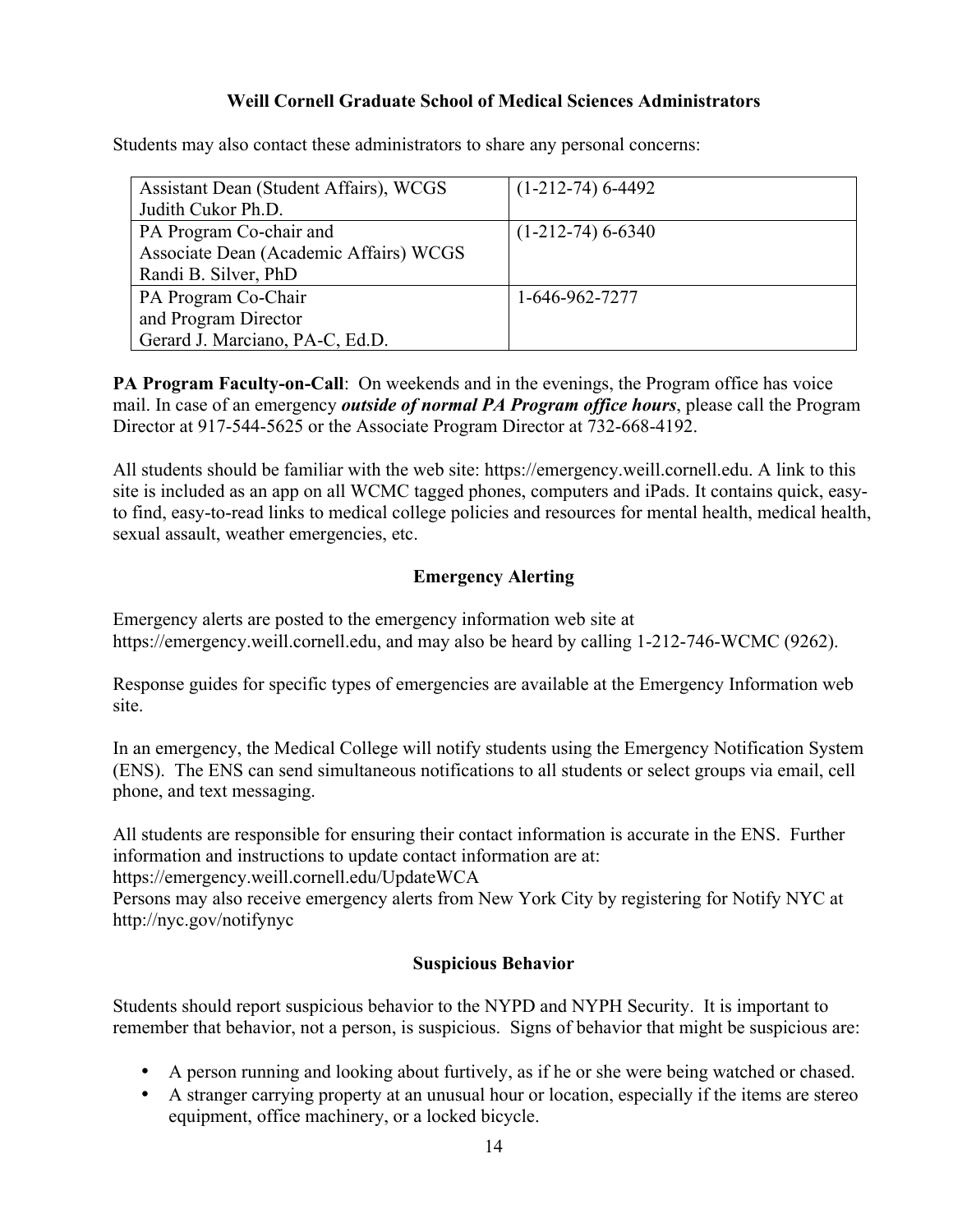- A person going door-to-door in an office or residential building.
- Any person forcibly entering a locked vehicle or building.
- Transactions being conducted from vehicles, especially near schools or parks.
- A person or persons sitting in a parked car and closely scanning the area.
- A person exhibiting unusual mental or physical symptoms.
- Unusual noises, including gunshots, screaming, sounds of fighting, barking dogs, or anything suggesting danger or illegal activity.

Students should report suspicious persons without proper identification in Medical School facilities to NYPH Security.

# **Crime Prevention Tips**

- Keep yourself, your residence, your office, and your car safe by incorporating safe behavior into your daily routine.
- When you leave your room or office, even for a moment, always keep your doors and windows locked.
- Never leave your purse, wallet, book bag, notebook computer, or other property unattended, even for a moment.
- Be careful when people stop you for directions or money. Always reply from a distance; never get too close to the car or the person. If you feel uncomfortable about someone near you, go somewhere with people around and call the police or NYPH Security.
- If you are out after dark, use only well-lit routes and travel in groups when possible. Avoid construction areas, particularly sidewalks shadowed by scaffolding.
- Walk with the appearance of confidence. Make eye contact with passersby, and keep a firm grip on your property.
- Have keys ready so you can quickly get into your car or home.
- Although it seems courteous to open doors for others, especially persons carrying groceries or packages, do not open doors for strangers.

# **Campus Security Report**

In addition to the information contained above, The Medical College and Graduate School of Medical Sciences annually distribute a campus security report to all students and employees containing descriptions of policies and procedures for reporting crimes and emergencies and campus crime data. The report lists telephone numbers and contact information for security in campus facilities and residences. Policies and procedures for handling sex offenses and programs for victims are also described. Upon request, prospective and current students and employees can receive the campus security report specifically pertaining to the MSHS PA Program at 570 Lexington Avenue from the Admissions Office or the Office of Human Resources. The report is also available on the PA Program's website:

https://gradschool.weill.cornell.edu/programs/health-sciences-physician-assistants

The report contains information about all Weill Cornell Medicine residential and non-residential buildings, including the dormitory and classroom spaces used by students of the PA Program.

Campus crime statistics can be accessed at https://ope.ed.gov/campussafety. The Advisory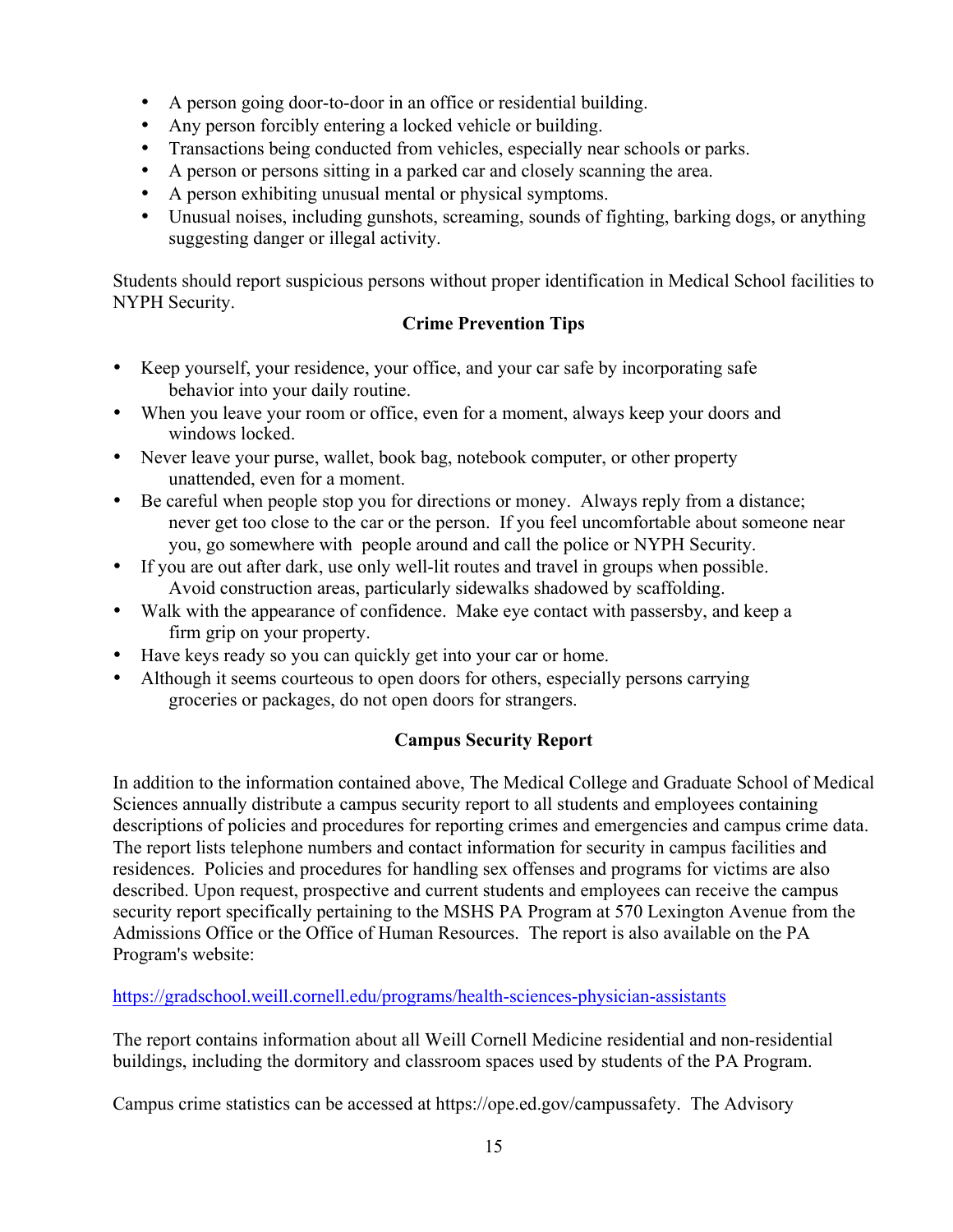Committee on Campus Security will also provide upon request all campus crime statistics as reported to the United States Department of Education.

The Advisory Committee on Campus Security may be reached by e-mail at CampusSecurity@med.cornell.edu.

# **Fire Safety**

Fire safety includes fire alarm activation response, fire emergency response, emergency evacuation, and fire prevention. The Medical College develops guidelines and procedures addressing these topics, periodically reviews and updates procedures related to fire safety, develops training programs and exercises to increase awareness amongst faculty, students and staff, and collects data on the effectiveness of the various fire safety program components.

Most areas in Medical College buildings are monitored by an early warning fire detection system and protected by fire sprinklers. Upon the activation of any fire sprinkler or fire detection or alarminitiating device, there is an audible and visual indication throughout the building that the fire alarm has activated, while simultaneously notifying the NYC Fire Department of the potential fire emergency. Students must respond to all fire alarm activations and assume that each activation is a real fire emergency. Ignoring a fire alarm activation is against Medical College and NYC guidelines governing fire alarm activation response.

Every student is responsible for following guidelines governing Fire Prevention including controlling the accumulation of trash and other combustibles, complying with the Medical College "No Smoking" policy; following guidelines prohibiting the use of unapproved open flames such as candles, canned cooking fuels, and propane gas; and using caution when heating and cooking food such as using microwaves and toasters.

# **Fire Safety Rules**

Students must follow all Medical College requirements and guidelines related to fire safety and fire prevention. Students may access this information on the Environmental Health & Safety website at: https://ehs.weill.cornell.edu/

Specific fire safety topics may be found in the Fire Safety Manual: https://ehs.weill.cornell.edu/system/files/fire.pdf

During fire and other emergencies, fire alarm activations, and fire drills, all students must follow instructions of Medical College employees.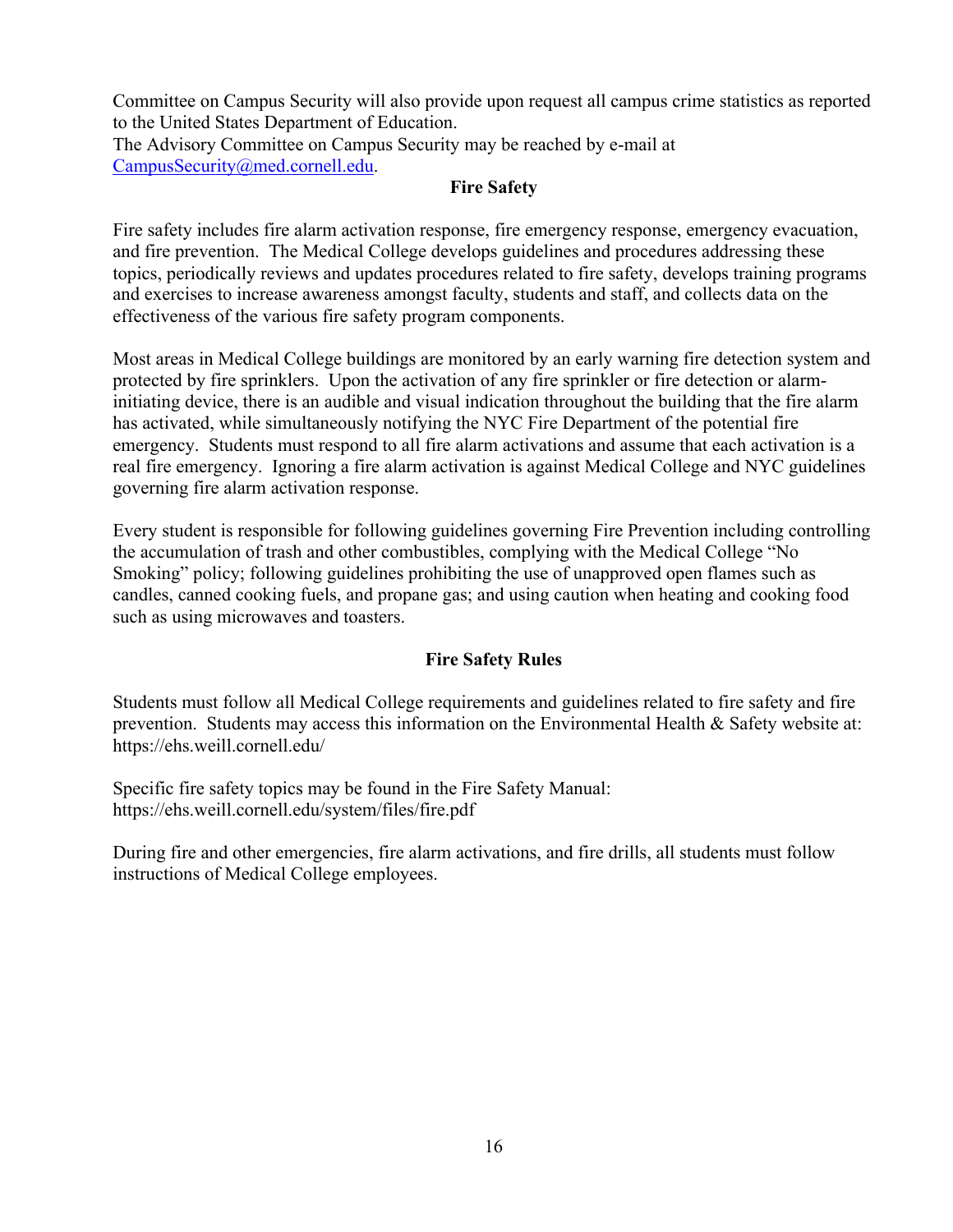# **Residential Fire Safety Plans**

Students should be familiar with their Residential Fire Safety Plan specific to their building. Residential Fire Safety Plans are distributed to all incoming students living in Medical College residential buildings. Plans are updated annually and re-distributed to residents during National Fire Prevention Week in November. Residential Fire Plans are also available on the EHS web site: https://ehs.weill.cornell.edu/forms-resources

#### **Tampering with Fire Alarms and Malicious Alarm Activations**

Tampering with fire safety equipment such as fire extinguishers, or fire protection system devices including smoke detectors and sprinkler heads is unlawful and subject to disciplinary action by the Medical College.

Transmission of a false fire alarm is punishable as a Class A Misdemeanor under New York State Penal Law § 240.50. Violators of this law will also be subject to disciplinary action by the Medical College.

#### **Fire Safety Procedure**

If you discover fire or visible smoke, immediately:

• Follow R.A.C.E. procedure:

R – Remove yourself from the affected area and provide assistance to others requiring it. A – Activate the fire alarm by pulling the red fire alarm manual pull station located next to each fire exit. Shout "Code Red" to alert other occupants

- C Confine/contain smoke by closing doors as you leave the area
- E Evacuate using the safest/shortest route of travel to the fire exit
- All students should know the location of at least two fire exits on their floor and the shortest path of travel.
- Never use an elevator during a fire emergency.
- Once outside the building, move away from the building's entrance to allow Fire Department responders to enter.
- Follow instructions of Environmental Health & Safety, Security, and Housing personnel.

#### **Questions**

Direct questions concerning fire safety to Environmental Health & Safety. See directory in this handbook.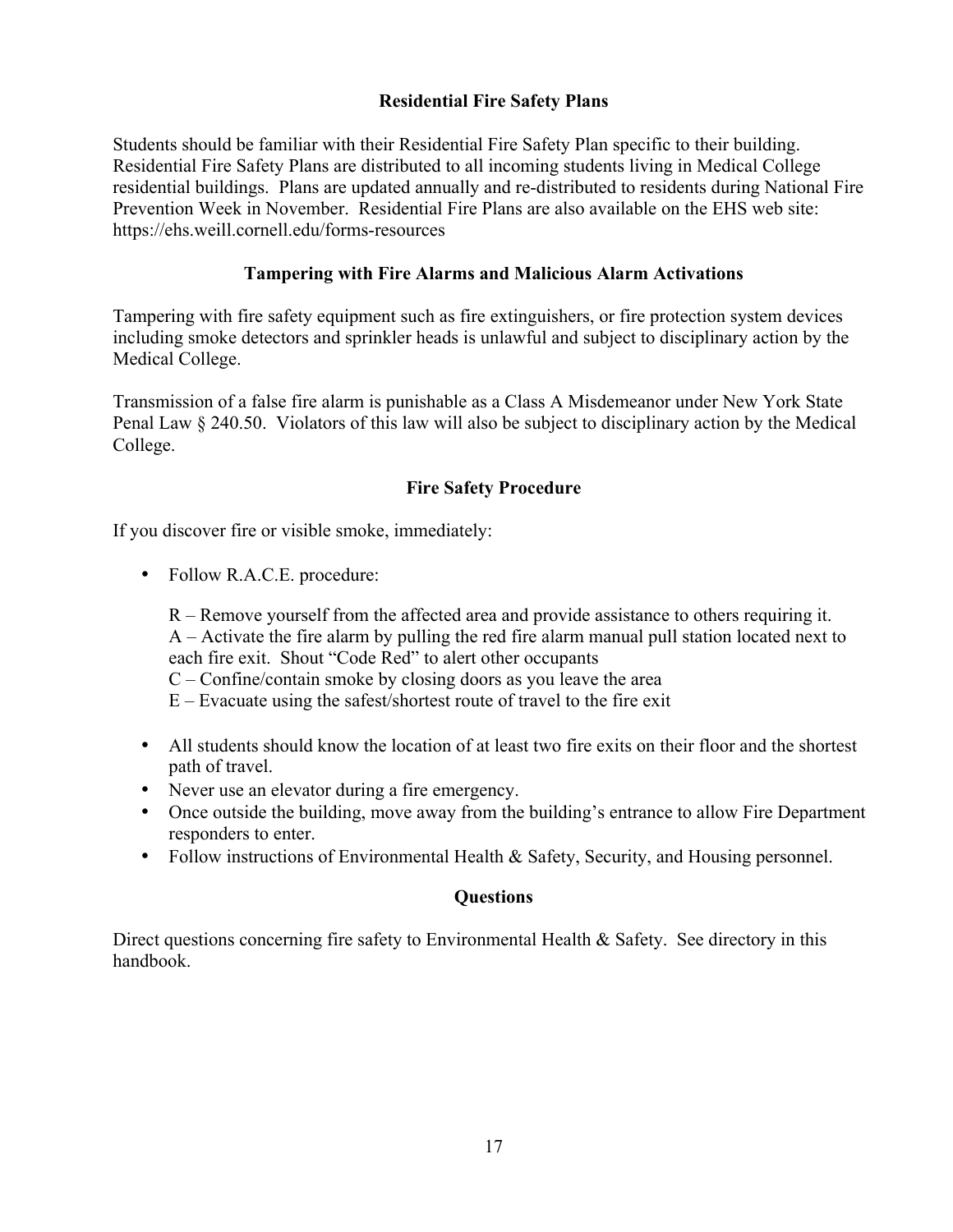#### **570 Lexington Avenue**

In the event of a fire alarm, obey all commands.

If there is a fire in your office building when you are on the premises during the off hours:

- Evacuate the area if you discover smoke or fire
- Immediately activate the building's fire alarm
- Then call the fire department
- Feel a door before opening it, if it is hot, do not open it
- Close, but do not lock, all doors behind you
- Do not turn back for any personal belongings
- Do not use elevators
- Finally, always remember that smoke rises so keep low!!!
- Know at least two exits on your floor
- If asked to exit the building, proceed directly to the lobby of 570 Lexington Ave for further instructions.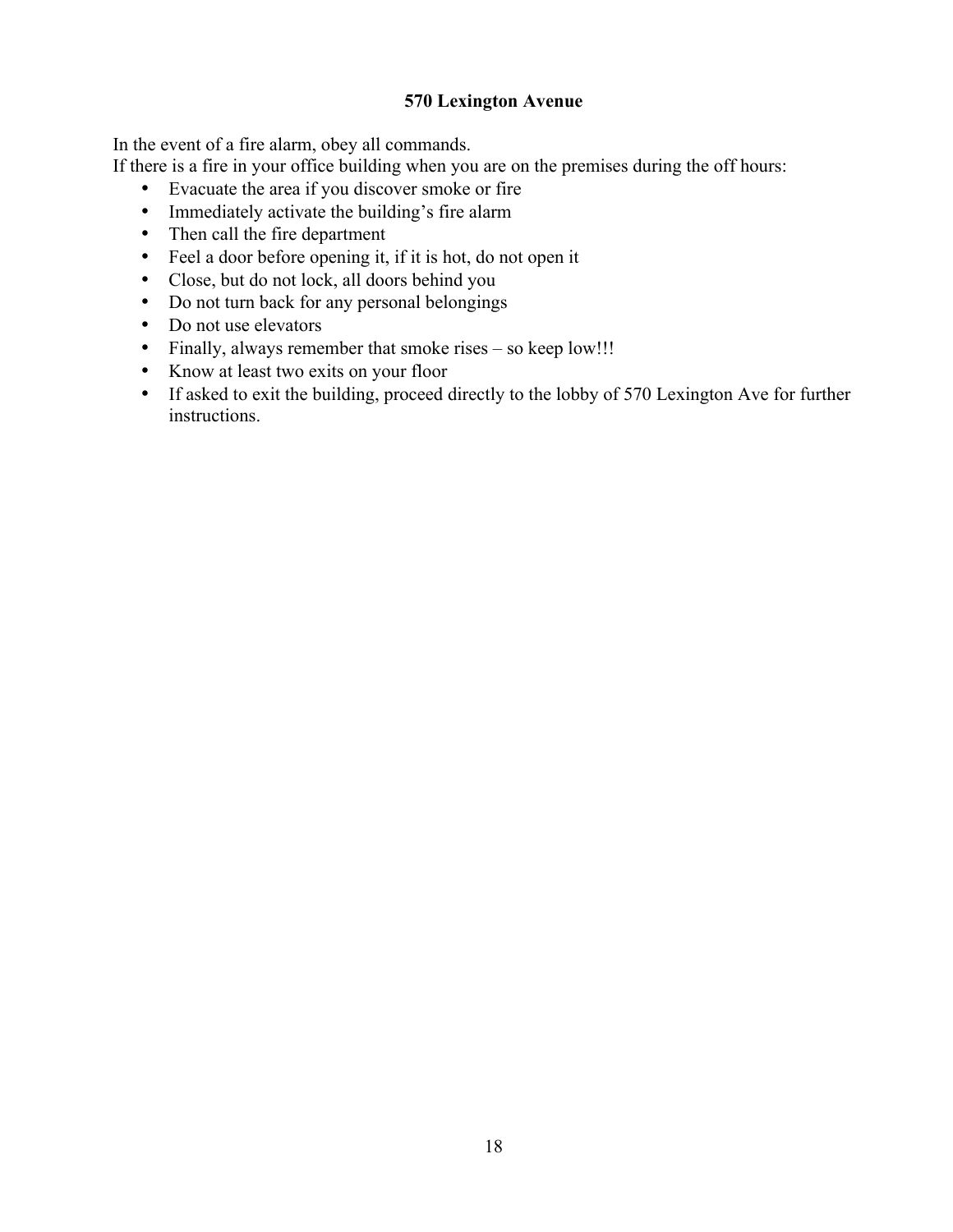# **STANDARDS OF CONDUCT**

The MSHS PA Program requires that faculty, students, and staff abide by fundamental standards of conduct expected of the members of the MSHS PA Program community in their interactions with each other. Membership in the MSHS PA Program community for students is more than an academic commitment; it connotes a willingness by the student to act as a responsible medical professional. Participation in the MSHS PA Program community by faculty is more than instructing the next generation of medical professionals; it is a commitment to serve as mentor and role model of the standards of the medical profession. Inherent in the concept of a medical professional is an underlying integrity and ethical foundation that defines the tone and culture of the teacher-learner environment at the MSHS PA Program.

The MSHS PA Program's standards of conduct also enable students to begin to encounter and wrestle with the difficult moral and ethical questions that arise continuously throughout one's career as a physician assistant. In this capacity the standards of conduct promote and define expected behaviors, challenge unprofessional behaviors, and educate students, as well as faculty, to confront these challenges.

It shall be the responsibility of the students and faculty of the MSHS PA Program to uphold the integrity and ethical standards of the community to the fullest extent possible. The standards of conduct listed below set forth general responsibilities of students and faculty in a teacher learner environment. The full range of responsible conduct cannot be set forth in any policy document. Accordingly, students and faculty should view these enumerated responsibilities as an illustration and should strive to comply with both the letter and the spirit of these standards of conduct.

This section also describes the guidelines and policies that will apply when there has been a failure to comply with the standards.

# **Student Responsibilities/Honor Code**

In order for students to be permitted to continue their studies at the MSHS PA Program, students must demonstrate a range of skills and abilities, such as, maturity, reliability, good judgment, a sense of responsibility and morality, sensitivity and compassion for individual needs, the ability to synthesize and apply knowledge, and evidence that they are capable of becoming safe and effective physician assistants. Students must also assume responsibility for the integrity of the content of the academic work performed and submitted, including papers, examinations and reports.

The following are examples of conduct that is not suitable for students at the MSHS PA Program and is subject to disciplinary action (including but not limited to verbal warning, written warning, probation, suspension or dismissal):

- knowingly or carelessly representing the work of others as one's own;
- lying, cheating, or falsification of records whether personal or patient-related;
- using or giving unauthorized assistance in any academic work;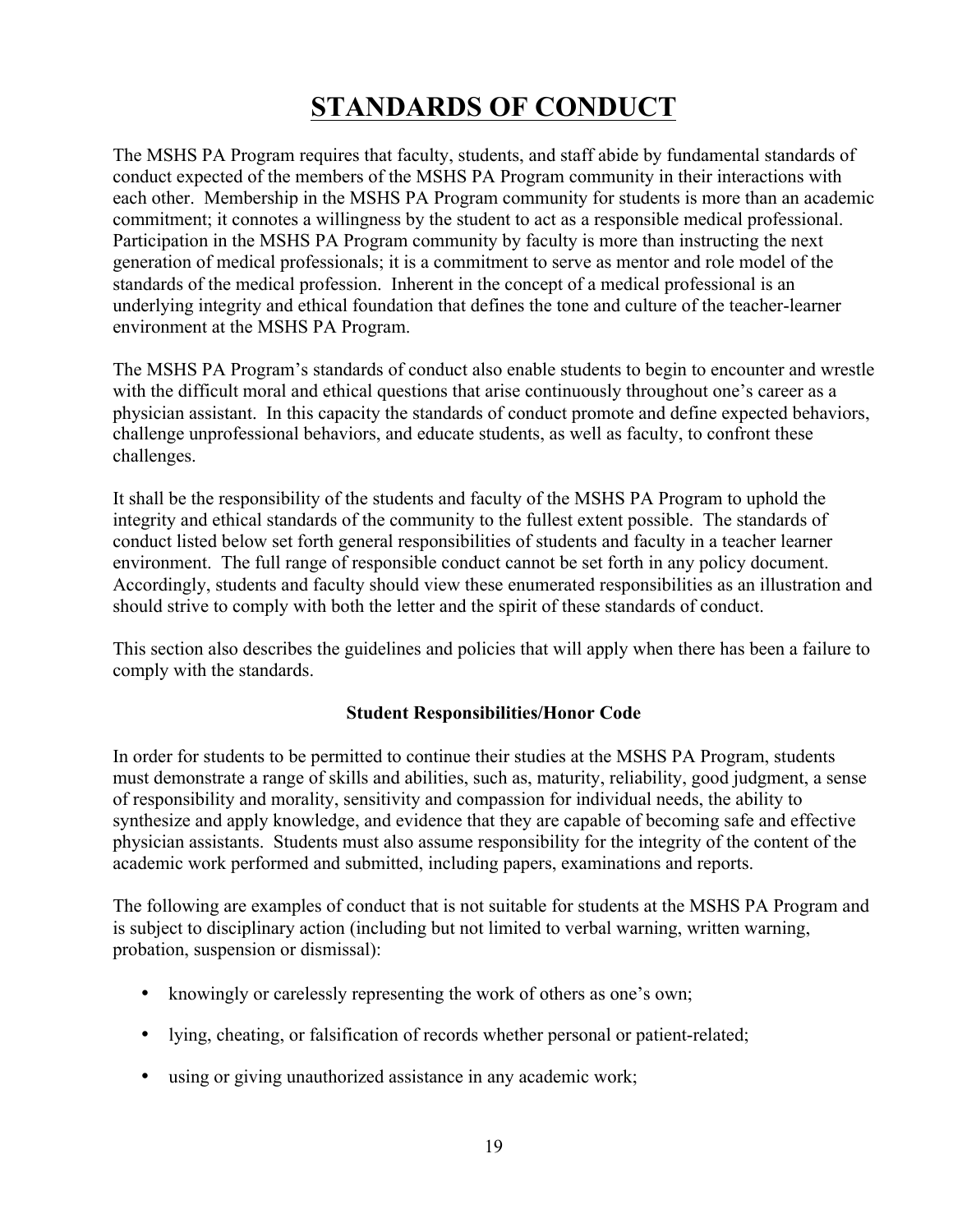- restricting the use of material used to study in a manner prejudicial to the interest of other students;
- purposely misleading or giving false information to another student;
- posting of confidential, inappropriate, unauthorized or copyrighted information (including but not limited to, photos, images, text, audio, video, or lecture materials) on the Internet (including but not limited to: StudyBlue or similar crowdsourced learning platforms, Linkedin, Facebook, Snapchat, Instagram or similar social media, web logs ("blogs"), and others);
- otherwise committing a breach of academic and/or professional integrity;
- repetitively or egregiously failing to fulfill the professional requirements and responsibilities of a clinical rotation;
- committing an act of physical abuse or violence of any kind;
- disorderly and/or obscene conduct on campus or in the hospital facility or its affiliates;
- bullying (including but not limited to verbal, physical force or the use of electronic technology) which deliberately seeks to harm or humiliate another student, faculty, lecturer, administrative staff or patient;
- obstructing, harassing or interfering with teaching, Program administration or patient care; including the use of information and communication technologies as a means of intimidation, harassment or unwarranted interruption;
- having repeated unexcused absences, late arrivals or early departures from a required course, rotation or end of rotation activities;
- failing to respond in a timely way to communications (phone calls, emails or other correspondence) from the administration, faculty, course leadership or their representatives;
- failing to comply with directive given by supervision authority;
- unauthorized entry to or use of Weill Cornell or hospital facilities or its affiliates;
- theft of or negligent damage to Weill Cornell or hospital property or its affiliates;
- use, possession or distribution of controlled substances on campus or in the hospital facilities or its affiliates;
- unauthorized use and/or possession of alcoholic beverages in the hospital or Weill Cornell facilities or its affiliates;
- inappropriate use of the Weill Cornell seal, logo, name, symbol or facsimile.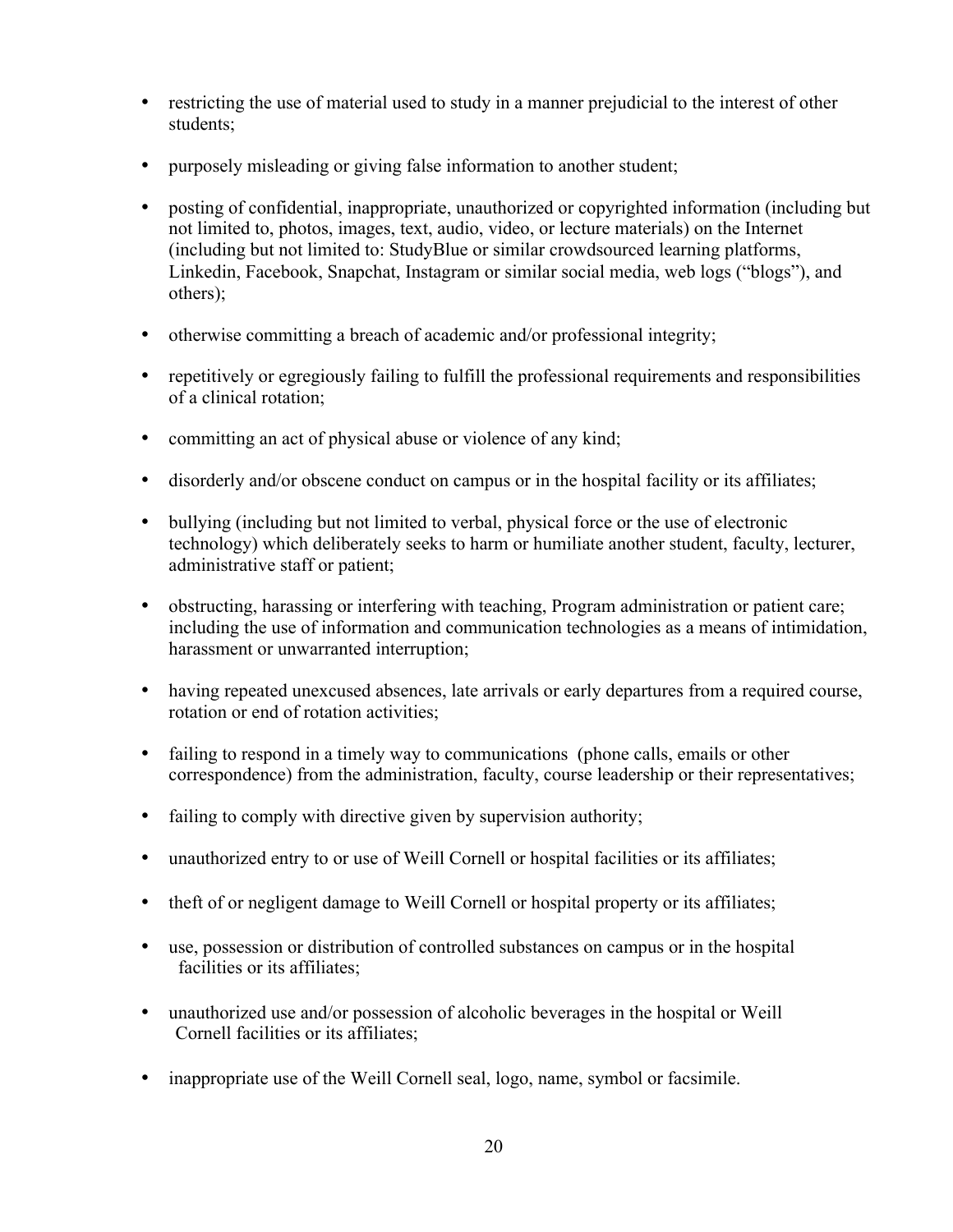A student, or group of students, knowing of any situation in which a violation of any of the standards of conduct set forth above may have occurred is responsible for providing any such information in writing to the MSHS PA Program Director. Faculty is similarly required to report a violation to the MSHS PA Program Director. Each student matriculated at the MSHS PA Program shall be bound by standards of conduct described above and shall be presumed to be familiar with the above provisions.

When a student's conduct while matriculated at the MSHS PA Program is in violation of the Student Responsibilities/Honor Code or raises a question about his or her suitability to practice medicine, the matter will be directed to the Committee on Promotion and Graduation for consideration and recommendation of corrective disciplinary action. The Committee on Promotion and Graduation may request that the MSHS PA Program Director or his or her designee appoint an ad hoc committee of faculty to review the matter. The student involved shall receive notice of the Committee on Promotion and Graduation's request for the appointment of the ad hoc committee, the membership of the ad hoc committee (at least one member of which will be a Physician Assistant) once assembled, and the details of the concerns under consideration by the ad hoc committee regarding the student's suitability for the practice of medicine.

The ad hoc committee will determine the scope, manner and extent of its review, consistent with the information provided by the Committee on Promotion and Graduation. The student shall have the right to appear before the ad hoc committee in order to present his or her position on the claims raised and his or her continued suitability. The student may be accompanied by an advisor (such as a family member, faculty member and/or counsel) who may assist the student but will not be a participant in the proceeding before the ad hoc committee; the student will remain responsible for acting on his or her behalf in the process. The ad hoc committee will forward its determination as to the student's suitability to the Committee on Promotion and Graduation.

When the recommendation of the ad hoc committee is to permit a student to continue with his or her studies based on a finding that the student continues to meet the standards of suitability for the practice of medicine, the Committee on Promotion and Graduation may accept the recommendation and conclude the process. The Committee on Promotion and Graduation retains the right to add its own recommendation to the recommendation of the ad hoc committee.

When the recommendation of the ad hoc committee is that the student does not satisfy the MSHS PA Program's standards of suitability for the practice of medicine and should not be permitted to continue studies at the MSHS PA Program, then the recommendation, together with the academic records, factual determination, including any recommendations for sanctions (which shall include a brief statement explaining the sanctions), as well as any other materials the ad hoc committee deems appropriate, shall be forwarded to the Committee on Promotion and Graduation. The Committee on Promotion and Graduation shall then review the recommendation and formulate its own position on the matter. The Committee on Promotion and Graduation has the discretion to rely on the record created by the ad hoc committee or to reopen the process to gather additional information. The student shall have an opportunity to submit whatever information he or she believes is relevant to the consideration. The recommendations of the ad hoc committee, and the Committee on Promotion and Graduation, shall be forwarded to the Program Director, Department Chair and Dean for final action.

A student can appeal a decision of the Committee on Promotion and Graduation per the policy outlined below (*Appeal Process for Academic and Conduct Decisions*)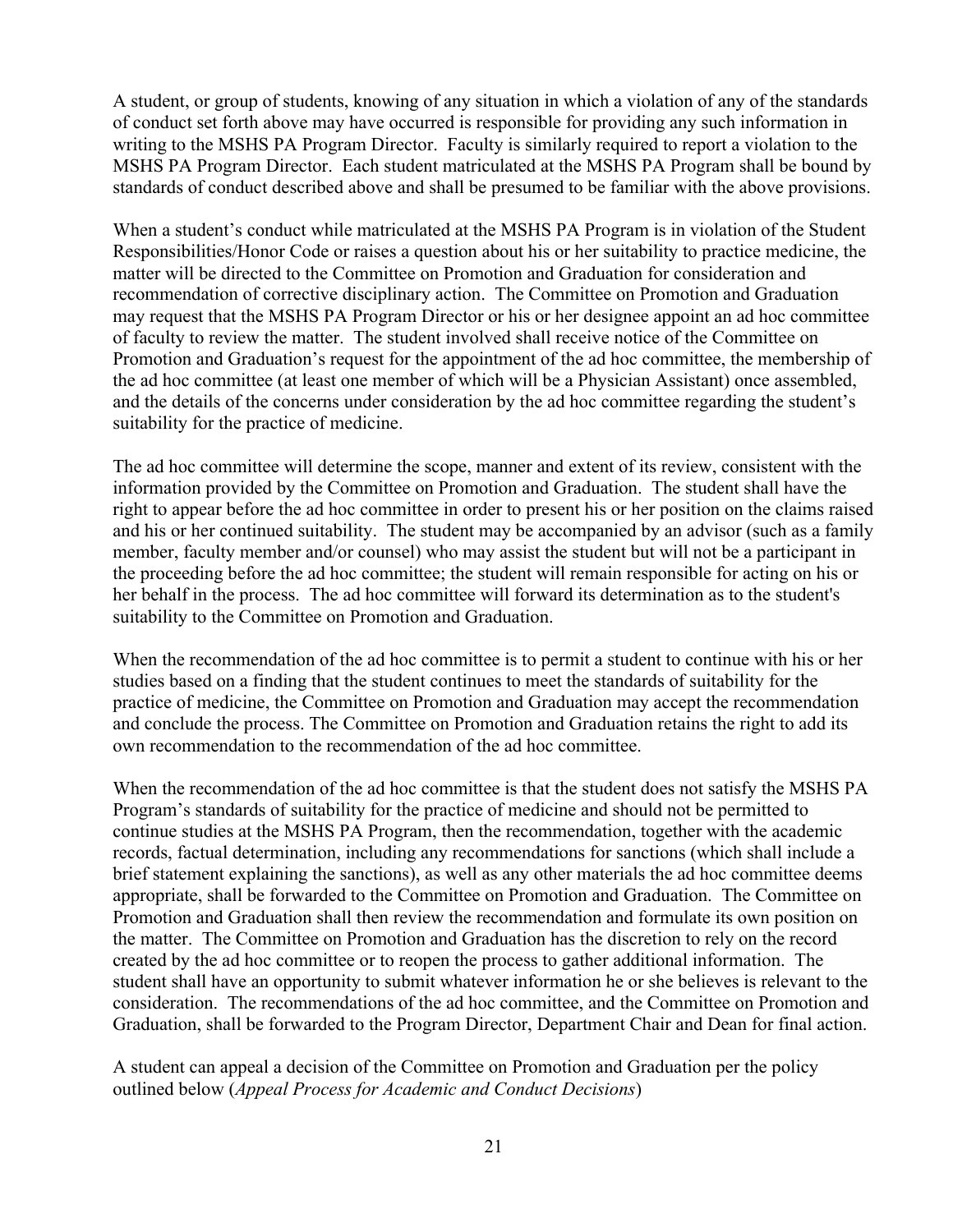# **Training and Learning Environment**

The Graduate School is committed to providing an environment that fosters mutual respect and the values of professionalism, ethics, and humanism in the practice of biomedical research and its application to medicine. The Graduate School has a policy of zero tolerance for mistreatment of its students, faculty, staff and guests. An environment conducive to learning requires that faculty, students and all administrative and support staff treat each other with civility, respecting each individual's views and background. Faculty, other trainees, administrators and staff must treat students fairly and respectfully in all settings where students are educated and are expected to create and maintain an academic environment conducive to the pursuit of free inquiry, academic integrity, and the respectful interchange of diverse ideas and differing viewpoints. These standards of conduct are intended to prohibit teaching and training behaviors and other practices that are discriminatory or that may undermine professionalism. The body charged with monitoring, reviewing, investigating and aiding in the resolution of mistreatment issues is the Trainer-Learner Committee (TLC). The Graduate School has a TLC; however, Master's students in the Physician Assistant Program should direct concerns to the Weill Cornell Medical College Teacher-Learner Committee, which serves a comparable function for students who have significant clinical roles.

Students wishing to report a violation, ask a question, or seek advice may contact the TLC by emailing TLC@med.cornell.edu. When emailing the TLC, students may, if desired, request followup from a specific member of the TLC. Students need not provide extensive detail regarding mistreatment or potential mistreatment in the initial contact. A member of the TLC will reach out to set up a meeting, phone call or continue the conversation via email. More information on the TLC can be found online at

https://medicaleducation.weill.cornell.edu/student-resources/teaching-learning-environment-andstudent-mistreatment

Examples of conduct that is *not* appropriate include:

- verbally abusing a student, including belittling and/or humiliating a student, or speaking disparagingly about a student's economic or cultural background, gender, sexual orientation or preference, race or religion;
- exploiting students in any manner, including requesting that students perform personal errands or directing students to perform a large number of routine hospital procedures on patients not assigned to the student, particularly where performing the procedures interferes with a student's attendance at educational activities such as teaching rounds and classes;
- intentionally singling out a student for arbitrary or selective treatment;
- pressuring a student to perform medical procedures for which they are insufficiently trained;
- interfering with a student's need to attend properly to a potentially serious health problem, including not permitting a student to leave a hospital unit or operating room to seek attention for a needle stick injury or a splash with bodily fluids; or
- committing an act of physical abuse or violence of any kind.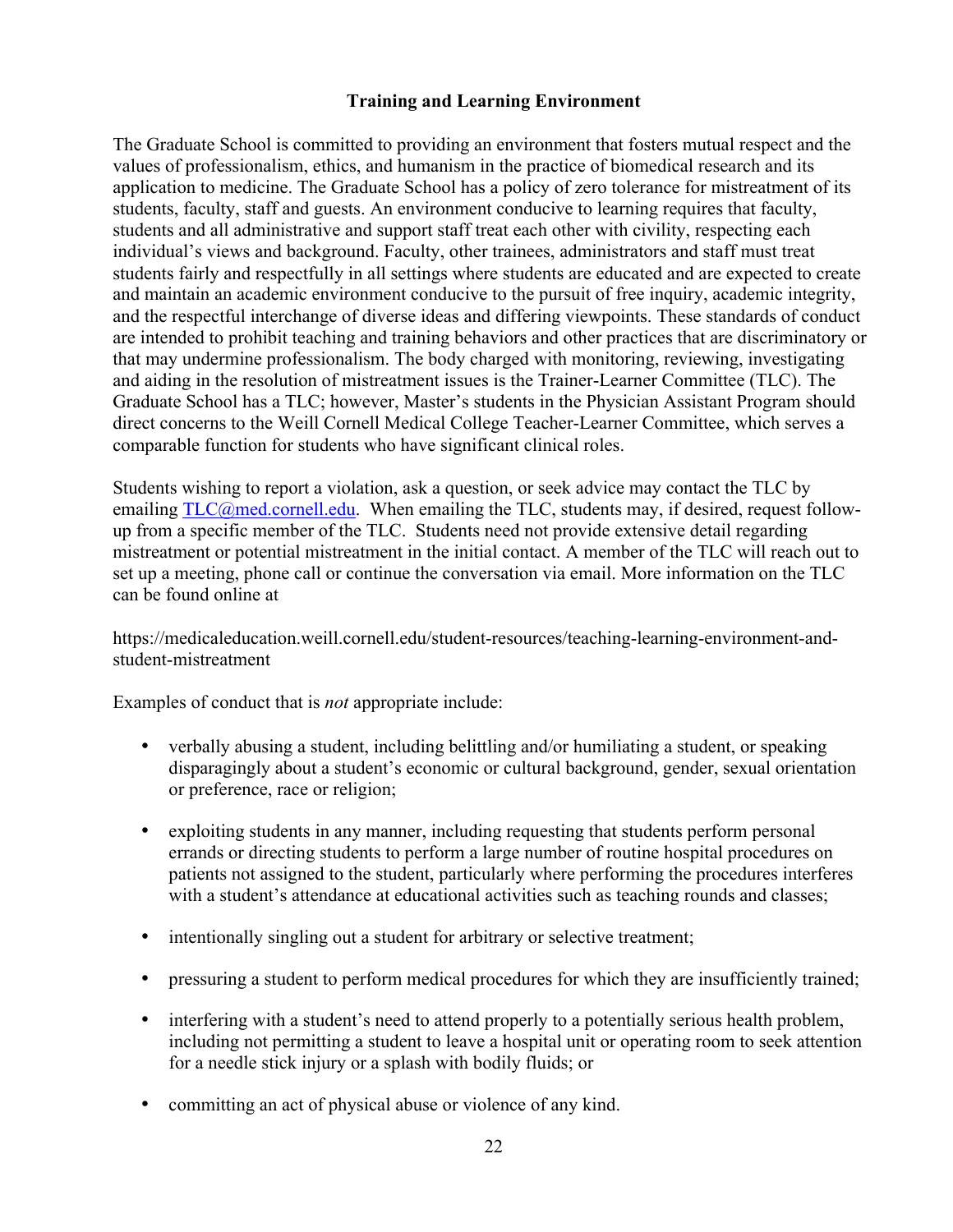Faculty shall educate and advise students about the specific standards that govern professional conduct in a rotation, a course or in a hospital setting, and, by his or her own conduct, set an example of the standards expected of the student.

If a student believes that a faculty member has violated the standards of conduct, the student may file a written request for an investigation with the Program Director. The Program Director serves as the student's advocate, and together with the Associate Dean, will notify the Chairperson of the involved faculty member's department of the complaint and will investigate any such complaints. The Program Director and Associate Dean are committed to establishing the facts fairly and promptly and will respect the rights and confidentiality of the involved parties. Students who wish to come forward and report inappropriate behavior on the part of a faculty member may do so without fear of retaliation or reprisal. After this notification takes place, the Chairperson of the relevant faculty member's department will take prompt action, normally within ten days from the written request for an investigation, in resolving the matter.

Faculty members are also required to inform the Program Director and Associate Dean, in writing, of any alleged violation by a faculty member of the standards of conduct outlined above. Faculty members, upon appointment to the Faculty, shall be bound by the standards of conduct set forth in this section and shall be presumed to be familiar with its provisions.

# **Student Ombudsperson**

The Student Ombudsperson Office offers a safe place where all students at Weill Cornell Medical College and Graduate School of Medical Sciences may discuss problems or issues. Concerns about situations that interfere with work, study or student life may involve a classmate, advisor, or instructor. Issues may be academic related, interpersonal conflicts, and harassment. The Ombudsperson does not take a side in disputes. The Ombudsperson treats all inquiries as confidential, as described in our Ethical Principles below. We assist students in several ways:

- Listening and discussing concerns, questions, and complaints
- Provide information on Weill Cornell Medical College policies and practices
- Provide information on how to make Weill Cornell aware of a particular problem
- Discuss and assist the student in evaluating available options
- Refer the student to the proper authority to resolve the situation
- Assist students to devise ways in which they might resolve problems with others on their own.
- While maintaining confidentiality, provide feedback to the administration (or others in authority) when a systemic issue or trend occurs

The Ombudsperson assists students in a variety of ways consistent with the WCM mission. Overall, the Ombudsperson is an advocate for fairness and equity.

For more information regarding the Student Ombudsperson, see https://studentservices.weill.cornell.edu/student-life/student-ombudsperson

# **Guidelines for Use of Computers, Network Systems and Electronic Communications**

The Medical College's computers, network systems equipment, data, and software are a critical portion of the Medical College's infrastructure and are to be treated accordingly.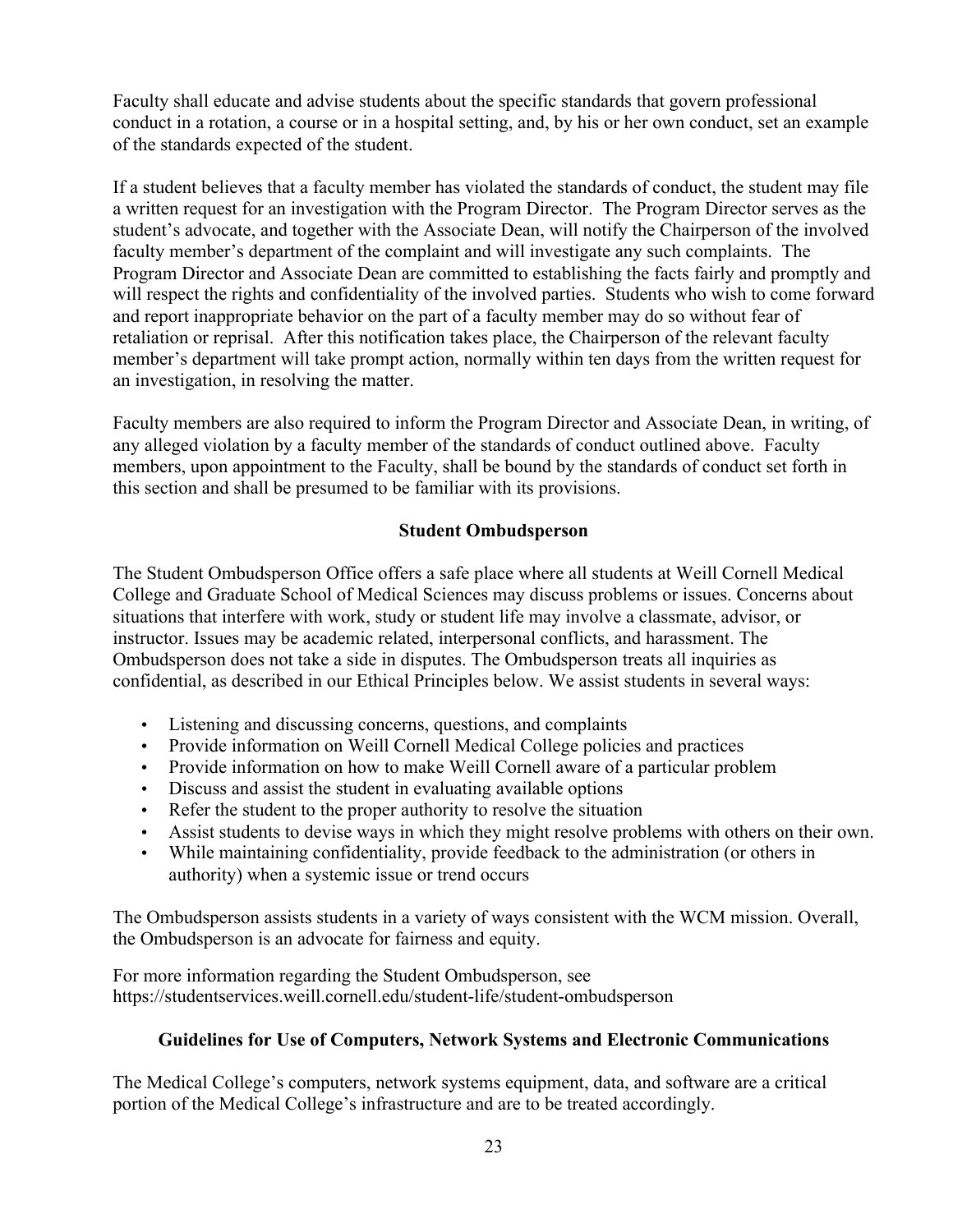Students and faculty are responsible for their actions when using the Medical College's computers, electronic communications and network systems, whether or not their transgressions are intentional, accidental and/or can be corrected.

Users of Weill Cornell Medicine computers, tablets, and network systems shall respect:

- the privacy of other users' information, whether or not the information is securely protected;
- the ownership and intellectual property rights of proprietary and commercial software, including not using unauthorized copies of software even where the software may not be copy protected;
- the finite capacity of a computer system and limitations of use so as not to interfere unreasonably with the activity of other users;
- procedures (posted in computer facilities and/or online) established to manage use of the computer system;
- the rights of others not to be harassed, intimidated, or otherwise receive intrusive or inflammatory information through the computer system; and
- the Medical College's policies regarding the use of computers as specified by the Information Technologies and Services (ITS) at https://its.weill.cornell.edu/policies.

# **Copyright Infringement**

Copyright infringement is the act of exercising, without permission or legal authority, one or more of the exclusive rights granted to the copyright owner under section 106 of the Copyright Act (Title 17 of the United States Code). These rights include the right to reproduce or distribute a copyrighted work. In the file-sharing context, downloading or uploading substantial parts of a copyrighted work without authority, including unauthorized peer-to-peer file sharing, constitutes an infringement, and may subject students to civil and criminal penalties.

In general, anyone found liable for civil copyright infringement may be ordered to pay either actual damages or "statutory" damages affixed at not less than \$750 and not more than \$30,000 per work infringed. For "willful" infringement, a court may award up to \$150,000 per work infringed. A court can, in its discretion, also assess costs and attorneys' fees. For details, see Title 17, United States Code, Sections 504 and 505. Willful copyright infringement can also result in criminal penalties, including imprisonment of up to five years and fines of up to \$250,000 per offense.

At Weill Cornell Medicine, the unauthorized distribution of copyrighted materials is also a violation of the standards of conduct, and may result in disciplinary action up to and including expulsion. Students are advised that this restriction pertains to any and all lecture materials including printed handouts, electronic media such as PowerPoint presentations, and any audio/video recordings of lectures or laboratories. **These are the intellectual property of the author and/or Weill Cornell Medicine and shall not be distributed in any form to any other recipients. Failure to respect intellectual property rights as defined herein may jeopardize a student's good academic standing in the Program and may result in disciplinary action.**

For additional information on the Copyright Infringement Policy, please visit https://its.weill.cornell.edu/policies/1107-copyright-infringement-policy.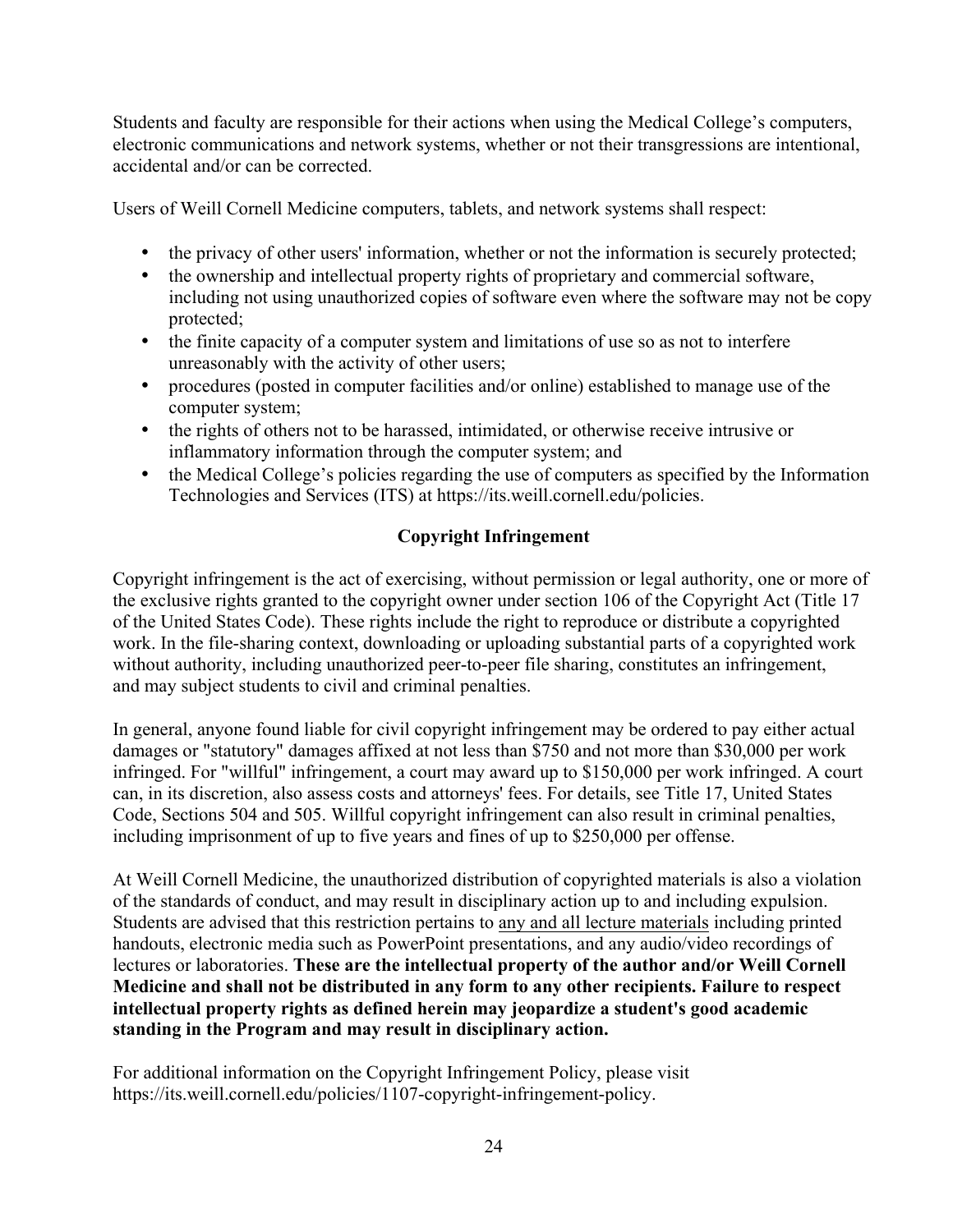# **SEXUAL HARASSMENT**

The Human Resources Department and the Office of Equal Opportunity Programs are available to assist all members of the Medical College community with sexual harassment problems or questions. All discussions are confidential. In addition the Medical College will provide, on request, training and consultation on the prevention of sexual harassment.

#### **What is Sexual Harassment?**

Sexual harassment in the academic environment or in the workplace can threaten a person's academic performance or economic livelihood. The Medical College defines sexual harassment as:

- Unwelcome sexual advances, requests for sexual favors, and other verbal and physical conduct of a sexual nature constitute sexual harassment if:
	- o submission to such conduct is made either explicitly or implicitly a term or condition of employment or academic status;
	- o submission to, or rejection of, such conduct by a person is used as the basis for an employment decision or an academic decision affecting that person; or
	- o such conduct has the purpose or effect of substantially interfering with a person's work or academic performance or of creating an intimidating, hostile, or offensive working or learning environment.

Sexual harassment is sex discrimination and is therefore illegal.

#### **Dealing with Sexual Harassment Preliminary Action**

You can sometimes stop someone from harassing you by taking direct action.

- **Say no** to the harasser. Ignoring the situation seldom will make it go away. If you have difficulty speaking about the situation, write the harasser a note describing the incident that you found offensive and request that it not happen again. Keep a dated copy of the message.
- **Keep a record of what happened and when it took place**. If others were present, include their names in the record. Keep a log of any conversations or actions pertaining to the incident(s).
- **Find out whether other students or co-workers have been harassed**. Together complaints are in a stronger position to deal with the situation and the offender.
- **Seek support from a close friend or trusted associate.** Sharing your feelings and experiences can help you cope with that often is a very difficult, frustrating situation.

If the harassment does not stop, consider discussing the matter with the harasser's supervisor or department chairperson, or with staff members in the Human Resources Department or the Office of Equal Opportunity.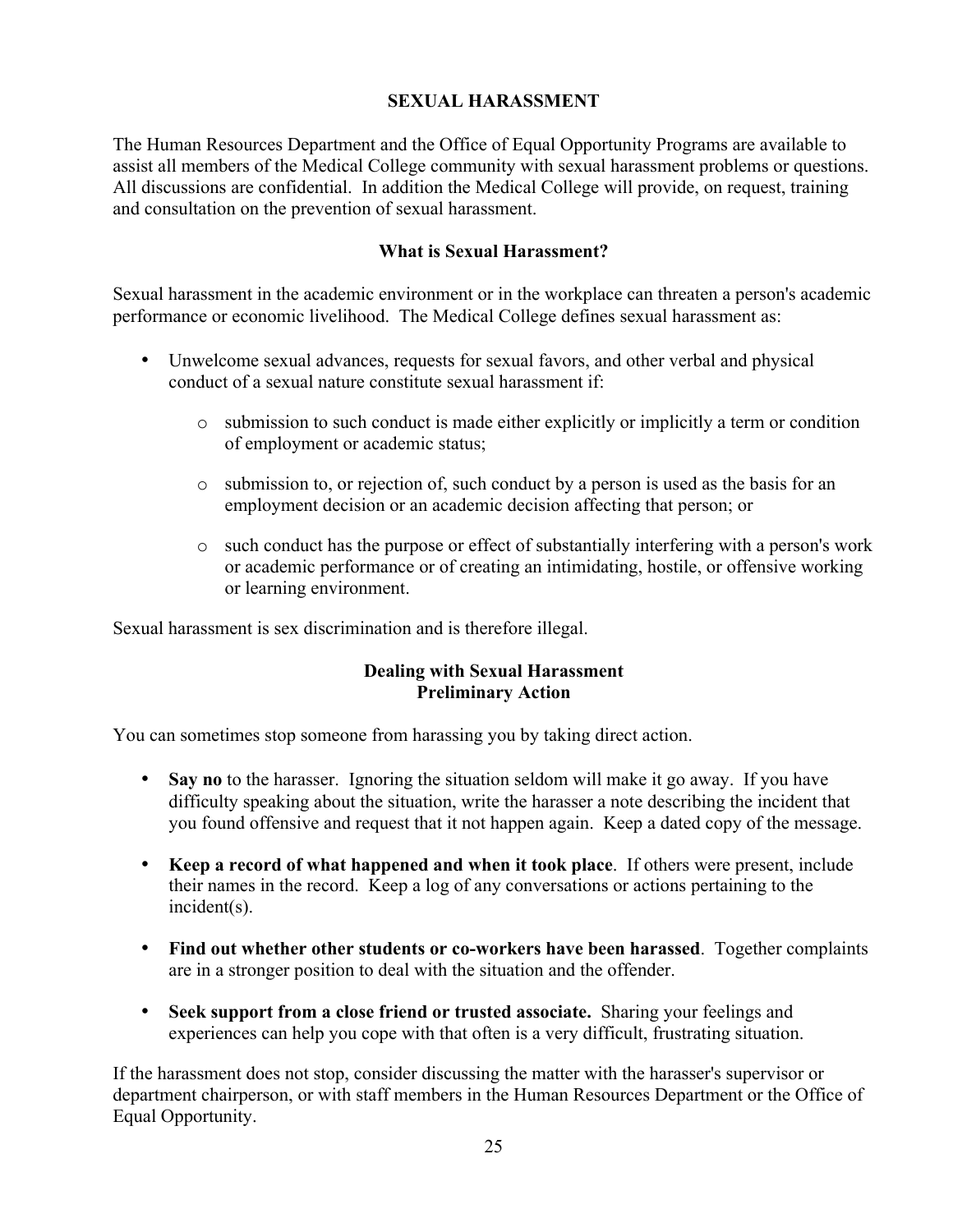#### **Complaint Procedures**

If a supervisor, administrator, faculty member or counselor receives a complaint or inquiry about sexual harassment, it is imperative that the Human Resources Department or Office of Equal Opportunity be contacted to provide advice on procedures for sexual harassment cases. Discussions with staff members of that office will help ensure the effective handling of the complaint and reestablish a working or learning environment free of harassment by taking immediate and appropriate action.

Any student or employee of the Medical College who suspects that he or she has experienced sexual harassment, as defined herein, should report the incident. If the reporting person wants to discuss the incident, consider ways in which to deal personally with the situation, or seek a formal remedy for an instance of sexual harassment, the Human Resources Department and the Office of Equal Opportunity will provide assistance.

Grievance procedures exist to protect all students and academic and non-academic staff members.

# **TITLE IX REGULATIONS**

*The Department of Education* has recently promulgated regulations implementing the provisions of Title IX of the Education Amendments of 1972, prohibiting discrimination on the basis of sex in education programs and activities. The Medical College is subject to and in compliance with the statute and regulations. The regulations nevertheless require that you be informed of their provisions and these are summarized below:

*For students*, the regulations prohibit any act or policy which discriminates on the basis of sex or which has the effect of causing such discrimination. Specifically, the regulations prohibit discrimination in admissions, quality of housing, overall administration of financial aid, and access to curricular and extra-curricular activities. A student or applicant may not be discriminated against because of pregnancy, childbirth, or other conditions relating to pregnancy. Childbirth and other conditions relating to pregnancy must be treated as any other disability for purposes of leaves of absence.

*For employees*, the regulations likewise prohibit any act or policy that has the effect of treating members of one sex differently from the other. Specifically, the regulations prohibit discrimination in recruiting and hiring, promotion, job classification and assignment, wage and salary rates, fringe benefits, and granting leaves of absence. Pregnancy, childbirth, or conditions relating to pregnancy must be treated as temporary disability for purposes of sick leave or other leave of absence plans. An individual may not be denied employment or otherwise discriminated against because of pregnancy or conditions related thereto.

Brittney Blakeney, JD, Title IX Coordinator, has been designated to investigate and seek resolution of complaints of all Weill Cornell medical and graduate students, regarding prohibited acts. Students are welcome to contact her at 212-746-9915, nosexualmisconduct@med.cornell.edu, or jdifede@med.cornell.edu to discuss any concerns that they may have. Further information on Weill Cornell Medicine's Title IX resources and student procedures may be viewed here:

https://diversity.weill.cornell.edu/policies/title-ix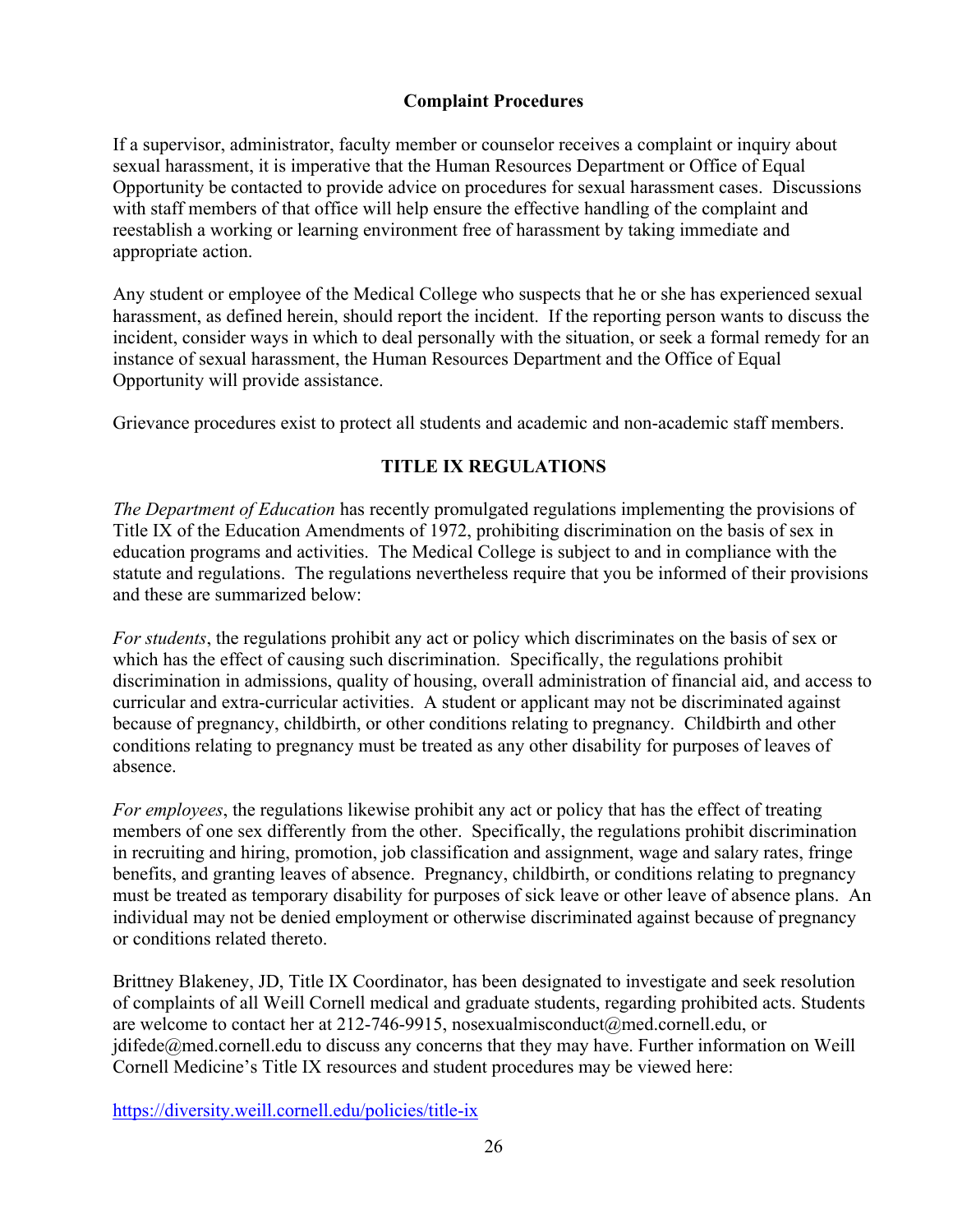#### **BIAS AND HATE RELATED CRIMES**

#### **Hate/Bias-Related Crime Prevention Statement for Weill Cornell Medical College**

New York State law requires Weill Cornell Medical College to inform students about the Hate Crimes Prevention Act of 2000 and how hate crimes (also known as bias-related crimes) can be prevented on campus.

Hate/bias crimes have received renewed attention in recent years, particularly since the passage of the federal Hate/Bias Crime Reporting Act of 1990 and the New York State Hate Crimes Act of 2000 (Penal Law Article 485).

Hate crimes are criminal activity motivated by the perpetrator's bias or attitude against an individual victim or group based on perceived or actual personal characteristics, such as their race, religion, ethnicity, gender, sexual orientation, or disability.

Bias-related behavior includes any action that discriminates against, ridicules, humiliates, or otherwise creates a hostile environment for an individual (female or male) or group protected under this law.

#### **Penalties for Hate/Bias-Related Crime**

Penalties for bias-related crimes are very serious and range from fines to imprisonment for lengthy periods, depending on the nature of the underlying criminal offense, the use of violence or previous convictions of the offender. Hate/bias crime incidents that rise to a felony level are reported to the district attorney. Non-felony hate/bias crime incidents may be adjudicated through the *Standards of Conduct* as stated above. Sanctions imposed by the College may include suspension, expulsion or other measures depending on the severity of the crime.

#### **Reporting a Hate/Bias-Related Crime Incident**

An individual who believes that she or he has been a target of a bias-related crime is encouraged to immediately report an incident to NYPH Security, the Senior Associate Dean, and the Affirmative Action Officer (in Weill Cornell Medical College's case this would be Dr. Dana Zappetti, the Associate Dean of Student Affairs). The incident will be reviewed and investigated, and a determination will be made as to how the allegation will be handled.

#### **Availability of Counseling and Other Support Services**

Counseling and personal support is available to victims of hate/bias-related crime through the Student Affairs Office at Olin Hall, Room 110. Another source of assistance is through the Victims Assistance Center located at 100 Centre Street, Room 231. The Center is open Monday through Friday, 8:00 a.m. to 8:00 p.m., and Saturdays and Sundays, 9:00 a.m. to 5:00 p.m. The staff can be reached at 212-335-9633.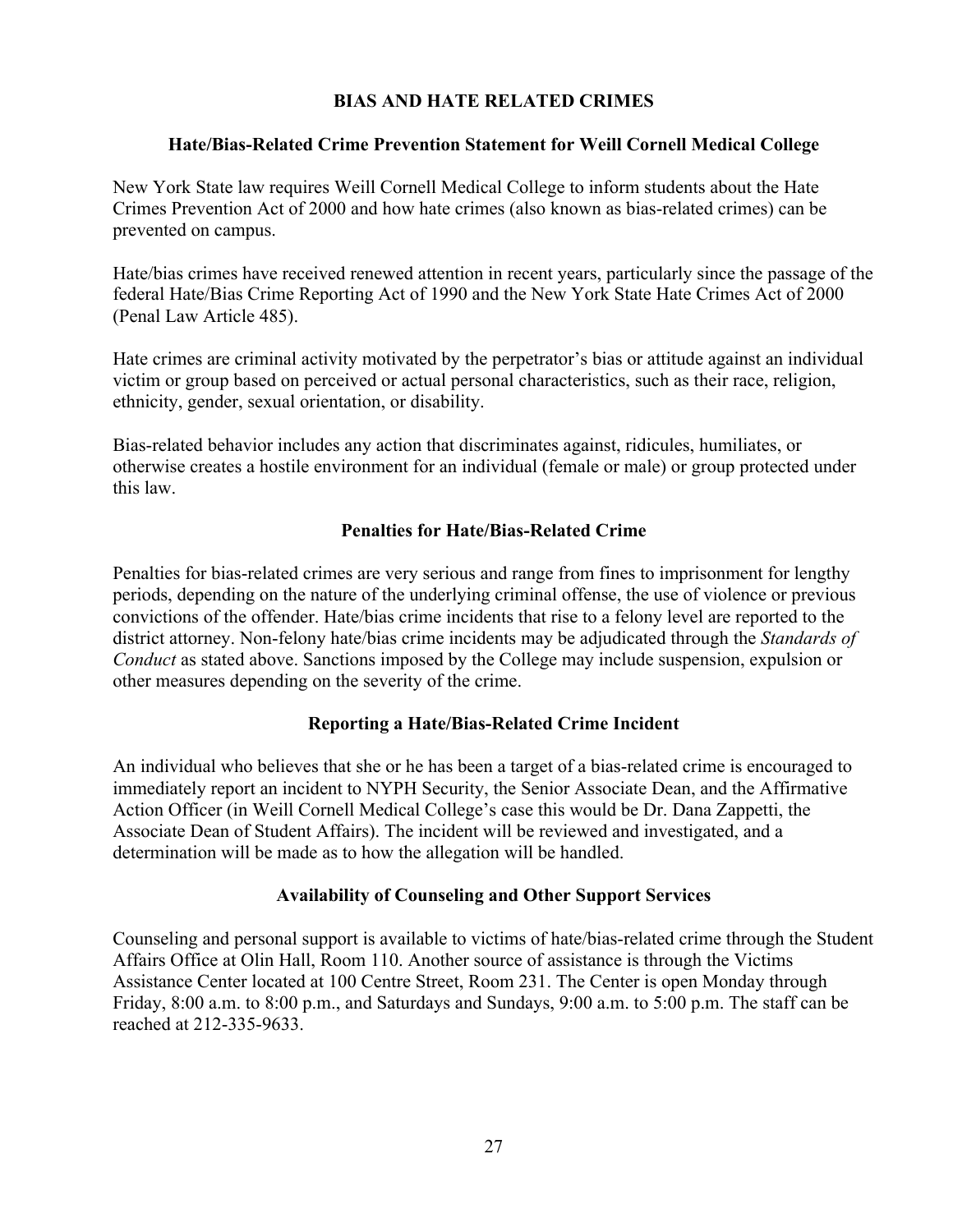#### **MEMBERS OF THE MEDICAL COLLEGE COMMUNITY WHO POTENTIALLY REPRESENT A HAZARD TO THE PUBLIC AND TO THE MEDICAL COLLEGE**

Two broad considerations underlay the preparation of these guidelines:

- 1. An awareness that the Medical College, so far as possible, should try to protect patients, students, and employees, and to protect its mission in education and research, from any harm that may come to them because of any action or condition of a student or employee.
- 2. An awareness that the identification of a person as a potential hazard to other people or to the institution may seriously jeopardize his career and his relation to other people, and that, therefore, every effort must be taken to protect the rights of this person, and to insure that any findings, and any actions based upon these findings, are grounded on demonstrable evidence.

# **The Nature of "Potential Hazards"**

"Potential hazards" arising from the actions or conditions of employees or students might fall into three general categories:

- 1. Hazards arising from the impaired ability of a person to perform his medical, educational, or other professional activities, including hazards arising from (a) neurological disease or degeneration, (b) emotional or psychological disorders, (c) the use of drugs or medications, and (d) the presence of physical handicaps resulting from illness or injury.
- 2. Hazards arising from a person's carrying a contagious disease.
- 3. Hazards arising from the behavior of a person, including a) behavior regarded by patients and by the public as alarming, threatening, bizarre, hostile, or otherwise inconsistent with the duties and responsibilities of the person, and b) behavior that is disruptive for working groups, medical treatment, or educational processes.

Potential hazards to other people or to the Medical College that occur in the context of a person's performance of his professional, medical, or academic duties, or as a part of his employment by, or studies in, the Medical College are a legitimate concern of the Medical College.

Private acts or conditions of students or employees outside of this context, although they are not the responsibility of the Medical College, may, nevertheless, be of legitimate concern to the Medical College in so far as they may imply the existence of a potential hazard, if this person continues his role as an employee or student.

For example, if a person is convicted of the possession of drugs or assaultive behavior, or is admitted to another institution for the treatment of alcoholism, he might well have a condition that represents a potential hazard to the public or to other employees if he continues in his usual activities at the Medical College. Under these circumstances, even though the act in question has occurred outside of the Medical College and was not, therefore, the responsibility of the Medical College, the College might, nevertheless, legitimately wish to investigate whether or not this person represented a potential hazard within the context of the concerns outlined above.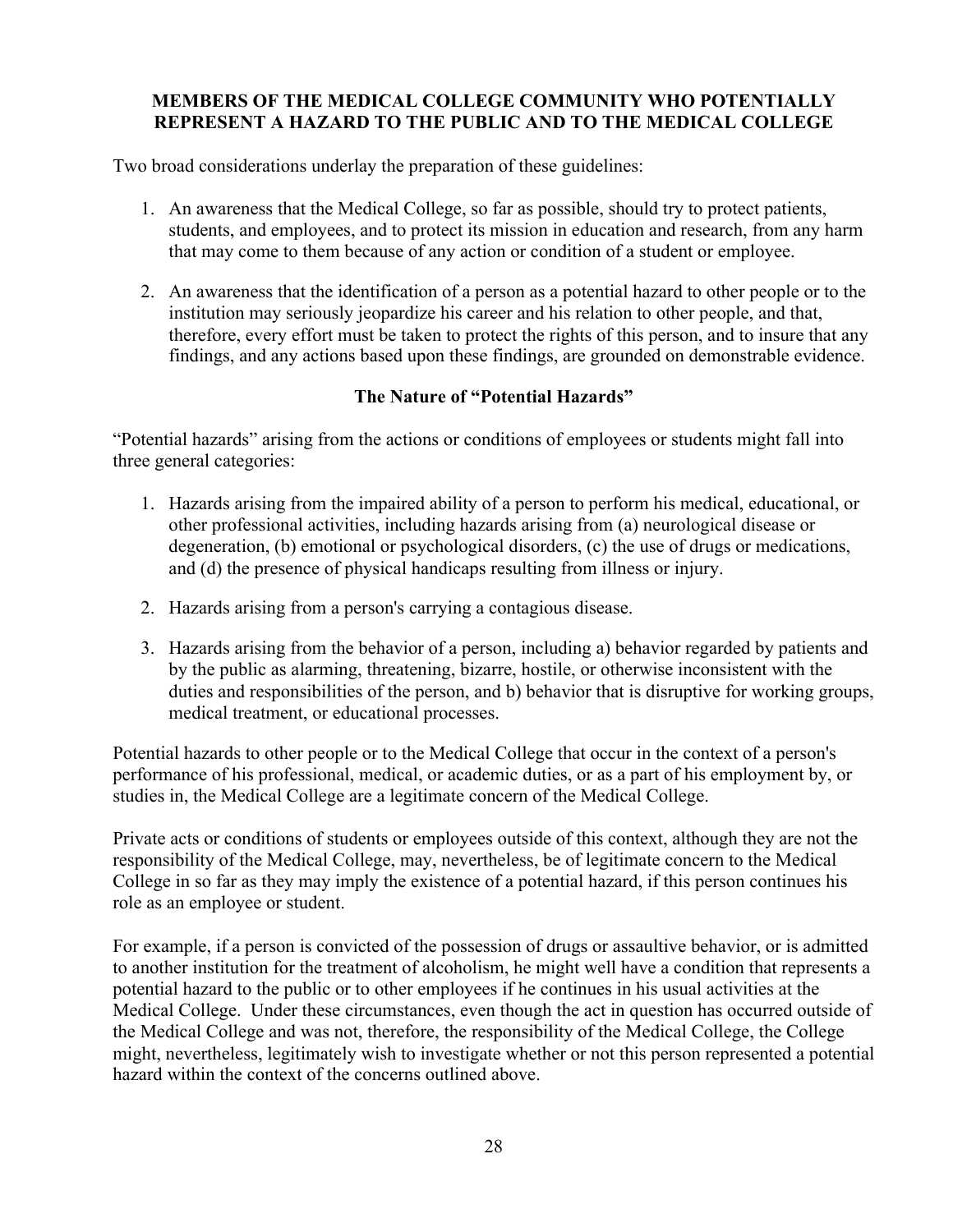#### **Identification and Reporting of Potential Hazards**

(Nothing contained in these guidelines requires any physician to violate a physician/patient privilege and, therefore, no physician is required to report any information that such physician learned solely as a result of rendering treatment to a patient.)

Every student, staff member, or other employee who is aware that he has a condition that creates a potential hazard as described above, has a primary responsibility and duty to report this, either to his immediate supervisor or to the Program Director. In situations in which a student, employee or staff member is not sure whether he has a potentially hazardous condition, he is encouraged to seek appropriate counseling and advice. Such counseling and advice is available to all Medical College employees from the Employee Assistance Program Consortium and to students from the physicians or psychiatrists designated by the Office of Student Affairs.

Every student, staff member, or employee, who has good reason to believe that another student, staff member, or employee presents a potential hazard, has a responsibility and a duty to report this to the appropriate supervisor or to the Program Director.

Regardless of the responsibilities of the individual affected, and of other students, staff members, and employees, the immediate supervisor, who observes the presence of a potential hazard, has a specific responsibility to report this to his superior, and through him to the Department Chair or other appropriate administrator at that level, and to the Dean's Office.

#### **Initiation Of Action**

If it appears that a hazard is immediate and acute, the responsible supervisor, with the concurrence of his superiors (if this can be obtained in time), must take whatever measures appear to him to be necessary and prudent to prevent the person who represents the hazard from harming himself or any other person; and he will report the incident fully and promptly to his supervisor, and through him to the Program Director, Department Chair or other administrator at that level.

If the hazard is chronic, or only potential or suspect, and if the danger to others is not immediate, the supervisor should report his evidence through his superior to the Program Director, Department Chairman or other appropriate administrator at that level, who will be responsible for initiating any immediate action that he may deem to be necessary or appropriate.

#### **Informing the Person Involved**

When the Program Director, Department Chair or other administrator at that level receives a report that a person may represent a potential hazard, he will inform this person promptly and fully of the report that has been made concerning him, of the immediate actions that have taken, and of the investigations that are anticipated. He will give the person an opportunity to respond, will assure him of his right to introduce evidence, and will make an effort to enlist his cooperation.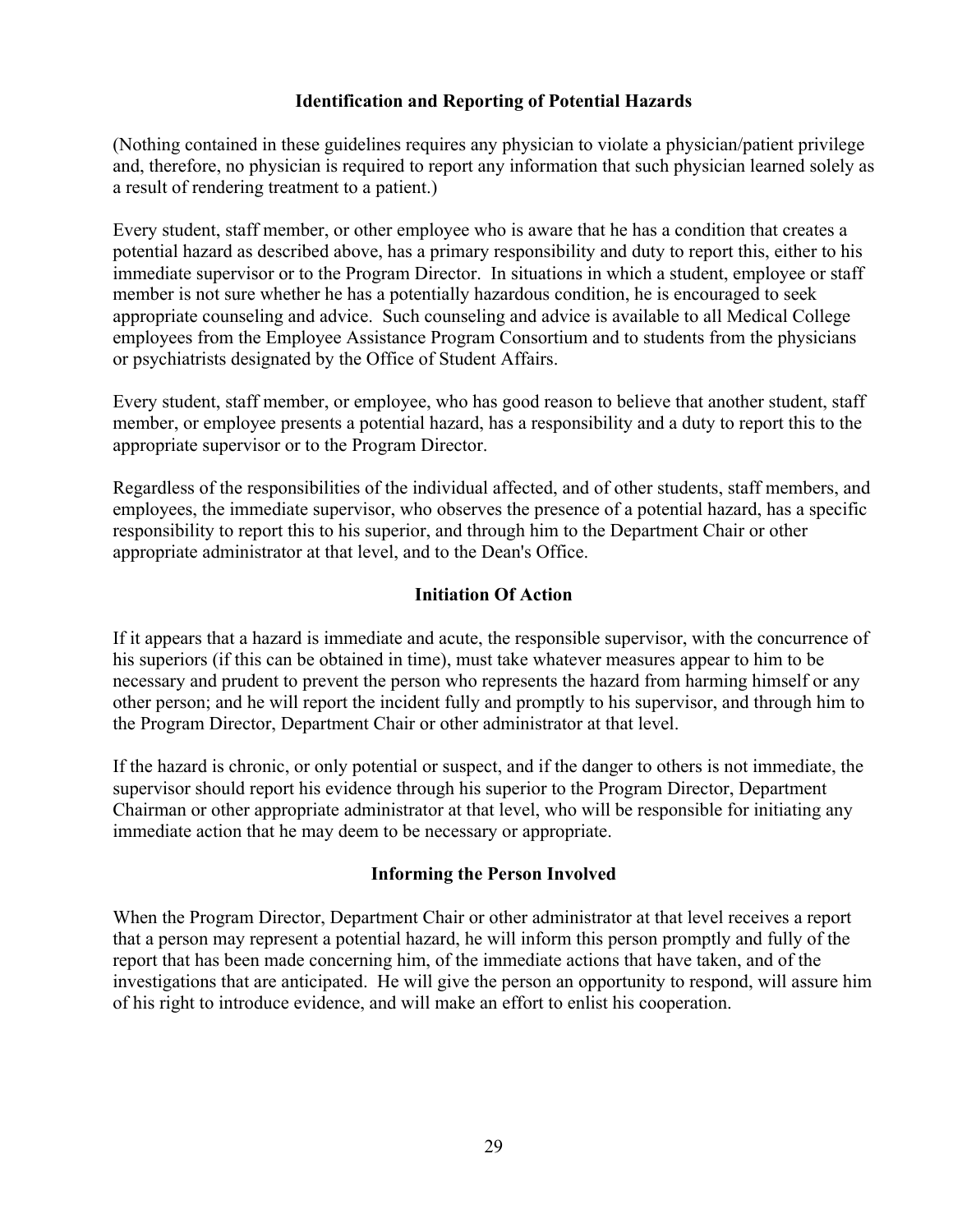#### **Informing the Administration of the Medical College**

After considering the information available in the case, the Program Director, Department Chairman or other administrator at that level will report this information along with any comments that he believes to be appropriate to the Dean (if a member of the academic staff is involved); to the Senior Associate Dean (if a student is involved); or to the Associate Dean (Human Resources or Senior Director, Human Resources) (if any non-academic Cornell employee is involved).

In each case a copy of the report will be sent also to the Office of the Dean and to the Office of Legal Affairs, which will review the information available and advise the appropriate administrator, in order to insure compliance with the necessary procedures, fulfillment of the responsibilities of the Medical College, and protection of the rights of the individual concerned.

#### **Investigation of Potential Hazards**

The underlying principles governing the reporting, investigation, and actions taken with respect to potential hazards should be the same for all people, whether they are students, academic staff members, or other employees.

Members of the Medical College community fall into three groups: the academic staff (including all individuals with academic appointments at the Medical College whether salaried or not), the students, and other employees. The actual administrative procedures for the investigation of potential hazards within these groups are carried out by somewhat different procedures. However, it should be understood that there will be no discrimination between academic staff members, students, and employees with regard to the level of proof required, the concern for the rights of the person, and the general nature of the corrective procedures, that are carried out. The Office of Legal Affairs and the Dean's Office will monitor the procedures in every case, to insure that this is true.

In the case of students, investigations will be carried out through the Office of the Senior Associate Dean, utilizing, when necessary, a special *ad hoc* committee of faculty members, who will call upon medical and other consultants and examiners, if necessary, in order to determine the facts in each case, and will recommend to the Senior Associate Dean what action should be taken.

In the case of academic staff members, the Dean, after consulting with the Department Chair, will, when necessary, appoint an *ad hoc* committee of faculty members, who will then call upon medical and other consultants and examiners, if necessary, in order to determine the facts of each case and to recommend to the Dean what action should be taken.

In the case of other employees, the Associate Dean (Human Resources) or Senior Director, Human Resources, after informing the Dean's Office and the Office of Legal Affairs, will ask the Department of Occupational Health to carry out any necessary medical investigations by using its own staff and calling upon outside consultants when necessary.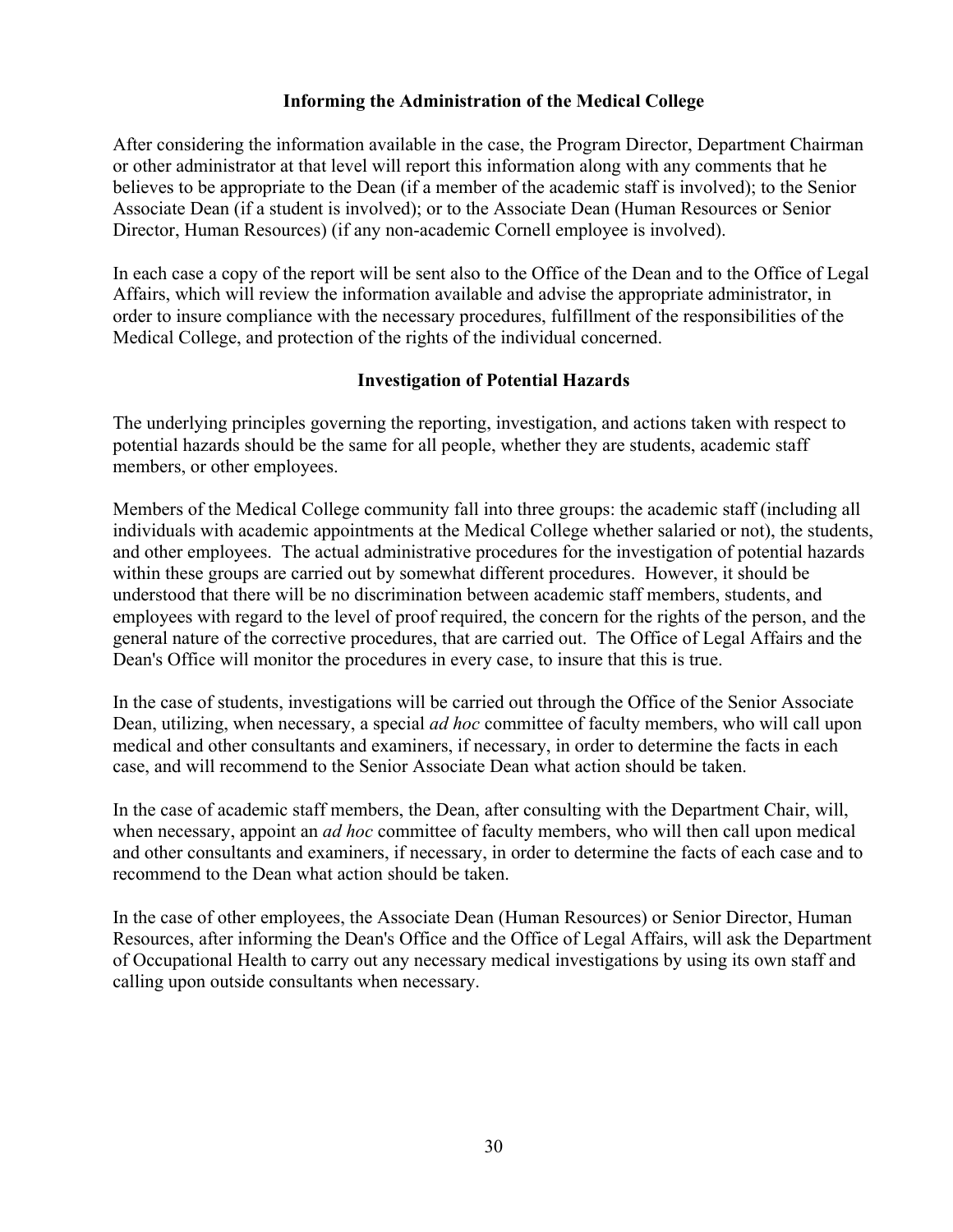#### **Decision as to Whether a Potential Hazard Exists**

The decision as to whether or not a potential hazard exists is an administrative responsibility. When it is brought to the attention of the senior responsible administrator that there is sufficient reason to believe that a potential hazard exists, based on the occurrence of acts, behavior or conditions outlined in this policy, it is the responsibility of this administrator to initiate the effort to determine whether or not the hazard actually does exist, and to take whatever long-range action is necessary to protect patients, students, or employees of the Medical College.

As a part of the effort to determine whether or not a potential hazard does exist, and to initiate the proper action, it can be expected that the administrator will call upon the opinions and the experience of appropriate members of the professional staff, of the Department of Occupational Health, and of the Personal Department, as well as other medical or legal consultants; and the information and opinions provided by these consultants may be critical in determining the decision that is made by the administrator. Nevertheless, the decision as to whether or not there is a potential hazard and what action is to be taken must be an administrative decision.

The responsibility for initiating and carrying out the actions described in this section rests with the Dean (in the case of members of the academic staff), with the Associate Dean (in the case of students), and with the Senior Director, Human Resources (in the case of non-academic employees); the responsibility for the ultimate decision rests with the Dean.

#### **Confidentiality**

Because of the potential harm to the reputation, associations, and career of a person who is suspected of being a source of hazard, every effort should be made to protect the confidentiality of the information concerning him, and the actions taken in his case. However, in view of the responsibility of the Medical College and of its staff for the protection of patients, students, employees, and other people from harmful acts or conditions of its staff or employees, there cannot be a guarantee of complete confidentiality when this runs counter to other legal and ethical responsibilities.

#### **Protection of the Rights of the Individual**

To identify an employee as a "hazard" to other employees or to the public could have a severely adverse effect upon his career, his employment, and his standing in the eyes of other people. On the other hand, to fail to identify and deal properly with employees who are potential hazards might do severe damage to the institution, to its other employees and students, and to the patients and other members of the public whom the institution wishes to protect. These two considerations may be complicated by the fact that in many cases, a decision as to whether a hazard does or does not exist must be based upon the informed judgment of experienced people, and that there may be legitimate differences of opinion about the conclusions reached.

For these reasons, when a person is reported to be a potential hazard, this report and the investigation stemming from it shall be held in strict confidence by those individuals with whom the information is shared until all of the facts have been ascertained; if the findings indicate that a potential hazard does exist, the actions undertaken shall be carried out as discreetly and confidentially as possible, with as little harm to the person, his career, and his standing in the community as is possible, and as much effort to be helpful and rehabilitative as possible.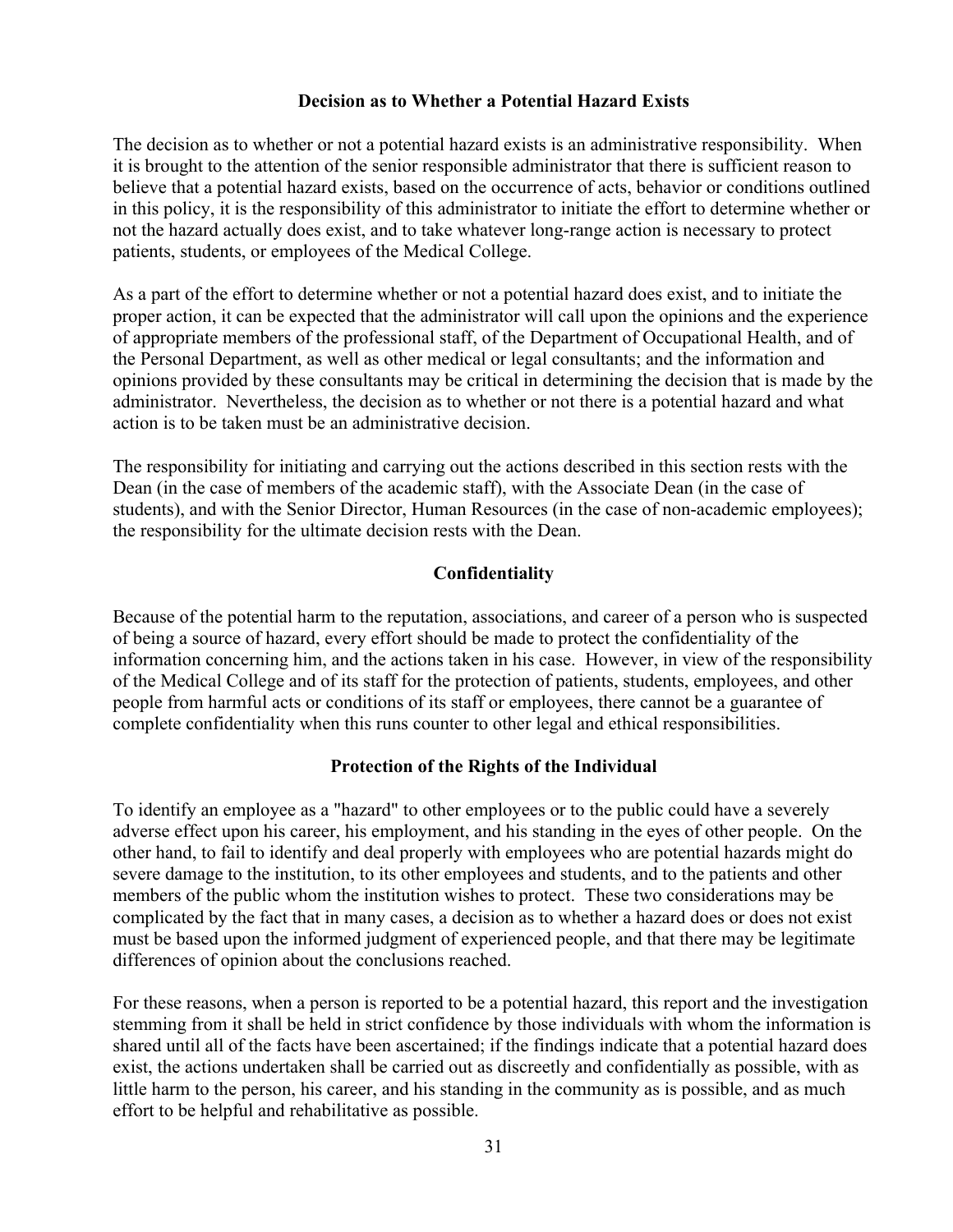It is extremely important to ensure that the medical and administrative investigations of reports be carried out in a fully competent manner, and that the actual presence or absence of a hazard be ascertained as concretely and definitively as possible.

It is also important that the person about whom the report has been made be fully informed of the nature of the report; that every effort be made to get him to cooperate with and understand that both medical and administrative investigations are necessary; and that he be given an opportunity to object to any procedures that he thinks are inadequate or inappropriate, and to ask for additional procedures or confirmatory opinions, if he wants these.

When reports of potential hazards are received in the Dean's Office, the staff and the Medical College legal advisor will ensure that these are directed to whichever of the three channels of investigation are appropriate, and ensure that the employee agrees to this. If the employee contends that no potential hazard exists and refuses to agree to an investigation by the usual procedure, the Dean may, at his discretion, convene an ad hoc committee of not more than three faculty members, who will consider the report and the evidence and will advise the Dean on whether or not an investigation should be carried out by the Medical College regardless of the wishes of the employee, and how this might be carried out.

#### **Actions to Be Taken**

The administrative actions to be taken in any case must be based upon all the facts that are pertinent to that case. Whatever the actions, they should be taken as discreetly as possible with an effort to protect the privacy of the individuals concerned. Where there is the reasonable possibility of medical treatment or other rehabilitation, an effort should be made to extend this to the person who has been deemed a hazard, and to restore this person to his full ability and capabilities if this is a reasonable thing to do.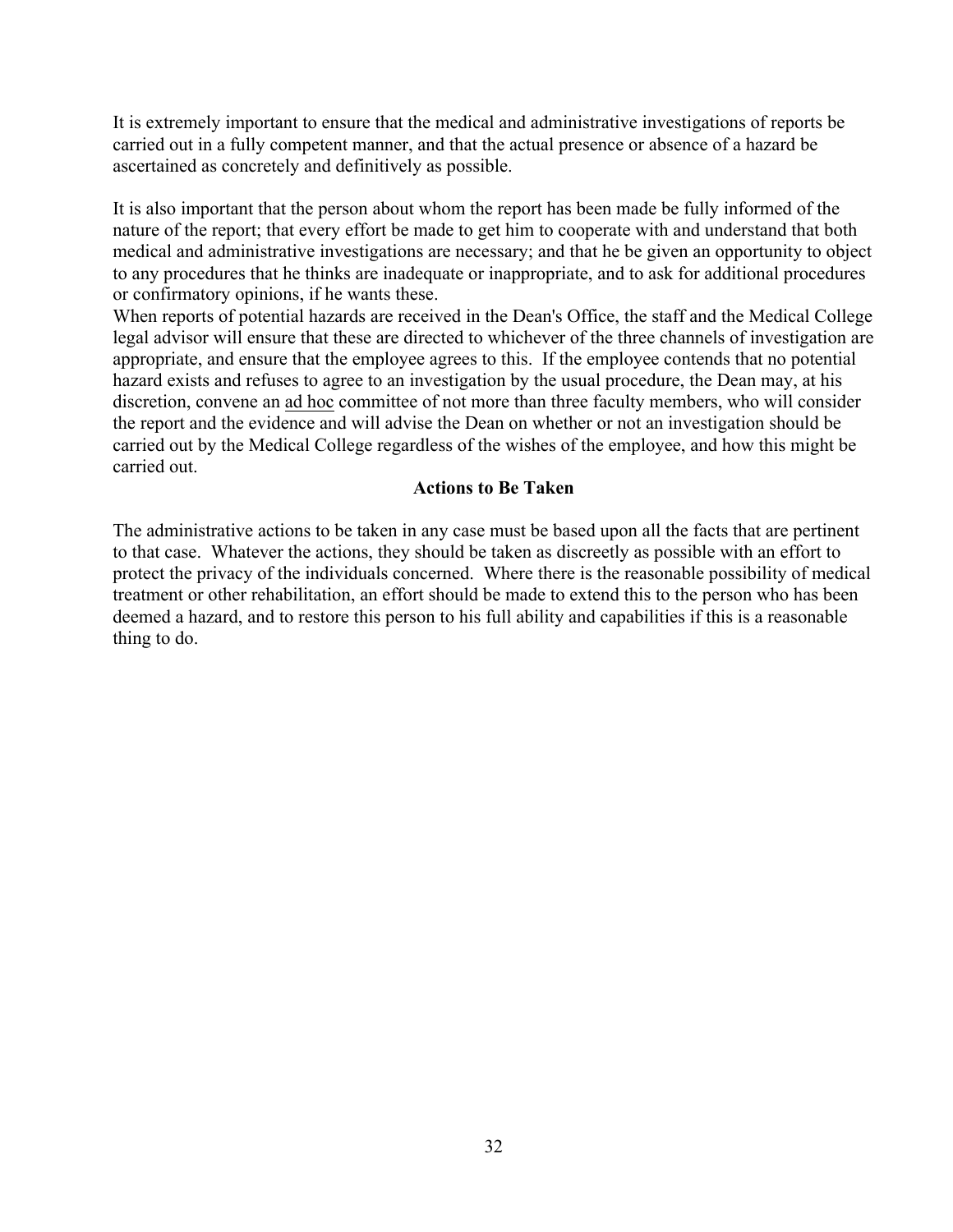#### **SUBSTANCE ABUSE POLICY**

The Medical College recognizes that its students are potentially vulnerable to the alarming personal and societal problems caused by alcohol and drugs. Therefore, the Medical College offers aid to students who seek help for a drug or alcohol problem. Illegal possession of, distribution of, or trafficking in any drugs, or the abuse of drugs or illicit use of mind-altering drugs, or the abuse of drugs or alcohol are violations of Medical College policies. Such violations are not in accord with the Medical College's requirements of fitness or suitability for medicine as stated above in the Standards of Conduct. Alleged violators of these policies will be reviewed according to the procedures employed to determine a student's fitness or suitability for medicine.

#### **Statement on Illegal Drugs and Substances**

State and Federal law prohibit the possession, use and distribution of illegal drugs and substances.

The unlawful manufacture, distribution, dispensation, possession, or use of a controlled substance by any member of the Weill Medical College community, including employees, faculty members, students and visitors, is prohibited at all Cornell facilities including residences. Appropriate action including termination and/or dismissal will be taken for violations of the foregoing prohibition.

The University recognized the convincing medical evidence that the use of illegal drugs and substances poses a significant threat to health and condemns the use of such drugs and substances as harmful to the physical and psychological well-being of the user and the well-being of the Cornell community.

Notify the person's supervisor, department chairperson, or dean of any criminal drug statute conviction (including acceptance of a guilty plea by a judicial authority) for a violation occurring in the workplace no later than five (5) days after such conviction.

The University will not condone criminal activity on its property, or on property under its control, and will take appropriate action whenever such conduct is discovered to enforce the law and its own internal regulations.

# **Statement on Drug and Alcohol Abuse**

Federal and New York laws and University regulations prohibit the illegal possession, use and distribution of illicit drugs and alcohol.

The unlawful manufacture, distribution, dispensation, possession, or use of an illicit drug or alcohol by any member of the Weill Medical College community, including employees, faculty members, students and visitors, is prohibited at all Cornell facilities (including residences) and activities. Appropriate action including termination and/or dismissal will be taken for violations of the foregoing prohibition.

The University will not condone criminal conduct on its property, or at Cornell or student sponsored activities, and will take appropriate action whenever such conduct is discovered to enforce the law and its own internal regulations. Violators of Federal and state laws may also be referred to appropriate civil and criminal authorities for prosecution.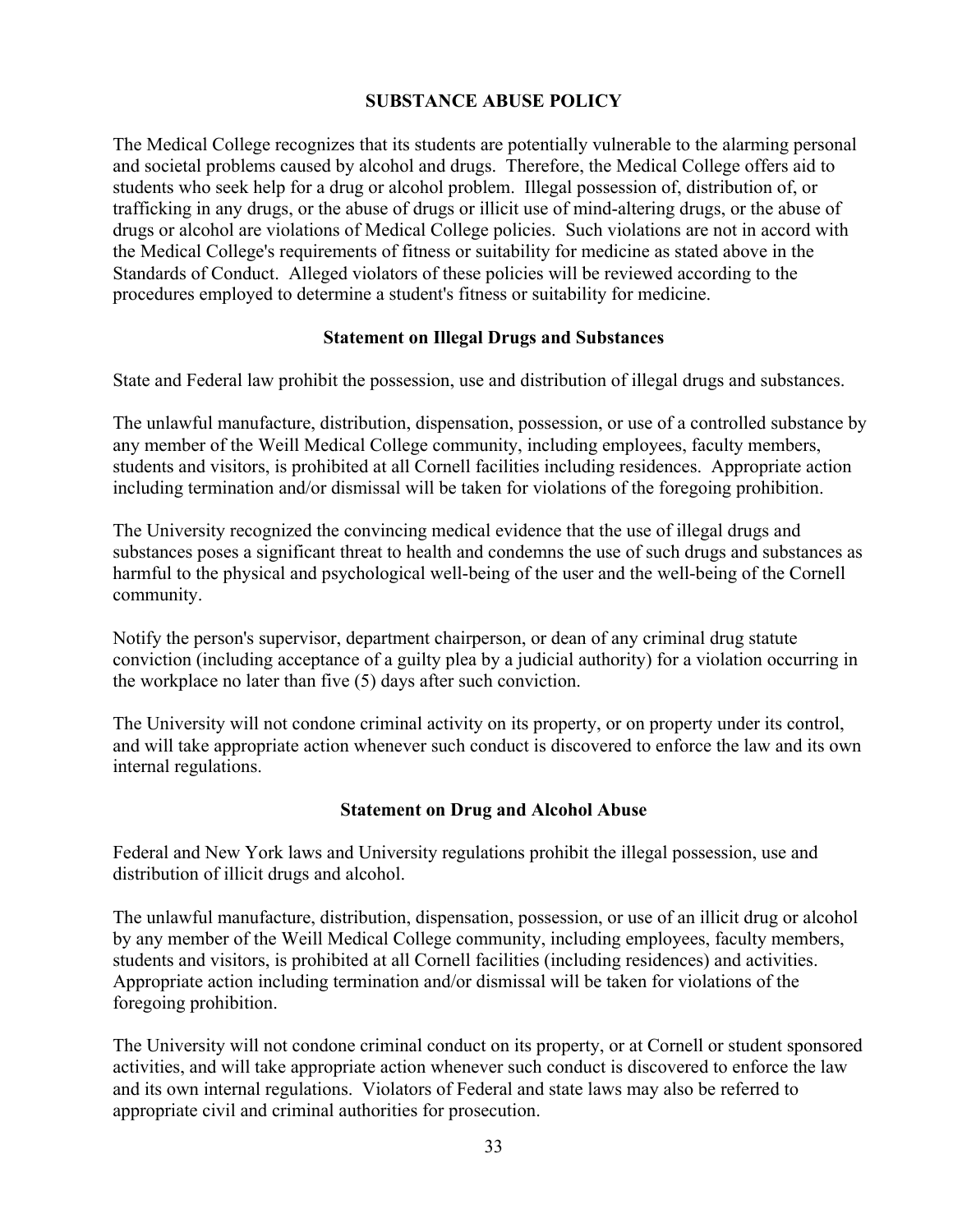# **Drug-Free Workplace Policy and Statement**

The Drug-Free Workplace Act of 1988 requires Weill Medical College, as a Federal grant recipient and contractor, to certify that it will provide a drug-free workplace by, among other actions, requiring that each person engaged in a Federal grant or contract (including personnel and consultants) be given a copy of this Statement and notifying such person that as a condition of participation in such grant or contract, the person will:

- abide by the terms of this Statement; and
- notify the person's supervisor, department chairperson, or dean of any criminal drug statute conviction (including acceptance of a guilty plea by a judicial authority) for a violation occurring in the workplace no later than five (5) days after such conviction.

Weill Medical College shall, within thirty (30) days after receipt of notice take appropriate action against such person up to and including termination or dismissal, and/or require such person to satisfactorily participate in a drug assistance or rehabilitation program.

#### **Sanctions**

Violations of University Policy can result in termination, suspension or expulsion from the university.

Faculty and non-academic staff can be subject to disciplinary action up to and including termination of employment.

Student violators can be subject to disciplinary action up to and including dismissal. Any drug or alcohol abuse violation may become part of a student's permanent record and may impact on a student's fitness or suitability for advancement.

Sanctions can include severe criminal penalties such as fines and/or imprisonment. The severity of the penalty depends upon the nature of the criminal act and the identity and amount of the drug involved. Examples of legal sanctions under Federal and New York laws:

**LSD**: Possession with intent to sell can result in up to seven years in prison.

**Marijuana**: Sale to a person under the age of 18 years can result in up to seven years in prison.

**Cocaine**: The possession of four or more ounces, or the sale of two or more ounces, can result in a minimum of 15-25 years, and a maximum of life in prison.

**Alcohol**: It is illegal in New York:

- For anyone under the age of 21 to possess with the intent to consume alcohol. A violation can mean up to a \$50 fine.
- For anyone of any age to give or sell alcohol to anyone under the age of 21, to anyone who is already drunk, or to anyone who is habitually drunk. A violation can mean three months in jail and up to a \$500 fine.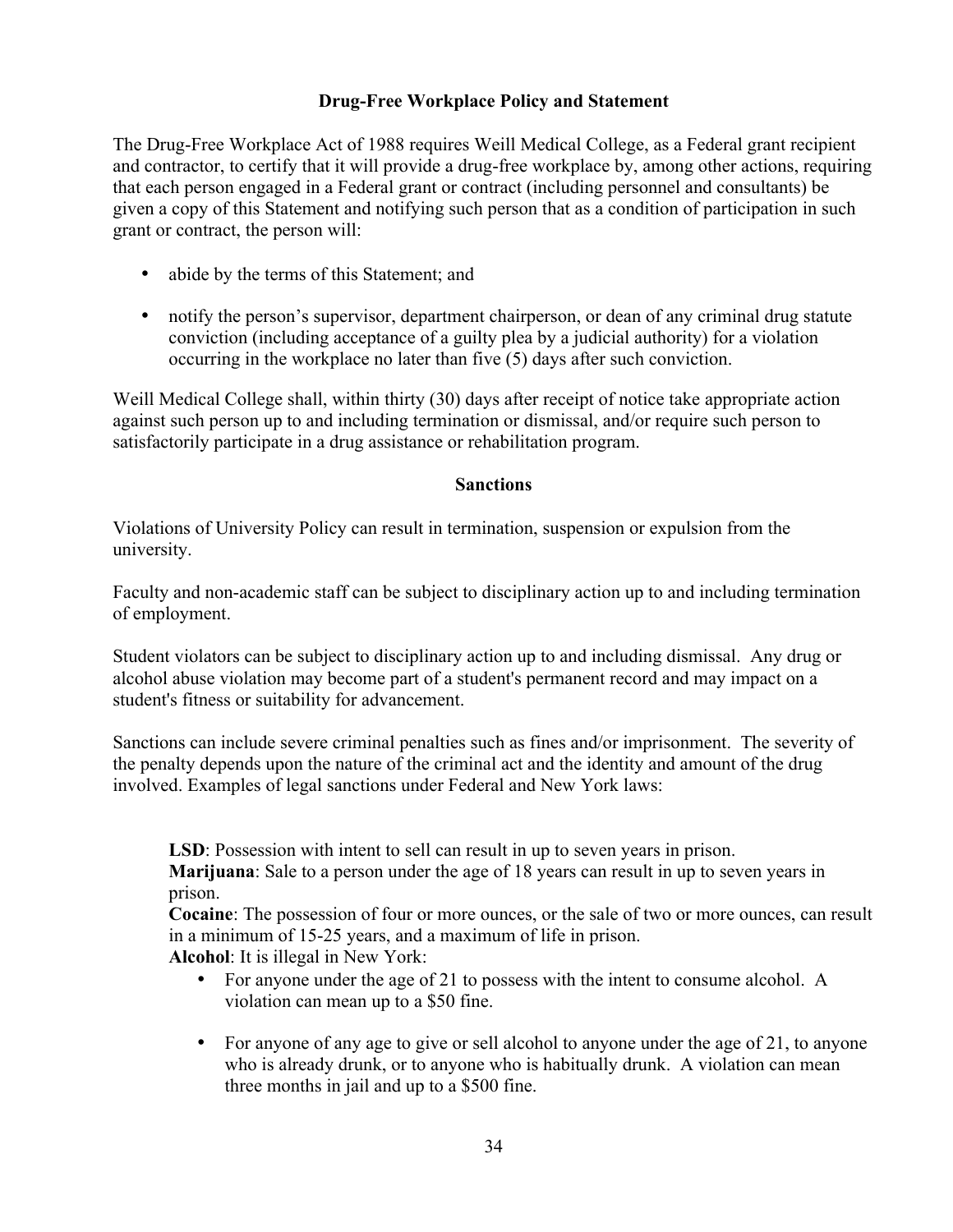- For a licensed professional to practice medicine when impaired by alcohol (or any mind-altering drug), or to be a habitual abuser of alcohol, or to be dependent on or a habitual user of narcotics, barbiturates, amphetamines, hallucinogens, or other drugs having similar effects.
- A violation can mean loss of professional license and up to a \$10,000 fine.

#### **DRUG SCREENING**

Some clinical clerkship or elective sites may require students to complete and successfully pass drug screening for "drugs of abuse" as a requirement prior to working in their institution. A site may make arrangements for on-site testing or require the student to obtain screening on their own and have that verified by their home institution.

#### **Procedure**

Sites offering their own testing program will notify students of their procedures and arrange for consent, specimen collection and reporting. The testing institution will maintain records of these tests. Students with positive test results will be restricted from rotating at that site, and if reported to the Medical College, will be handled like a positive result as outlined below.

In the event a rotation or elective site requires drug screening, but does not provide on-site testing, the Medical College has established a contract with an outside vendor who will provide testing to meet these requirements. Students will be required to obtain and complete a Drug Screen Consent and Release Form for the vendor (available at Academic Affairs and Student Health) and report to the vendor's specimen collection center to submit a urine sample. *Students must make those arrangements and provide the specimen with sufficient time for the vendor to provide clearance documentation to the Medical College*. The cost of this testing is included in your Student Health fee. Students requiring testing more frequently than once a year will be responsible for additional fees – you will be advised at SHS at the time of your request. The cost of testing is currently expected to be under \$40.

The drug screening provided by the vendor shall include testing for *at least* the following substances:

- Amphetamines
- Barbiturates
- Benzodiazepines
- Cocaine Metabolite
- Marijuana (THC) Metabolite
- Methadone
- Methaqualone
- Opiates
- Phencyclidine (PCP)
- Propoxyphene (Darvon)

Students with a positive drug screen will have an opportunity to consult with a Medical Review Officer (MRO) provided by the vendor, to verify whether there is a valid medical explanation for the screening results. If after review by the MRO there is a valid medical explanation for the screening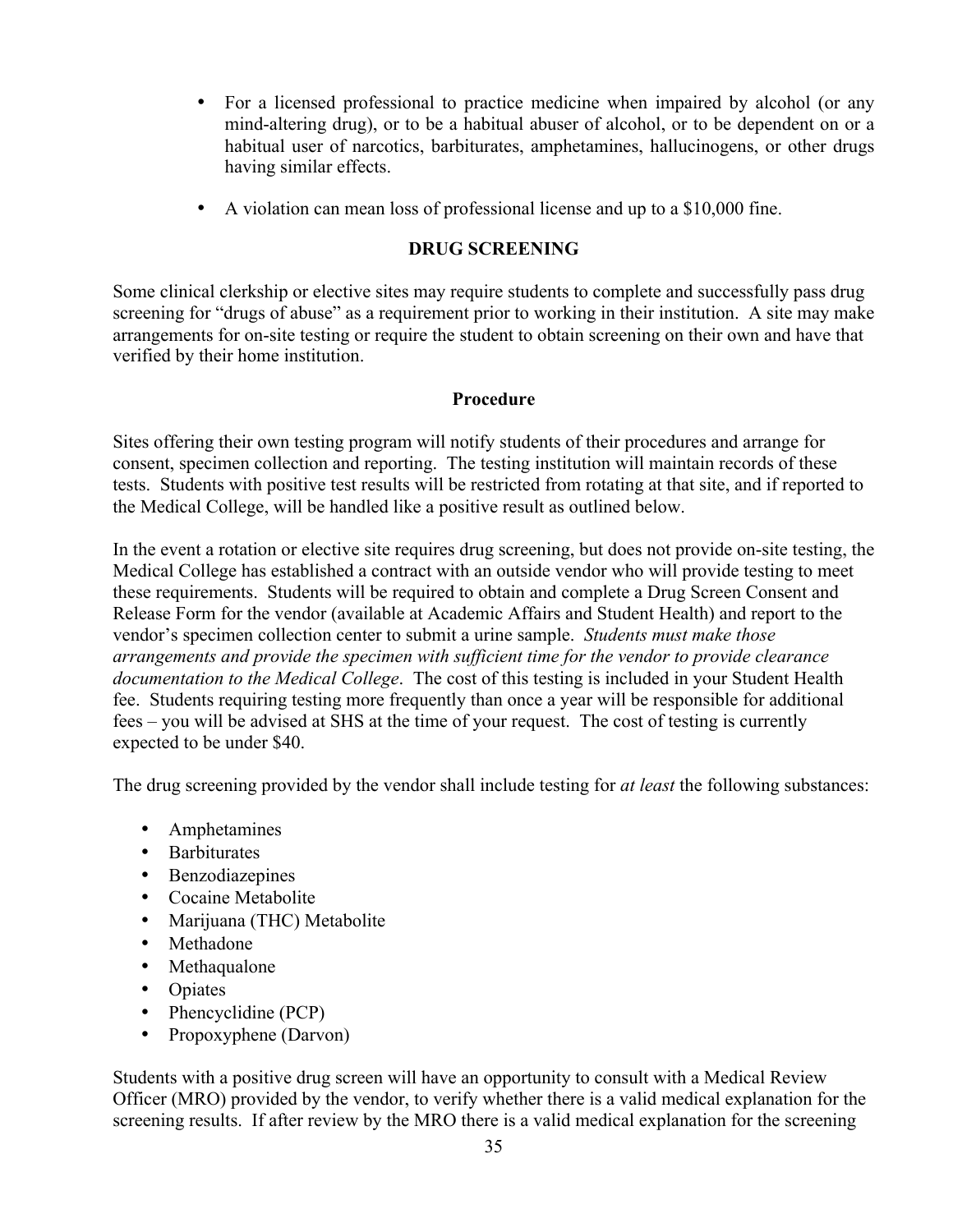result, the vendor will notify the Medical College of a clear (negative) test. If, after review by the MRO there is not a valid medical explanation for the positive screen, then the test results will stand and will be treated as a positive result as outlined below.

# **Handling of Results**

All results from the outside vendor will be forwarded to the Director of Student Health.

Negative results will be forwarded to the MSHS PA Program as needed to complete rotation applications.

Positive results will be forwarded to the Program Director and the student will be required to have an administrative consultation with one of our mental health physicians.

# **Health Risks**

The university recognizes the convincing medical evidence that alcohol abuse and the use of illegal drugs and substances pose a significant threat to health and considers alcohol abuse and the use of such drugs and substances as harmful to the physical and psychological well-being of the user and the well-being of the Cornell community.

The following list by category is only a short sampling of some risks involved:

**Narcotics**: Slow and shallow respiration, clammy skin, convulsions, coma, and death. **Stimulants**: Increased pulse rate, blood pressure and body temperature; insomnia, agitation, convulsions, possible death.

**Hallucinogens**: Illusions and hallucinations, distorted perception of time and distance, psychosis, possible death.

**Cannabis**: Disoriented behavior, fatigue, paranoia, and possible psychosis.

**Alcohol**: Drowsiness, impairment of judgment and coordination, liver and heart damage, respiratory depression and death. Mothers who drink during pregnancy risk giving birth to infants with fetal alcohol syndrome, which can include irreversible physical abnormalities and mental retardation.

# **Counseling and Treatment**

Cornell provides various awareness and education programs for faculty, staff and students about the dangers of illegal drugs and the abuse of alcohol. Confidential support services are available for those with abuse problems who individually pursue treatment and counseling.

A Drug-Free and Alcohol Abuse Awareness Program has been established at Cornell to inform members, staff and students about the dangers of drug and alcohol abuse in the workplace, the University's policy of maintaining a drug-free workplace, available drug and alcohol abuse counseling, rehabilitation and employee assistance programs, and the potential penalties for drug and alcohol abuse violations. Further information is available from the Human Resources Department, supervisors, department chairpersons or deans.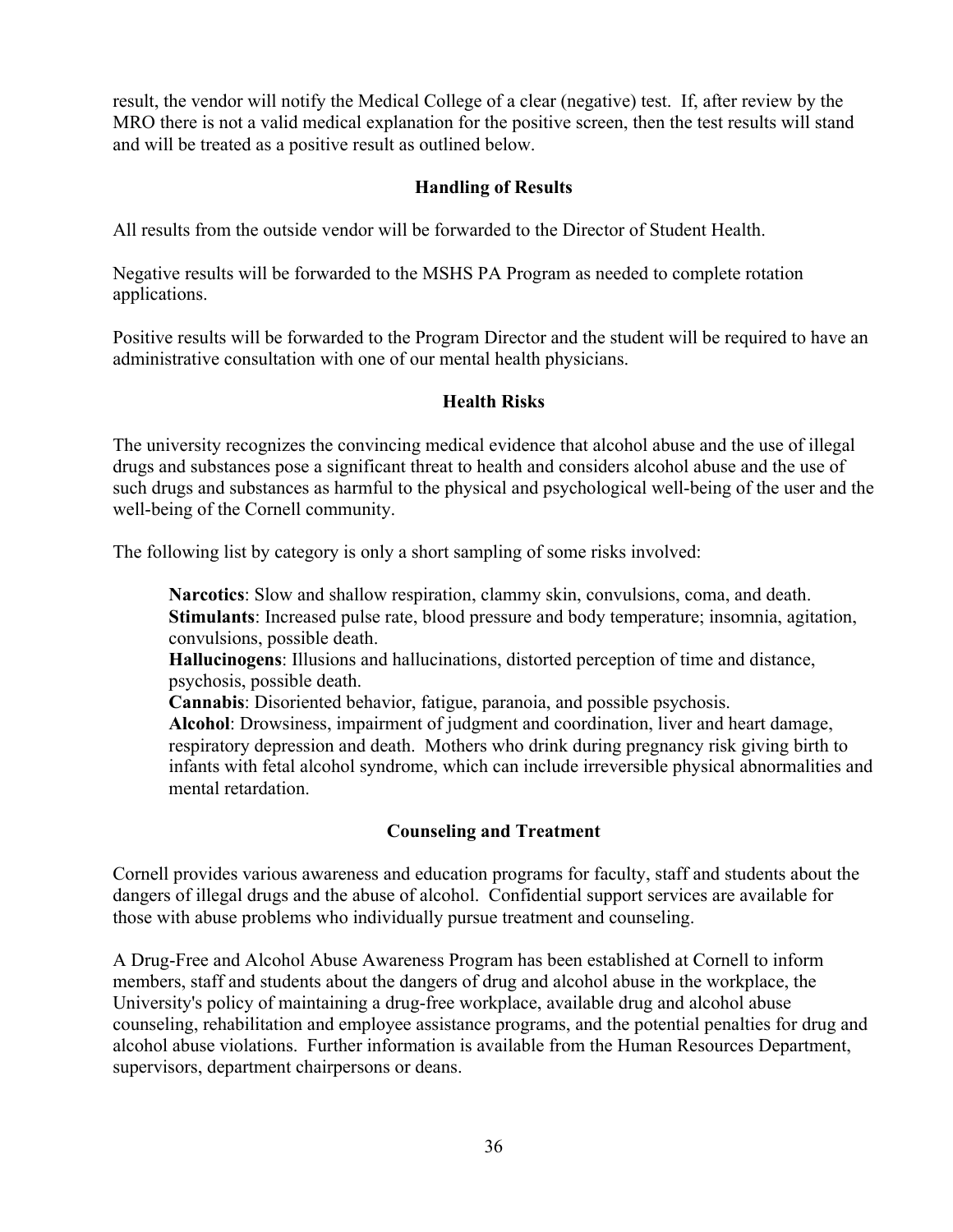The Employee Assistance Program (EAP) is a short-term counseling and referral service for drug and alcohol abuse as well as other employee concerns. Through the EAP, eligible employees and their dependents may obtain free counseling for substance and alcohol abuse issues which affect them and their families. EAP counselors will assess each case and may make a referral to an appropriate internal program or outside agency best suited to address the rehabilitation needs. EAP counselors will also assist in determining how Cornell health insurance will be helpful in covering costs. The Academic Staff Handbook and Employee Handbook contain further information about the Employee Assistance Program. An EAP counselor can be contacted by calling (1-212-74)6-5890.

Students are reminded to review the Substance Abuse Policy (which covers illicit drug and alcohol abuse) set forth in the Student Handbook and that any drug or alcohol abuse violation may impact on a student's fitness or suitability for advancement. Professional staff and advisors are available to assist and direct students to internal and outside programs. Students may also obtain assistance by contacting the Weill Medical College Student Health Service at (1-212-74)6-1450 or the Student Mental Health Service at (1-212-74)6-5775.

#### **Institutional Review**

Weill Cornell Medical College will conduct a biennial review of its drug and alcohol abuse policies and programs to determine the effectiveness of such policies and programs, implement any necessary changes, and endure consistent enforcement of required sanctions.

#### **No Smoking**

Smoking is prohibited on the Weill Cornell Medical College campus, including buildings, courtyards, entrances, garages, plazas, sidewalks, and all facilities controlled by Weill Cornell Medical College.

Students who observe anyone smoking on campus should courteously notify the person smoking that smoking is prohibited or alert security officers or Environmental Health & Safety to the infraction.

Students seeking to quit smoking may contact the Student Health Service to receive information about and referrals to smoking cessation programs.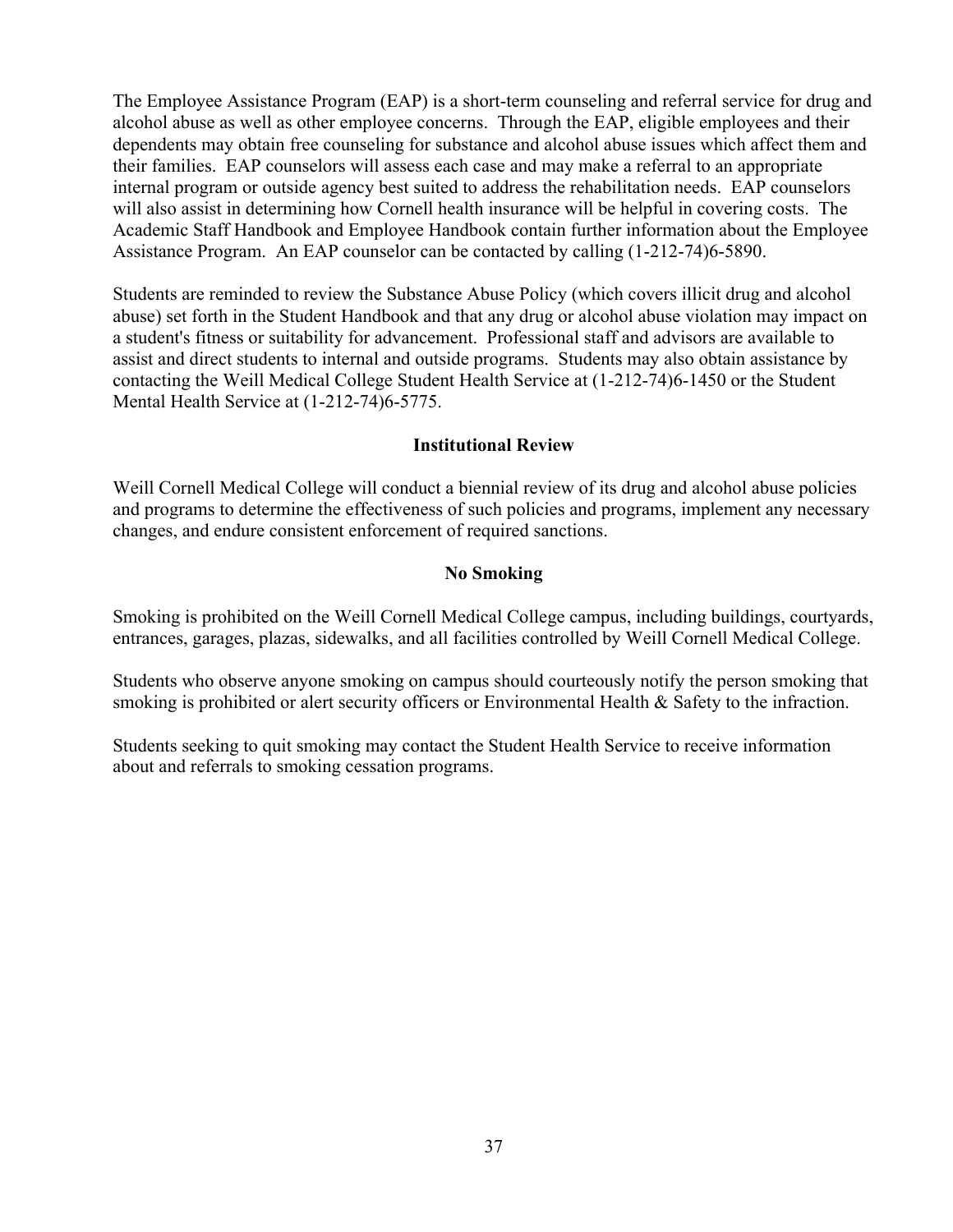# **ACADEMICS**

MSHS Physician Assistant Students at the Graduate School are required to complete a rigorous academic program that will enable them to demonstrate a mastery of the substantive fields of study, the technical skills of a physician assistant and the personal demeanor and character suitable to the practice of medicine. The MSHS PA Program has developed a set of regulations to govern academic achievement and fitness to be a physician assistant. It is the responsibility of each student to be fully familiar with the MSHS PA Program's academic requirements and standards, the regulations in this document and the procedures that guide the application of these policies to students.

The faculty of the MSHS PA Program is vested with the primary responsibility for developing, interpreting, and applying these policies and procedures to MSHS Physician Assistant students. In conjunction with the Weill Cornell Graduate School and Medical College administrators, the faculty considers how to assist a student who is not meeting the academic standards and the manner in which the policies of the MSHS PA Program will be enforced.

The policies and procedures apply to students while matriculated as a student in the MSHS PA Program, when at the campus and when engaged in programs or activities related to MSHS PA Program studies and professional experiences even if away from campus.

In many cases, and to the extent feasible, the initial approach with a student may be a direct conversation between the student and an appropriate administrator or faculty member, with the goal of achieving agreement on a course of action to resolve the situation. When an informal approach satisfactorily resolves a problem, it may be possible to conclude the matter at that stage. The MSHS PA Program will invoke formal procedures to address unresolved matters and in those circumstances where an informal process is not realistic.

These are the general standards applicable to study at the MSHS PA Program and for professional preparation; they do not and cannot anticipate every issue that may arise, either substantively or procedurally. The MSHS PA Program reserves the right to interpret how these policies and procedures shall apply in specific situations, has the authority to adjust time frames as needed, shall determine the staffing of committees, shall designate which bodies will consider a matter, and will provide guidance on how the review is to be conducted, in accordance with these rules, the complexity of a case and the resources available.

#### **Competencies for the Physician Assistant Profession**

In accordance with the National Commission on Certification of Physician Assistants (NCCPA), Accreditation Review Commission on Education for the Physician Assistant (ARC-PA), the Physician Assistant Education Association (PAEA), and the American Academy of Physician Assistants (AAPA), the MSHS PA Program intends that, before graduation, a student will have demonstrated the competencies for practice described in the following sections.

The PA professional competencies include seven competency domains that capture the breadth and complexity of modern PA practice. These are: (1) knowledge for practice, (2) interpersonal and communication skills, (3) person-centered care, (4) interprofessional collaboration, (5)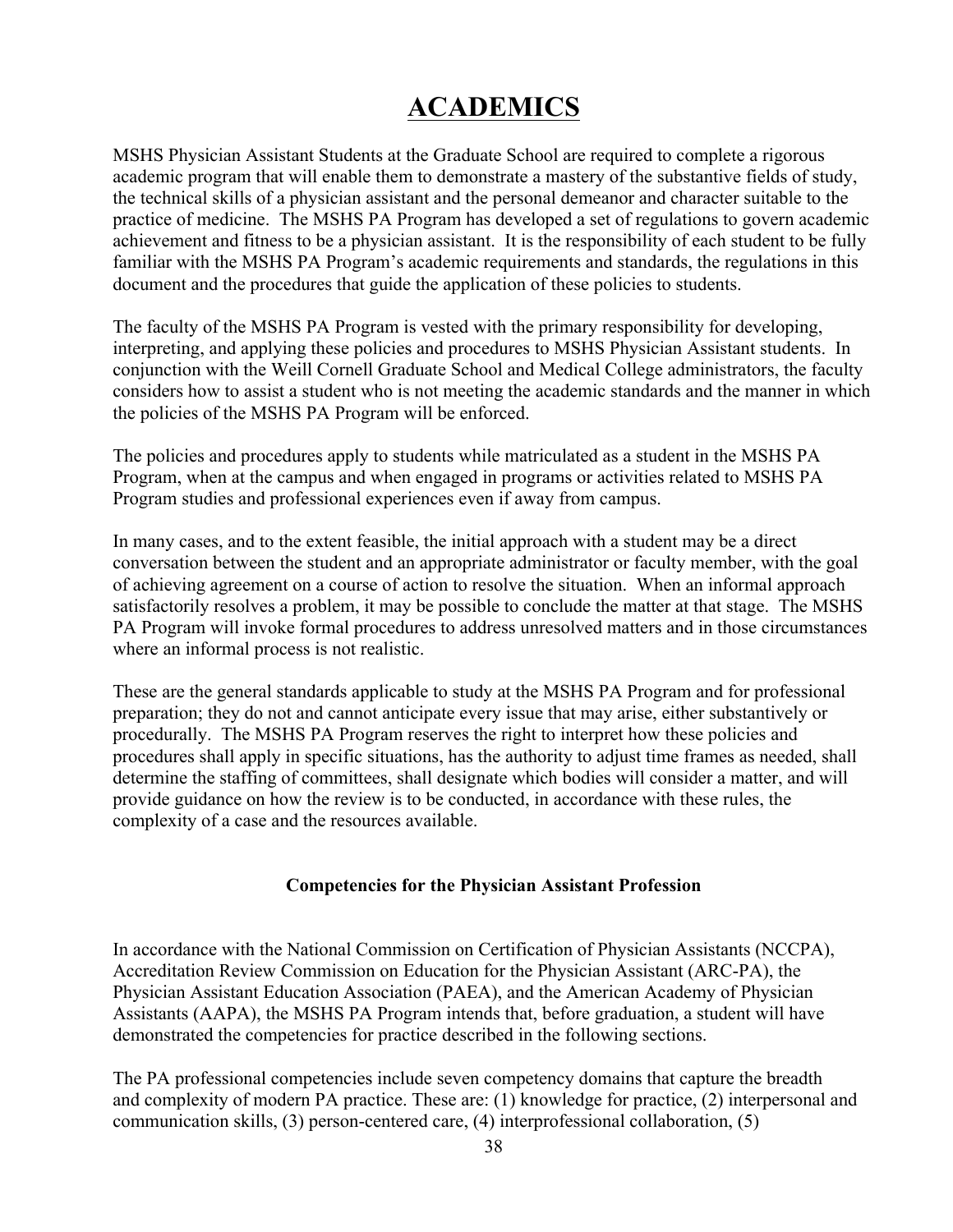professionalism and ethics, (6) practice-based learning and quality improvement, and (7) society and population health.

The PA competencies reflect the well-documented need for medical practice to focus on surveillance, patient education, prevention, and population health. These revised competencies reflect the growing autonomy of PA decision-making within a team-based framework and the need for the additional skills in leadership and advocacy. All students matriculating in the PA Program must be familiar with these competencies.

The PA Competencies may be accessed at: https://www.aapa.org/download/90503/

#### **Required Courses In the MSHS PA Curriculum**

#### **Pre-Clinical**  Semester I

#### **Phase**

| PAS6000 Physician Assistant Seminar                        |
|------------------------------------------------------------|
| PAS6010 Medical Interviewing                               |
| PAS6040 Anatomy                                            |
| PAS6060 Biochemistry                                       |
| PAS6110 Surgical Aspects in Primary Care                   |
| PAS6210 Fundamentals of Primary Care & Clinical Medicine I |

Semester II

| PAS6020 Physical Diagnosis I                                |
|-------------------------------------------------------------|
| PAS6050 Physiology                                          |
| PAS6080 Pharmacology                                        |
| PAS6120 General Surgery                                     |
| PAS6220 Fundamentals of Primary Care & Clinical Medicine II |
| PAS6300 Obstetrics and Gynecology                           |
|                                                             |

| <b>Pre-Clinical</b> | Semester III                                                 |
|---------------------|--------------------------------------------------------------|
| <b>Phase</b>        |                                                              |
| (continued)         | PAS6030 Physical Diagnosis II                                |
|                     | PAS6070 Pathology                                            |
|                     | PAS6400 Pediatrics                                           |
|                     | PAS6600 Psychiatry                                           |
|                     | PAS6130 Surgical Specialties                                 |
|                     | PAS6230 Fundamentals of Primary Care & Clinical Medicine III |
|                     | PAS6500 Emergency Medicine                                   |
|                     | PAS6700 Biostatistics                                        |
|                     | PAS6800 Epidemiology                                         |
|                     |                                                              |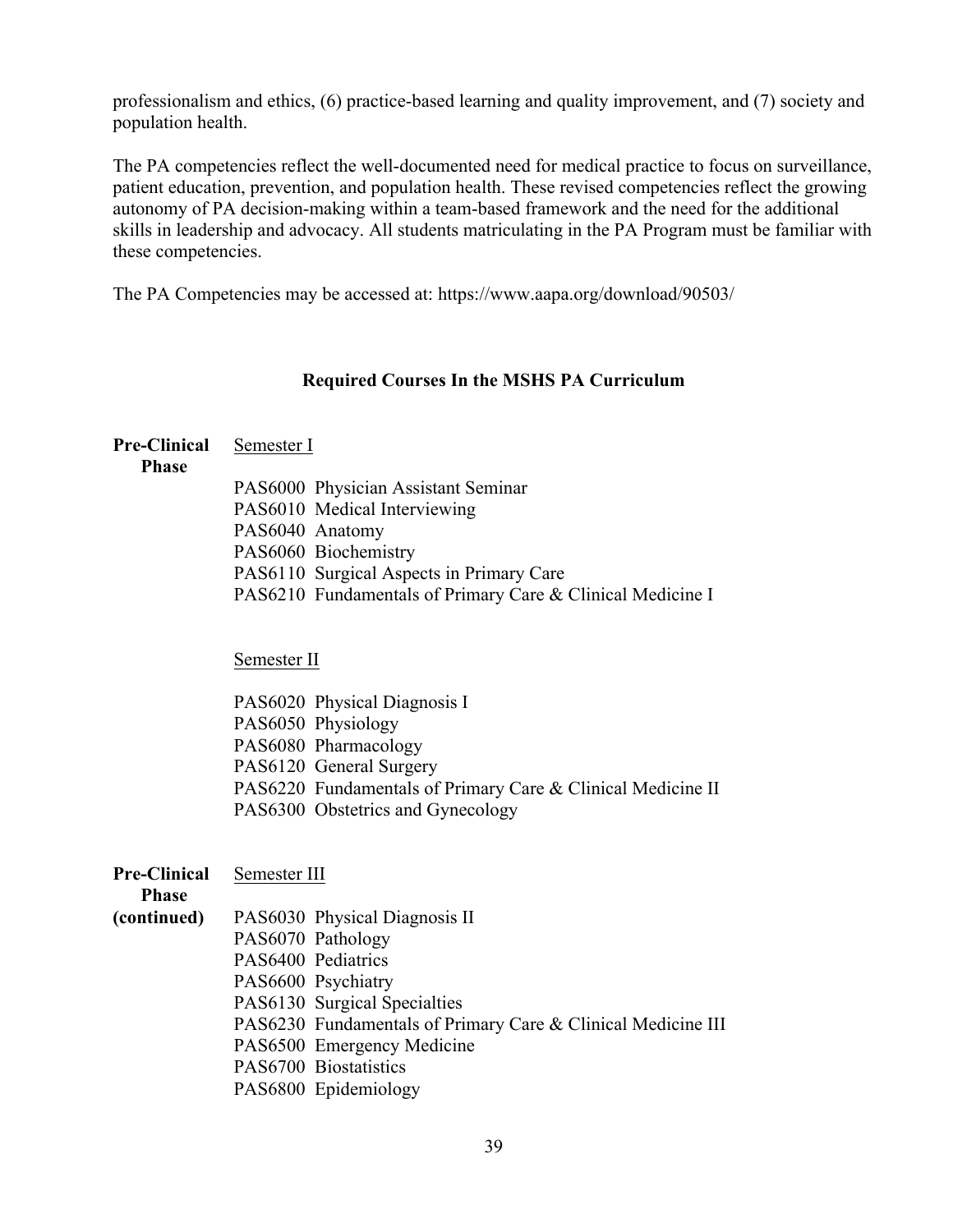# **Clinical Phase Core Rotations** PAS7010 Internal Medicine I PAS7020 Internal Medicine II

PAS7030 General Surgery I PAS7040 General Surgery II PAS7060 Primary Care PAS7070 Pediatrics PAS7080 Obstetrics and Gynecology PAS7090 Emergency Medicine PAS7100 Geriatrics PAS7110 Psychiatry

#### **Elective and Selective Rotations** (PAS8010-PAS8050)

Four (4) Elective rotations - students may choose from the available sites at New York Presbyterian Hospital-Weill Cornell Campus and Affiliates.

One (1) Selective rotation – students select a primary care-based rotation assigned or approved by the Director of Clinical Education

Elective External and International Electives are allowed with permission from the MSHS PA Program Administration and the University Counsel. Such electives are considered a privilege and may not be permitted for students who have demonstrated a lack of professionalism. Only students in good standing will be allowed to participate in these electives.

**Research** One additional course, PAS8000 Research Methodology and Application, begins during the orientation week for clinical rotations and continues throughout the clinical phase of the program. Lectures are typically given during scheduled end of rotation meetings. The course culminates with the successful defense of a master's thesis.

#### **Longitudinal Educational Experience Advancing Patient Partnerships (LEAP)**

LEAP (Longitudinal Educational Experience Advancing Patient Partnerships) is an additional required curricular component of the Physician Assistant Program. LEAP is an innovative program that allows students of Weill Cornell Medicine to participate in the healthcare experiences of assigned patients (referred to hereafter as "patient-teachers") who reside in their community, from the beginning of their PA Program experience and continuing throughout their training. The goals of the LEAP program are:

1. to allow students to partner with patient-teachers early in their PA education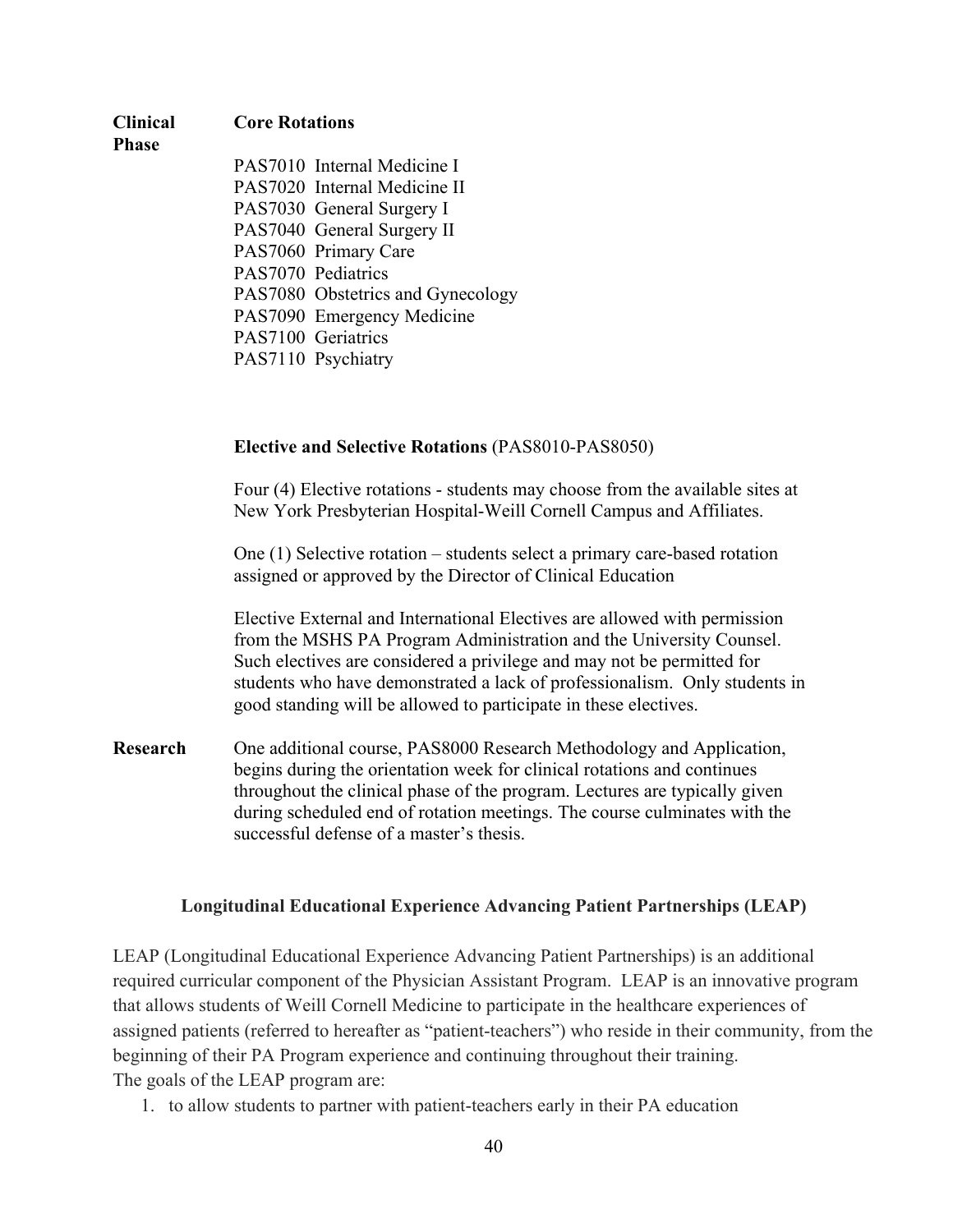- 2. to provide a clinical experience that will complement and enrich classroom experiences
- 3. to help students understand the complexity of the healthcare system, and appreciate patient's experiences within the system
- 4. to foster humanistic and culturally sensitive medical care
- 5. to explore the meaning of professionalism and collegiality
- 6. to experience the richness of the provider-patient relationship over time

Preclinical phase students are generally assigned two patient-teachers initially. Students are expected to engage with their patient-teachers at least once a month, ideally in the context of a medical office visit, hospitalization, home visit, virtual encounter (telemedicine), or phone call. Students meet monthly in small groups with two faculty members to discuss these experiences, review the clinical and psychosocial dimensions of patient care, and reflect on the strengths and weaknesses of the healthcare system. PA students will work collaboratively with medical students and Weill-Cornell/NYP faculty in the LEAP program.

#### **TECHNICAL STANDARDS**

All candidates for the Physician Assistant (PA) Certificate of Completion and Master of Science in Health Sciences degree must possess the intellectual ability to learn, integrate, analyze and synthesize data. They must have functional use of the senses of vision, hearing, equilibrium, and taste. Their exteroceptive (touch, pain, temperature) and proprioceptive (position, pressure, movement, stereognosis, and vibratory) senses must be sufficiently intact to enable them to carry out all activities required for a complete PA education. Candidates must have motor function capabilities to meet the demands of PA education and the demands of total patient care.

Specifically, all candidates must possess the following abilities and skills:

**Observation:** The ability to observe is required for demonstrations, visual presentations in lectures and laboratories, laboratory evidence and microbiological cultures, microscopic studies of microorganisms and tissues in normal and pathological states. A candidate must be able to observe patients accurately and completely, both at a distance and closely. This ability requires functional vision and somatic sensation and is enhanced by a sense of smell.

**Communications:** A candidate should be able to speak, hear, and observe patients in order to elicit information, perceive non-verbal communications, and describe changes in mood, activity and posture. The candidate must be able to communicate effectively and sensitively with patients including not only speech but also reading and writing. Communication in oral and written form with the health care team must be effective and efficient.

**Motor:** A candidate should have sufficient motor function to elicit information from patients by palpation, auscultation and percussion, as well as carry out diagnostic maneuvers. A candidate should have motor function sufficient to execute movements reasonably required to provide general care and emergency treatment to patients. Such skills require coordination of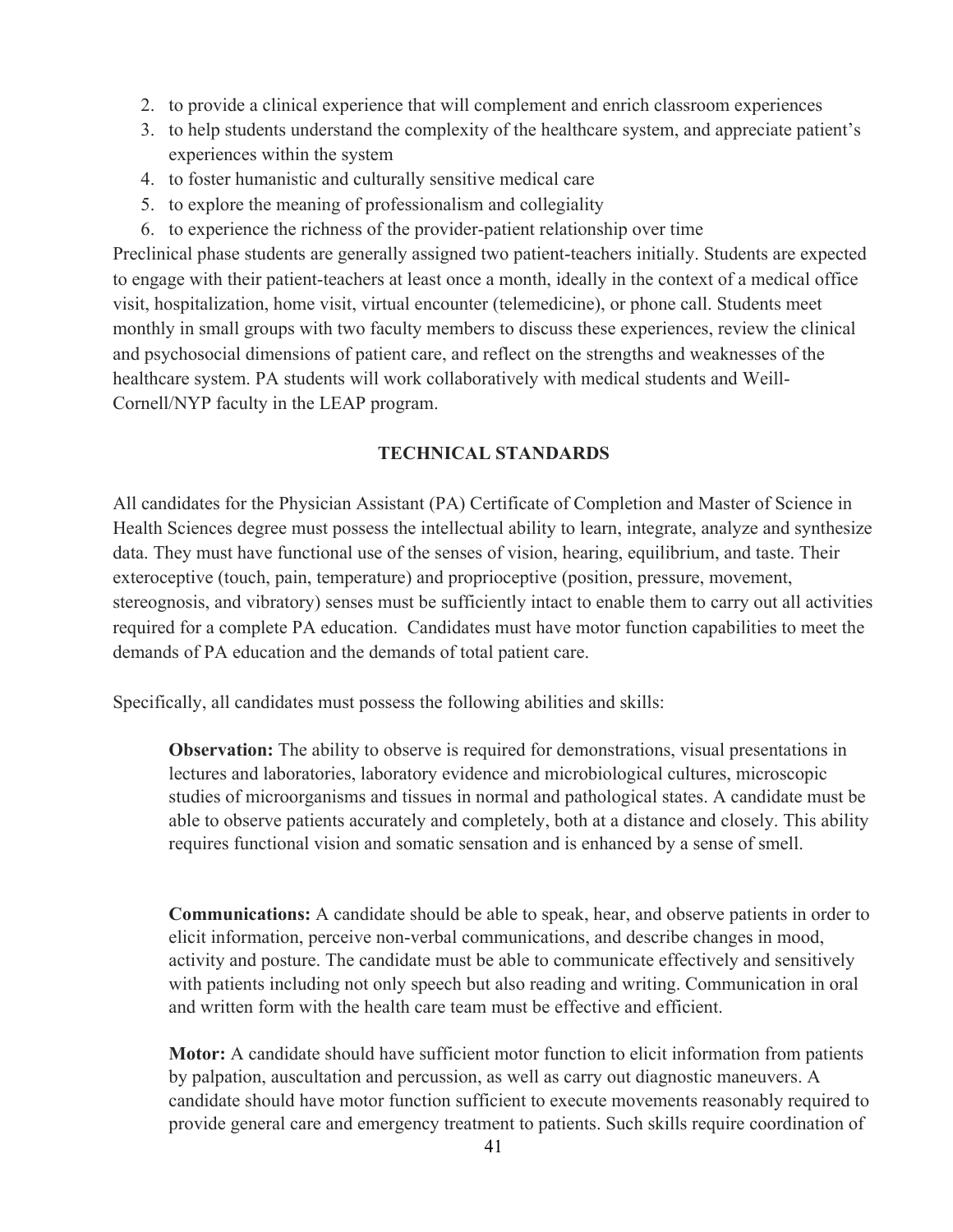gross and fine muscular movements, equilibrium and sensation.

**Intellectual-Conceptual, Integrative and Quantitative Abilities:** Problem solving is a critical skill demand of PAs and this requires all these abilities. The candidate must also be able to comprehend three-dimensional relationship and the spatial relationship of structures.

**Behavioral and Social Attributes:** A candidate must have the emotional health, to fully use his/her intellectual ability, to exercise good judgment, complete all responsibilities, and attend to the diagnosis and care of patients. A candidate must be able to develop mature, sensitive and effective relationships with patients and colleagues. A candidate must be able to tolerate physical and emotional stress and continue to function effectively. A candidate must possess qualities of adaptability, flexibility and be able to function in the face of uncertainty. He/she must have a high level of compassion for others, motivation to serve, integrity, and a consciousness of social values. A candidate must possess sufficient interpersonal skills to interact positively with people from all levels of society, all ethnic backgrounds, and all belief systems.

The administration of the MSHS PA Program recognizes its responsibility to present candidates for the MSHS PA Program Master of Science in Health Sciences for Physician Assistants Degree and Certificate of Completion who have the knowledge and skills to function in a broad variety of clinical situations and to render a wide spectrum of patient care. The responsibility for these technical standards is primarily placed on the MSHS PA Program admissions committee to select entering PA students who will be the candidates for the MSHS PA Program *Master of Science in Health Sciences for Physician Assistants Degree and Certificate of Completion*.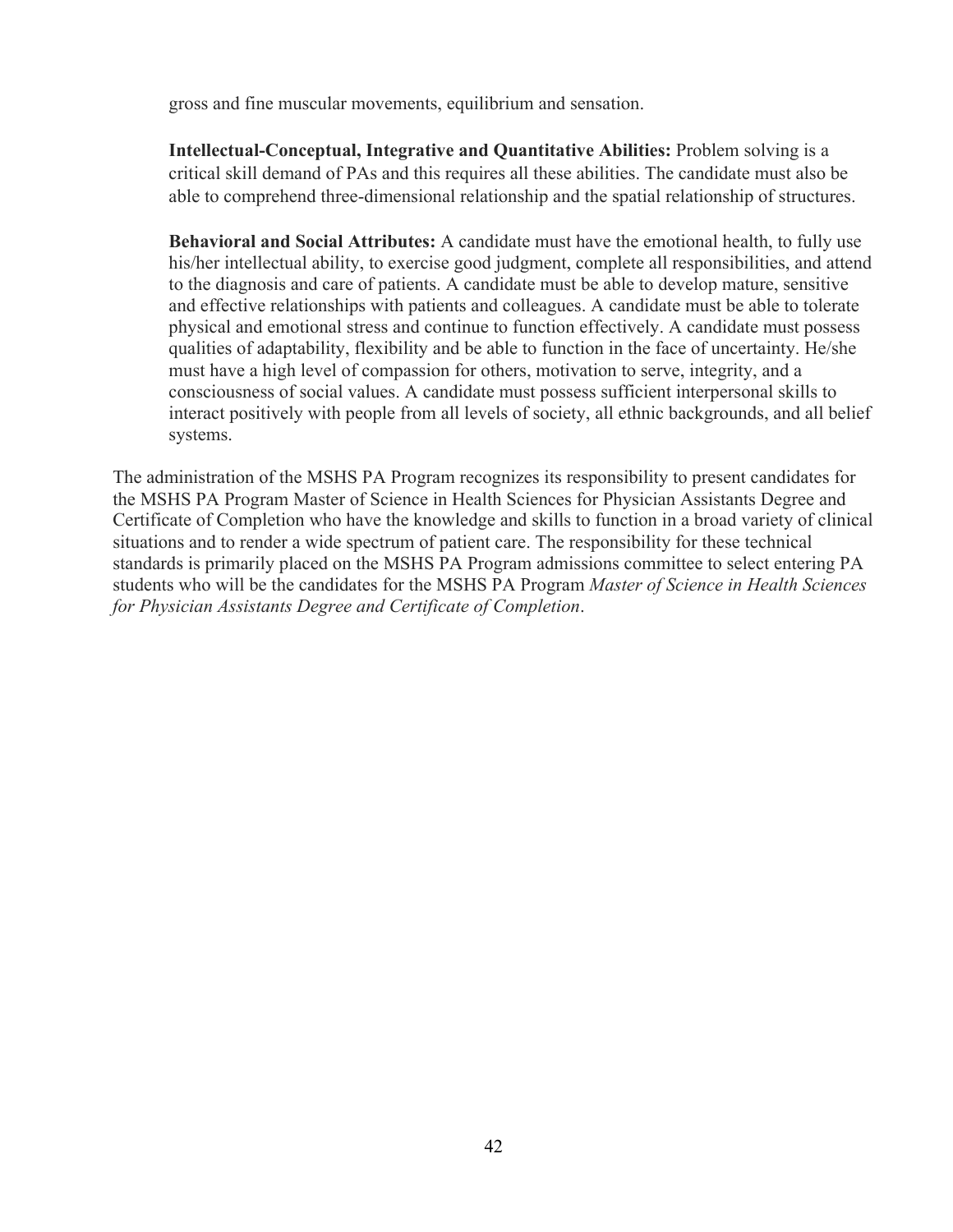# **GUIDELINES FOR PROMOTION AND GRADUATION**

The MSHS Physician Assistant Program curriculum represents the academic standards students are required to achieve. A student must successfully complete all of the academic and clinical course work before a certificate of completion or degree will be granted.

The curriculum of the MSHS PA Program is divided into two phases. The first phase consists of ten months of classroom education (pre-clinical), which is comprised of three academic semesters. Each semester's coursework builds upon the subject matter and experiences in the preceding semester. The second phase involves sixteen months of clinical training, which is comprised of 15 four-week clinical rotations over three academic semesters.

A student is expected to exhibit mastery of course objectives set by the faculty, and to complete the required courses and rotations as determined by the faculty. A student's progress is assessed and monitored on an on-going basis. If a student does not demonstrate an acceptable level of proficiency or has not made timely progress toward the satisfactory completion of the curricular requirements, the Committee on Promotion and Graduation will determine whether a student may continue in the MSHS PA Program. In the event the Committee on Promotion and Graduation determines a student does not satisfy these academic standards, including suitability to practice medicine (see pp. 19-22), the Committee may recommend that student be dismissed and may no longer participate in any educational activities of the MSHS PA Program.

Upon the completion of each course and curricular unit, a student's performance is evaluated and recorded by the Program faculty. The Committee on Promotion and Graduation will review the ongoing progress of each student at the conclusion of each semester of the curriculum. Meetings of the Committee will be scheduled as needed to address any concerns.

The purpose of the Guidelines for Promotion and Graduation is to detail as clearly as possible the requirements necessary to successfully complete the MSHS PA Program. Course work, attendance, and class participation are all considered when arriving at a final grade. In the event of poor performance or failure during the pre-clinical or clinical phases of the MSHS PA Program, the following general principles will be applicable:

1. Any student who, in the judgment of the faculty, lacks suitability to enter the medical profession, may, pursuant to the Standards of Conduct and/or the Guidelines for Promotion and Graduation, be dismissed from the MSHS PA Program.

2. A student who exhibits unsatisfactory performance during either the pre-clinical or clinical phase is subject to dismissal from the MSHS PA Program and the student's performance will be reviewed by the Committee on Promotion and Graduation. The Committee will make a recommendation to the Program Director, which may include dismissal, academic probation, or deceleration to a subsequent cohort of the Program so that the student may demonstrate satisfactory performance in any previously failed course. In the case of deceleration, in addition to repeating failed courses, the Committee on Promotion and Graduation may require the student to audit any course in which they received a marginally passing grade.

3. A student must successfully complete all of the course work of one semester before he or she can be approved for promotion to the next semester.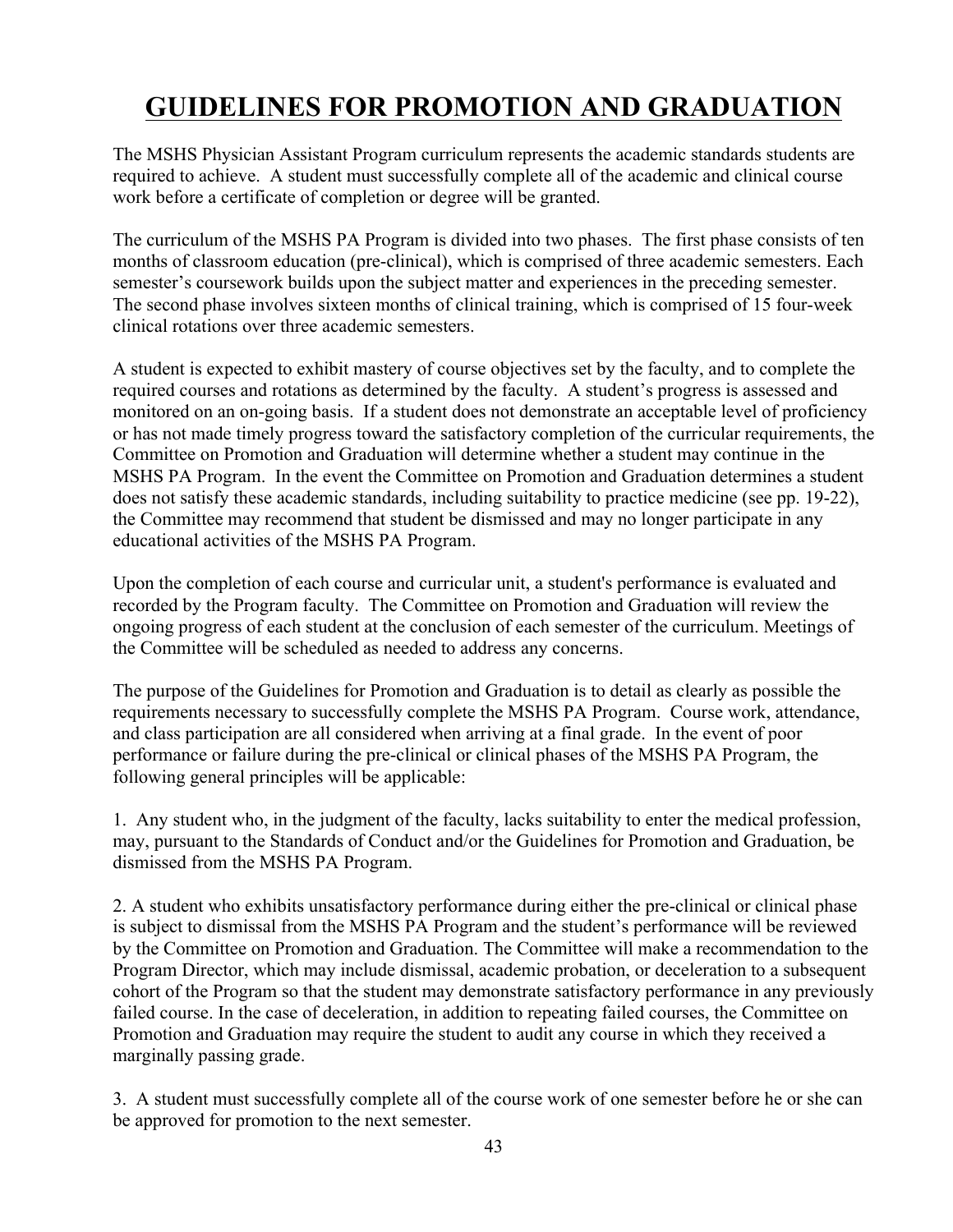4. A student will have access to a process of appeal in cases where a denial of academic advancement or dismissal from Weill Cornell is in question (See Appeals Process.)

# Preclinical Phase:

5. A student must successfully complete all components of every course in the preclinical phase of the MSHS PA Program before he or she can be approved for promotion to the clinical phase of the MSHS PA Program by the Committee on Promotion and Graduation.

6. Remedial work and re-examination may be offered, at the discretion of course leadership, to a student who fails a course, as provided for in these guidelines and described in the syllabus of each individual course.

7. A student may remediate no more than two preclinical courses. A failed course remediation will be considered unsatisfactory overall performance and is grounds for dismissal from the MSHS PA Program. A third course failure will not be remediated; this will be considered unsatisfactory overall performance and is grounds for dismissal from the MSHS PA Program.

#### Clinical Phase:

8. During the clinical phase of the MSHS PA Program, a student must successfully pass (or remediate, when applicable) all components of each rotation and all additional clinical-year coursework and requirements. Successful completion of all rotations is necessary for graduation from the MSHS PA Program.

9. A failing grade in any rotation may necessitate that the student repeat (remediate) the entire rotation. The determination of a Failing grade in a rotation is delineated in the *Clinical Year Syllabus*.

10. A student may not fail and repeat (remediate) more than two rotations during the clinical phase. A failure of a repeated (remediated) rotation will be considered unsatisfactory overall performance and is grounds for dismissal from the MSHS PA Program. Failure of a third rotation will be considered unsatisfactory overall performance and is grounds for dismissal from the PA Program

#### Research Core:

11. Successful completion of all the requirements for the Master's research thesis, including a successful oral defense and submission of a final thesis document in an acceptable format, is necessary for graduation from the MSHS PA Program.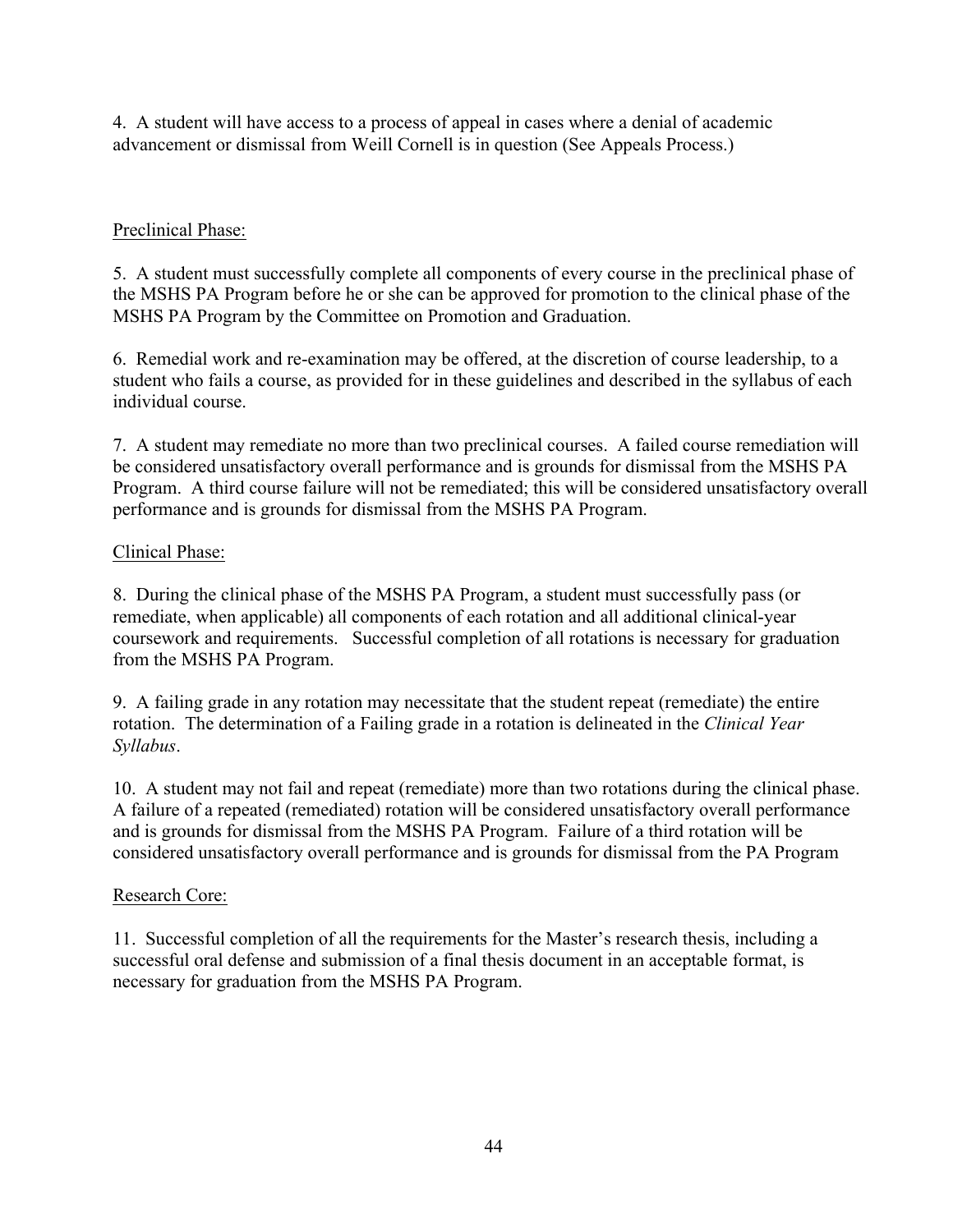#### **GRADING**

Individual course syllabi should be consulted for the level of performance required for successful completion of that course. Successful completion of a course includes but is not limited to course work, maintaining professionalism, attendance, punctuality and other criteria as stated in each course syllabus.

Student performance for the preclinical phase of the MSHS PA Program will be reviewed and tracked by the Director of Preclinical Education in conjunction with the student's Academic Advisor. Student performance for the clinical phase of the MSHS PA Program will be reviewed and tracked by the Director of Clinical Education.

The Director of Preclinical Education, in conjunction with the course instructors; and the Director of Clinical Education, in conjunction with the rotation preceptors; determine the student's final grade in each course after evaluation of the student's performance in all aspects of the course work, including results of examinations. The grade of Honors, High Pass, Pass or Fail will be recorded on the student's final transcript. The grade of Pass (P) or Fail (F) is used for specific courses as identified by the course coordinator.

The grading system is as follows:

| $H =$ Honors (93-100)    | $I = Incomplete$ |
|--------------------------|------------------|
| $HP = High Pass (83-92)$ | $W = With drawn$ |
| $P = Pass (70-82)$       | $AU =$ Audit     |
| $F =$ Fail (below 70)    |                  |

In addition, the interim grade "Incomplete" may be assigned to any course in which the performance is otherwise satisfactory but the student has not completed a component or activity that the Director of Preclinical Education or Director of Clinical Education has agreed that the student may complete at a subsequent agreed upon date. If the student does not complete the activities by the specified date, the grade of "Incomplete" will become a "Fail" and the policies for failed courses will apply.

In the event that a student does not satisfactorily complete the requirements of a course, that student will receive a grade of "F" (Fail).

Students may seek clarification about a grade for an examination, performance based assessment, or a final course grade that does not seem consistent with the student's view of his or her performance. If the student believes that there is a credible basis to assert that the grade received does not reflect their objective course performance, the student should seek the guidance of either the Director of Preclinical Education or Director of Clinical Education, as appropriate. In the event resolution of the matter cannot be achieved between the applicable Director and the student, the student may appeal the decision per the PA Student Grievance Policy.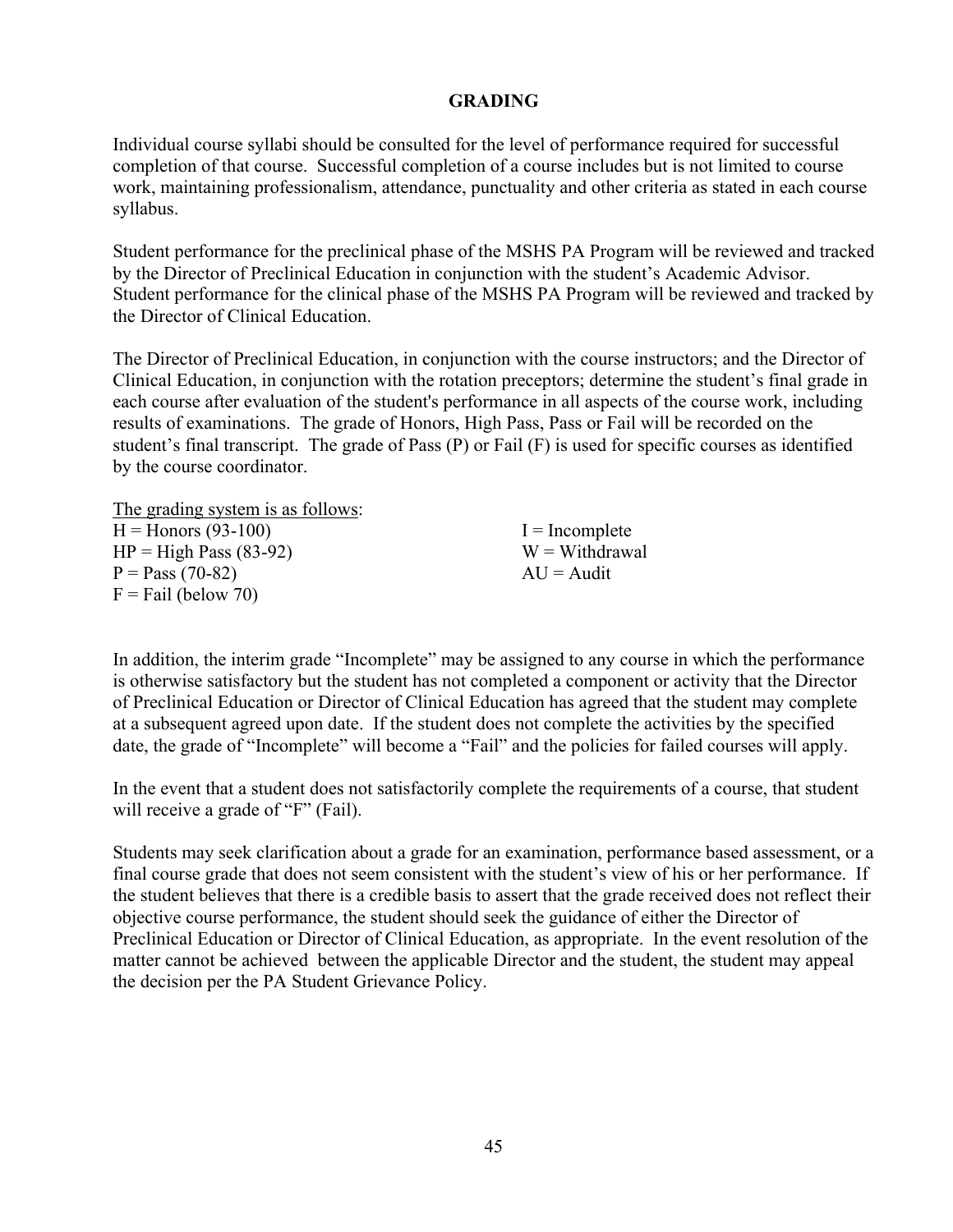#### **STUDENT PROGRESS**

#### **Advisors to Students**

Each student is assigned an Academic Advisor from among the principal PA Program faculty. This Academic Advisor will be the same throughout the student's entire education at the MSHS PA Program. They are cognizant of the unique needs of the students in this Program and are a valued resource in both the preclinical and clinical phases. A list of Academic Advisors is provided, in writing, early in the preclinical phase.

Students will be required, at minimum, to meet with their Advisor at the mid-point of each semester of the preclinical phase and twice during the clinical phase. The students are also required to meet with their Advisor after failing an exam during the preclinical phase. In addition, students are encouraged to contact their Advisor throughout their education at the MSHS PA Program with any concerns.

Student academic and professional difficulties will be evaluated by the Director of Preclinical Education or Director of Clinical Education, and the Program Director, as early as possible so that appropriate strategies for improvement may be offered to the student.

When a student is having academic difficulty with a course(s) (or their overall academic performance) during either the preclinical or clinical phase, it is the responsibility of the student to seek advice from their Academic Advisor at the MSHS PA Program. Early intervention with academic difficulties may provide a wider range of solutions and is in the student's best interest.

During the Preclinical phase of the curriculum, in the event of mid-semester unsatisfactory performance, the Director of Preclinical Education will notify the student, the Academic Advisor and the Program Director in writing (a copy of such correspondence will be placed in the student's file). The Academic Advisor will then meet with the student and outline a plan to address the deficiencies in the student's performance as well as to help them improve. A student who continues to have academic difficulty despite an ongoing remedial plan may be referred to the Program Director for further counseling and advisement.

During the Clinical phase of the curriculum, in the event of mid-rotation unsatisfactory performance, the Director of Clinical Education will notify the student, the Academic Advisor and the Program Director in writing (a copy of such correspondence will be placed in the student's file). The Director of Clinical Education will then meet with the student and outline a plan to address the deficiencies in the student's performance as well as to help them improve. A student who continues to have academic difficulty may be referred to the Program Director.

#### **Academic Counseling and Tutoring**

The MSHS PA Program provides academic counseling and/or tutoring or supplemental support to students who have academic difficulty. Some students need to enhance their study skills in general; others benefit from one-on-one tutoring sessions on specific course material and others need targeted knowledge enhancement. These services may be a part of the individualized plan outlined by the Academic Advisor for students with unsatisfactory performance. Alternatively, students may request these services by contacting their Academic Advisor or the Director of Preclinical Education,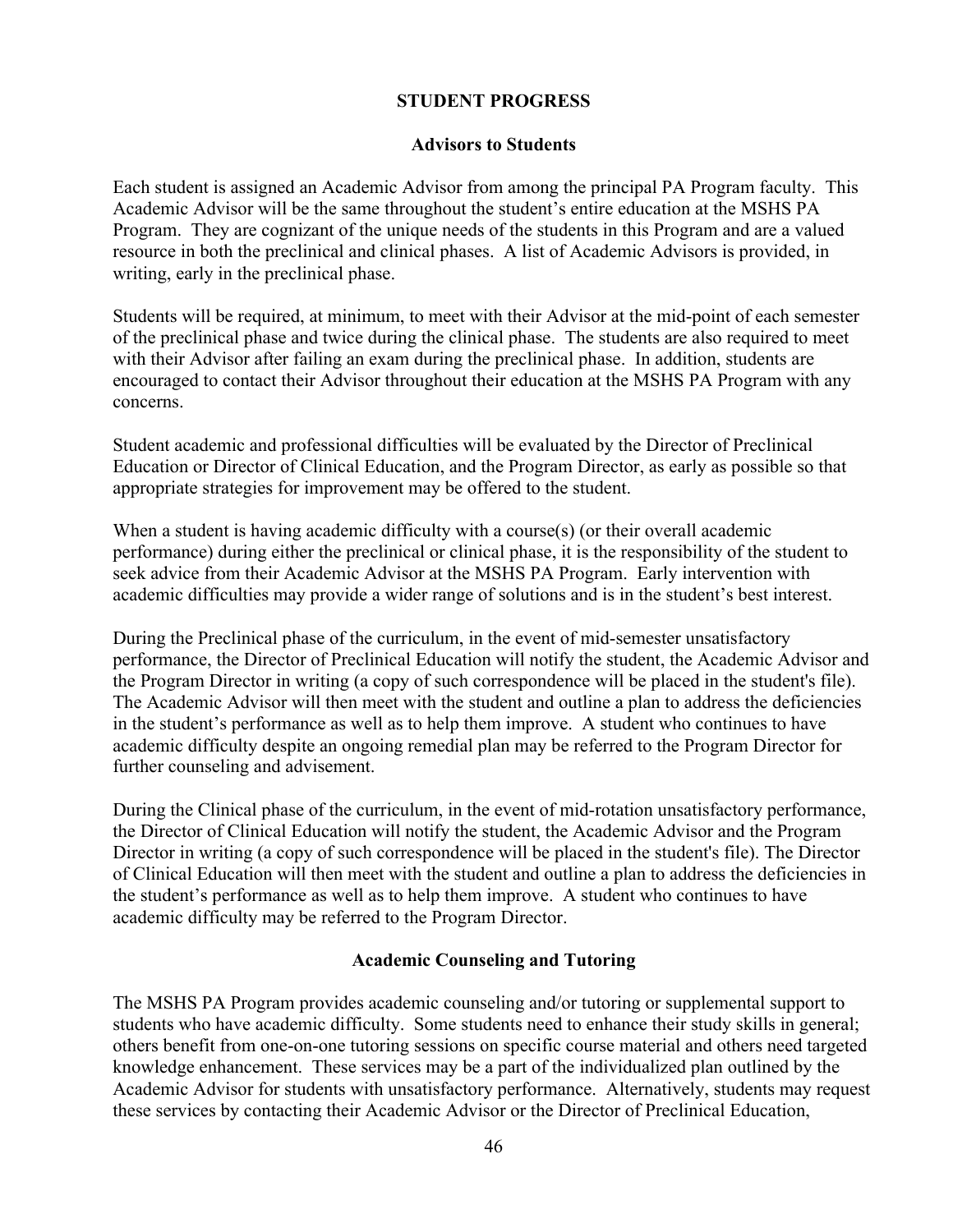Director of Clinical Education, or Program Director where appropriate.

#### **Remediation**

A student who has an unsatisfactory record in a course is not considered to have a right to remediation. Rather, remediation in any of its forms (including remedial assignments, reexamination, or course repetition) is an option which may be offered to an individual student at the discretion of the MSHS PA Program faculty, based on the student's academic record and consideration of circumstances related to the completion of the course.

#### Preclinical phase:

During the preclinical phase, a student who fails a course may be offered the opportunity to remediate such course (unless this failure is the third failure whereby the above Guidelines for Promotion and Graduation will apply). Remediation is coordinated in conjunction with the Director of Preclinical Education and may consist of but is not limited to re-examination of the course work, remedial academic assignments or other tasks.

Remedial work, including re-examination, for courses in which a student has not received a passing grade will ordinarily be offered at times which do not conflict with regularly scheduled academic activities.

Remedial work and any re-examination needed in preclinical phase courses will be scheduled within two weeks after the end of the semester and may require completion within the first week of the subsequent semester. A course failure in the third semester must be remediated prior to the beginning of the clinical rotations.

Students of the preclinical phase who successfully remediate a course will be given a grade of Pass. Students who do not successfully repeat remediate will receive a Failing grade for the course. A failing grade for a remediated course is considered unsatisfactory performance and grounds for dismissal, and the policy above will apply.

#### Clinical phase:

A failed clinical course (rotation) will necessitate that the student repeat the entire course (rotation) at the conclusion of the clinical phase (unless this failure is the third failure whereby the above Guidelines for Promotion and Graduation will apply). Successful completion of the repeated (remediated) rotation as defined in the Clinical Year Syllabus must be achieved before the student will receive a certificate of completion or degree. The student is responsible for the completion of all assignments related to the repeated rotation.

Students of the clinical phase who successfully repeat (remediate) a rotation will be given a grade of Pass. Students who do not successfully repeat (remediate) a rotation will receive a Failing grade for the course (rotation). A failing grade for a repeated (remediated) rotation is considered unsatisfactory performance and grounds for dismissal, and the policy above will apply.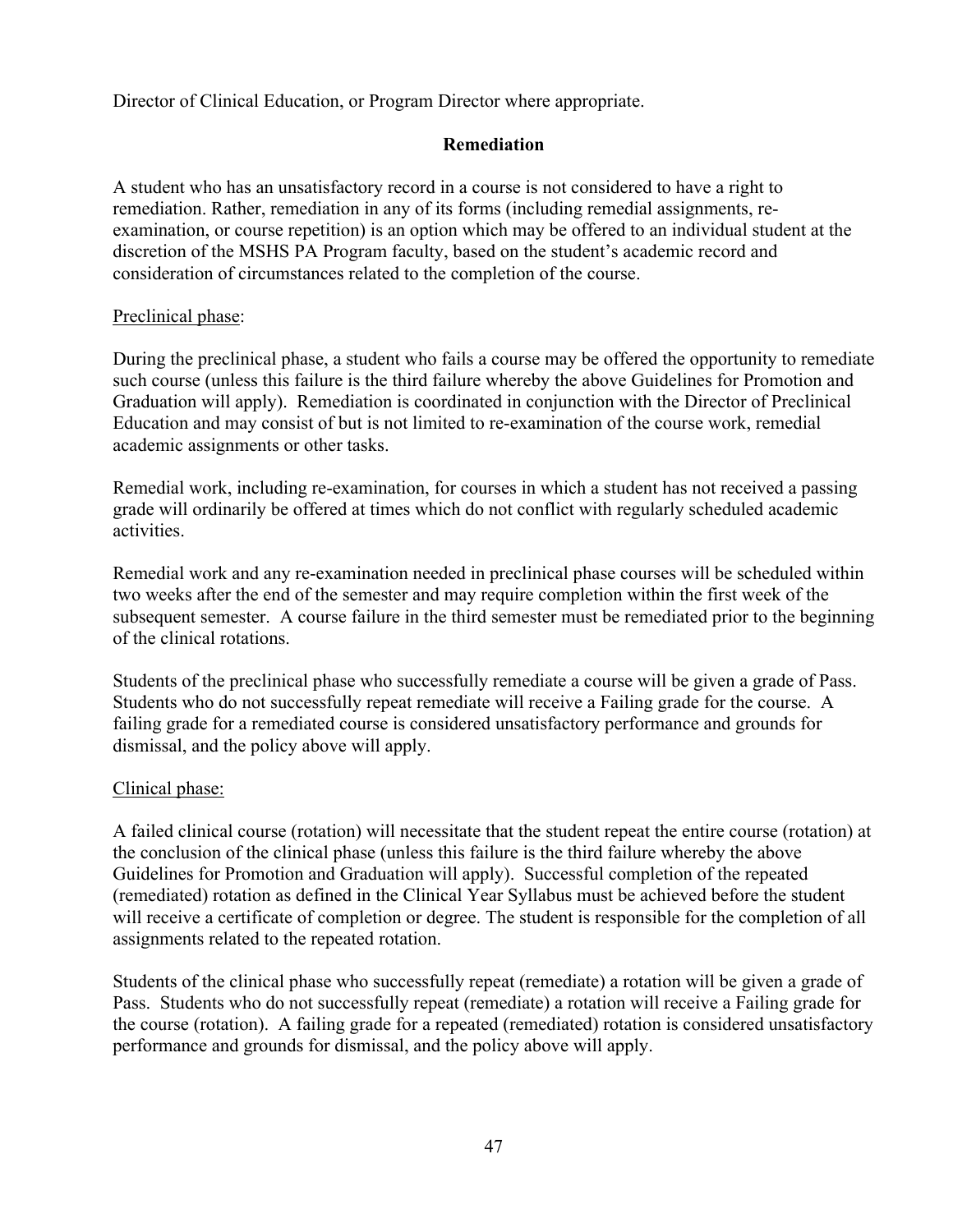#### **Research**

As part of the Master of Science in Health Sciences for Physician Assistant degree, students will participate in PAS8000 Research Methodology and Application. This course will take place throughout the clinical year, culminating with the successful defense of a Master's thesis.

All students must successfully complete and defend a Master's research thesis under the guidance of a Weill Cornell Graduate School approved thesis committee and electronically submit an approved final draft of the thesis in advance of published WCGS deadlines. Students are required to complete all components of this course as indicated by the course syllabus in order to be eligible for the certificate of completion and the MSHS degree.

#### **Appeals Process for Academic and Conduct Decisions**

A student can appeal a decision of the Committee on Promotion and Graduation. During the appeals process the student's status as determined by the Committee on Promotion and Graduation will remain in effect until finalization of the appeals process. This appeal must be made in writing by the student within ten (10) working days of the Program Director's written notification to the student of the decision of the Committee on Promotion and Graduation. The Program Director will then appoint an ad hoc committee to consider the appeal ("Appeal Committee") whose membership will not include any member of the Committee on Promotion and Graduation. The members of this committee will be made up of faculty from the Weill Cornell Medical College and Graduate School of Medical Sciences, including at least one core MSHS PA Program faculty member. The student shall receive at least seven (7) days advance written notice of the date, time and place of the appeal meeting with the Appeal Committee. Prior to the meeting, the student may submit a written response to the Appeal Committee regarding his/her performance. The student shall have access to his/her educational file and may appear before the Appeal Committee with an advisor or legal counsel if he/she so wishes. Any such advisor or counsel shall be an observer of the proceeding but may not participate in or speak at the Committee meeting. After the Appeal Committee has rendered a final decision, it will notify the Program Director who will notify the Program Chair and Associate Dean of the Graduate School of Medical Sciences. Prompt written notification to the student by the Program Director will follow.

#### **Financial Aid Guidelines for Academic Progress**

Satisfactory academic progress is reviewed for each student receiving financial aid from Weill Cornell at the end of every payment term. If a student exhibits unsatisfactory academic performance as determined by the Committee on Promotion and Graduation, he or she receives notification in writing from the Program Director, which includes a Financial Aid warning for the subsequent payment term. If a student fails to make satisfactory progress after a warning period, then s/he is placed on probation and is ineligible for subsequent financial aid payment. Under this circumstance, a student may be offered an individual academic plan in accordance with the Committee's criteria to re-establish satisfactory progress and is permitted to receive financial aid for an additional payment term. Failure after warning and probation period may be grounds for academic dismissal.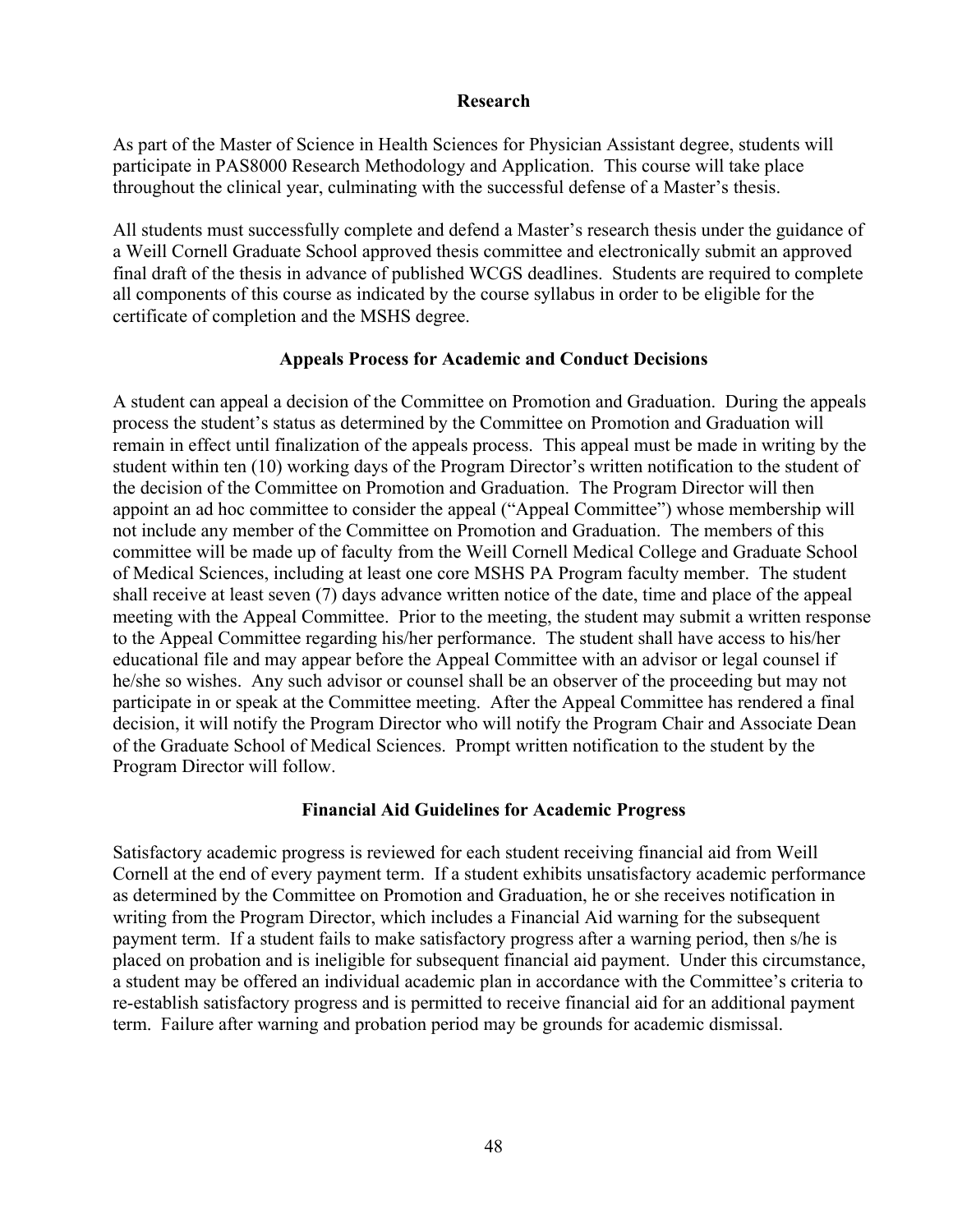#### **STUDENT GRIEVANCE POLICY**

It is a principle of the MSHS PA Program that the standards outlined above will be maintained within the Program in order to foster academic excellence and professional integrity. To achieve this, the students must know the expectations and standards of the MSHS PA Program, understand how these will be applied and be familiar with the grievance process. The grievance process should be applied as follows:

Informal Procedure:

- 1. Class representatives will be elected at the start of the preclinical phase. It is the responsibility of these representatives to be the liaison between the Program administration and the entire student body. Students are encouraged to utilize their class representatives when a problem of general concern arises.
- 2. Any individual student may approach any member of the Program administration for individual guidance or for a personal concern. To encourage timely and confidential resolution of issues, email is not recommended. Face-to-face or phone communication is preferred.
- 3. Students may seek advice from the Program Director about unresolved matters or responses that the student considers unsatisfactory.

#### Formal Procedure:

The Program will invoke formal procedures to address unresolved matters and, in those circumstances, where an informal process is not realistic. The formal process is as follows:

- 1. The student should draft a letter describing in detail the student's grievance addressed to the Program Director. The student should explain what occurred, when it occurred, and how it affected him/her. In the letter the student must provide as much information as possible with supporting documentation. Students should be sure to indicate what resolution he/she may be seeking as a remedy.
- 2. In consultation with the faculty involved, the Program Director has discretion to request documents and relevant information that would be needed to conduct a full and fair assessment of the situation.
- 3. After investigating the complaint, the Program Director will respond to this letter with a formal written resolution in a timely manner.
- 3. Should the situation go unresolved, further advice may be sought by the student from the Associate Dean or the Dean of the Graduate School of Medical Sciences.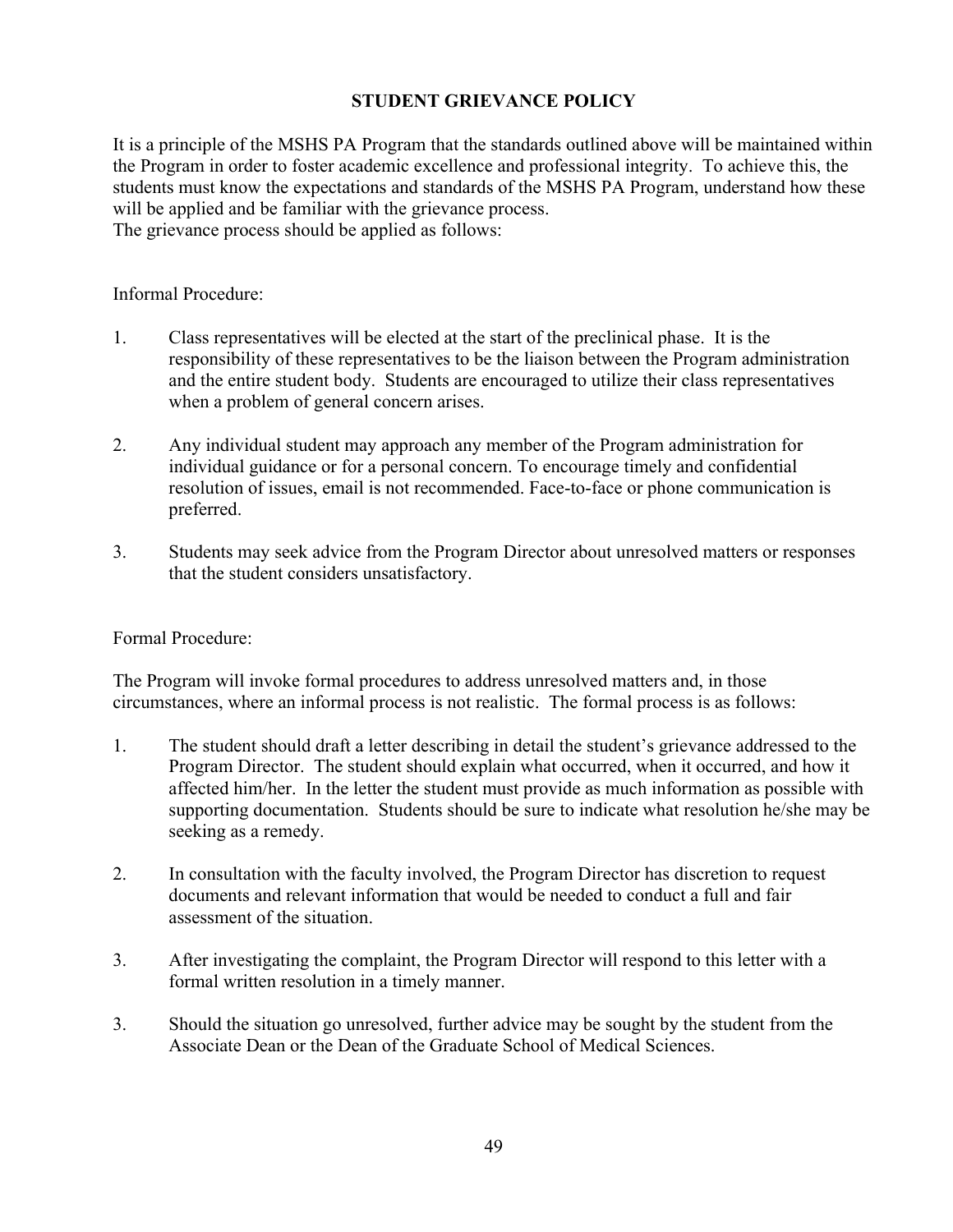No set policies or procedures can anticipate every issue or situation and circumstances at times require alternations and/or adaptations. While maintaining a program commitment to these policies and applying them fairly, the Weill Cornell Graduate School for Medical Sciences, MSHS PA Program does, however, reserve the right to modify policies and/or procedures at times as it may deem necessary.

#### **Reserved Rights/Changes to Policy**

The MSHS PA Program, Graduate School and Medical College reserve the right to determine whether existing policies and procedures address a particular situation, or whether circumstances are of such magnitude to require additional actions. It is recognized that the Faculty at large reserves the authority to intervene in the application of these standards and procedures, although it is not anticipated that the Faculty will exercise this inherent authority unless the Faculty determines that existing policies and procedures do not address the situation.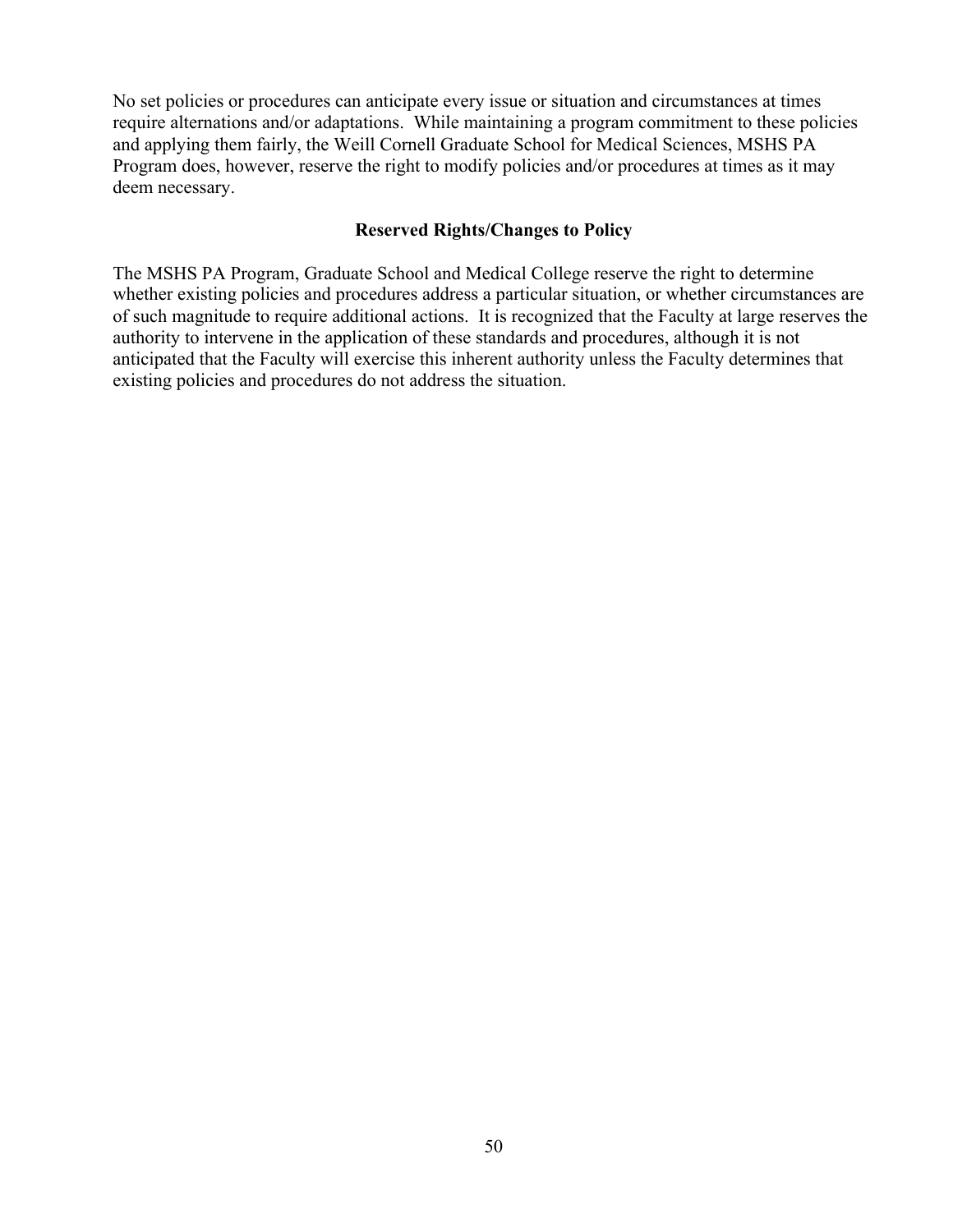# **STUDENT HEALTH**

The Medical College is dedicated to providing the finest medical care to its students. The following summary highlights the Student Health Service and the Student Injury and Sickness Insurance Plan.

**All students must have comprehensive health care coverage.** The Medical College has designed a package, which should meet the needs of most students and their dependents. The program consists of 2 integrated components: a Student Health Service; (SHS) and a Student Injury and Sickness Insurance Plan underwritten by United Healthcare–Student Resource and administered in part by our broker, Gallagher Student Health. In brief, students who use the coordinated program will have their choice of participating physicians (many faculty members) with modest co-payments. In this program, students also have the option to go outside the United Healthcare network, but will be required to meet a deductible and higher co-pays.

Please note: As stated in PA Program accreditation standards, the principal faculty, the program director and the medical director cannot participate as health care providers for students in the program, except in an emergency situation. Students will be instructed to bring all non-emergent health care concerns to the Student Health Service or their own established healthcare providers.

#### **Student Health Service**

**All students must participate. The mandatory fee for the student health service 2020-2021 is \$1,545.00 a year, and cannot be waived.** Dependents under the age of eighteen are not seen in the SHS. With the Medical College's plan for families, dependents under the age of eighteen are fully covered for all care if they are seen by participating pediatricians.

The SHS Medical Director is the primary care provider for all full-time, matriculated students. In conjunction with a registered nurse, all non-emergency medical problems and preventive care are managed at the SHS. After hours and on weekends, coverage is provided by on-call physicians for emergencies. The SHS coordinates all activities related to health care in the ambulatory and hospital settings. The SHS Medical Director determines the need and appropriateness of referrals to specialists/subspecialists and should be consulted for referrals.

|              | LOCATION: 230 E $69^{th}$ St (between 2 <sup>nd</sup> and 3 <sup>rd</sup> Aves)        |
|--------------|----------------------------------------------------------------------------------------|
|              | New York, NY 10021                                                                     |
| Telephone:   | $(646)$ 962-6942                                                                       |
| Hours:       | Currently: $8:00$ am-12 noon and $1:00 - 4:00$ pm, Monday - Friday,                    |
|              | by appointment                                                                         |
| After Hours: | Urgent/Emergency Care - Physician-on-Call Service                                      |
|              | To reach the doctor on call after hours, dial the answering service at (646) 962-6942. |
|              | If urgent medical care is needed, the physician will direct the student to New York-   |
|              | Presbyterian Hospital.                                                                 |

#### **Services Available at SHS**

Services rendered within the confines of the Student Health Center are done at no additional charge beyond the SHS Fee (with the exception of a limited number of vaccines). Anything outside of the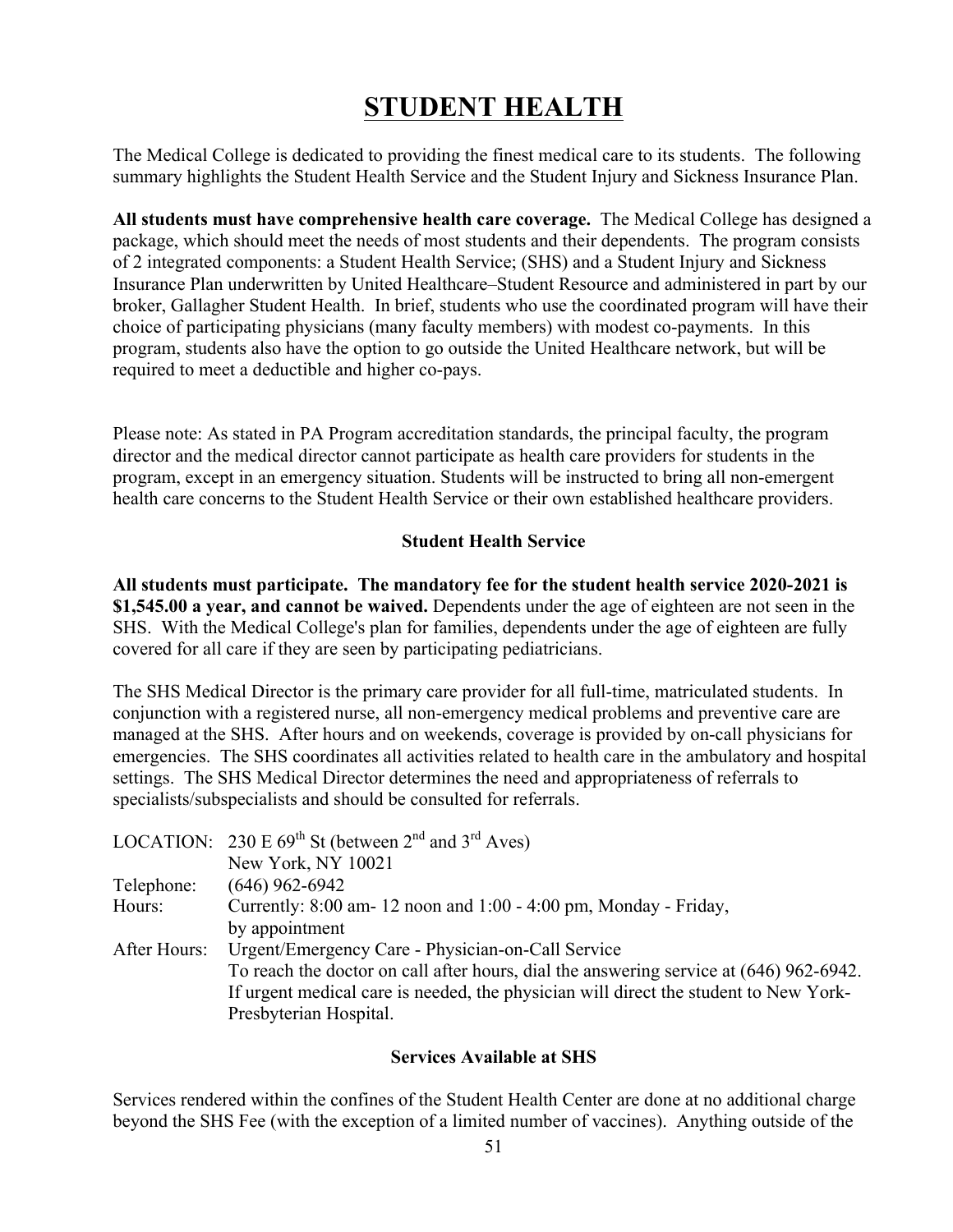Student Health Center will be billed to insurance.

The Director of the Student Health Center is a family medicine trained physician with broad expertise, and together with his nurse provides care in many areas including:

- evaluation and management of common conditions in primary care, "sick visits".
- chronic disease management
- contraceptive counseling and management
- cervical cancer screening
- routine physicals and other preventive services
- primary care mental health screening and treatment
- sports medicine care
- occupational health services (management of body fluid exposures, needle stick injuries)
- pre-travel consultations
- immunizations
- allergy shots (in consultation with an allergist)
- ancillary services, including phlebotomy; and a limited number of point-of-care testing, such as urine dipsticks and rapid strep throat tests; completion of elective rotation requests and other forms
- referrals to other specialists, including mental health services, laboratories and imaging centers as needed

#### **Student Health Services and Attendance**

Student Health Services cannot excuse students for missed educational and rotation activities. It will, however, evaluate and treat students and provide documentation that a student was seen at SHS. Faculty will determine the need for making up missed work if appropriate. If a student has a condition that poses a risk to patients in the clinical setting, Student Health Services will assist in determining appropriate restriction of duties.

#### **Student Injury and Sickness Insurance Plan**

The Graduate School's Student Injury and Sickness Insurance Plan is specifically tailored to meet the needs of our students. The cost for student coverage in 2021 - 2022 is \$6,850. If a student needs to purchase additional coverage for a spouse, a child or a family (the student plus 2 or more dependents), the student should contact the Office of Student Life for the cost of coverage. In-network benefits include no deductibles or co-insurance, low co-pays, access to the United Healthcare Choice Plus Network, a \$1 million dollar maximum coverage benefit per sickness/injury, a prescription plan, national and international hospital care, out-of-area emergency care, and other benefits. Out of network care is available but requires a \$750.00 deductible and students will be responsible for 30% of usual and customary charges to an out-of-pocket maximum of \$3,000.00/individual. Optional dental and vision care coverage is available through separate programs at additional cost.

Information about our student insurance plans is available through the website of our broker, Gallagher Student Health at www.gallagherstudent.com/WCMC or (800) 391-9751.

# **While all students must participate in the SHS, participation in the Medical College's health**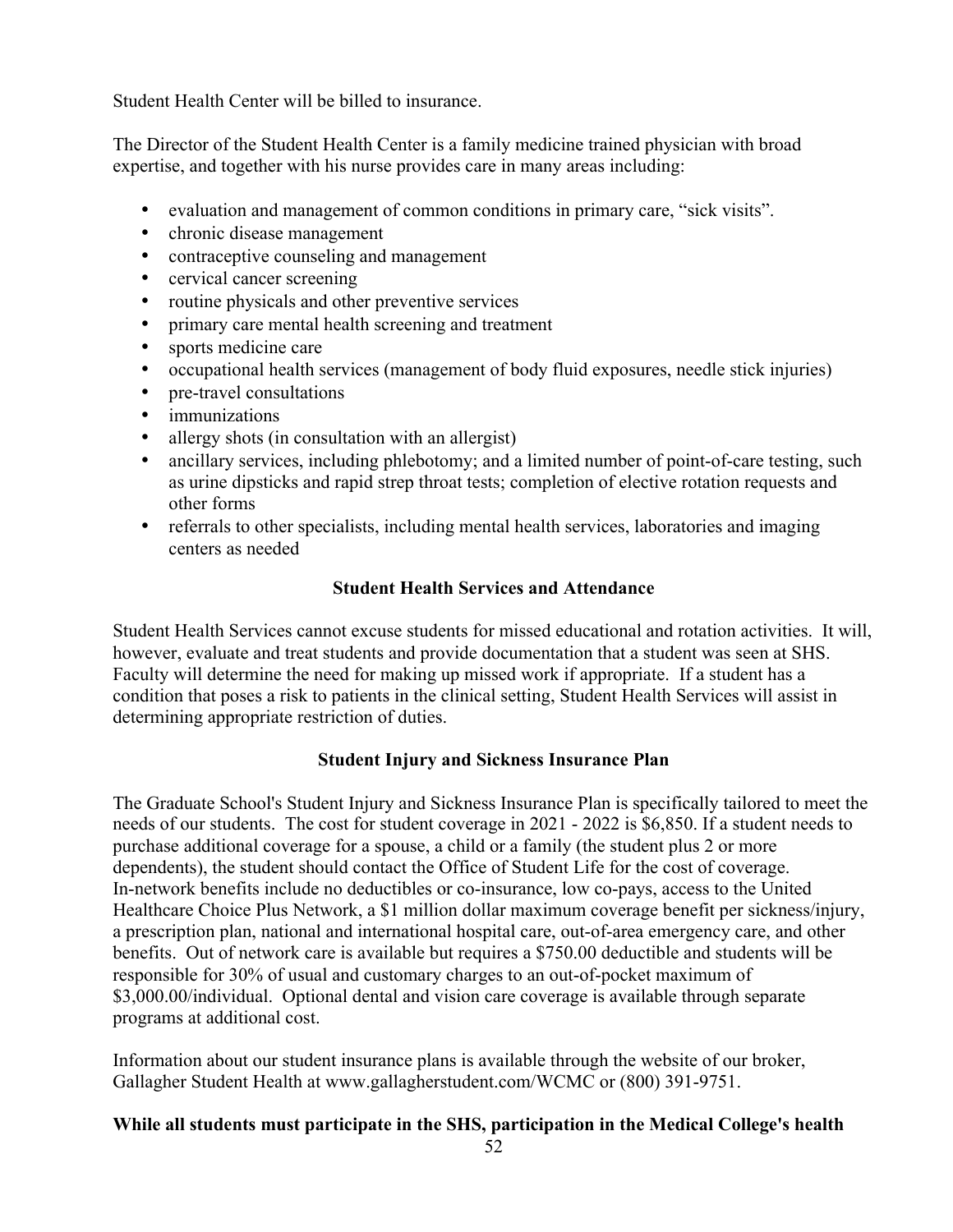**insurance plan is optional, but the student must provide evidence of being enrolled in a comparable insurance plan in order to waive participation in the Medical College's plan.** Students with other health insurance policies are responsible for determining the specific benefits, limitations and differences of their policies from the Medical College plan as well as filling out required forms and settling financial issues with their insurance company. These students may also be limited in their choice of specialist referral depending on which of the Weill Cornell faculty participate in their specific insurance plan. Health insurance is a complex matter with stark and subtle differences among policies. Before waiving participation in the Medical College plan, students should carefully review the eligibility, coverage, payment, and restriction features of individual, parent's, or spouse's insurance plan.

#### **Criteria for Waiving Participation in the Student Injury and Sickness Insurance Plan**

In order to waive enrollment in the Student Injury and Sickness Insurance Plan, students must obtain coverage that is comparable to our plan. Comparable coverage requires that the alternate plan:

- covers medically necessary care while you are in New York City, including inpatient hospitalization *and* outpatient benefits, such as office visits, outpatient laboratory and radiology procedures (coverage for emergency care only does not meet this requirement);
- covers emergency care while traveling or studying abroad;
- covers mental health care, inpatient psychiatric care, and treatment for chemical dependence;
- has a maximum benefit of at least \$1,000,000 per year;
- covers you throughout WCMC Plan Benefit Year;
- covers pre-existing conditions prior to the start of the WCMC Plan Benefit Year;
- is provided by a company licensed to do business in the United States, with a U.S. office and telephone number;
- includes a limit on individual out-of-pocket expenses no greater than the annual premium for the Student Injury and Sickness Insurance Plan; and
- covers medically necessary drugs, including antiretrovirals given after a bodily fluid exposure.

An enrollment waiver must be completed annually. For more information, contact the Office of Student Affairs. A waiver form can be completed at www.gallagherstudent.com/WCMC.

#### **Referrals to Specialists/Subspecialists**

*Students in the Medical College's plan*: you do not need written referrals, however, we recommend that you obtain a referral from the Student Health Service as we have long standing relationships with many participating physicians in many specialties at the Medical Center and outside the medical center.

*Students with other health insurance*: you do not need the SHS Director's approval or referral, but you are encouraged to obtain a recommendation from the SHS Director, as he may know "student friendly" physicians that may participate in your plan. Students are responsible for familiarizing themselves with their plan benefits, restrictions, and provider network and payment procedures.

*Students are responsible for arranging the appointment and for handling billing and charges.*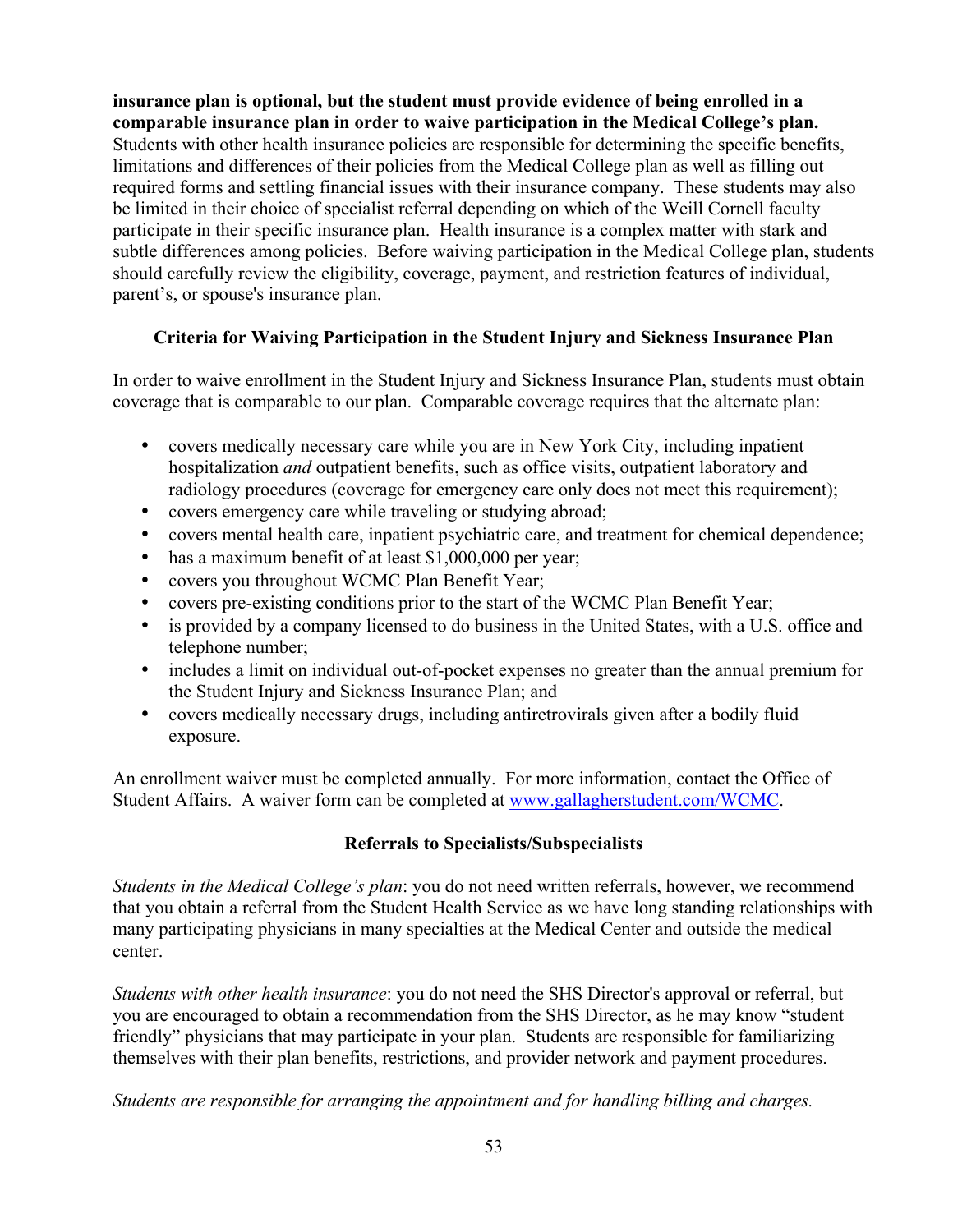#### **Medical Emergencies**

Students experiencing life-threatening emergencies should proceed to the nearest emergency department for evaluation and treatment. Students with other urgent medical needs are advised to first call the Student Health Services after-hours number.

1. Call the physician on-call service: (646) 962-6942

2. Leave your name, contact information, and the nature of your problem.

3. If there is available coverage, the physician on-call will return your call. For a true medical emergency, proceed directly to the nearest Emergency Department.

4. If it is not necessary for you to have immediate medical care, the physician will recommend appropriate measures. If the physician determines that you need immediate attention, the physician may advise you proceed to the nearest emergency department.

5. If you visit the emergency department at New York-Presbyterian Hospital, bring your insurance cards and I.D. Identify yourself as a Weill Medical College student at registration.

6. Students seen in the Emergency Department should contact Student Health Services the next business day.

Students are financially responsible for care provided outside of Student Health Services subject to insurance copays, coinsurance, and deductibles.

#### **Immunizations and Other Health Requirements**

**COVID-19:** To help support the health of our community, and in alignment with COVID-19 booster requirements announced by the New York State Department of Health and Cornell University, all Weill Cornell Medicine faculty, staff, and students are required to have a COVID-19 vaccine and booster as part of comprehensive vaccination against this virus. Faculty, staff, and students must receive a booster within two weeks of when they become eligible. The COVID-19 guidelines continue to evolve, and students must remain in compliance with all Weill Cornell Medicine vaccine requirements throughout the duration of the program.

**Measles, mumps, and rubella**: New York State Public Health Law requires you to be immune to measles, mumps and rubella. Our institution requires demonstration of proof of immunity by serologic titer. Any student who is not immune by titer (e.g. negative, inconclusive or equivocal) will require boosters. There is no fee for *required* vaccines given at SHS. Titers will be drawn at Student Health for all incoming students who have not provided lab reports prior to matriculation, and billed to your insurance within the first two months of the academic year. If you are allergic to any of the vaccines or vaccine components, you will need to provide documentation from a physician not related to you. There is no "moral objection" permissible for vaccination for health care workers. If you have had titers drawn previously, provide copies of the lab reports to the Student Health Service in addition to your immunization record. Neither documentation of being "immune" without actual lab reports nor clinical history of disease is sufficient proof of immunity. Noncompliance may result in the student's inability to attend classes.

**Hepatitis B**: The hepatitis B vaccine will be offered to all students free of charge at the Student Health Service. We recommend that 1st year medical and graduate students begin the three injection series upon arrival at the Medical College if they have not received the vaccine previously. We will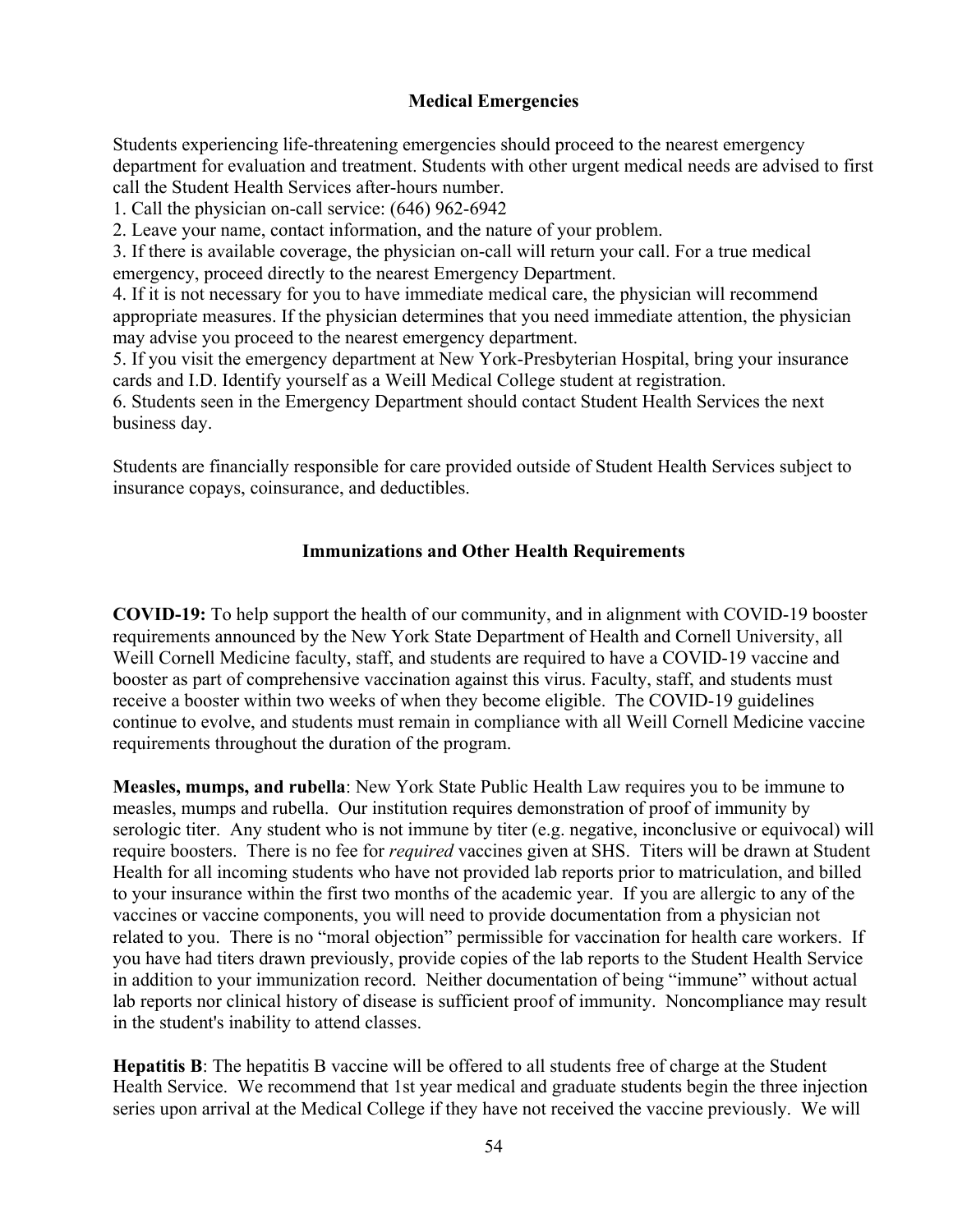check for proof of immunity by *serologic titer* at the same time we check measles, mumps, and rubella if there is no prior lab report of immunity. Students who are not found to be immune may need to undergo additional testing to exclude chronic infection with Hepatitis B, and/or repeat of the three-dose series**.**

As per the Centers for Disease Control and Prevention's guideline for infection control in healthcare personnel, and working agreements with New York-Presbyterian Hospital, the following additional vaccines and screening are required:

**Varicella**: A positive *titer* indicating immunity or two doses of vaccine at least 30 days apart with a follow-up *titer*. Clinical history of disease is not sufficient proof of immunity for our campus. Titers will be checked at SHS if there is no lab report provided with registration materials.

**Tetanus–diphtheria (Td) or tetanus–diphtheria–acellular pertussis (Tdap)**: Completion of the childhood series, and a booster within the last 10 years. If you have received Td greater than 2 years ago, we will recommend a new booster with Tdap to confer additional protection against pertussis (whooping cough).

**Tuberculin skin test (PPD)**: All students will be required to undergo two tuberculin skin tests on initial arrival to the Medical College, and annual testing subsequently. Additional testing may be needed depending on disease exposure during your course of study. For students who already have a positive skin test, you will be required to submit an x-ray report in English, dictated by a radiologist, and information regarding previous treatment. You may be asked to complete a periodic assessment to determine that you are free from symptoms of tuberculosis. Please note that previous immunization with BCG (Bacille Calmette-Guerin) is *not* a contraindication to testing if you have not been found to be PPD positive in the past. Students who are found to develop a new positive skin test will undergo additional testing and counseling at SHS.

**Periodic health assessments**: A completed history and physical examination should have been performed prior to your matriculation. If it is incomplete, such student may be asked to be evaluated at SHS, or restricted from classroom activities, or both. Clinical students will undergo a pre-rotation health assessment at the end of their pre-clinical years in preparation for rotations at New York-Presbyterian Hospital and its affiliates. This must be completed prior to starting the clinical rotations or students may be prevented from participating on the rotations.

**Influenza**: It is strongly encouraged for students in the health professions, and students in the clinical years will be required to document accepting or declining the vaccine. It is provided free of charge during the fall and early winter (assuming supplies are adequate). It is recommended that students be immunized because the illness would affect the rotations as well as the Clinical Exposure and Experiences (CEE) in the preclinical phase of the program..

SHS follows all applicable Medical College and New York-Presbyterian Hospital Policies and Procedures. We will notify you of any additional screenings, vaccinations, or policies that may be recommended after the printing of this edition.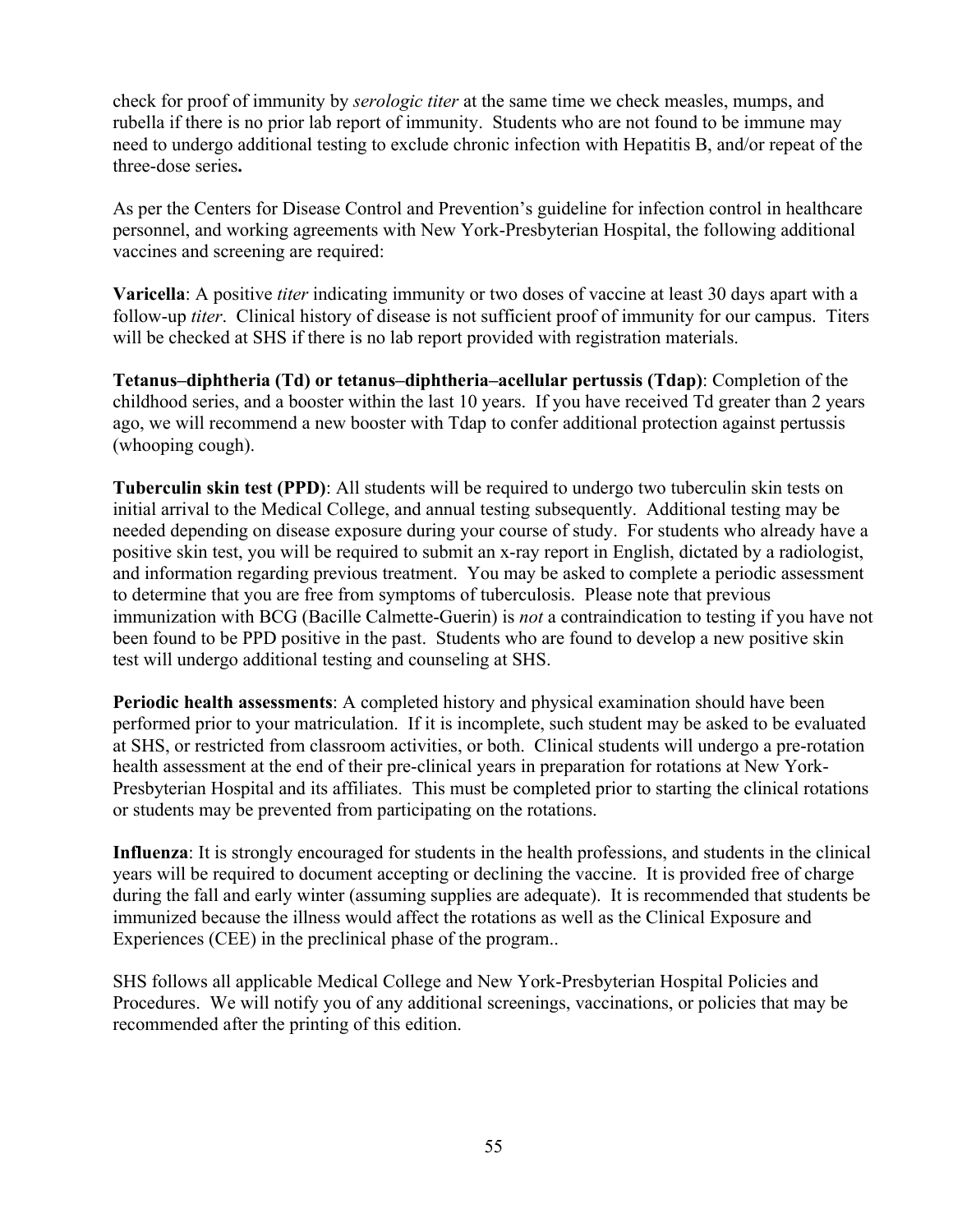#### **Policy for Management of Students, Faculty and Staff Following a Needlestick or Body Fluid Exposure**

Human Immunodeficiency Virus (HIV), the cause of AIDS, as well as Hepatitis B and C can be transmitted to anyone exposed to blood, other body fluids or tissues containing these viruses. The risk of HIV infection following percutaneous exposure to blood infected with HIV is approximately 0.3% overall; the risk from mucous membrane or non-intact skin exposure is approximately 0.1%. The risk of Hepatitis B transmission following a percutaneous exposure is 2- 40% and of Hepatitis C transmission, 3-10%. Other factors in addition to the route of exposure may influence transmission risk such as titer of virus in the source material, volume of infected material involved and viability of the virus.

The best policy toward needlestick and body fluid exposure is one of prevention. Students will receive instruction in best practices for prevention, both in the preclinical phase through lecture based and clinical skills laboratory training, and again in an orientation to clinical rotations.

Even with the best prevention policies in place, needlestick and body fluid exposure may occur. Out of concern for its workers, patients and visitors, and in response to the OSHA Bloodborne Pathogen Standard, the following policy and guidelines for the management of blood or body fluid exposure have been established at The New York-Presbyterian Hospital-Weill Medical College.

#### **Policy**

All puncture wounds and other exposures to blood and body fluids should be reported immediately by MSHS PA Program students to the Student Health Service (SHS) at (646) 962-6942 or the NYP Emergency Room so that the exposure can be documented, and appropriate preventive measures initiated.

In accordance with the CDC recommendations and guidelines students should be evaluated and treated within 2 hours of the exposure. The MSHS PA Program will reimburse the student for any out-of pocket expenses not covered by their insurance carrier for this evaluation and treatment. Please follow these steps as quickly as possible.

Students must also notify the MSHS PA Program. All students are permitted to use taxi service for transportation to the SHS or NYP Emergency Room. Original taxi receipts must be submitted to the MSHS PA Program for reimbursement.

An exposure is defined as contact by: 1) needlestick or sharp puncture wound; 2) open cut, burn or abrasion contaminated by body fluids or tissues (blood, blood products, bloody fluids, semen, CSF, amniotic fluid, menstrual discharge, pleural, peritoneal, pericardial fluid, inflammatory exudates, any other body fluid or tissue contaminated with blood); 3) splash to mucous membranes (e.g. eye or mouth) with such materials; or 4) Any other type of exposure to blood or body fluid that is of concern to the student.

Wound Care should be done immediately at site of accident when possible:

Clean wound with soap and water

Flush mucous membranes with water/saline

Bleed wound gently

Give other wound care as dictated by injury or accident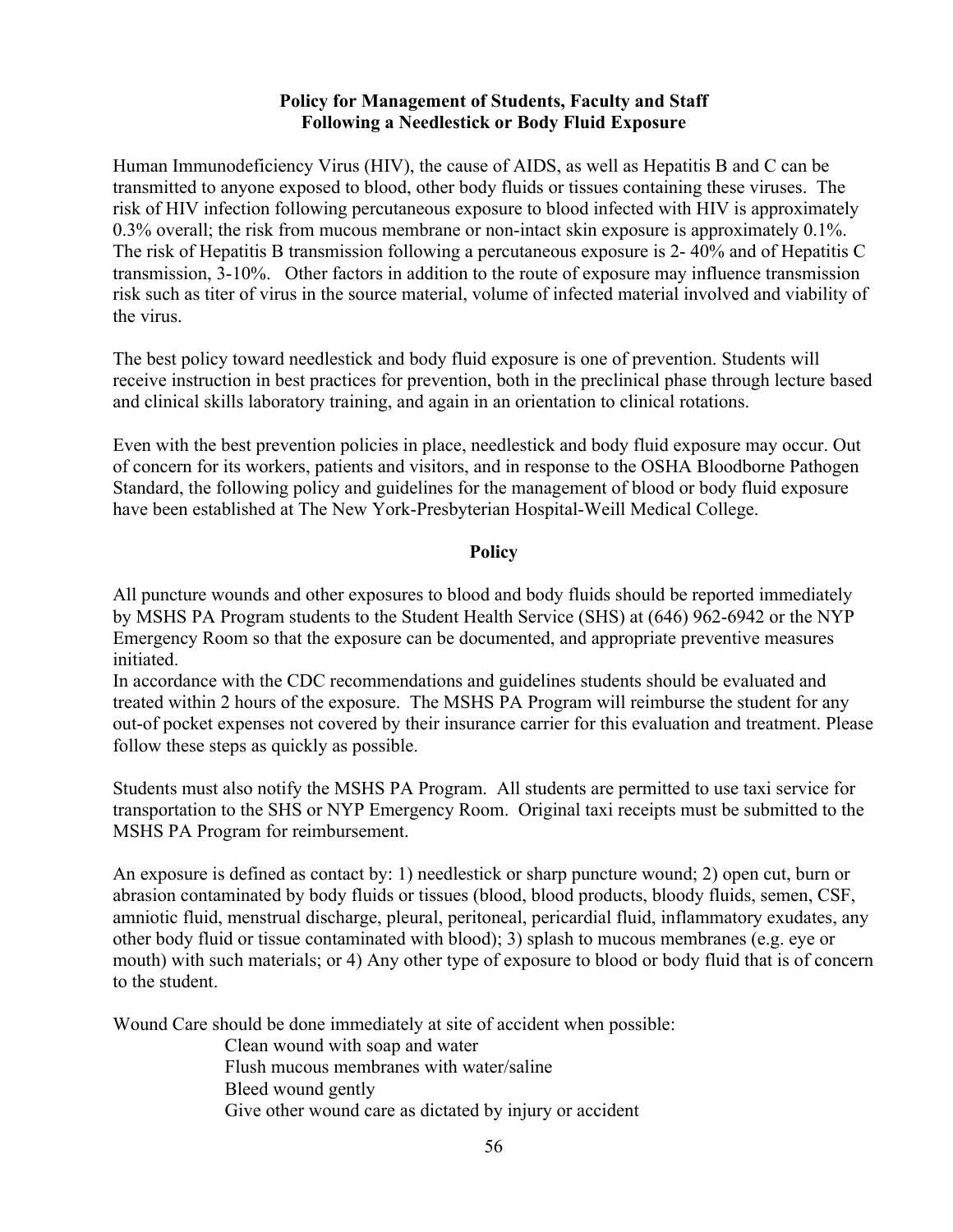Inform your preceptor that you are returning to Weill Cornell Medical College-New York Presbyterian Hospital and immediately return.

If possible, obtain: Patient name, ID#, HIV risks, hepatitis status if known, as well as the name and pager of the attending and/or supervising resident physicians. Complete an incident report as directed.

Since maximum benefit of therapy may occur with prompt treatment, the following policy has been established:

- 1. Between 8:00 a.m. to 4:00 p.m. on business days, the student will report to SHS. During nights, weekends or holidays, the student will report to the NYP Emergency Room (NYP ER) for immediate evaluation and treatment. Students should follow up with the SHS on the next business day.
- 2. Initial treatment for Hepatitis exposure will depend on the student's antibody status. Further referral to a Hepatologist may be necessary in some instances
- 3. Follow-up treatment for all exposures will be provided by SHS, or by an appropriate infectious diseases specialist within the confines of the student's insurance policy and according to the student's wishes.
- 4. If the source patient is known HIV positive, the appropriate medications required will be offered to the student. The student will be counseled and HIV testing recommended.
- 5. If the source patient is in a high-risk group, the student will be counseled, HIV testing recommended and HIV post-exposure prophylaxis (HIV PEP) offered if appropriate.
- 6. When the student reports an exposure, a questionnaire will be completed to determine how the exposure occurred and whether protective equipment was in use. All exposure questionnaires will be reviewed with student, the student's input regarding prevention sought, and the student counseled about needlestick prevention. Needlestick questionnaire results will be analyzed in an aggregate fashion (without specific identifiers) and may be presented to the WCMC AIDS Committee, Environmental Health Services (EHS) and other appropriate sources.
- 7. If a needlestick or exposure occurs while a student is on an away elective, (hospital setting not affiliated with Weill Medical College) immediate evaluation and treatment will be available within the guidelines and policies of that institution or facility, according to the patient's wishes and within the confines of his/her insurance guidelines. Follow-up treatment for exposures will be given in SHS of The Weill Medical College of Cornell University.
- 8. Diagnostics
	- A. A Hepatitis B surface antigen (HBsAg) and other appropriate blood work will be ordered on the source patient if it is not known.
	- B. A Hepatitis B surface antibody (HBsAb) will be ordered on the student if it is not known.
	- C. A Hepatitis C antibody (HCV Ab) and/or PCR will be ordered on the source patient and the student.
	- D. If the student was exposed to an HIV infected patient or patient at high- risk for HIV infection, the student will be counseled on the issues of consenting to HIV antibody testing. The student will also be counseled on general risk-reducing measures. If the student consents to HIV testing, a baseline HIV antibody will be obtained and repeated at 6 weeks, 3 months, 6 months and up to 12 months post-exposure. HIV PEP will be offered if appropriate.
	- E. The NYP HIV Counselors will be contacted to perform HIV testing on the source patient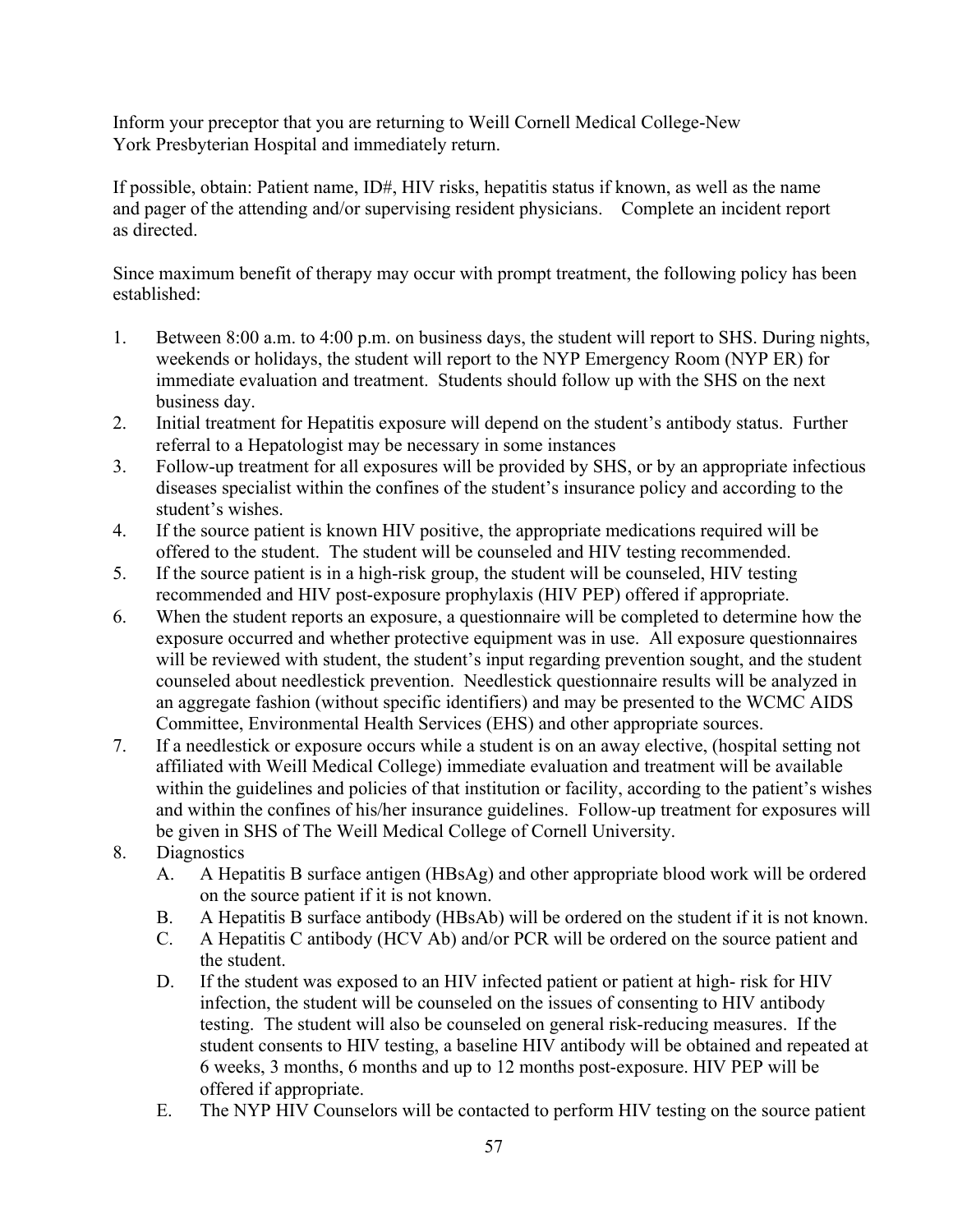#### if the HIV status is unknown, **BUT THE PATIENT'S PRIMARY PHYSICIAN (ATTENDING/RESIDENT) MUST INFORM THE PATIENT OF THE INCIDENT AND IMPENDING TESTING BEFORE THE COUNSELORS CAN CONTACT THE PATIENT.**

Note: Initial and subsequent lab testing will be billed to your insurance carrier.

- 9. Counseling
	- A. Immediate counseling will be provided by SHS or the NYP ER. Among the issues to be discussed are the nature/severity of exposure, and if indicated, a discussion of HIV prophylaxis. Stressors may be identified at this time, which the clinician will utilize to advocate counseling. In addition, the issues of confidentiality, HIV testing, Hepatitis B prophylaxis, safe sex and deferral from blood donation will be discussed.
- 10. Hepatitis and Tetanus Prophylaxis
	- A. Information and counseling will be given regarding the benefits, side effects and potential risks regarding Hepatitis B Immune Globulin (HBIG) and the Hepatitis B Vaccine.
	- B. Hepatitis B Immune Globulin (HBIG) 0.06ml/kg IM will be offered to students exposed to a source patient who is HBsAg positive or at high risk for Hepatitis B (HBs Ab positive students who are considered immune do not need either HBIG or Hepatitis B vaccine).
	- C. Tetanus immunization 0.5cc IM will be offered if the student has not received booster or series within the past 5-10 years, pending the nature of the exposure.
	- D. Hepatitis B Immune Globulin shall be offered in 1 month if the student declines the Hepatitis B vaccine and when source patient is HBsAg positive.

#### 11. HIV Prophylaxis

The Center for Disease Control has made provisional recommendations for the use of multiple drugs for chemoprophylaxis after occupational exposure to HIV (5). Zidovudine (ZDV), a reverse transcriptase inhibitor, is the only agent for which data support the efficacy of postexposure prophylaxis (6). In HIV infected patients, combination therapy with the nucleosides ZDV and lamivudine (3TC), has greater antiretroviral activity than ZDV alone, and is active against many ZDV resistant strains without signs of increased toxicity. Even greater antiretroviral effects are noted with the addition of a protease inhibitor, which significantly decreases the viral load in HIV, infected patients. The recommendations for HIV postexposure prophylaxis through The New York - Presbyterian Hospital guidelines, have been adapted from the Center for Disease Control recommendations (5). They are based on risk assessment of the exposure including the type of exposure (percutaneous, mucous membrane, skin) and contributory risk factors (e.g., source material, device). For exposures with the highest risk for HIV transmission, a more aggressive postexposure regimen is recommended including all three drugs. Postexposure prophylaxis should be initiated promptly, preferably within 1-2 hours postexposure, and up to 2 weeks after exposure, though the interval after which there is no benefit from prophylaxis is undefined. SHS will utilize the regimen currently recommended by NYPH at the time of the incident. Students will be provided up to 4-days of PEP at no charge to them pending initial results. If additional medication will be required, students will be provided prescriptions and will be responsible for any pharmacy charges and copays.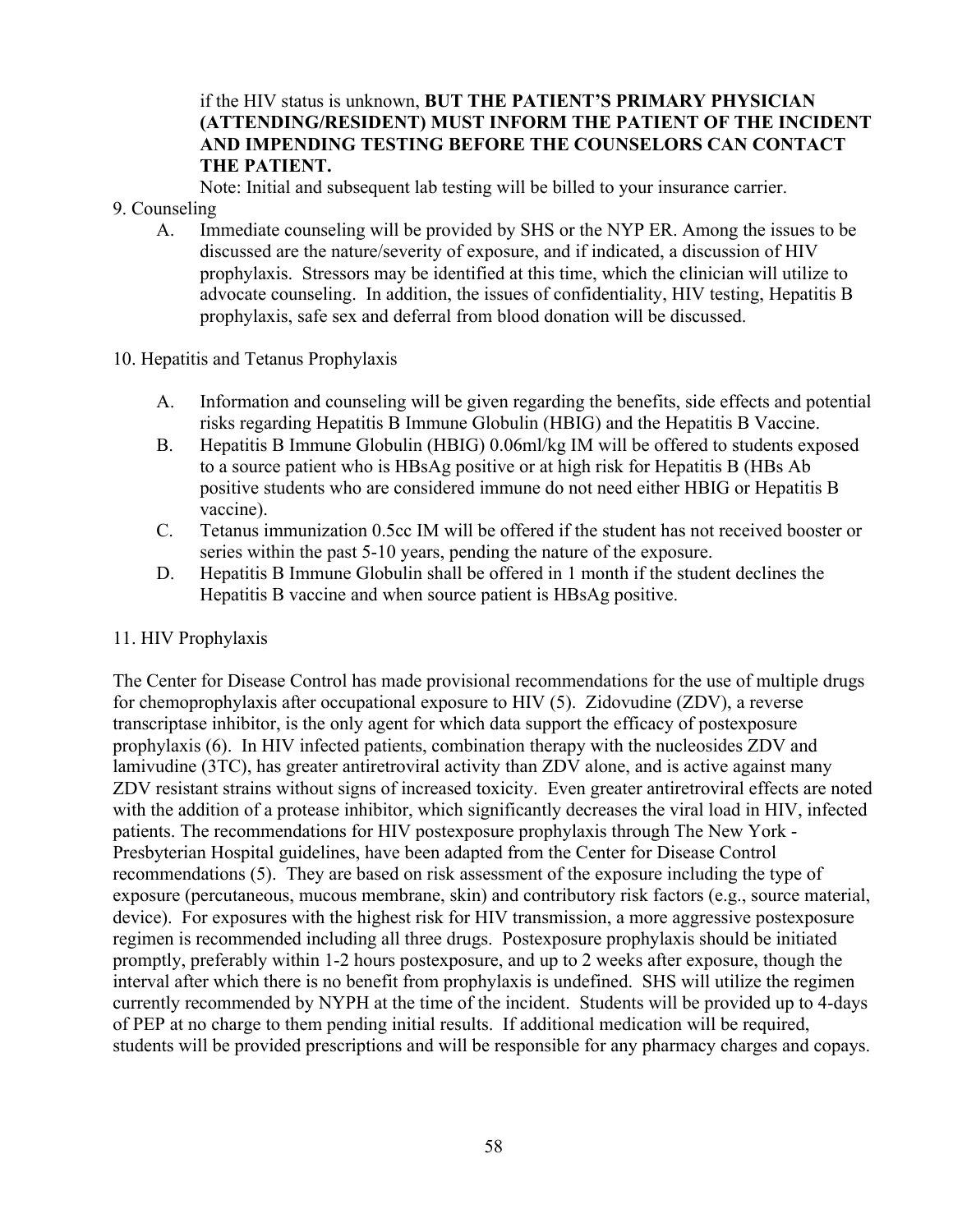#### 12. Confidentiality

All medical and other hospital records pertaining to the HCW's exposure will be kept confidential in accordance with applicable New York State law. In this regard, the student should know that recently enacted legislation has provided special, more stringent confidentiality for all "HIV-related information" (including even the mere fact that someone received HIV testing). The provisions of this new confidentiality law will be strictly adhered to so that any "HIV-related information" pertaining to the student will be protected from disclosure in accordance with this law. SHS staff will review additional components of the laws surrounding HIV testing, including partner notification.

The following measures have been initiated to ensure confidentiality of medical records in the student health service:

- 1. Confidentiality of every student medical record will be adhered to by the student health service staff. All HIV test results are kept in separate, locked files and are maintained at Student Health by the Nurse Administrator and Medical Director.
- 2. Specific HIV related information will not be given by telephone.
- 3. Laboratory tests are usually performed by The New York Hospital service laboratories. This is true of HIV antibody tests, as well. The name, address, medical record number is required to be used. Reports of all testing done by the SHS remains in that office and is not shared with any office or sent with NYH Medical Records. Certain test results can be sent to consultants at the student's request.
- 4. Requests for student medical information by any individual or organization outside of the health service will be directed to the student health physician. Unless so required by law, no medical information will be released without the approval of Medical Director of Student Health, the office of Legal Affairs and the student.
- 5. If a needlestick injury occurs, students are encouraged to follow the specific guidelines outlined in the policy. If the student wishes to preserve confidentiality, open discussions with other students, house staff and staff physicians are discouraged.

# **Medical Records**

Records generated at SHS are not released to any other party without a signed, written release of confidential medical information. Immunization records are provided free to the student while they are still attending WCMC.

A charge may be assessed on medical records and immunization records after a student has graduated. Students with chronic medical conditions or complex medical backgrounds wishing to coordinate care at SHS may request outside medical records be sent to Weill Cornell Student Health Service using the contact information above. SHS does not pay for outside record requests.

#### **E-Mail Communications**

Student Health Services sends out monthly blast e-mails to all students with important announcements, deadlines and updates. Students utilizing non-WCMC email clients are advised to set up filters to ensure delivery of these important messages. Blast emails will only be sent to official Weill Cornell e-mail addresses.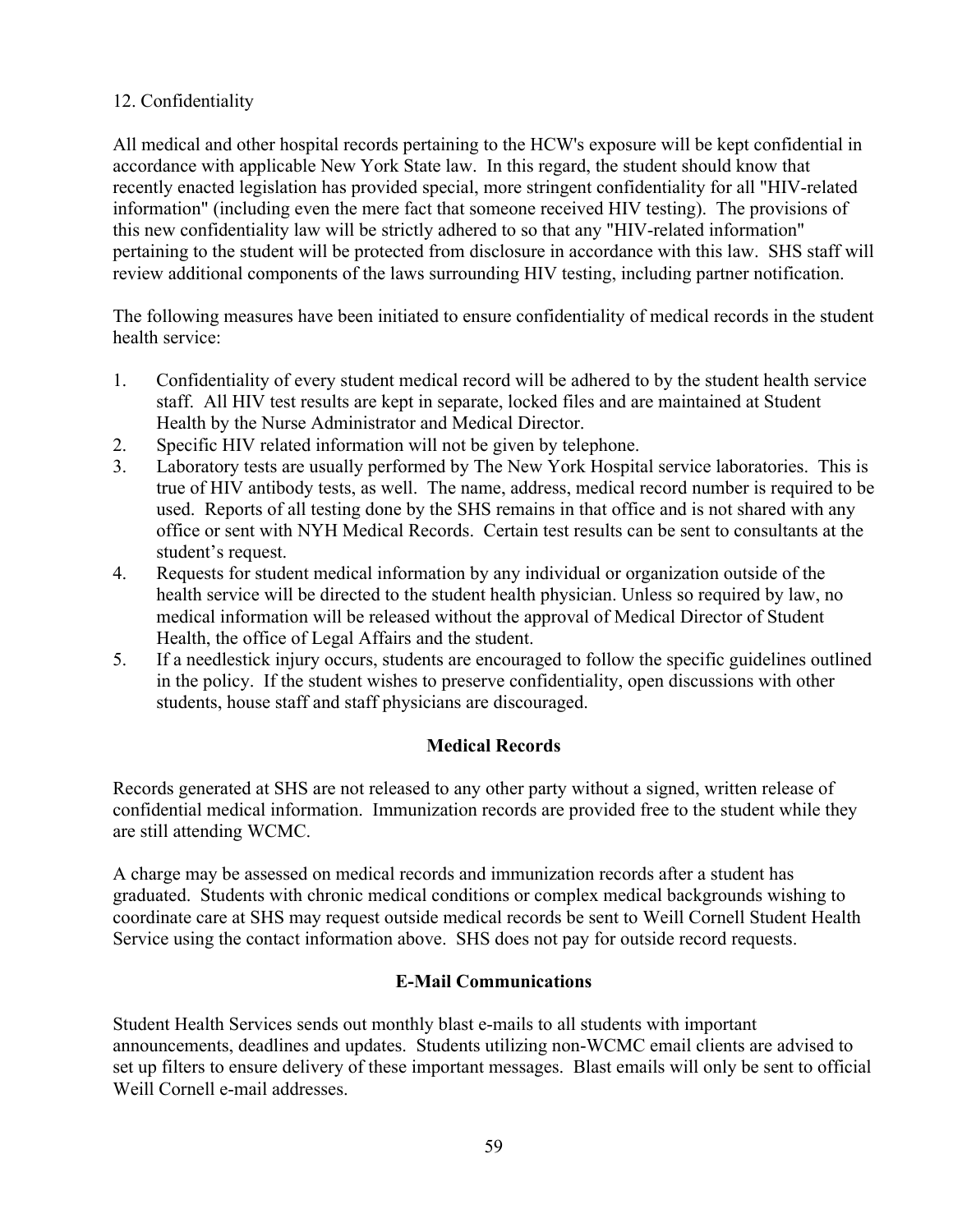#### **Guidelines and Limitations for the Student Health Services Use of E-mail**

SHS is committed to the privacy of the people who rely on us for care and the confidentiality of their health information. State and federal laws also protect the confidentiality of this sensitive information. Students need to be aware that:

- E-mail cannot be considered a confidential mode of communication.
- E-mail should not be considered a replacement for direct, face-to-face contact with a provider.

To help insure privacy, patients and clients are cautioned against sending sensitive, detailed personal information to SHS via e-mail.

SHS staff members limit the use of e-mail communication to:

- General questions
- Appointment reminders
- Routine follow-up

A health care provider may recommend that a student make an appointment for more complex concerns. Please be aware that copies of e-mail communication may be placed in your confidential medical record.

E-mail should *never* be used to convey information of an urgent nature to SHS. SHS cannot guarantee prompt responses to e-mail messages. Students who have an urgent physical or mental health concern (about yourself or someone else) can call SHS a for telephone consultation with a health care provider.

#### **Mental Health Services**

Coordinator: Patricia Marino, Ph.D. 21 Bloomingdale Road White Plains, NY 10605 914-997-8691 Email pam2029@med.cornell.edu

**Student Mental Health Program**: Confidential evaluation and management of all psychiatric conditions (e.g. depression, anxiety) is available through the student mental health service. All students meet with Dr. Patricia Marino, Director of the Student Mental Health service, for an initial intake evaluation. If psychiatric care is required, a psychiatrist is assigned for continued care. If students do not need psychiatric care, but would benefit from ongoing therapy, they may be referred to non-MD therapists within the Student Mental Health service. Therapists trained in stress management, cognitive behavioral therapy and other modes of therapy are available as needed for students evaluated through the Student Mental Health Program.

- A student must self-refer for the Student Mental Health program and request an appointment.
- An appointment can be arranged by email:  $pam2029@med.cornell.edu$  or phone: 914-997-8691; if leaving a voicemail please speak clearly and leave a callback number. A student does not need to state the reason for the appointment or any other confidential information in the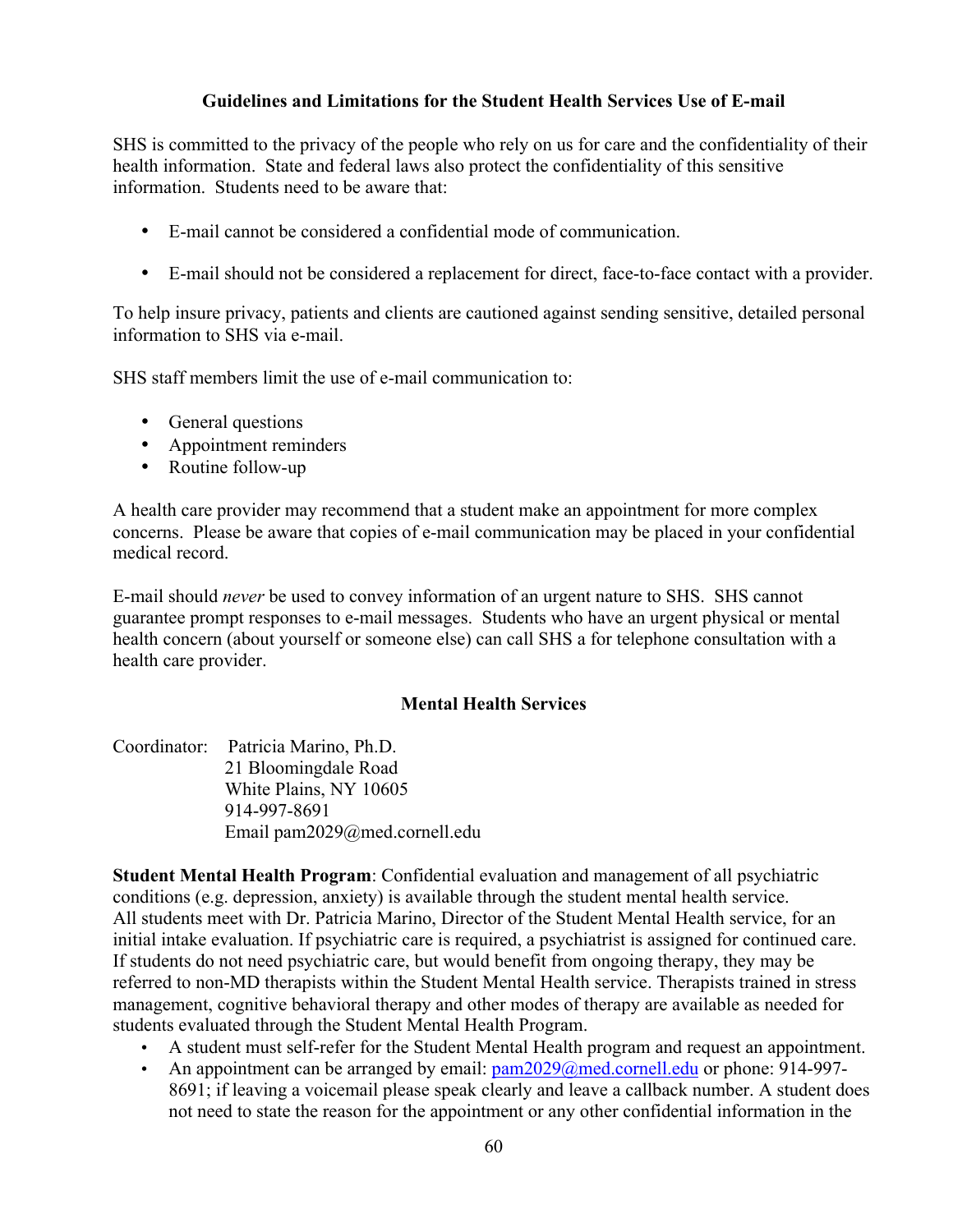request for an appointment.

- All visits with the psychiatrists and other therapists are covered under the Student Health Fee - there is no separate charge unless lab tests or imaging studies are ordered. This is analogous to the care students receive at the Student Health office.
- Providers (MD and non-MD) have no student evaluation role within the medical college.
- Care is confidential and is not part of the student educational record.

**Personal Counseling:** Personal counseling services are available for students for non-medical issues. A non-MD therapist is available, by appointment, for non-urgent therapy sessions. To request an appointment please send an email including your name and contact information to studentmentalhealth@med.cornell.edu. Students *need not disclose* the details of their concerns when requesting an appointment.

- This is not an emergency service and students should expect communication for an appointment during regular business hours Monday - Friday. Appointments will be available within one week of the request.
- These sessions are covered under the Student Health Fee there is no separate charge.
- Care can be escalated to the physicians at the Student Mental Health service when needed.
- The counselor has no student evaluation role within the medical college.
- Care is confidential and is not part of the student educational record.
- •

.

• **Counseling** (virtual or walk-in) will be periodically available at 570 Lexington Avenue with Dr. Judith Cukor, a clinical psychologist and the current Assistant Dean for Student Services of WCGS. This counseling service is confidential and provided at no additional cost to students. Program administration will provide regular updates to students regarding Dr. Cukor's availability.

# **Privacy and Confidentiality**

Confidentiality of every student medical record will be adhered to by the Student Health Service staff following the requirements of the Family Educational Rights and Privacy Act (FERPA) and the Health Insurance Portability and Accountability Act (HIPAA). Personal information collected at SHS will be used solely for treatment, payment and operations and will not be disclosed to any outside parties.

Students who request laboratory results by telephone must speak to the Nurse Administrator giving their name, date of birth and identifying the specific laboratory test. Results will not be e-mailed.

Laboratory tests are usually performed by New York-Presbyterian Hospital laboratories and are entered into the computer system by name and medical record number. This system is able to track who has accessed results. Patients concerned about a breach in privacy may contact the Privacy Officer at New York-Presbyterian Hospital.

Requests for student medical information by any individual or organization outside of the Health Service will be directed to the Student Health physician. Unless so required by law, no medical information will be released without the approval of the Student Health physician, the Office of Legal Affairs, and the student.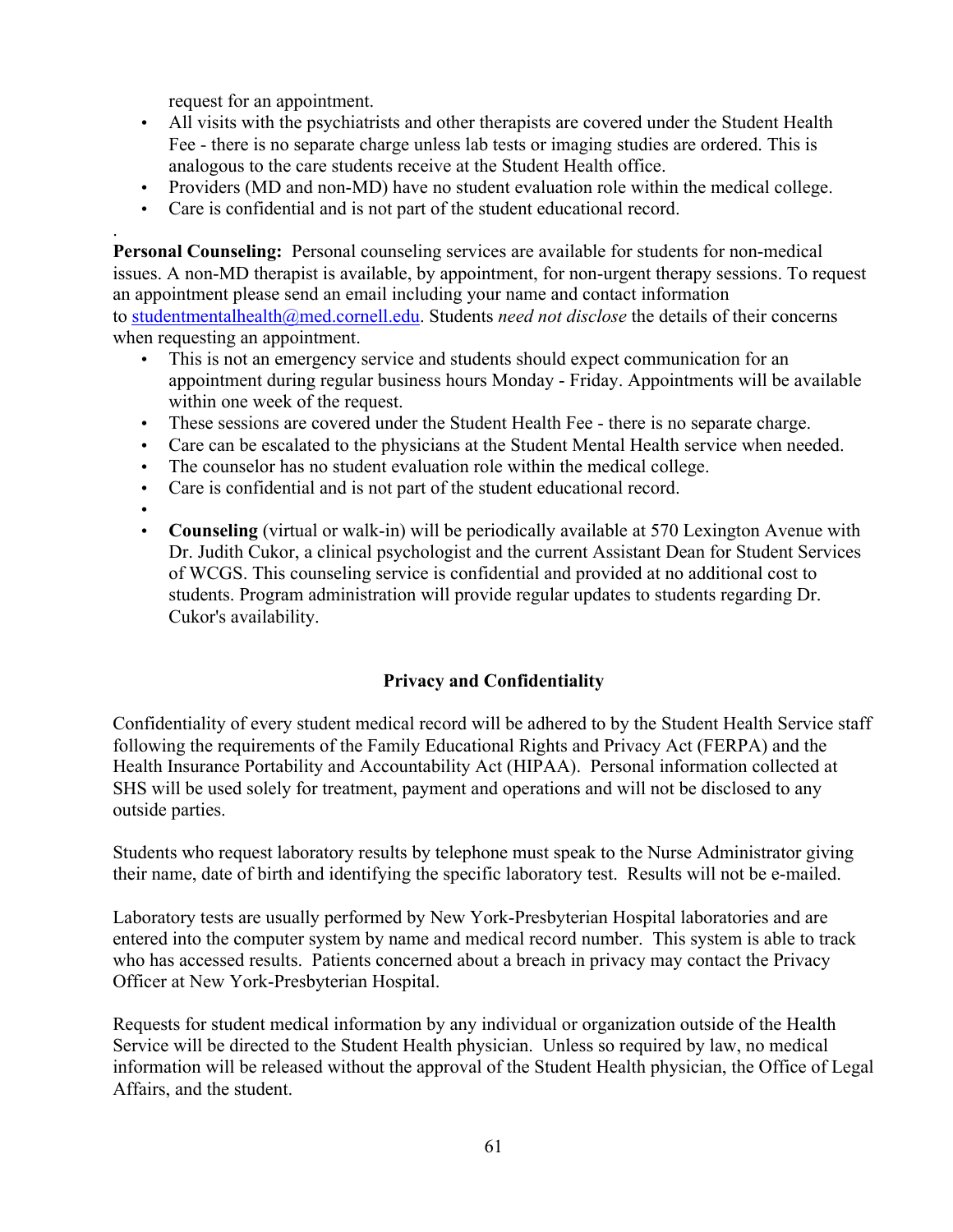If a needle stick injury occurs, students are encouraged to follow the specific guidelines outlined by the policy in this Handbook. If the student wishes to preserve confidentiality, open discussions with other students, house staff and staff physicians are discouraged.

#### **The Americans with Disabilities Act (ADA)**

Students with disabilities who would like more information about the process for requesting disability services are encouraged to meet with the Director of Preclinical Education or with the Program Director.

The American with Disabilities Act (ADA) as amended in 2008 defines a disability as a physical or mental impairment that substantially limits one or more major life activities. More information about Cornell's procedures for students with disabilities can be found at the Cornell University Office of Student Disability Services website, http://sds.cornell.edu/

Any student with a documented disability who is requesting disability service must submit current and comprehensive documentation from a licensed professional to the Associate Dean for Student Affairs for review. If documentation is insufficient to determine eligibility for disability services or appropriate reasonable accommodations, the PA Program or Office of Student Affairs may request additional information. As many accommodations require advance notice to arrange, students must submit their requests well in advance of the accommodation. A minimum of two weeks is usually necessary.

#### **Childcare**

Program Overview: Bright Horizons' back-up care programs provide a safety net for those days when regular dependent care arrangements fall through. The *Back-Up Care Advantage Program* supplements, rather than replaces, these arrangements and is a comforting emergency alternative when you need it the most.

Bright Horizons' Center-Based Child Care Network: The *Back-Up Care Advantage Program* provides your child with access to high-quality back-up care programs at Bright Horizons child care centers located close to your home or work, when your child's regular care arrangements have fallen through. The age groups primarily served at our centers include infant -- Pre-K. Additional age groups including school age may be supported at various locations across the country.

Extended Network Center Based Child Care: You have the option to use one of our extended network child care locations close to your home or work in the event you are unable to identify a suitable Bright Horizons' Community Child Care Center to meet your child's needs. You can take comfort in knowing our network of child care centers meets established standards of quality for accreditation or state licensing, including developmentally appropriate curriculum, appropriate health and safety policies, teacher-to-child ratios, and teacher qualifications.

In-Home Care: You also have access to Bright Horizons' nationwide network of high-quality childcare providers qualified to provide your child with a safe and secure in-home care experience. Personal care assistants, home health aides, and nannies commonly provide care in a child's home.

In-Home Mildly Ill Care: Mildly ill in-home care is available when your child is injured or suffering from a common, short-term non-contagious illness or shows symptoms of an illness. It does not matter whether your child is an infant, toddler, preschool-aged, school-aged, or a teenager. Bright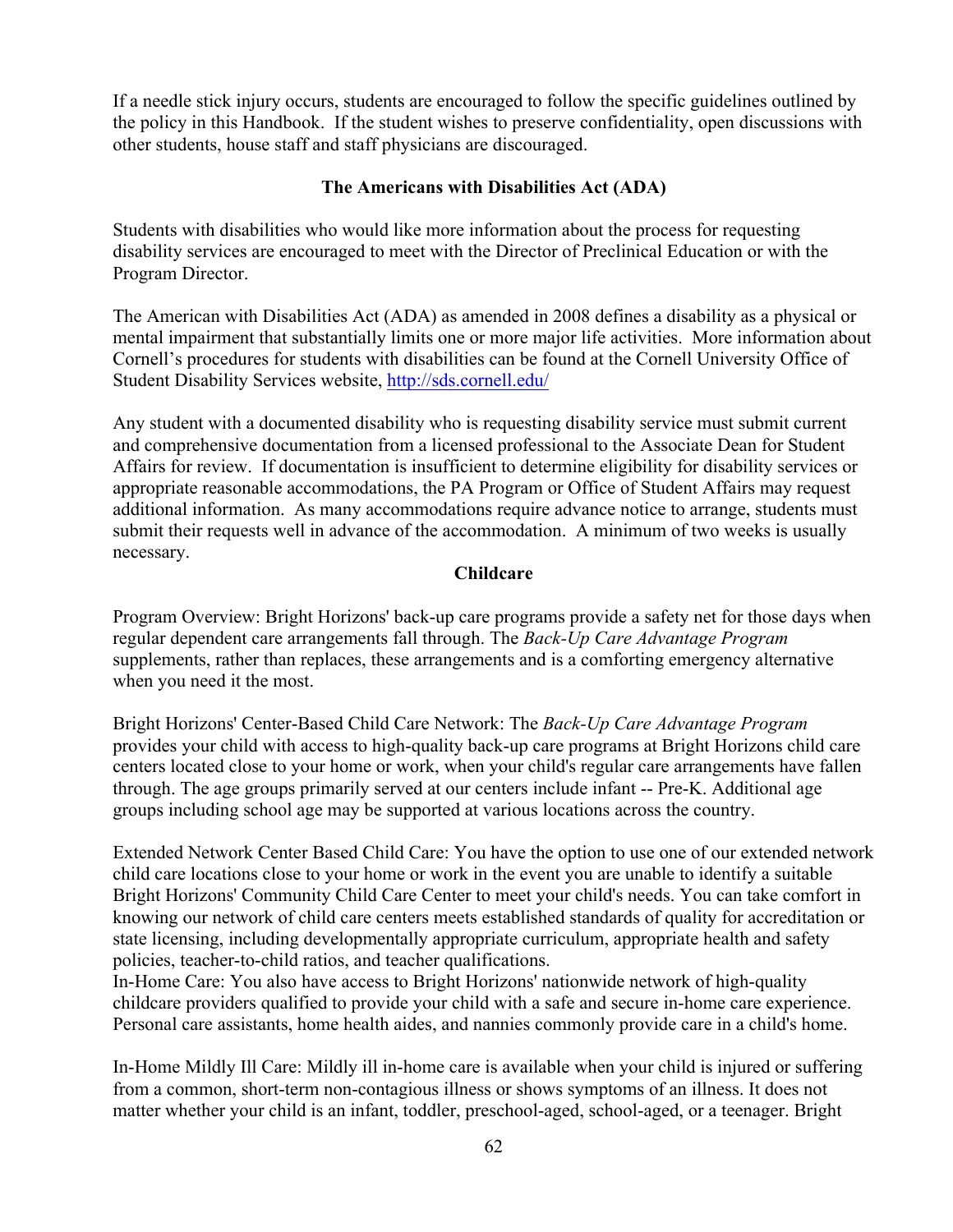Horizons Family Solutions knows the concern you have about the quality of care your child needs to feel better and has built a nationwide network of home health care professionals to provide your family with confidence that your child's health care needs are being met while you are at work.

Adult/Elder Care: Back-up adult care is also available in your home or the home of your adult relative. Providers can assist in caring for your family member who requires homemaker or companion services (such as household tasks, cooking, shopping and laundry), personal care services (such as help with dressing, bathing and toileting), or even medical care (such as the administration of medication, dressing and wound care, and blood pressure and diabetes monitoring). Non-medical adult care is provided by sitter companions, personal care assistants, and home health aides. Medical care is provided by certified nursing assistants (CNAs), licensed practical nurses (LPNs), or registered nurses (RNs) depending on the medical skill level needed.

Self-Care: Self-care is available in the event an employee is in need of assistance. Restrictions on utilization are the same as for any other adult/elder care request and counts against the employees available usages for the contract period.

#### **To sign up:**

1) Go to http://www.backup.brighthorizons.com

2) Login with username: WeillCornell // password: 4backup

3) You will be asked to provide an 8 digit ID number when registering and requesting backup care.

For PA students: this is your student I.D. number (available from the PA Program administrative staff)

#### **Costs**

Center-based child care  $\omega$  \$15/child or \$25/family In-home child and/or adult/elder care  $\omega$  \$6/hour (minimum 4 hours) Up to 10 days of use per calendar year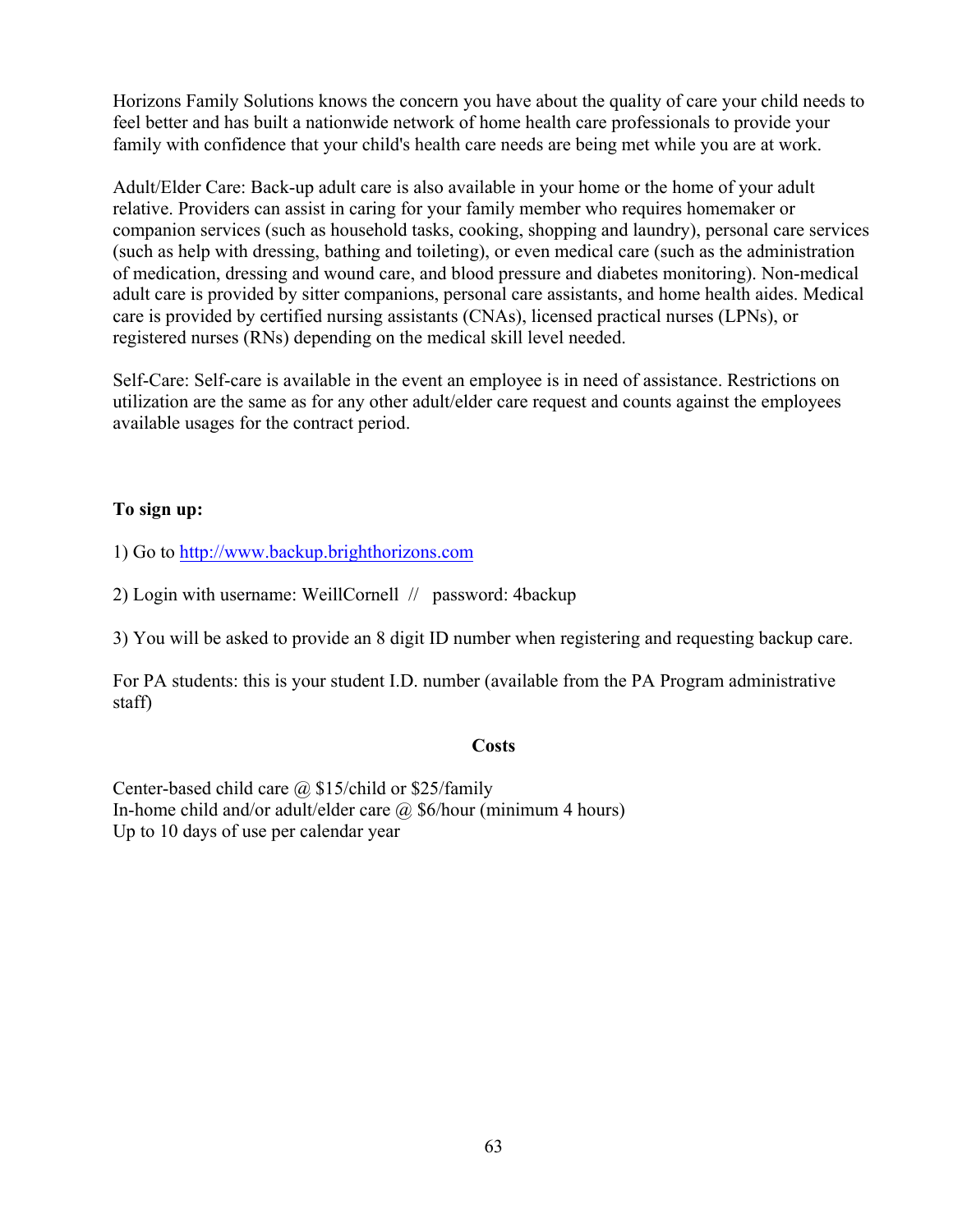# **LIBRARIES**

#### **Samuel J. Wood Medical Library:** library.weill.cornell.edu

The Samuel J. Wood Medical Library (located just inside the 1300 York Avenue lobby) is the principal information resource of the Weill Cornell Medical College and Graduate School of Medical Sciences of Cornell University and the New York-Presbyterian Hospital/Weill Cornell Medical Center.

Composed of the Samuel J. Wood Library and the C.V. Starr Biomedical Information Center, the library is committed to ensuring effective retrieval and use of information to create new knowledge and improve health.

#### **Basics**

**SMARTDesk -** https://library.weill.cornell.edu/smartdesk SMARTDesk staff can help with the following:

- Tagging and setting up your mobile device to access Weill Cornell services while you wait
- Resolving issues with your laptop or mobile device
- WCMC account help, such as password or login issues
- Learning how to use ITS-provided software
- •

SMARTDesk is open onday - Friday 9 am - 5 pm

**Interlibrary Loan and TripSaver** – If we do not own an item, we will get that item free of charge for you from another library. Requests usually arrive within a week. With our TripSaver service, we will pull items in our collection and scan them for \$5.

**Tri-Cat Catalog** – The shared online catalog of WCM's Samuel J. Wood Medical Library, Rockefeller University, and Memorial Sloan-Kettering Cancer Center. It lists not only the print holdings but also has direct links to electronic books and journals. You can limit your searching to "Weill Cornell Medical College (E-Resources only)."

Regular Library Hours: (You must present a valid ID when entering the library.)

- Monday Thursday: 8 a.m. 12 a.m.
- Friday: 8 a.m. 8 p.m.
- Saturday: 10 a.m. 8 p.m.
- Sunday: 12 p.m. 12 a.m.

The 24/7 Study Room is only available to WCMC medical, graduate and PA students, clinical fellows, and residents.

*See website (https://library.weill.cornell.edu/) for summer/holiday schedules.*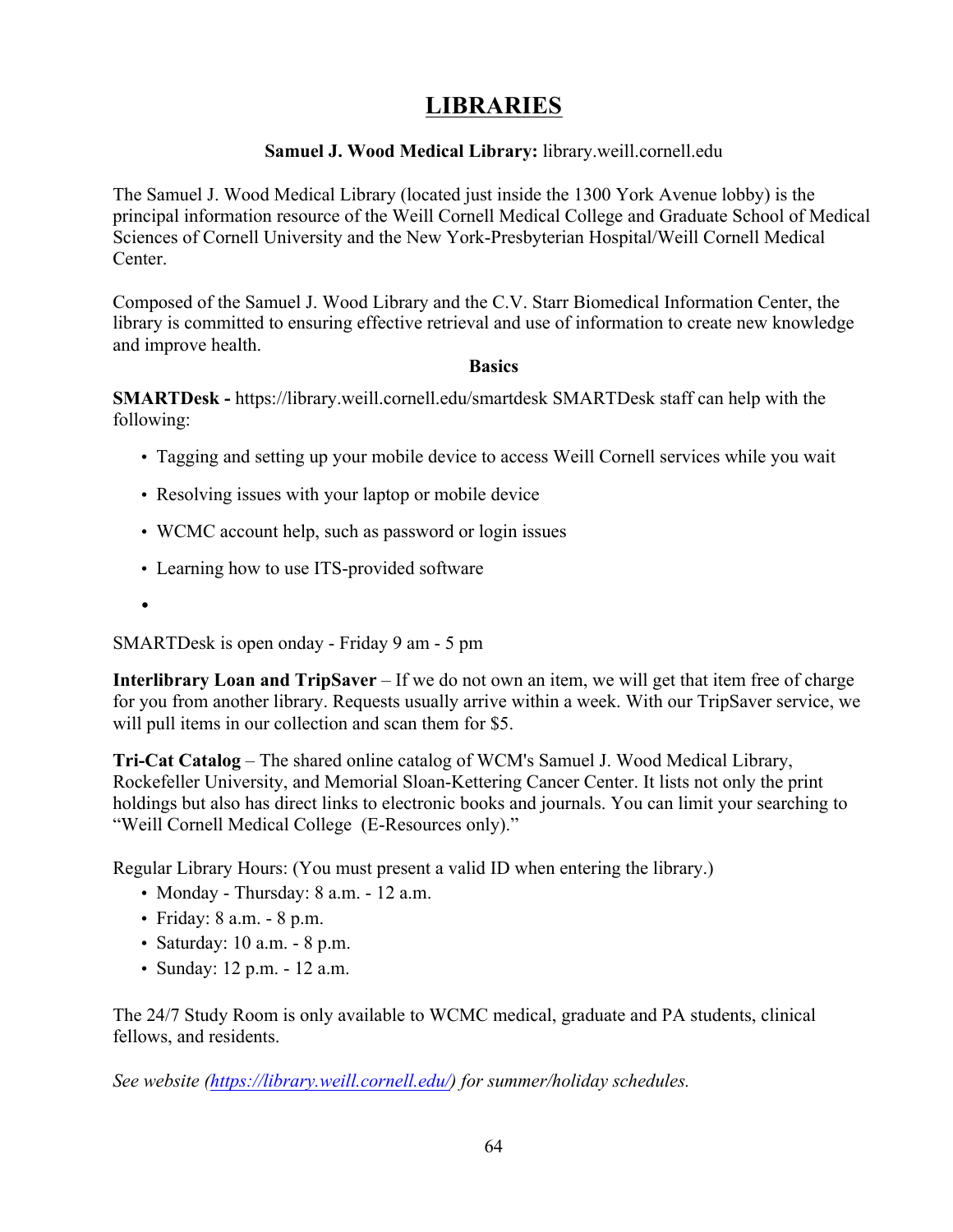#### **Computers and Wireless**

- 1. *Desktops* All computers are fully networked and have Microsoft Word, PowerPoint, and Excel. Computers located downstairs in the Computer Room also have EndNote & SAS.
- 2. *Wireless networks*  ITS tagged laptops use WMC Secure. For guest access, use WMC Guest Services.
- 3. *Laptop checkout* Check out a wireless laptop from the Circulation Desk for use while in the Library.

#### **Printing & Photocopying**

In order to pay for printing and photocopying, you need to set up a PaperCut account. Charges are \$0.50/color and \$0.10/black and white. Students have a weekly allotment of \$20 credited to their print account by the College.

#### **Library Etiquette**

**Cell phone** conversations limited to the Commons (main room just inside Library entrance).

**Food and drinks** limited to the Commons. Drinks in spill-proof mugs are allowed throughout the Library. You can purchase a Library spill-proof mug at the Cornell Store or Smart Desk.

#### **Services**

**Classes** – Free classes are offered each semester, such as Unleash the Power of Google and EndNote **Basics** 

**Request a consultation** – Our Education & Outreach department provides customized orientations, library tours, help with literature searching and clinical & community outreach services.

**SCISSORS** – A suite of services for researchers: get help with formulating questions, setting up search alerts, literature reviews, planning for meeting presentations or grant proposals, complying with NIH Public Access Policy, manuscript preparation, and journal selection.

#### **Electronic Resources**

The Library offers access to a wide variety of databases for your research and clinical information needs. Connect to PubMed and other frequently used tools under the Top Databases label on the left side of the Library's website. Access other databases through E-Resources. Most databases, unless labeled "Free," must be accessed from within WCMC or via EZproxy (see Remote Access section below).

#### **E-books**

Over 12,000 titles, including the *Current Protocols* series, *Current Medical Diagnosis and Treatment* and *Harrison's*. Search for e-books by limiting to e-books in the search toolbar.

#### **E-Journals**

Over 9,500 titles. Link to these journals from Tri-Cat or the e-Journals link from our website.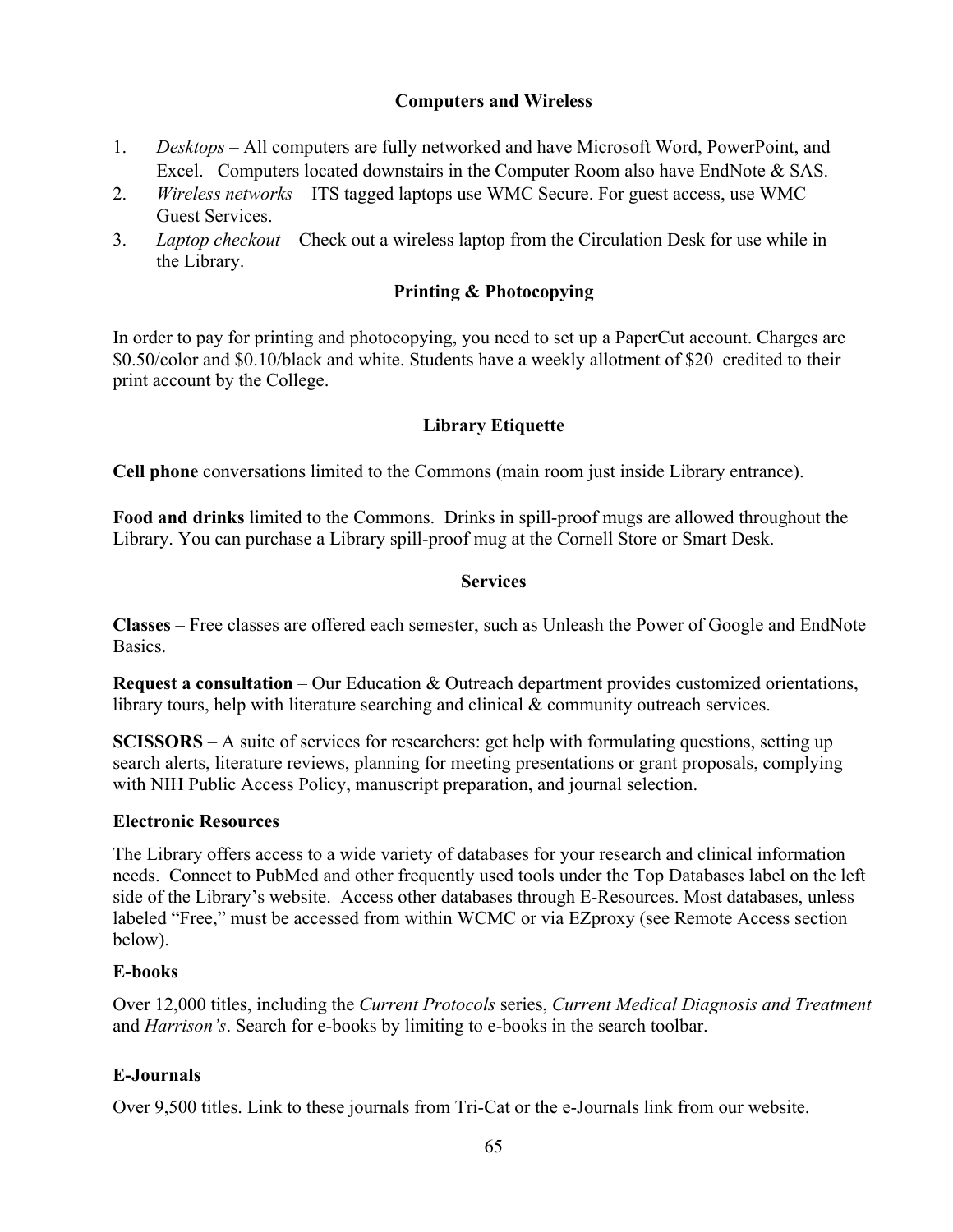#### **Popular databases**

**PubMed** – premier clinical literature database; links to a host of biomolecular resources from NCBI. **UpToDate** – a practical clinical reference, contains the equivalent of 40,000 pages of original, peerreviewed text which provides specific, practical recommendations for diagnosis and treatment **AccessMedicine** – suite of resources for clinical practice and education

#### **Other databases:**

**MD Consult** – full-text access to selected medical texts, medical journals, practice guidelines, drug information, patient handouts, and CME materials

**MedU** – virtual patient case sessions

**MICROMEDEX** – in-depth drug information including PDR, POISINDEX and Lab Advisor **uCentral** – 5-Minute Consult (pediatric & clinical) and Harrison's Manual for mobile devices **VisualDX** – enter patient findings and create a differential diagnosis

#### **Remote Library Access**

EZproxy is a service that allows Weill Cornell's current faculty, students, staff and New York-Presbyterian/Weill Cornell's residents and fellows to remotely access the library's subscribed (paid) electronic content such as e-journals, e-books, and other e-resources while off-campus. For more information, visit

https://library.weill.cornell.edu/about-us/remote-access-to-library-resources

#### **GET IT button**

Click on the GET IT button in many of our databases to connect to full text, see our print holdings, or request an inter-library loan.

#### **Bibliographic management tools**

Several bibliographic management tools are available to students, such as EndNote, Mendeley and Zotero. Depending on the specific tool, both web-based and desktop-based options may be available. For more details, visit . https://library.weill.cornell.edu/research-support/bibliographic-managementtools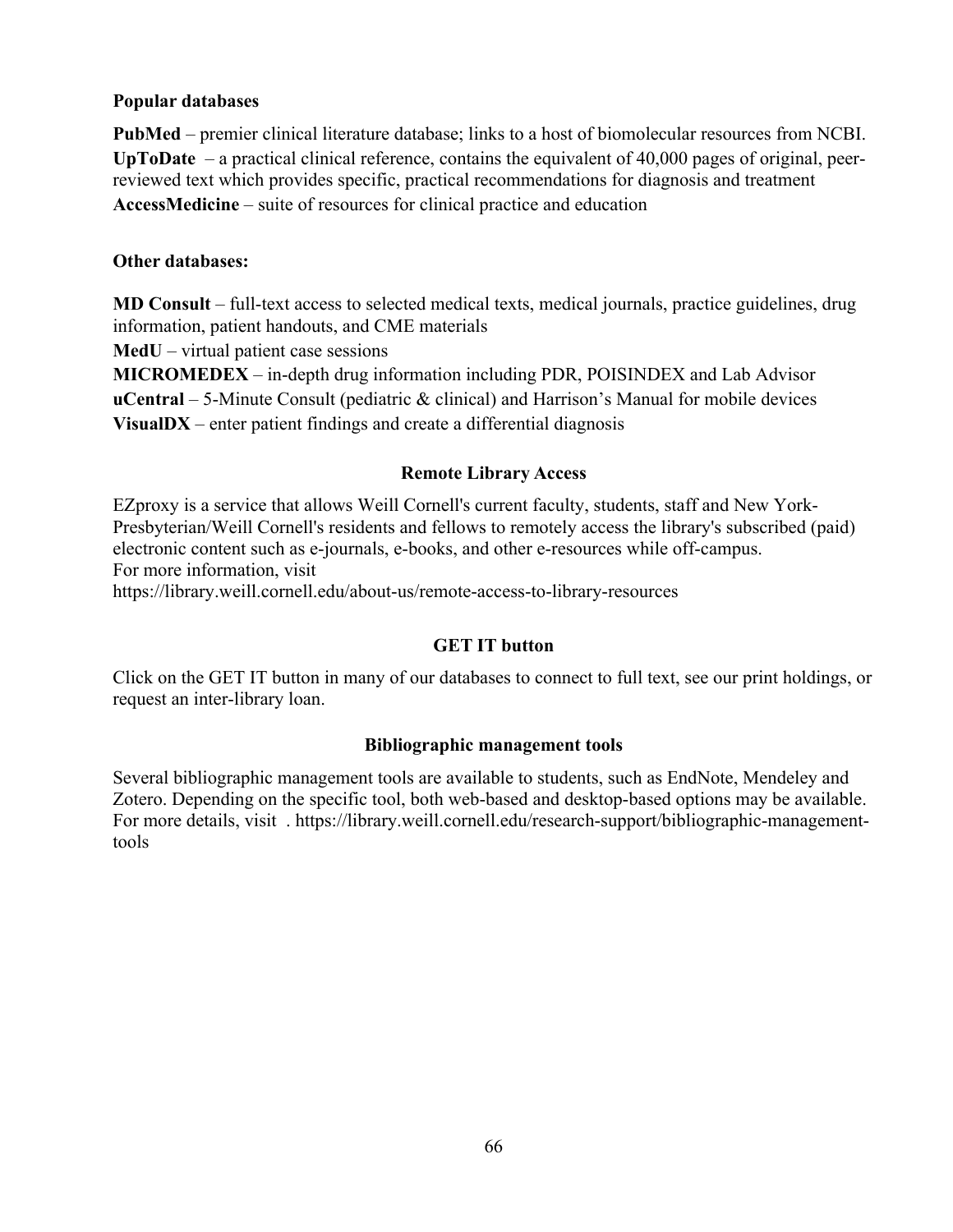#### **Neighboring Libraries**

As registered users of Weill Cornell Medical Library, you also have courtesy privileges at the Hospital for Special Surgery (HSS), Memorial Sloan-Kettering Cancer Center (MSKCC), and Rockefeller University (RUL) libraries. Information about hours and access is available at the Weill Cornell Medical College Library Circulation Desk. You can also call or visit each library for further information.

#### **Hospital for Special Surgery Library**

541 East 70th St 8th Floor Main Building http://www.hss.edu/Professionals/Academic-Training/The-Kim-Barrett-Memorial-Library/ Information 212- 606-1210 or via email at medlib@hss.edu

#### **Memorial Sloan Kettering Cancer Center Library**

430 East 67th St http://library.mskcc.org Information 212-639-7443

**Rockefeller University Library** 

1230 York Avenue Welch Hall, 1st floor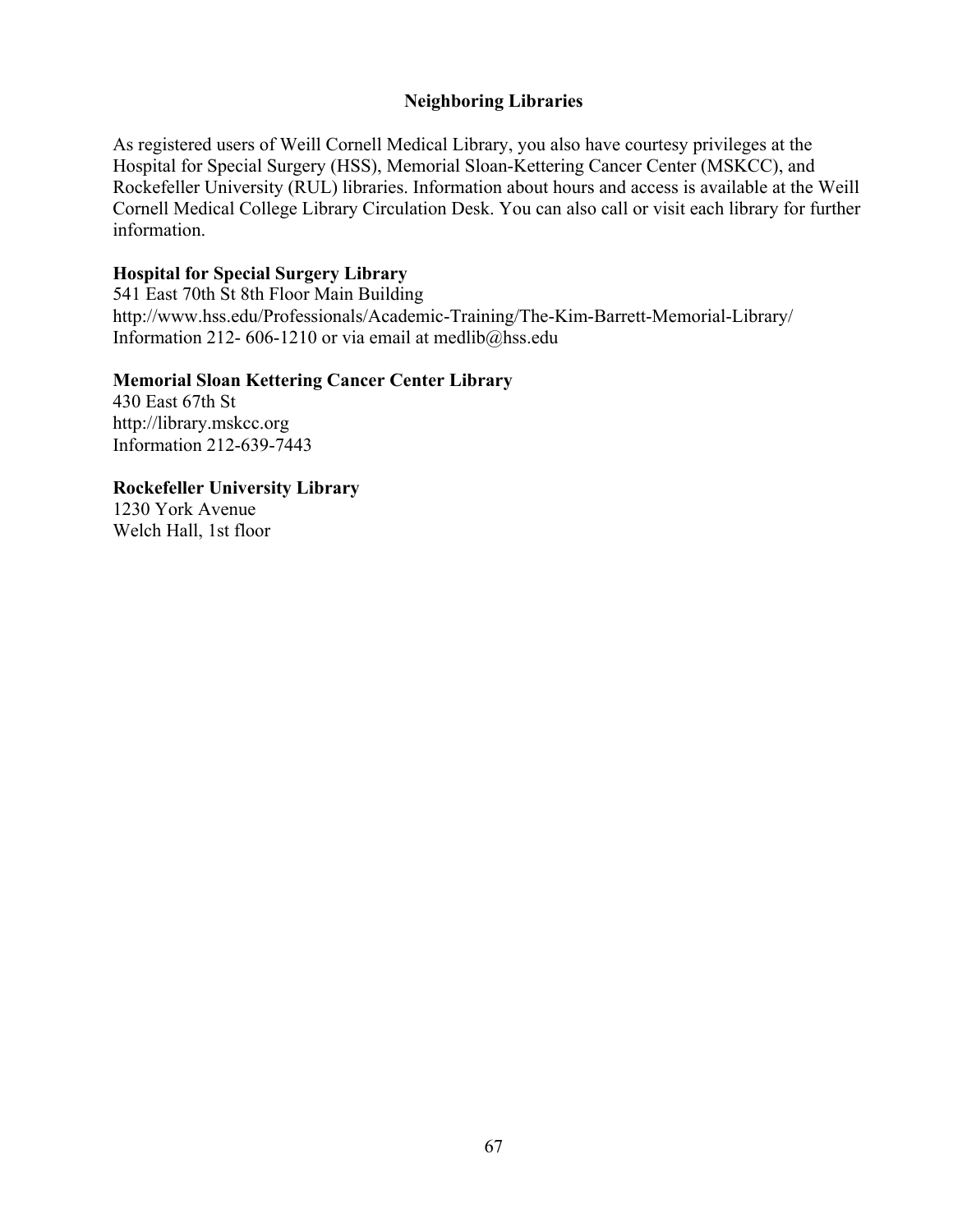# **PROGRAM SPECIFIC POLICIES AND PROCEDURES**

#### **TUITION, FEES AND REFUND POLICY**

Tuition is currently \$34,140 per academic year, for three academic years. The program's academic years do not correspond directly to calendar years; the three academic years consist of one 6-month period, one 12-month period, and one 9-month period.

If a student has pending financial aid, finance charges are waived and tuition will be deducted as the disbursement of loan money arrives.

Please note that this tuition cost is set for the entire period of continuous matriculation at the PA Program. This policy is subject to change.

Reimbursement for withdrawal is as follows: If a student withdraws during the first week of didactic classes a \$500.00 administrative fee is assessed.

Withdrawal during the 2-4th week: 70%, Withdrawal during the 5-8th week: 50%, Withdrawal during the 9-12th week: 25%, 13th week and beyond: No refund.

Prior to Reimbursement all College property and/or equipment must be returned.

This tuition reimbursement policy holds for each of the three academic years.

Any individual who owes money to the University and/or has not returned any of the following items: clinic plate, I.D's., program equipment, library books, beeper, copy card, education center access card, will not be allowed to register or re-register in the University, receive a transcript of his or her record, have his or her academic credits certified, be granted a leave of absence, apply for or retain student housing, receive their certificate of completion or degree.

#### FOUR WEEKS PRIOR TO GRADUATION:

- 1) All outstanding fees owed to the University must be paid by cashier's check.
- 2) All requests for reimbursement must be submitted.

All students must make appropriate arrangements for settlement of all financial obligations to Weill Cornell including but not limited to tuition, housing, equipment and library fees as well as the return of pagers and ID badges prior to graduation.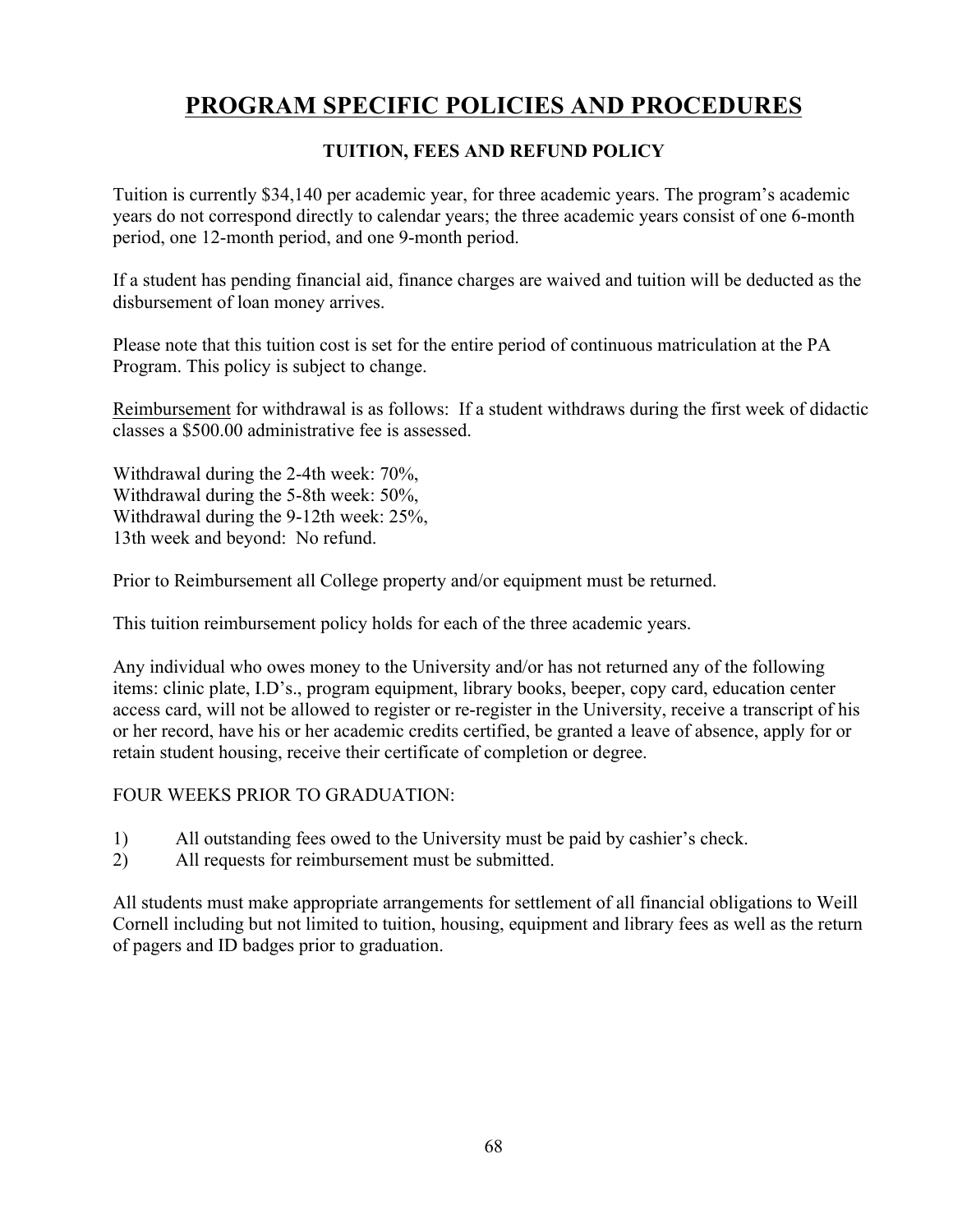#### **WITHDRAWAL POLICY**

Any student who chooses to withdraw from the MSHS PA Program must submit a letter to the Program Director requesting "withdrawal in good standing". A student may withdraw in good standing if the following conditions are met:

- 1. All financial obligations to Weill Cornell are met or approved arrangements have been made to satisfy any and all obligations.
- 2. A student must write a formal detailed letter to the Program Director, outlining reasons for withdrawal.
- 3. A formal exit interview has been conducted by a member of the Program Administrative staff.
- 4. All preclinical or clinical coursework, up to the date of request of withdrawal, must be complete and/or in good standing.
- 5. Upon presentation to the Committee for Promotion and Graduation a formal decision to grant a student a "withdrawal in good standing" will be made. The Committee for Promotion and Graduation reserves the right to deny a "withdrawal in good standing" if a student does not fulfill all of the conditions listed. A student who withdraws from the Program is subject to re-application.

#### **STUDENT IDENTIFICATION CARDS**

During orientation, the MSHS PA Program Office will facilitate the issuing of two (2) identification (ID) cards: an I.D. for the Weill Cornell Medicine campus and an I.D. for the 570 Lexington Avenue building. The Security Department for the main campus is located opposite the Starr Building entrance. The Program office assists with the issuance of the 570 Lexington Avenue I.D. Student must have both these I.D. Cards with them at all times.

Lost cards must immediately be reported as follows: Both cards, if lost/stolen, must be reported to the Program office at (646) 962-7277; the Weill Cornell I.D. must be reported to the Security Department on the main campus at (212) 746-0911. The 570 Lexington Avenue I.D. must be reported to the MSHS PA Program Office.

The 570 Lexington Avenue I.D. will allow access to the building, student facilities and building elevators. Student hours for access to the MSHS PA Program Student Center are as follows: Monday through Friday 8:00 am – 10:00 pm, Saturday and Sunday 9:00 am – 3:00 pm. If lost or stolen students are required to pay for replacement of these I.D.'s through the MSHS PA Program office.

#### **COMMUNICATIONS**

It is the student's responsibility to keep contact information current in the MSHS PA Program files. This includes: name changes, address, all telephone numbers, emergency contacts, etc.

Students will be issued a Weill Cornell e-mail account. This is the only acceptable format for exchange of electronic information between the student and the MSHS PA Program.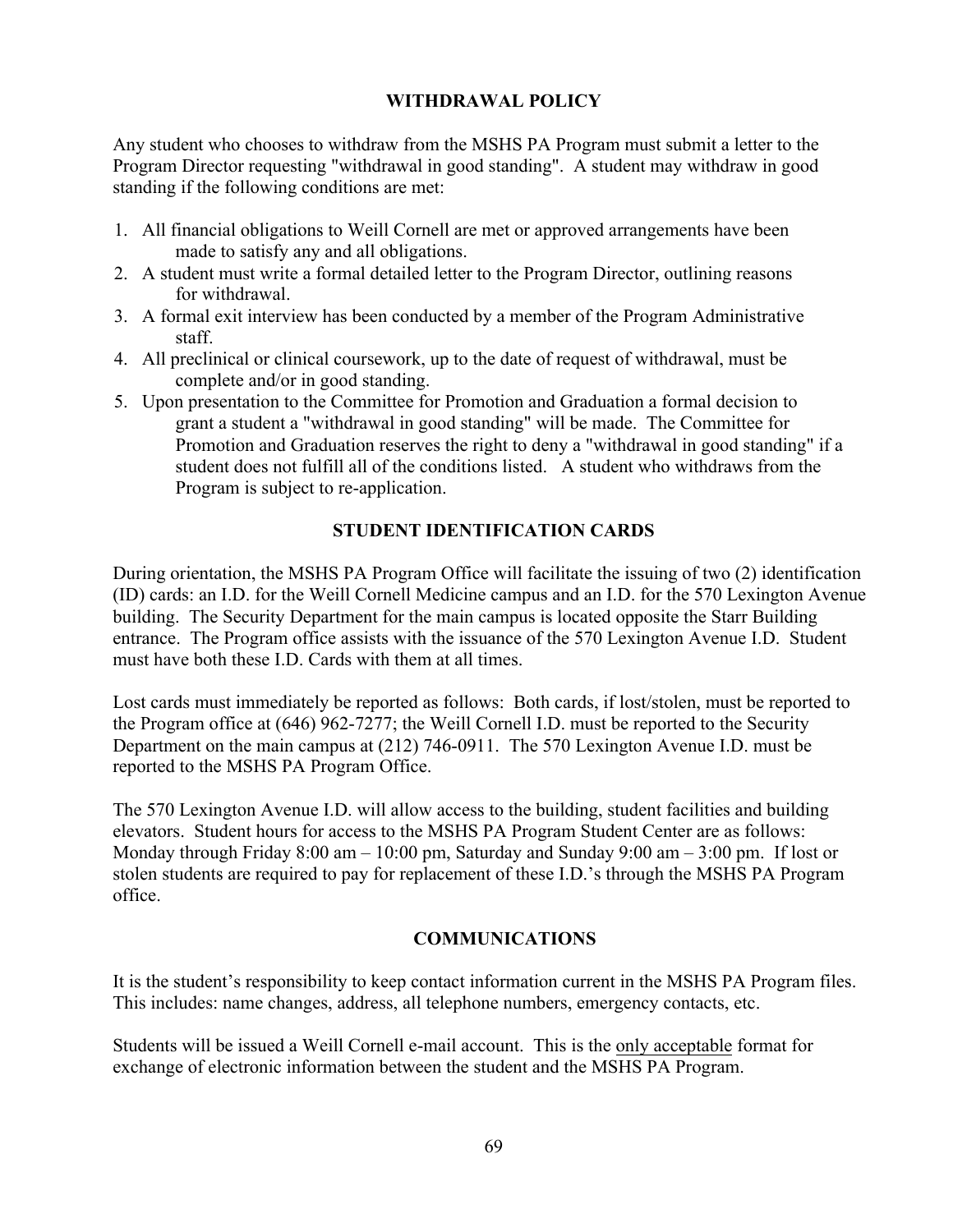Therefore, students are advised to:

- check their Weill Cornell e-mail accounts on a daily basis
- check the MSHS PA Program 9th floor bulletin board on a daily basis
- check for calendar and announcements posted through Canvas (https://medcornell.instructure.com)
- check for clinical announcements in EXXAT

# **Mobile Heartbeat Communication System**

While on clinical rotations, the main source of communication will be through your mobile device. At that time, please make sure that your most current mobile number is up to date and listed in Exxat. Your phone must be tagged with ITS. You can have the tagging done at the SMARTdesk https://its.weill.cornell.edu/get-help/walk-in-support

Once tagged you will follow these directions to install Mobile Heartbeat.

- 1. Contact NYP Information Technology services so they can register your account on Mobile Heartbeat - *NYP Help Desk at 4-HELP, 6-HELP, (212-746-4357) or servicedesk@nyp.org*
- 2. Navigate to the following site on my iPhone using Safari: bit.ly/mhbnyp
- 3. Click the "MH-CURE 10.3.1.7" link under "iOS Client Prod" which will allow you to install Mobile Heartbeat on your iPhone
- 4. Once installed on your iPhone, navigate to "Settings>General>Device Management" and click trust/verify for "Oyster". *(Note, Oyster is the name of the company in charge of the app)*
- 5. The first time you access the app on your iPhone, you will be presented with a login screen. You must enter "nypp-p" for username, keep the password blank, and then submit.
- 6. Once the above step is completed, you will be able to access Mobile Heartbeat as yourself using your CWID and password.

Note, please contact NYP Information Technology services if your role is incorrect (i.e., Nurse) when you first login to Mobile Heartbeat.

If you should have any problems with this setup please contact - *NYP Help Desk at 4-HELP, 6- HELP, (212-746-4357) or servicedesk@nyp.org*

# **iPad (Program-Provided, ITS-tagged)**

All MSHS PA Program students are required to use a PA Program-provided iPad throughout their training. These will be necessary to enable Weill Cornell library access as well as completion of course work including online examinations and instructor/course evaluations. iPads may not be available at orientation but will be distributed to students at the earliest opportunity. Upon completion of all degree requirements of the PA Program, the iPad may be retained by the graduate.

# **Use of Personal Laptop Computers**

The PA Program-provided iPad cannot be used in certain situations, such as the Physician Assistant Clinical Knowledge Rating and Assessment Tool (PACKRAT) exam and the computer lab component of the PAS 6700 Biostatistics course. Students will have at least one month's notice of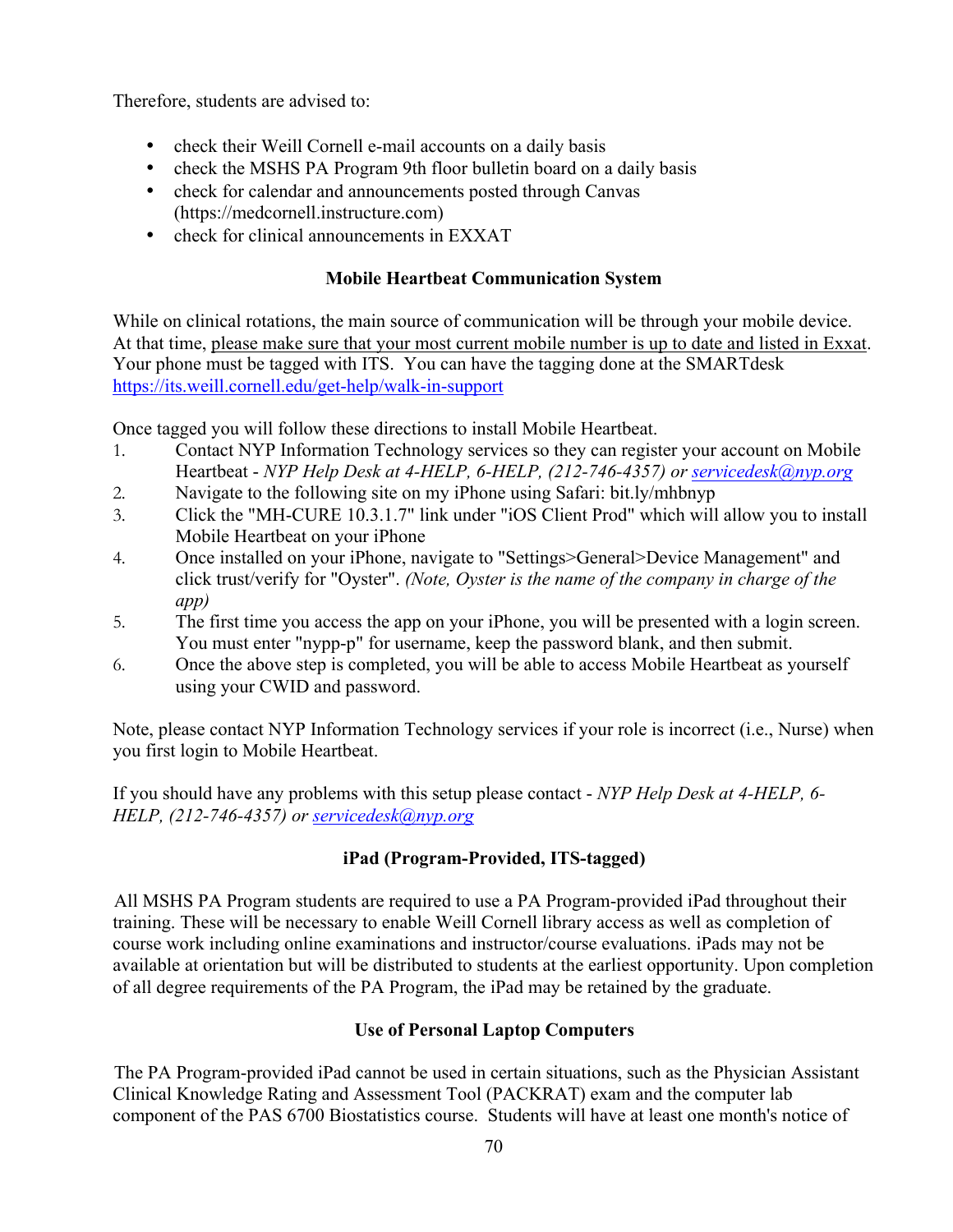these situations. If students do not have access to a laptop on these occasions, they must notify the faculty well in advance of the date on which it is needed.

Should a student also wish to use their own laptop computer for any purpose requiring regular access to the Weill Cornell Medicine network, the device must be compliant with published minimum requirements and must be "tagged". The Office of Information Technologies and Services (ITS) will be "tagging" and performing mandatory encryption of each PA student's laptop computer as requested. These steps will permit students to securely and wirelessly connect to the Weill Cornell Medical College (WCMC) Network.

For policies regarding supported computers and other devices, visit the ITS website at: https://its.weill.cornell.edu/policies/devices-supported-computers-policy

For additional information on networking policies for computers, please visit here: https://its.weill.cornell.edu/policies/network-policy

Once enrolled, students are eligible for software discounts including Microsoft products (such as Microsoft Office) at:

https://its.weill.cornell.edu/guides/how-to-download-personal-software-from-onthehub

# **TEXTBOOKS**

Prior to the start of each semester, students will be provided with an up-to-date listing of required textbooks for that semester. Many titles will be available online through the Weill Cornell Medical Library site.

#### **MEDICAL INSTRUMENTS**

Prior to beginning the Physical Diagnosis course, the faculty will discuss in detail the diagnostic equipment required by the MSHS PA Program. At that time, students will be provided with the required medical equipment. This equipment will be used throughout the curriculum.

# **DRESS CODE FOR PHYSICIAN ASSISTANT STUDENTS**

It is the viewpoint of the MSHS PA Program that professionalism stems not only from how we dress for the people we serve but also the manner in which we carry ourselves. Your attire should represent the Weill Cornell Medicine community, the PA Program, and the profession. In the spirit of this, the Program has established a dress code for all MSHS physician assistant students.

During the preclinical and clinical phases of the MSHS PA Program, students are expected to dress appropriately and professionally. This requires "business casual" attire in the classroom setting. Furthermore, for all clinical settings in which interactions with patients and other providers can reasonably be expected (including training sessions with standardized patients), the MSHS PA Program considers the following enhanced dress code as appropriate and professional:

- 1. Identification card with photograph facing outward; must be worn at all times.
- 2. Short white jacket with red WCGS patch on left upper arm, two inches from shoulder. (One jacket will be provided by the MSHS PA Program; additional white jackets may be purchased at the WCMC bookstore).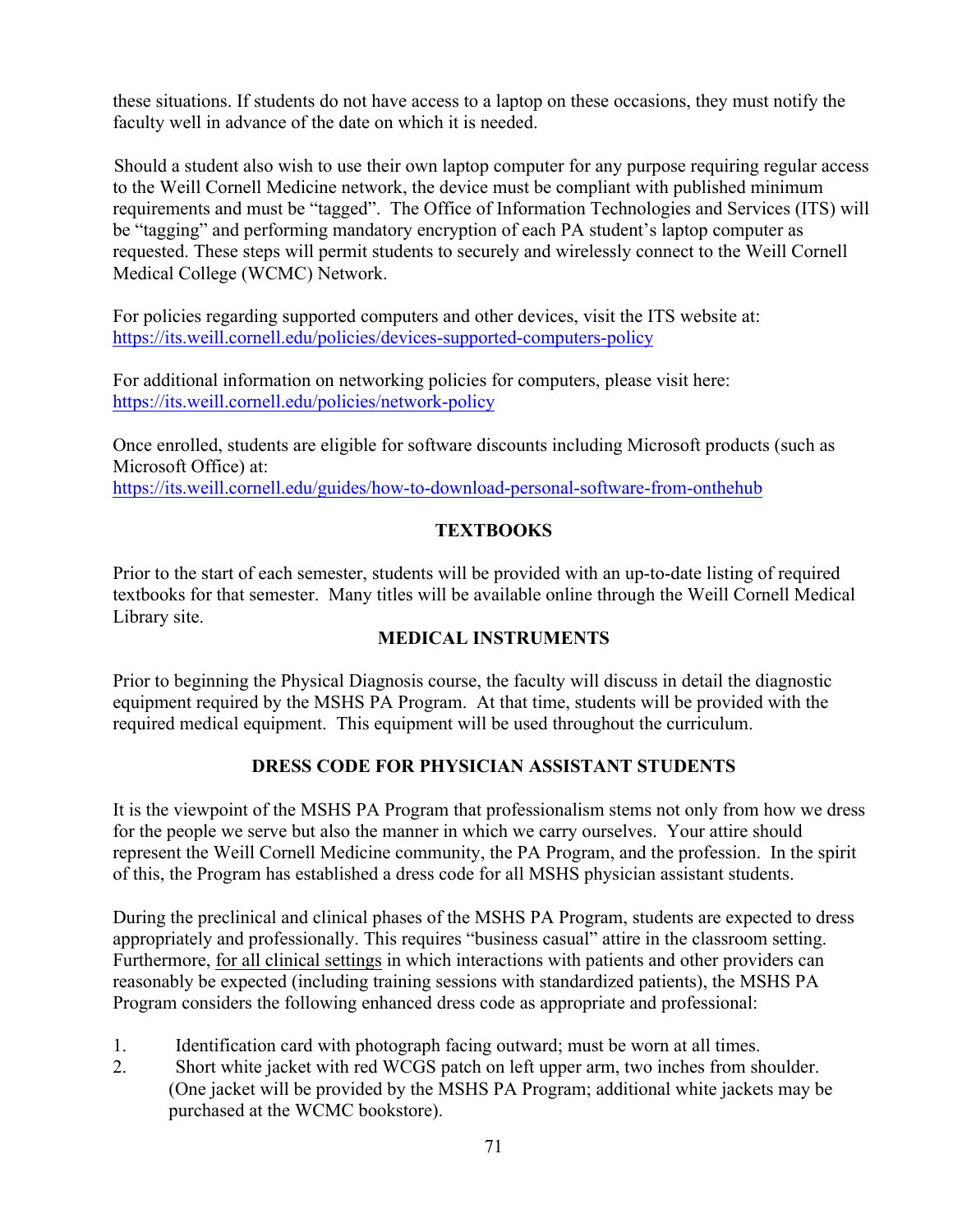- 3. Clothing: Clean, appropriately sized (not too tight, not too loose), neat, ironed, and well cared for:
	- a. Collared shirt and tie (men)
	- b. Blouse, tailored shirt, or sweater (women); dresses and tops must have sleeves
	- c. Dress pants, colored or khaki trousers, slacks, skirts (knee-length or longer)
	- d. Closed-toe shoes, with heels < 2"
- 4. Scrubs: only while on services at New York Presbyterian Hospital and on various rotation sites, when required. Scrubs are not to be worn outside of these environments. (Please Note: Scrub attire intended for use in the Operating Room is prohibited in certain areas. Read the section titled *OR Burgundy Scrub Policy*.)
- 5. Tattoos must be appropriately concealed
- 6. Fingernails must be clean and short to allow for proper hand hygiene and instrument use, and to prevent glove puncture and injury to patients. Artificial nails and decorative nail designs are prohibited.
- 7. Piercings: should not interfere with patient care or infection control policies

#### *Examples of Unacceptable Attire in Clinical Settings***:**

- Denim Shirts
- Denim pants (jeans) of any color
- t-Shirts (any type with or without writing)
- Open toe shoes (sandals), flip-flops
- Sweat pants and sweat shirts, cargo pants, shorts, Capri pants, leggings
- Low-cut and/or tight-fitting blouses, shirts, sweaters and tops including tank tops

# **Lab Jackets**

Short White lab jackets are required to be worn during all clinical experiences in the preclinical phase and on all clinical rotations. Students of the MSHS PA Program are expected to present a neat, clean, well groomed, professional appearance at all times. In addition, in a clinical setting, students shall dress in a manner that is distinctive from the hospital house staff and attending staff that will readily identify them as students.

Failure to adhere the above dress code may result in disciplinary action.

# **Operating Room Burgundy Scrub Policy**

The following regulations pertain to the wearing of Operating Room Burgundy scrub attire within New York-Presbyterian Hospital:

- 1. The wearing of burgundy scrubs is prohibited in non-patient care areas, including the Medical College library, cafeteria, and laboratories.
- 2. The wearing of burgundy scrubs by all personnel in non-surgical patient care areas or special care areas is prohibited.
- 3. The wearing of burgundy scrubs outside of the medical center, or to enter or exit the medical center, is strictly prohibited.
- 4. The name and departments of personnel/students exiting or entering wearing burgundy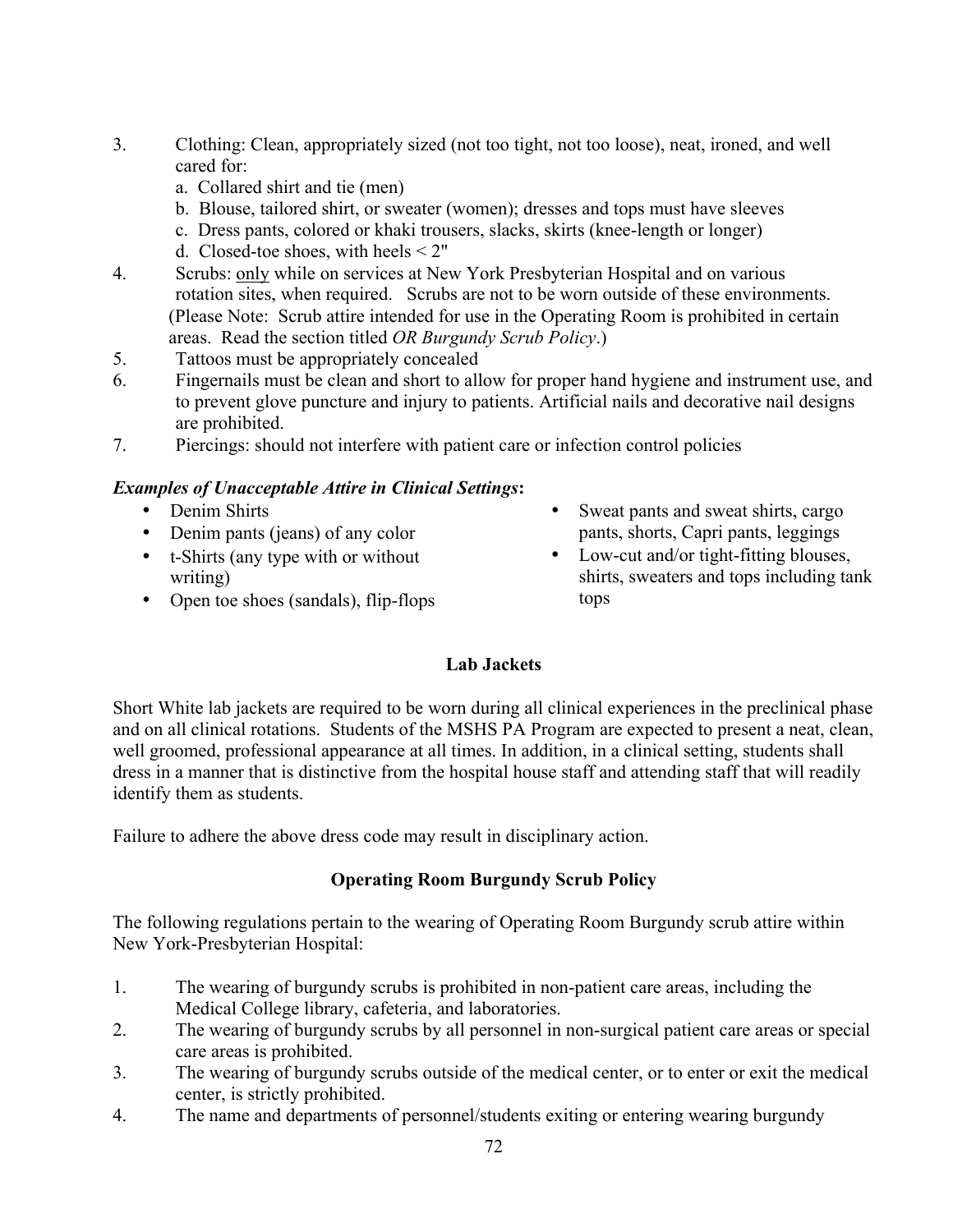scrubs will be obtained by the security staff and forwarded to the Operating Room Committee for further disciplinary action.

"Green" OR scrubs may be in use at other facilities, with similar prohibitions regarding use outside the OR. Students must be aware of and adhere to the OR scrub policy at each clinical campus.

#### **ASSESSMENT**

In the MSHS PA Program's continuing efforts to maintain quality education our program utilizes many assessment tools. These include surveys and performance evaluations. Matriculated students, recent graduates and alumni provide an opportunity for the MSHS PA Program to determine if goals are met. These goals include preparation of preclinical students for clinical rotations and clinical students for clinical practice and the National Certifying Examination. The MSHS PA Program is also able to consider the ever-changing environment in which healthcare is delivered. To best anticipate the future needs of students and practitioners alike.

Course/Instructor/Clinical Rotation Evaluations: Students are required to complete an online evaluation of the course and instructors at the conclusion of each course. Given the crucial nature of this evaluation, transcripts may be withheld pending course/instructor evaluation completion to ensure a good response rate.

Graduate Surveys: Graduates are contacted and requested to complete an online survey to better identify the job market and challenges facing our Graduates as well as their preparedness for practice, the National Certifying Examination and related fields such as administrative, research and education.

# **SERVICE WORK**

In order to maximize the clinical learning environment and to adhere to the ARC-PA, Inc.'s (Accreditation Review Committee on Education for the Physician Assistant, Inc.) Accreditation Standards for Physician Assistant Education Guidelines, students must not be used to substitute for regular clinical or administrative staff while on clinical rotations nor may they be permitted to accept payment for services rendered in connection with the performance of their rotation.

Students must notify the MSHS PA Program office immediately should they be put in such a position or have any questions or other concerns.

In addition, any student considering engaging in gainful employment or already doing so during their time in the program must make the Program Director aware of this. The appropriateness of such employment will be reviewed by the Program Director with the student in light of the student's personal academic history.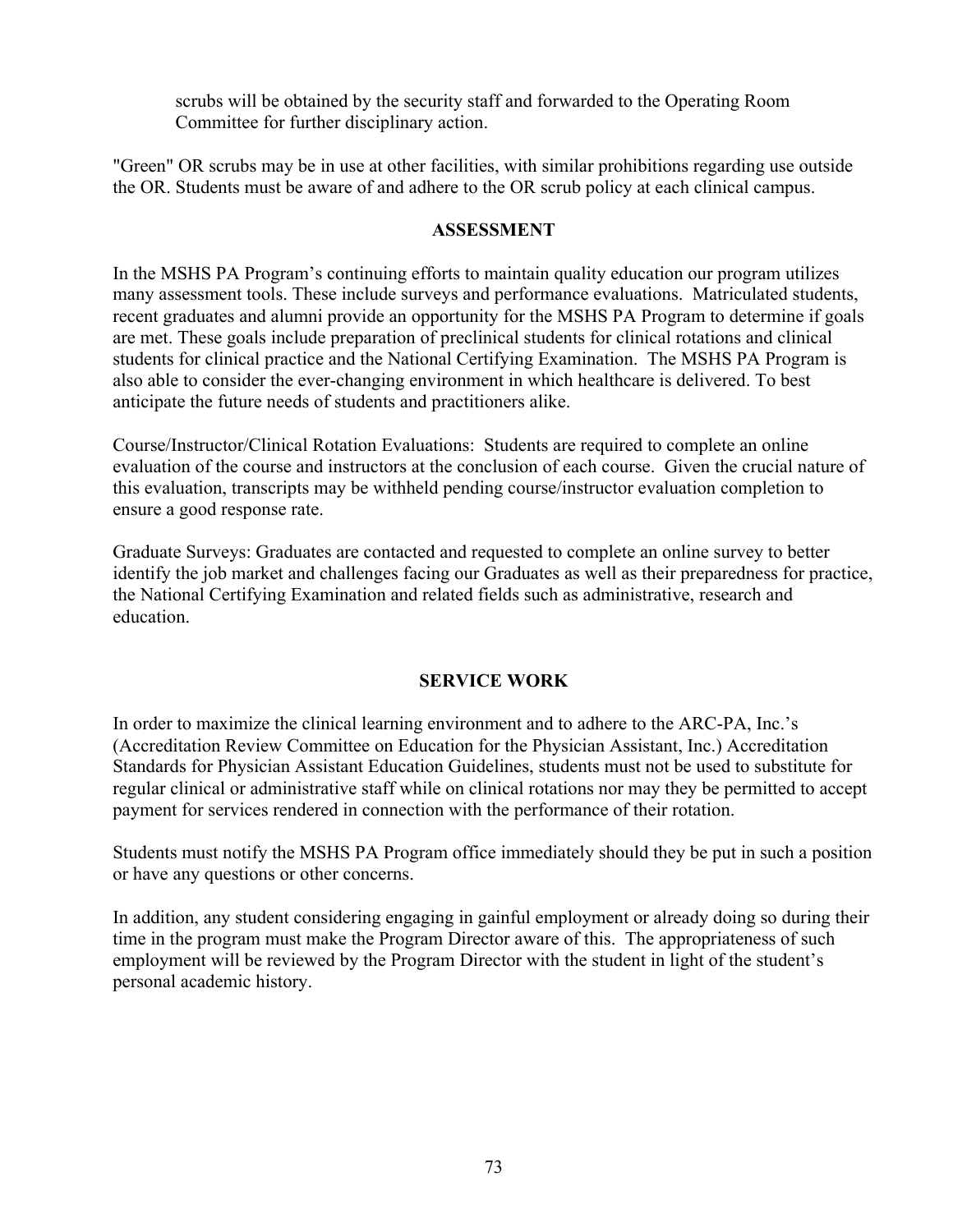# **LIABILITY INSURANCE**

Weill Cornell provides general liability insurance for all students while they are acting within the scope of their duties in an academic program of approved medical instruction (a student may elect to purchase additional liability insurance through the American Academy of Physician Assistants at personal expense, but this is not required).

Note that the insurance afforded to a student does not apply to damage to property owned, rented to, or under the care, custody and control of the student. It is advised that students obtain personal property coverage (which may be available as part of a homeowner's or renter's policy) for equipment, instruments and other property purchased by a student and utilized during preclinical and clinical instruction.

Coverage afforded by the University's professional liability policy covers students for on-site and approved off-site locations. Approved off-site locations would include rotations at affiliated hospitals and clinics.

Student rotations at a non-affiliated off-site location must be approved by the Director of Clinical Education and University Counsel prior to the commencement of the rotation.

Any incident, either actual or alleged, which you have knowledge of must be reported immediately to the MSHS PA Program office. If you have any questions about the liability insurance policy, please call the MSHS PA Program office.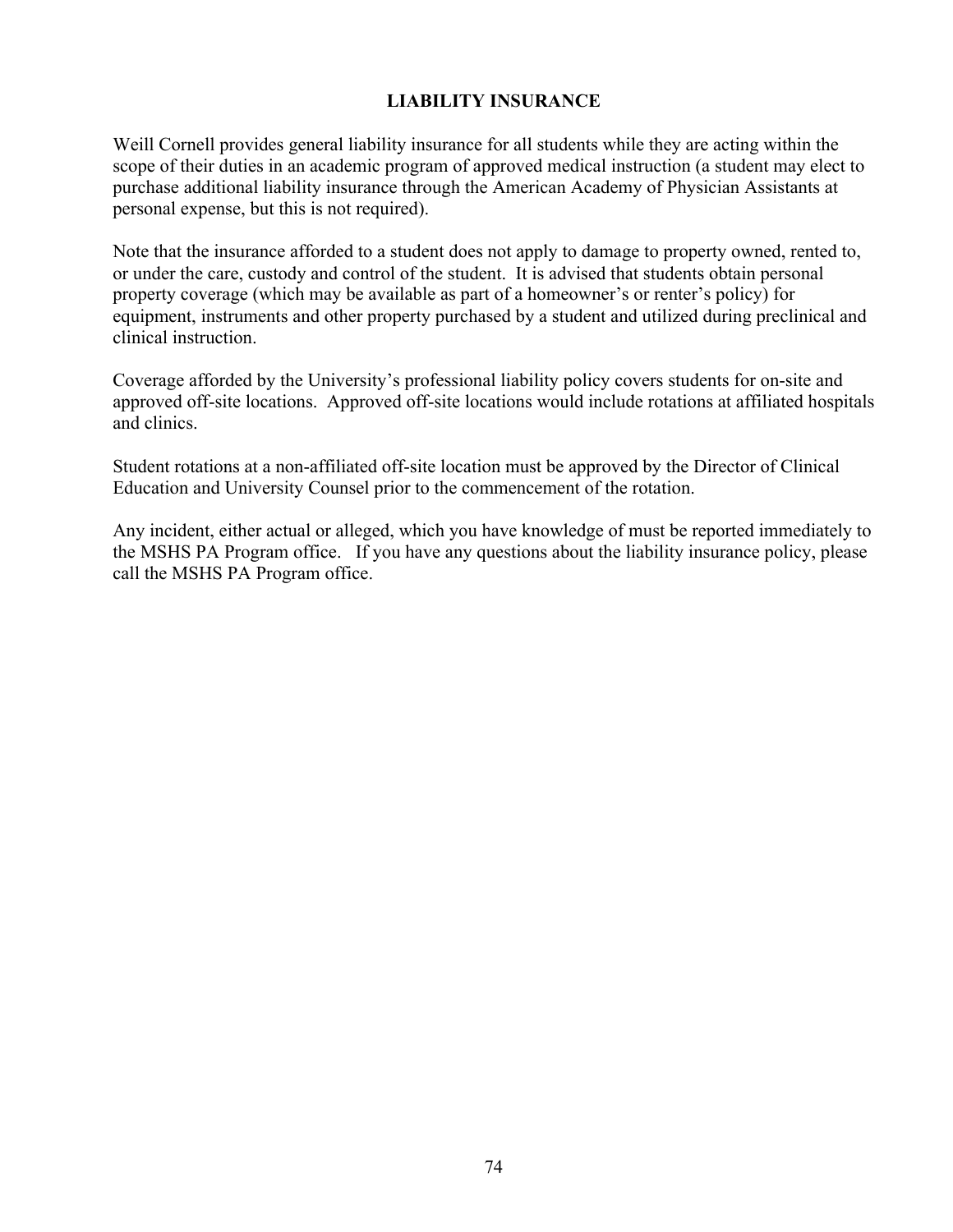#### **ATTENDANCE POLICIES**

Students at the MSHS PA Program are physician assistants in training who are expected to carry out all academic responsibilities in a professional manner. The MSHS Program has a duty to establish criteria for professional comportment as an important part of its mission to train students to become effective physician assistants. Students must handle absences from required program activities in a manner that reflects a standard of professional responsibility for practicing physician assistants. When a student does not attend a required session and has not provided in advance an appropriate request for permission or explanation of the absence, the absence will be considered unexcused.

#### **Preclinical Attendance**

The integrated curriculum of the MSHS PA Program in the preclinical phase uses many kinds of learning formats, including in-person and remote lectures, and collaborative designs. Unless specified otherwise, attendance at all course activities including remote sessions is mandatory. Several of the components promote active learning by requiring students to work collaboratively in the educational process. In collaborative learning structure, student attendance will often contribute to the student's academic mastery of that component.

Students are required to attend and participate fully in all scheduled educational activities throughout the preclinical phase of the MSHS PA Program. Makeup assignments for course work missed due to absence may be required, at the discretion of the Director of Preclinical Education. Any student exhibiting a pattern of missing class or educational activities prior to examinations will be counseled to avoid these absences; subsequent pre-exam absences will subject the student to a grade deduction or zero on the exam at the discretion of the Director of Preclinical Education.

Time-off limits: Students may miss up to five (5) excused days due to illness or other emergencies throughout the entire preclinical phase. Students may take no more than two (2) sick or personal days during a single preclinical semester. A half day excused absence is recorded as a full day taken.

# **Holiday/Vacation Time off**

The following holidays are recognized by Weill Cornell Medicine: **New Year's Day, Martin Luther King, Jr. Holiday, Presidents' Day, Memorial Day, Juneteenth, Independence Day, Labor Day, Thanksgiving Holiday (Thanksgiving Day and the following day), and Christmas Day.** Additional scheduled time off will be delineated in a Student Calendar to be distributed, by cohort, to each matriculating class at orientation.

Students are not permitted to miss classes prior to a scheduled holiday or vacation. Students are expected to be at their classes until released by the lecturer. In certain instances, students may be excused by 3:00 pm on the day prior to the start of the holiday and will be notified by the MSHS PA Program. Otherwise, students are expected to be in class as normally scheduled. Students are not permitted to miss the first day back from a scheduled holiday or vacation. As such, students are expected to make all travel arrangements to ensure this requirement. Students are advised to leave themselves one extra travel day in case of travel delays and/or cancellations.

Students should not assume that the class is canceled unless specifically notified by the MSHS PA Program office. The MSHS PA Program office, when aware of cancellation, will notify students as expeditiously as possible. If an instructor does not arrive within 20 minutes of the scheduled start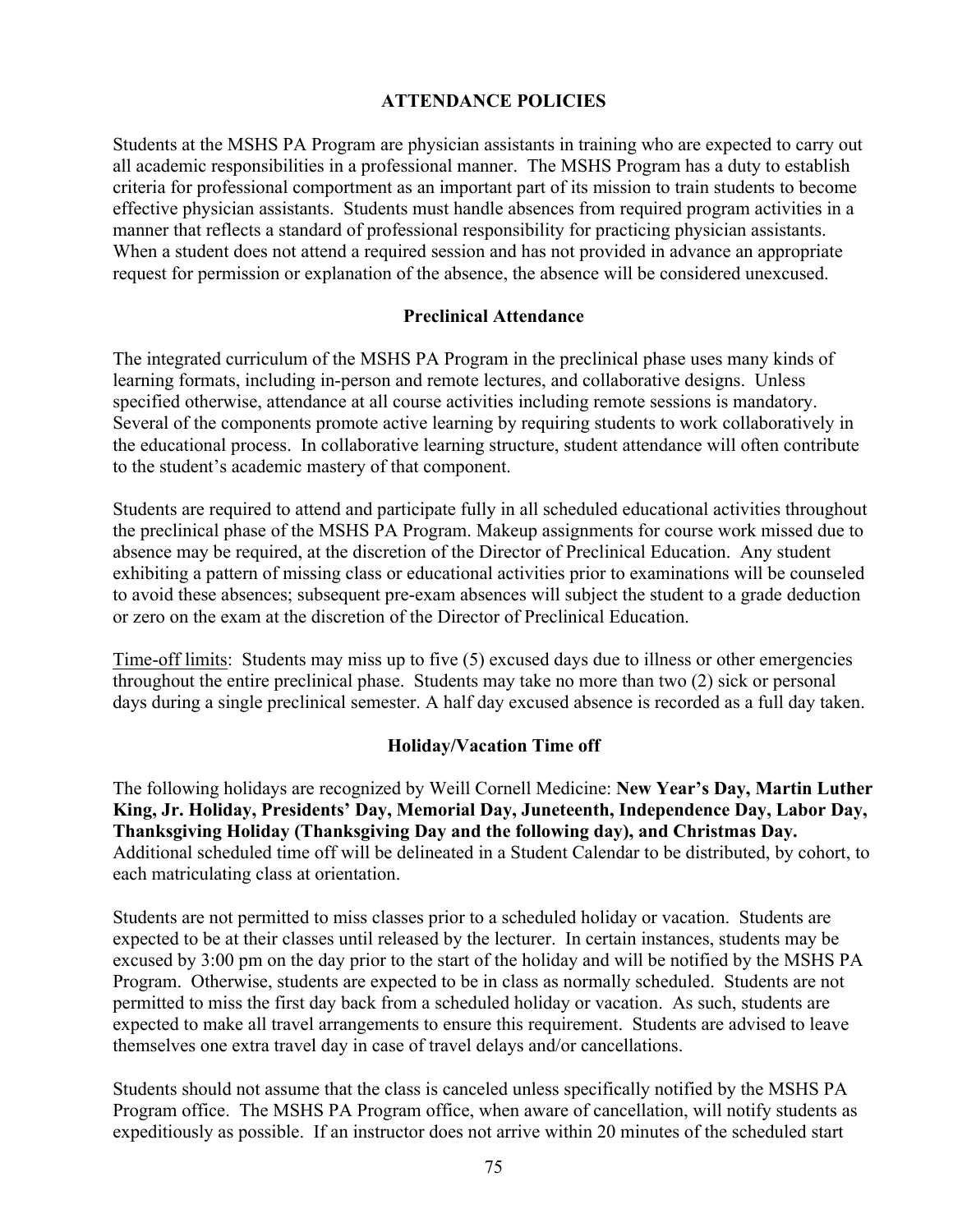time, a member of the class should contact the MSHS PA Program for further assistance. Students should not contact instructors independently.

If a student will be absent, arrive late, or depart early for any reason, the MSHS PA Program must be notified by telephone and/or e-mail in at least two hours prior to class start. If a student is subject to an extended absence (two or more consecutive days), the student must submit a written note from a suitable authority explaining the absence. If an absence is anticipated, an *Absence Form* must be submitted to the MSHS PA Program office one week prior to taking time off. No request for time off should be considered authorized until a copy has been returned to the student indicating MSHS PA Program approval.

Lateness to class demonstrates unprofessional behavior. Students who arrive late for a lecture or class activity are expected to join as soon as possible with minimal disruption. Repeated lateness or unexpected absences may lead to disciplinary action as per Standards of Conduct.

# **Clinical Attendance**

The clinical phase of the curriculum mandates the full-time commitment of the students in all patient care and didactic activities. The student's presence on the clinical floors of the hospital is critical to the learning experience because it provides opportunities to observe and to participate in acute medical management decisions. Students are required to attend all lectures, rounds, case presentations, conferences, clinical, on-call periods, and other experiences as designated by the clinical coordinator and/or preceptor.

Attendance on clinical rotations is mandatory. Absences must be reported to both the preceptor and the MSHS PA Program office by 9:00 am. Any time missed on a rotation must be made up. Attendance at all end of rotation meetings is mandatory. Unexpected absences must be reported verbally to both a) the supervising clinical preceptor at least 8 hours prior to the scheduled start of the shift as well as b) the Program office by 9:00 am (messages may be left on 646-962-7277). Students must also e-mail the Director of Clinical Education. Requests for planned absences must be made in writing (*Absence Request* forms are available on-line in the learning management system) a minimum of 2 weeks prior and submitted to the Director of Clinical Education for approval. However, students are encouraged to submit Absence Requests as far in advance as possible. Requests that are submitted late may be denied.

Any time missed (no matter the reason) on a clinical rotation must be made up at the discretion of the Director of Clinical Education and/or the clinical preceptor. Failure to notify the MSHS PA Program and/or preceptor of absences or failure to make up the missed days will result in the necessity of repeating two days for each missed day. Time may be made up during vacations or at the end of the clinical year and must be completed before a certificate of completion or a degree will be awarded. Students must provide written documentation of the time made up signed by the preceptor. The Director of Clinical Education must be made aware of when the time is being made up.

Students must attend the rotation on the day prior to the End of Rotation meeting. Students who fail to do so will lose five (5) points from their overall grade for the rotation. If this subsequent loss of points results in a failure of the rotation, the rotation must be made up as outlined below

Time-off limits: Students may miss up to five (5) excused days due to illness or other emergencies throughout the entire clinical phase; students may also request up to three (3) excused personal days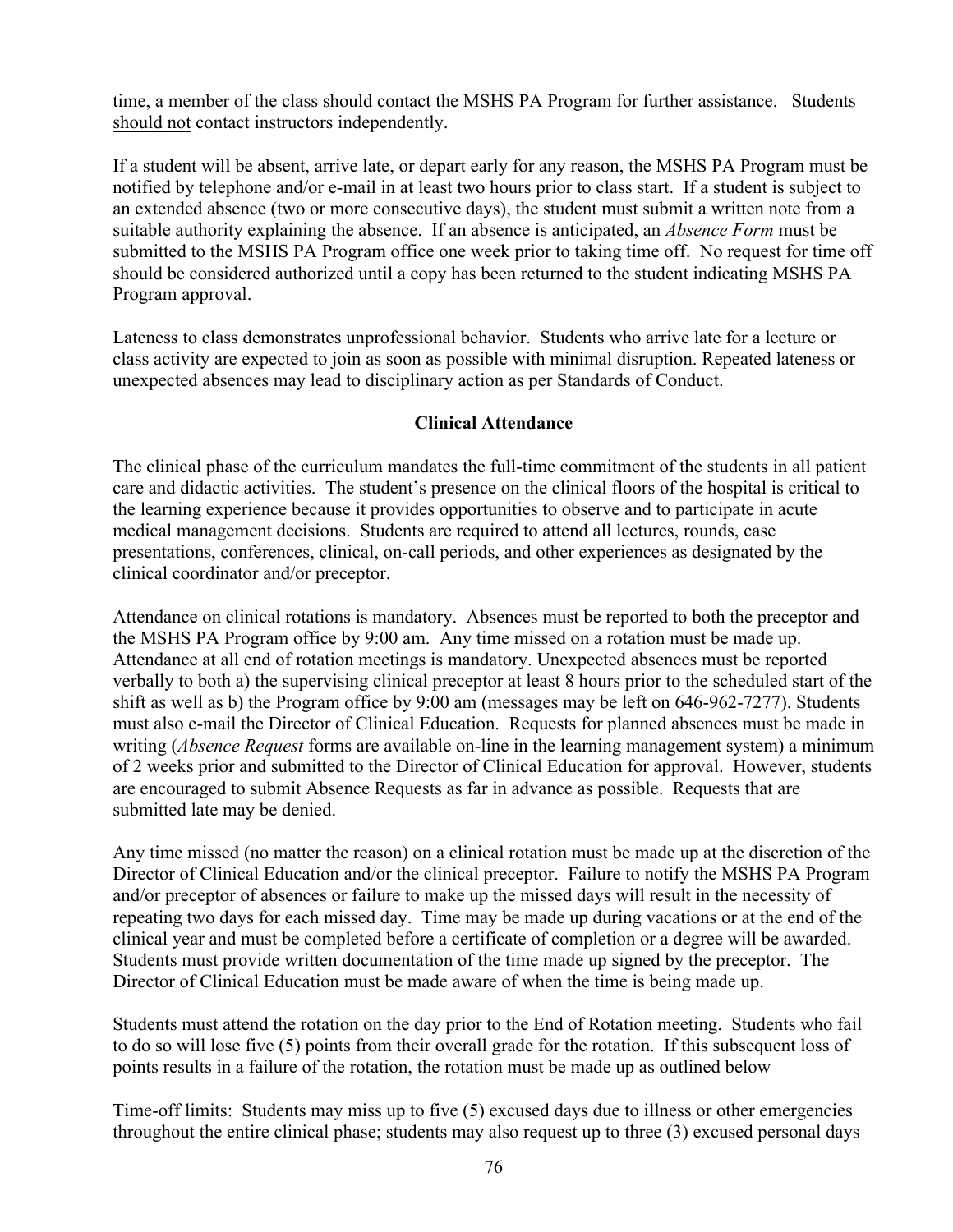throughout the entire clinical phase. Students may take no more than two (2) sick or personal days during a single rotation. Students may not miss more than eight (8) excused days throughout the entire clinical phase of the program.

As a reminder, per the discretion of the Director of Clinical Education and/or the clinical preceptor, students may be required to make up any time missed during a rotation, no matter the cause. Missed days that are made up will not count towards the total allowable excused absences.

In the event of an extended absence (more than five (5) days missed in any given clinical rotation) the student will be required to repeat the entire rotation at the end of the clinical year. Students who anticipate an extended absence should discuss their situation with the Director of Clinical Education to make appropriate arrangements for making up time missed prior to the absence. Excessive absenteeism and tardiness may be grounds for dismissal from the MSHS PA Program per the Standards of Conduct.

# \*\*\*PLEASE REFER TO THE MOST RECENT VERSION OF THE CLINICAL SYLLABUS/GUIDELINES FOR ADDITIONAL, CURRENT INFORMATION\*\*\*

# **Types of Absences**

Generally, the MSHS PA Program recognizes that emergent absences due to illness, personal emergency or family emergency are not under the control of students and that it may be impossible for students to consult with the MSHS PA Program faculty prior to being absent for these reasons. Nevertheless, it is incumbent upon the student to notify the MSHS PA Program faculty (and preceptor) as soon as possible when these events occur so that the MSHS PA Program may be assured of the student's well-being and may make plans with the student for the resumption of regular activities. Such events are not to be confused with other absences, which can be anticipated and planned for in advance (e.g., major family events or celebrations, professional off-campus events, employment interviews). Only through proper notification and/or permission (see below) will these latter types of absences be considered "excused" absences by the MSHS PA Program Office.

Absences without proper notification, including planned absences without prior request for permission, are considered "unexcused absences". Such absences may result in sanctions that may include, but are not limited to, receiving a zero grade for the activity missed, or if serious, receiving a failing grade in the course or rotation.

Some voluntary absences are not considered reasonable by the MSHS PA Program. Actions such as purchasing tickets for travel or engaging in other elective activities on course instruction days are not acceptable practice. Students who engage in such conduct must assume full responsibility for whatever ramifications in their performance assessment result from their actions, as described above, since these actions result in unexcused absences. MSHS PA Program faculty are not required to administer make-up examinations, equivalent or extra sessions to accommodate these voluntary unexcused absences.

# **Time Frame Expectations**

In general, the time frame for an absence is expected to be no more than two consecutive days (including a Friday-Monday sequence). Emergent absences expected to last no more than two days require the student notify the Director of Preclinical Education or the Director of Clinical Education. Planned absences of more than two days require that the student obtain the permission of the Director of Preclinical Education or the Director of Clinical Education. When a student is uncertain about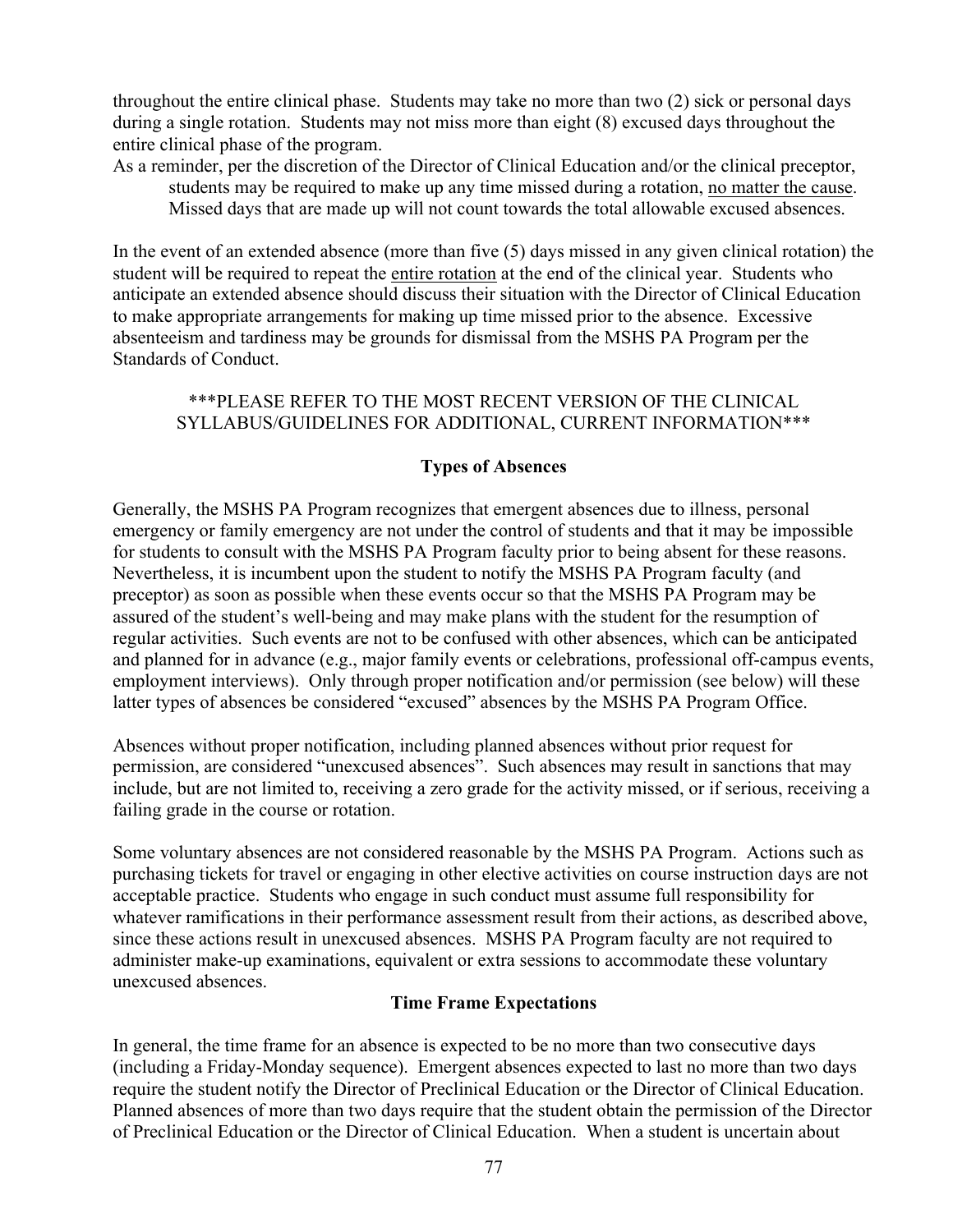whether an absence will be considered potentially excusable, the student should consult their Academic Advisor.

Students who are out from classes or rotations more than two (2) consecutive days due to illness must submit a medical provider's note stating that they were seen and are cleared to return to class/rotation.

Students who experience a significant illness or injury must notify the MSHS PA Program and report to Student Health Service (SHS) for evaluation for medical clearance prior to returning to clinical rotations.

Medical clearance must state that the student is able to return to full duty.

# **JURY DUTY**

New York State has rigorous regulations regarding service on juries and does not allow students to be excused from jury duty.

A student who receives a jury duty notice from New York County and cannot make the dates assigned because he or she is scheduled for a class, rotations, or elective, should call the number provided on the jury notice, explain that you are a student, and offer another two-week period during which you would be able to serve. The student may be asked to go to the court clerk to discuss your situation in person. There is no guarantee that students will be allowed to postpone jury service, but one's willingness to make oneself available during the next break or vacation may aid the request. Students, who repeatedly postpone jury service, eventually will be required to serve, regardless of their academic schedule.

# **RELIGIOUS OBSERVANCES**

Weill Cornell recognizes that the members of its community, including students, observe a variety of religious faiths and practices. Few of the various religious days of observance are part of Weill Cornell's holiday calendar. However, the MSHS PA Program recognizes and respects the religious beliefs and practices of its students and seeks to accommodate them reasonably within the requirements of the academic schedule. As a result, Weill Cornell will not penalize a student who must be absent from a class, examination, study or work requirement for religious observance. Students who anticipate being absent because of religious observance must request permission for the absence from the Director of Preclinical Education or the Director of Clinical Education as appropriate. (See Attendance Standards). These requests should be made as early as possible in advance of an anticipated absence of a day, days or portion of a day. In the clinical phase of the program, it is expected that these requests be made prior to the beginning of the first rotation. In all cases, students should make arrangements to make up all missed days and assignments.

Whenever feasible, MSHS PA Program faculty will avoid scheduling examinations and assignment deadlines on religious holidays. A student absent from a class because of religious observance shall not be penalized for any class, examination, or assignment deadline missed on that day or days.

In the event an examination or assignment deadline is scheduled on a day of religious observance, a student unable to attend class shall be permitted the opportunity to make up an examination or to extend any assignment deadline missed. No fees of any kind shall be charged by Weill Cornell for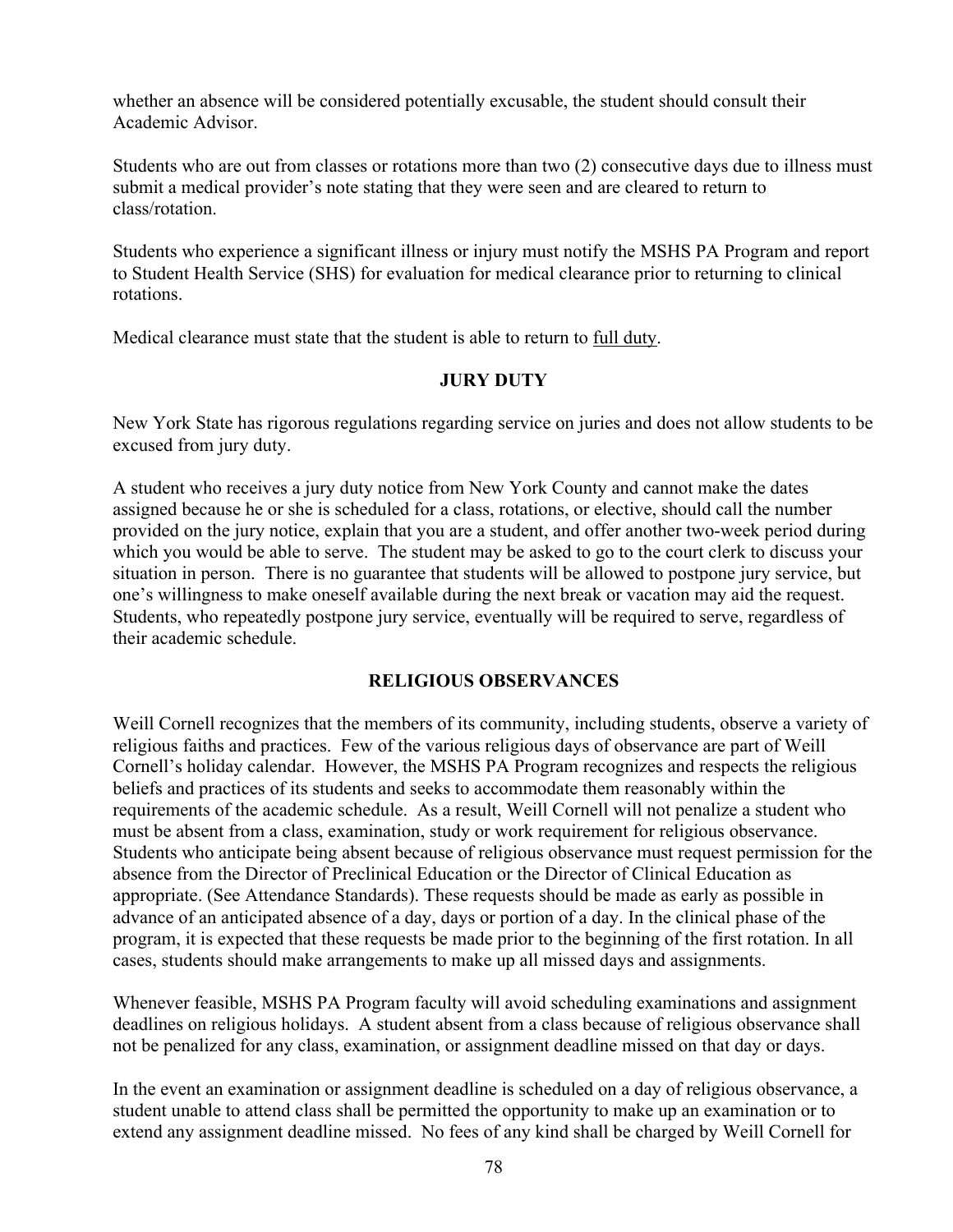making available an opportunity to make up an examination or assignment.

No adverse or prejudicial effect shall result to any student who takes advantage of the provisions of this policy. If a student believes that they are not being granted the full benefits of the policy and has not been successful resolving the matter with the Director of Preclinical Education or the Director of Clinical Education, the student may confer with the Program Director. In the event a student continues to believe that they are not receiving the benefits of this policy, the student may file an appeal under the appeal provision of the grievance policy.

Finals Week – in the event that a religious holiday falls during finals week, students are advised to speak with the Director of Preclinical Education as soon as possible to make alternative arrangements such as taking the examination during vacation week. All final examinations must be completed prior to the start of subsequent semester.

# **Request and Notification**

In general, absences are excused at the discretion of the Director of Preclinical Education and the Director of Clinical Education, and prior permission to be excused from a scheduled activity is to be sought by the student in writing using the MSHS PA Program *Absence Form.* Students must ask for permission individually for themselves; students may not request permission for absences on behalf of other students. Emergent absences require notification and planned absences require both notification and permission in order to be considered excused.

In the process of permitting an excused absence, the MSHS PA Program administration will determine how the appropriate faculty or clinical preceptor are to be notified and the role of the student in this process. In any discussion of a requested absence, the student must include an explicit discussion of:

- The reason for the absence
- The student's plan to acquire the information missed, including making up time missed from clinical rotations
- The arrangement by the student for coverage of all clinical or course responsibilities
- The student's arrangements to identify and notify all faculty, house staff, and students affected by this absence
- The time frame of the absence

# **LEAVE OF ABSENCE POLICY**

A Leave of Absence (LOA) is an approved specified period of time in which a student is excused from rotations or didactics and may return without reapplication to the MHS PA Program. A student may request and be granted a LOA from the MSHS PA Program, if the following conditions are met:

- 1. The student must be in good academic standing as judged by the Committee for Promotion and Graduation.
- 2. A student must write a formal detailed letter to the Program Director, detailing the request for the LOA.
- 3. The LOA must be for a legitimate reason, as judged by the Program Director and the Committee for Promotion and Graduation, i.e. personal, financial, illness, etc.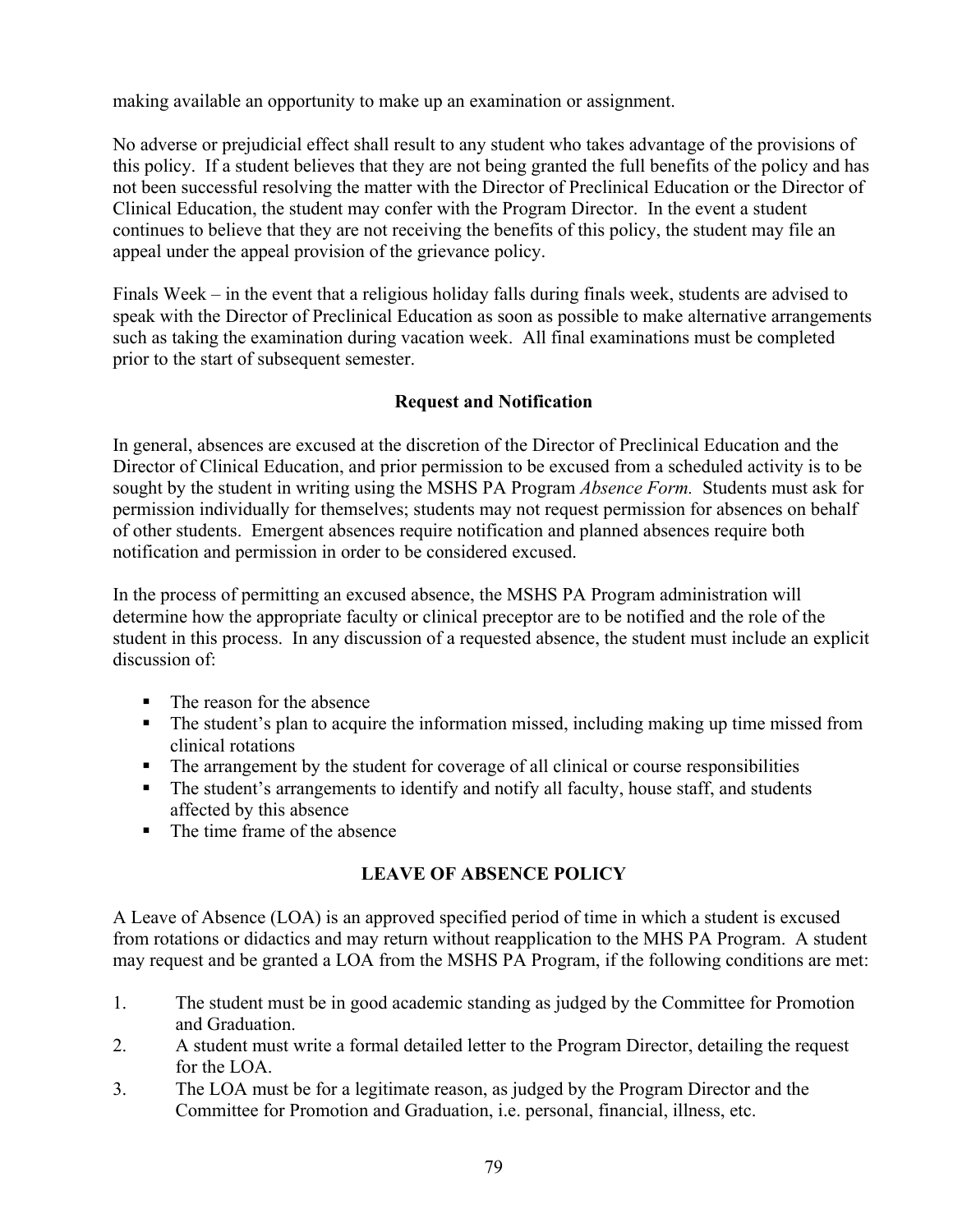A LOA is granted by the Committee for Promotion and Graduation on the recommendation of the Program Director and is only for the requested and approved period of time and cannot be extended without the student repeating the formal procedure outlined above.

The leave of absence does not relieve the student of the obligation to comply with the policies and procedures of the MSHS PA Program, including but not limited to, those standards governing course remediation and repetition, completion of academic work and time frames for completion of the MSHS PA Program curriculum.

A student on LOA is responsible for the fee schedule that is in effect upon their return to the MSHS PA Program. Taking a leave of absence also may have implications for student loan deferment/repayment status, housing, health coverage, or financial aid eligibility. Prior to applying for a leave of absence, students should discuss their individual circumstance with the Office of Financial Aid to ensure that loans and financial aid are not adversely affected by the leave.

Students on leave may also be charged other fees to continue to receive MSHS PA Program benefits or services*.* 

Students who do not return to full-time status at the end of an approved leave, and who have not applied for and been approved for continuation of their leave of absence status, will be considered to have withdrawn from the MSHS PA Program. Under certain circumstances, a student who wishes to return from a leave may have to satisfy previously set conditions for rematriculation.

# **Types of Leaves**

## **Medical**

A medical leave of absence is granted by the Program Director upon the recommendation of the student's treating physician and/or an administrative physician consultant appointed by the MSHS PA Program. The purpose of the medical leave is to enable students to seek treatment for a healthrelated condition that interferes with the student's ability to undertake the curriculum or that poses a threat to the health and safety of the student or others. The term of the leave is for a period of time based upon the recommendation of the treating physician and/or administrative physician consultant. The leave may be extended based upon the recommendation of the treating physician and/or an administrative physician consultant. To apply for a medical leave, a student must meet with the Program Director who can provide the student with the name of an administrative physician consultant as needed.

#### **Personal**

The Program Director grants a personal leave of absence. A personal leave enables a student to take time off, in extenuating circumstances, to address issues of a personal nature, including those related to the health and well-being of a family member or partner.

# **Leaves Initiated by the MSHS PA Program**

Under certain circumstances, a student experiencing difficulty in the MSHS PA Program may be permitted, or required, to take a leave of absence as discussed above in the Standards of Conduct.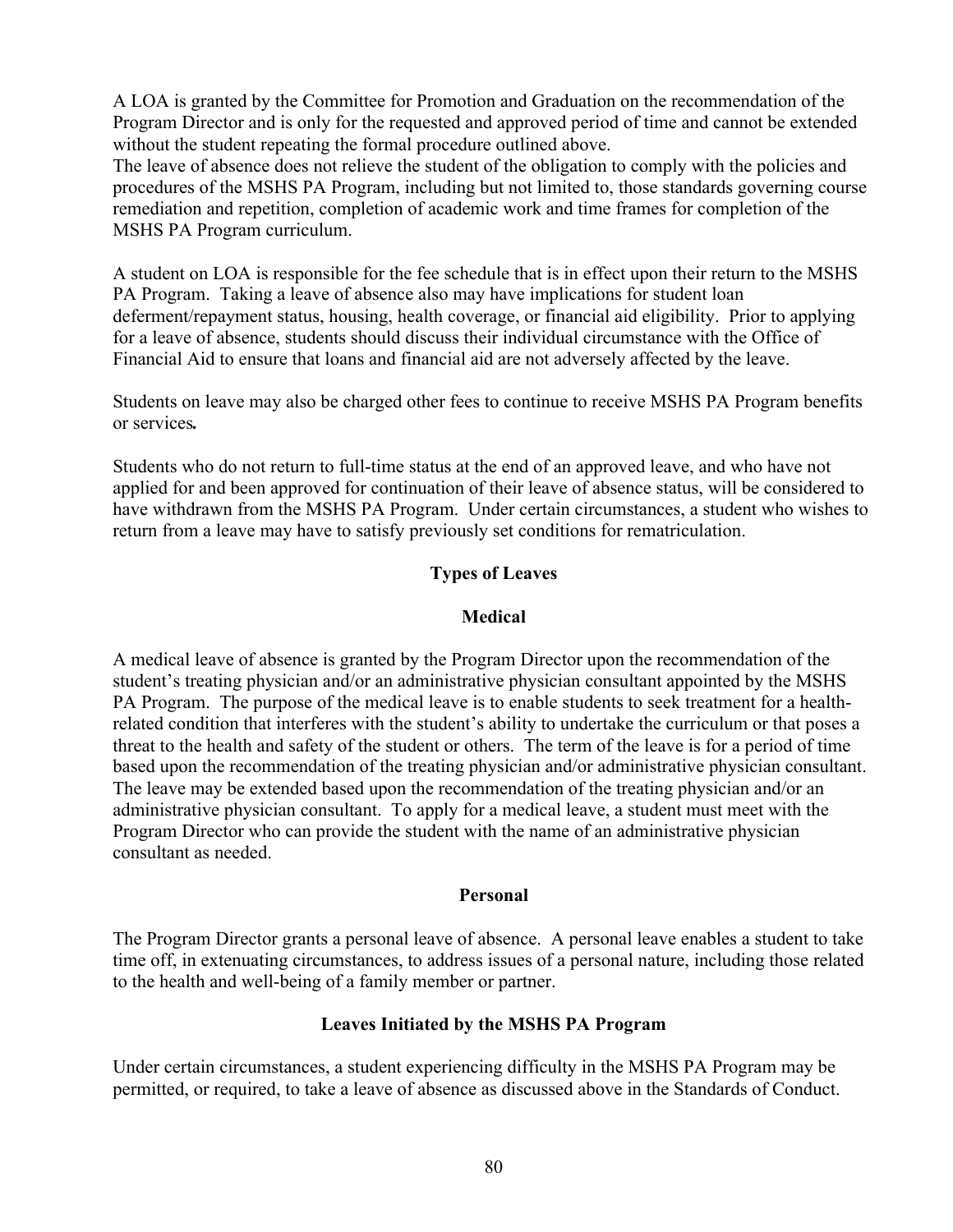## **Return to Studies from Leaves of Absence**

At the time a leave of absence is granted, the MSHS PA Program determines the length of the leave and the conditions, if any, for a return from the leave of absence. Extensions of a leave of absence are not automatic, even if within the time frame permitted for the category of leave.

A student who determines that they will not be returning at the time scheduled for a leave to end should consult with the Program Director as early as possible before the scheduled return date. This will enable a student to learn whether or not an extension of the leave of absence can be granted, or if the student needs to make other arrangements.

Similarly, if conditions have been set for a student's eligibility to return from a leave, the student should demonstrate, in a timely fashion to the Program Director, that they have satisfied the rematriculation requirements.

If a student does not return from a leave at the conclusion of the set time period, and has not received an extension in writing, the individual will be deemed to have withdrawn from the MSHS PA Program. Similarly, if a student has not satisfied the criteria to return, if any, and has not received an extension in writing, they will be deemed to have withdrawn. No further action will be necessary to finalize the withdrawal.

# **Examination Policy**

All examinations will start promptly at the time indicated in the canvas calendar (medcornell.instructure.com). Students will have the time indicated to complete the examination. There will be no extension of this time. Per the student honor code, students may not reproduce the contents of any examination by any means. Examination proctors are responsible for the maintenance of a controlled testing environment. During the testing period, students will abide by the instructions of the proctor as well as testing platform (e.g., Examplify/Exam Monitor) and will not disrupt the testing environment. Any dispute of a proctor's actions will be addressed at a later time by the MSHS PA Program Administration.

All student belongings must be inaccessible during exam administrations. Students are to remove everything from their workspace except for an approved device (iPad or laptop) and if desired, a cleared dry erase board and marker for use as "scrap". At the completion of the exam, the student is responsible for clearing the dry erase board, and displaying it to the proctor.

No cell phones or other electronic devices (other than the iPads or laptops) are permitted within the testing environment, unless specified by the proctor.

No questions will be entertained during the exam.

In the event that a student is having a technology problem during the examination, they must alert the proctor or designated PA program faculty immediately and inform them of the issue to work towards a resolution.

When the testing environment is a proctored classroom setting, no student may leave the room until all students have arrived for the exam. Students are not permitted to leave their seats during the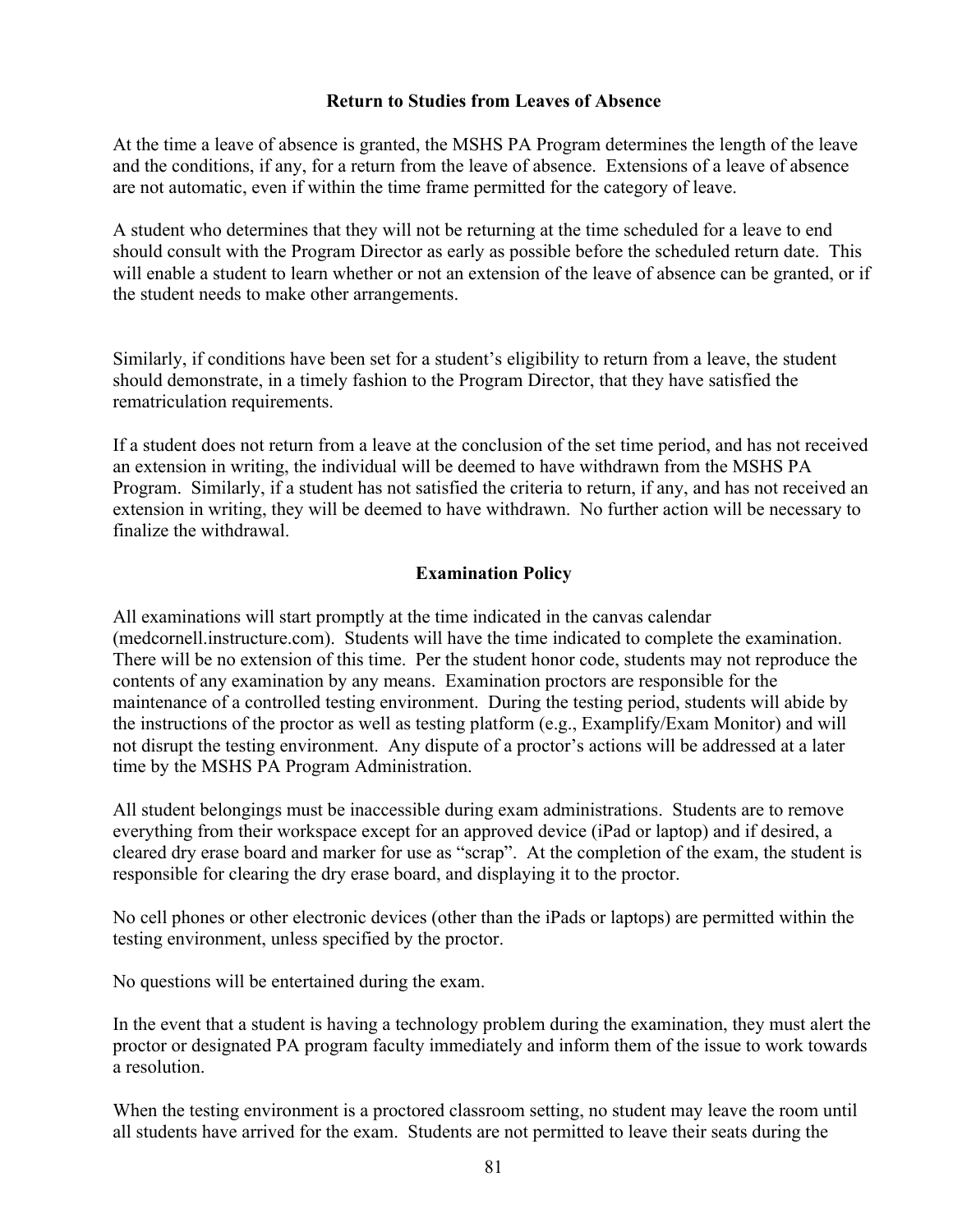exam. Once the student has completed and successfully uploaded their exam, they may leave the room. Students who have finished the exam are reminded to be respectful of their classmates and be as quiet as possible while the exam is in progress. Students may not return to the exam room until the remainder of the class has completed the exam.

In accordance with the MSHS PA Program Standards of Conduct and the NCCPA policies, students are reminded of the following:

Students are not to discuss the test with other students:

- This includes sharing exam questions or general subject matter,
- Students are not to seek information about the exam prior to its administration from other students,
- Students are not to copy answers from other students during the exam,
- Students are not to make notes during the exam or copying or memorizing or reproducing test items,
- Students are not to steal exam materials,
- Students are to refrain from any behavior that may cast doubt on the exam results.

Students who are found to be in violation of these guidelines will be brought before the Committee on Promotion and Graduation in accordance with the policy outlined above in the Standards of Conduct.

# **Access to Examination Answers, Grades, and Student Assessment Forms**

Students may review their exams by appointment with their Academic Advisor or the Director of Preclinical Education, or Director of Clinical Education. However, students are not permitted to make notes or copies.

# **Course Materials**

Most course materials are available on the Learning Management System website (currently Canvas, available at https://login.weill.cornell.edu/ds/canvas/), although other platforms may be used to communicate with students. Materials can be downloaded for viewing and annotation for personal use only. Hardcopies of some student handouts may be provided in class at the discretion of the lecturer.

#### **Communications to Students**

To keep apprised of schedule changes, room assignments, exam information, and other course announcements, is very important that students check the Canvas course website and their Cornell email daily. Students may also be contacted by telephone as necessary, particularly for late changes to courses or weather-related emergencies.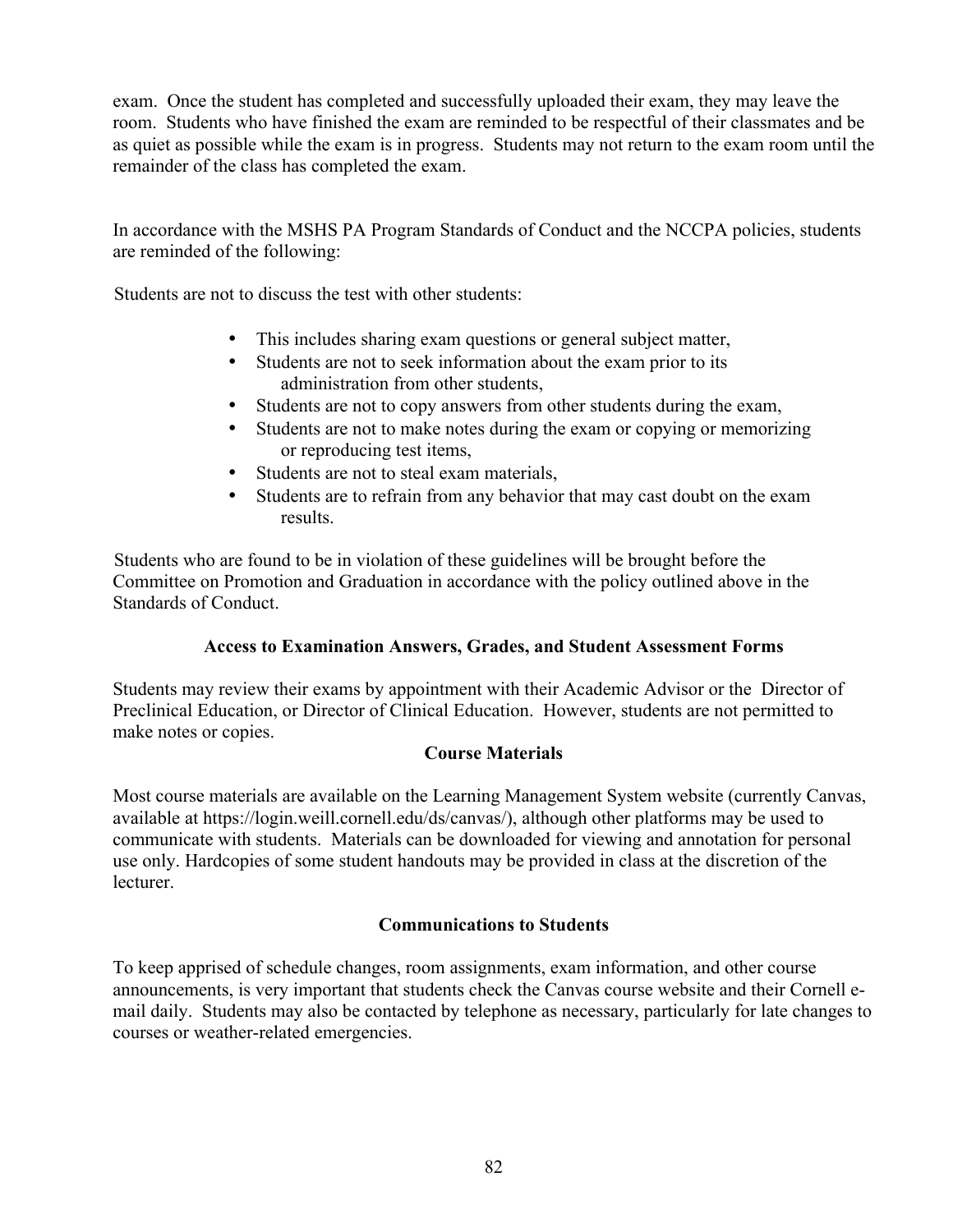#### **Student Transportation**

Transportation is the responsibility of each individual student. Recommended routes of travel are provided. Additional transportation policies and procedures are specifically provided with course materials. Clinical students should anticipate their required working hours at each clinical site as they make appropriate plans for travel. The current transportation reimbursement policy will be provided during the clinical orientation, and will be available in writing in the Clinical Guidelines and Syllabus. Students should not expect to be reimbursed by the PA Program above any reasonable and customary travel expenses as set forth in policy.

#### **STUDENT RECORDS**

It is the policy of the Medical College to protect information contained in student records from unauthorized disclosure and to comply with the provisions of the Family Education Rights and Privacy Act of 1974 (FERPA) and regulations thereunder. The policy extends to students the right to inspect and review their education records and provides students the right to request that their record be amended if the student believes that the record contains inaccurate or misleading information or if it violates the student's privacy rights. If a student believes the Medical College has failed to comply with the requirements of FERPA, a student may file a complaint with the United States Department of Education. The full Cornell University Policy on Access to Student Information can be found at http://www.dfa.cornell.edu/cms/treasurer/policyoffice/policies/volumes/governance/upload/vol4\_5.p df.

#### **A. Releasing Education Records**

Education records may be released in person or in writing to an inquirer, and only with the written and signed consent of the student, except when FERPA authorizes disclosure without consent as indicated below.

#### **1. Directory Information**

The following information about each student is considered public directory information and may be released or disclosed without a student's consent. However, a student may elect to have his/her directory information withheld by completing Information Non-Disclosure Statement and submitting it to the Weill Cornell. The Non-Disclosure form must be on file with the Program office within ten days of the start of the Program.

Name Date and place of birth The most recent previous educational institution attended Major fields of study Degrees and awards received Honor society memberships Extracurricular activities Dates of attendance Local address and telephone number

Weill Cornell Medicine, including Weill Cornell Medical College, Weill Cornell Graduate School of Medical Sciences, and the MSHS Physician Assistant Program, reserves the right to release such directory information as evaluated on a case-by-case basis.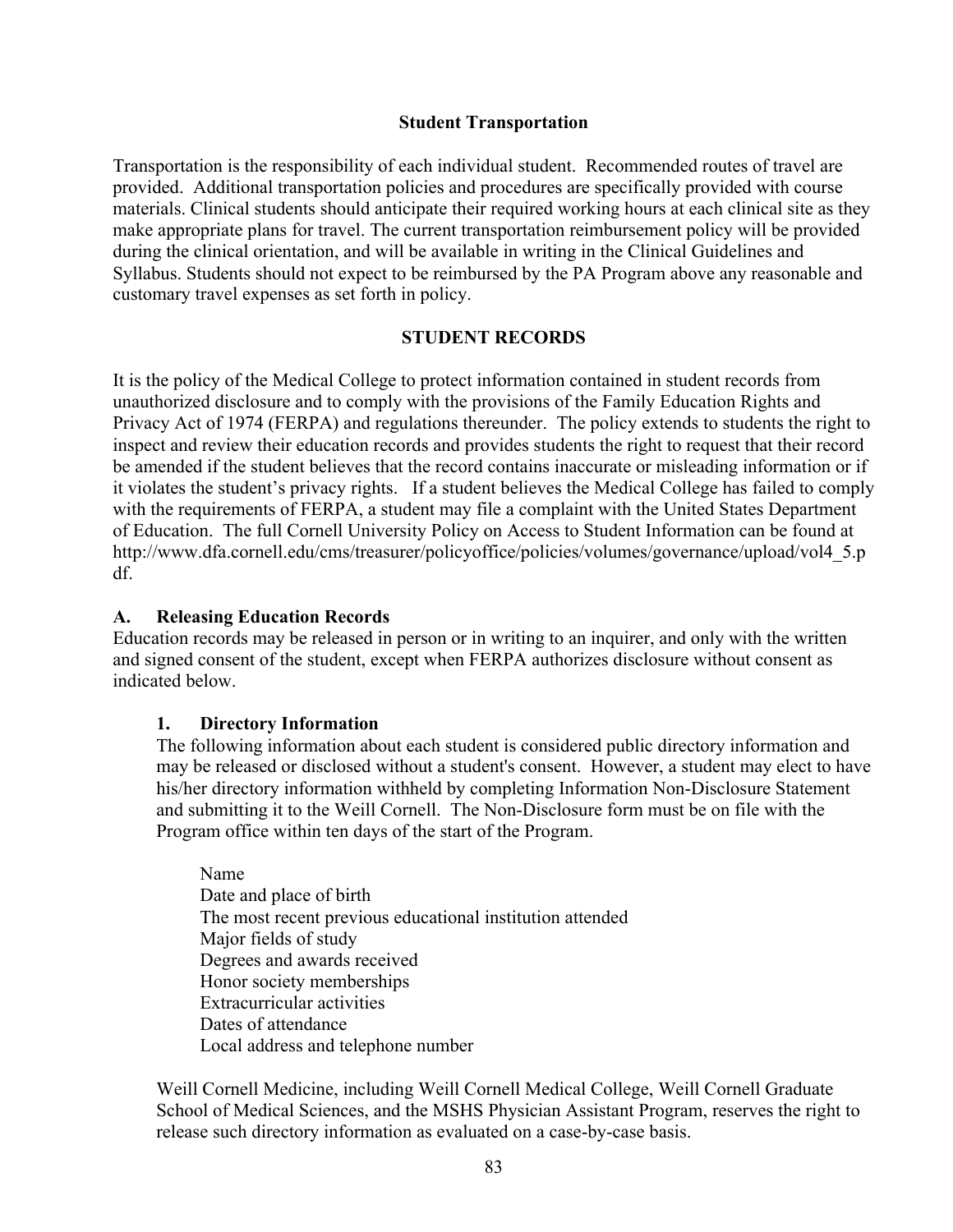# **2. Personally Identifiable Information**

The following information is considered personal information of each student and will not be released or disclosed except with a student's signed, written consent, or as provided herein:

Grades and academic standing Evaluations Financial aid information Undergraduate record and scores on standardized tests (MCAT, GRE, others) Social Security number

# **3. Personally Identifiable information may be disclosed without consent:**

- to students who request an opportunity to inspect their education records;
- to members of the faculty and other Weill Cornell officials with legitimate need to know;
- to institutions at which a student seeks to enroll;
- to specific federal and state officials, as provided by law;
- in connection with a student's application for, or receipt of financial aid;
- to organizations conducting studies for, or on behalf of, educational institutions or agencies, for the purpose of developing, validating, or administering predictive tests, administering student aid programs and improving instruction, if such studies are conducted in a manner which will not permit personal identification of students or their parents by persons outside the organization doing the study and such information will be

destroyed when no longer needed for the purpose for which it is conducted;

- to courts, government agencies, and others in compliance with a judicial order or lawfully issued subpoena, provided than an effort is made to inform the student by telephone or mail before complying with the subpoena or order;
- to accrediting organizations in order to carry out their accrediting function; and
- to the parents of a dependent student as defined in the Internal Revenue Code.
- -to appropriate parties in a health or safety emergency if knowledge of this information is necessary to protect the health and safety of the student or other individuals.
- 4. Anyone who releases education records must maintain the name of the party making the request, any additional party to whom it may be re-released, and the legitimate interest the party had in requesting or obtaining the information. A student may inspect this record of requests.

# **B. Permitting Students to Inspect and Review Education Records**

A student may inspect and review his or her education records after making a written request. The Medical College may refuse to permit a student to inspect the following education records:

- Records of instructional, supervisory, and administrative personnel which are the in the sole possession of the maker and are not accessible or revealed to any other person except a temporary substitute.

- Financial records of a student's parents

-Medical and counseling records available only to those participating in the student's treatment.

- Letters of recommendation placed in the student's education record prior to January 1, 1975 or with respect to which a student has waived right of access.

-Education Records connected with an application to attend the Medical School if that application was denied or the applicant never attended the Medical School.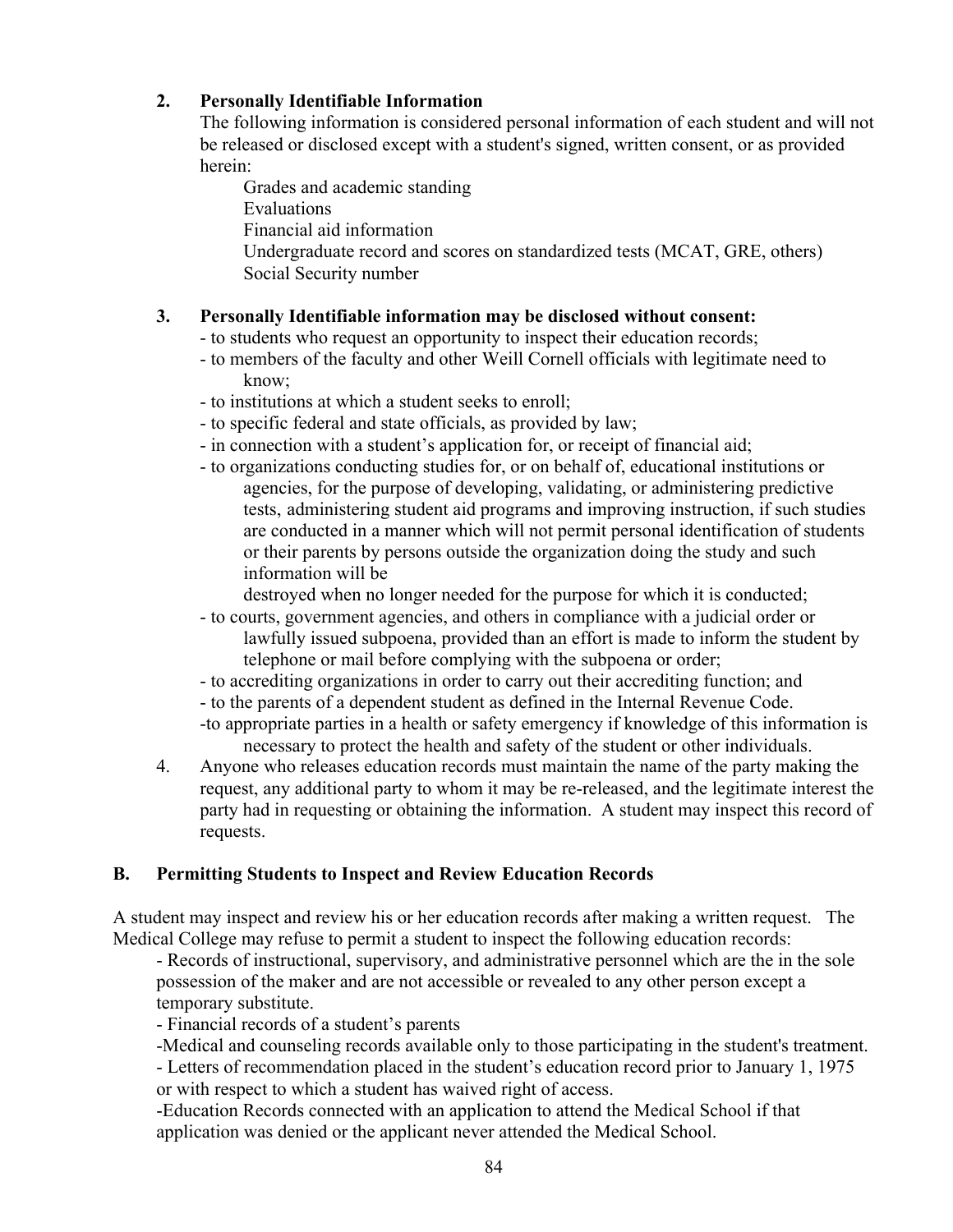Such privileged information will not be disclosed to students, except that with respect to medical records, a student may have a physician or other appropriate professional review the record.

Faculty and staff members are deemed to have a legitimate need for privileged information contained in a student's education record when such information is required: (1) for purposes of evaluations or recommendations; (2) for purposes of any internal or external action or proceedings affecting the student or the institution with respect to the student, including proceedings to amend or correct an education record. Custodians of the records and members of their immediate staffs have right of access at all times.

Faculty and staff members are defined as all members of the Medical College Faculty, the executive and administrative officers of the University and the Medical College, including from the Office of University Counsel, and members of their professional staffs, and outside professionals working on a matter with any of the named categories of Medical College employees.

# **PROCESS FOR INSPECTING RECORDS AND AMENDMENT OF RECORDS**

A request by a student to review and inspect the records and information relating directly to him or her shall be in writing, addressed to the custodian of records, signed by the student and thereafter retained in the record folder. Requests for inspection will be honored as soon as practicable, but in no event later than forty-five (45) days from the date of receipt of the request.

A student may inspect records only in the presence of a designated administrator. Students may obtain copies of material in their education record, other than the transcript and permanent record card, by paying a per page fee. All such copies shall bear a conspicuous legend that the copy is not an official document. Transcripts and record cards may not be copied because of the possibility of misuse.

A student may request that his or her record be amended on the grounds that the information contained therein is inaccurate, misleading, inappropriate, or in violation of his or her right of privacy. Such custodian must decide whether to amend the record as required within a reasonable amount of time. If the custodian or maker of the record refuses to make the requested change, then, such custodian shall inform the student of the decision and of the student's right to a hearing. Upon request of the student, the Program Director will promptly appoint a member of the faculty or administrative staff not having a direct interest in the matter to investigate the matter and hold a hearing. Any such hearing will be held upon five (5) days written notice to the student and those persons called to testify; and, will afford the student a full opportunity to present evidence relevant to the issues. A student, at his or her own expense, may be accompanied or represented by an attorney or an advisor.

After conclusion of the investigation and hearing, the faculty or staff member conducting the same shall submit a written report and recommendation to the Program Director, based solely on the evidence presented. The Program Director will thereafter notify the student in writing as to whether or not the record will be amended. If the record is not to be amended, the student shall have the opportunity to place in the record a written statement commenting on the information, which was sought to be corrected, and/or setting forth reasons for disagreeing with the decision not to correct the file. If the record is to be amended, the Program Director shall instruct that the record be amended accordingly and inform the student of the amendment in writing.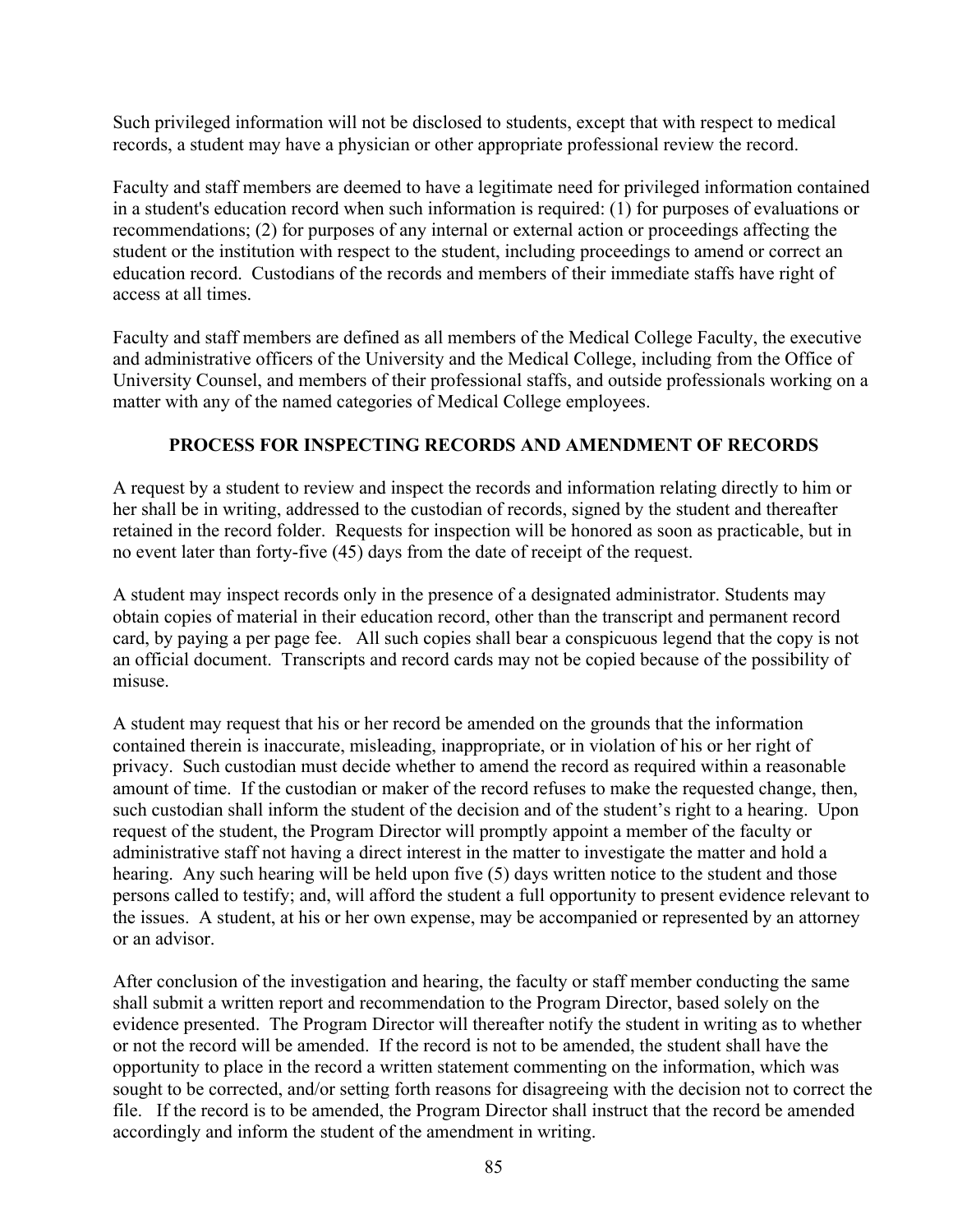## **C. Custody and Location of Records**

Student education records are maintained in the following offices and requests for inspection should be addressed to those offices:

General records - including disciplinary records, are maintained in either the office of the Program or the Program Director.

Departmental records - maintained in the Office of the Associate Dean (Weill Cornell Graduate School of Medical Science) or the Program Director.

Financial records - maintained in the Office of Student Accounting or the Program.

#### **REQUEST FOR TRANSCRIPTS**

Any student or graduate may request (in writing) that a transcript of his/her record be mailed to accredited hospitals and to educational or other recognized institutions as credentials in support of an application for a position or promotion. All transcripts are marked "confidential" and carry the instruction that they are not to be turned over to the candidate. This rule exists to avoid possible loss and fraudulent use of an official document of Weill Cornell. Students or alumni may send their requests to Weill Cornell Graduate School of Medical Sciences, MSHS PA Program, 570 Lexington Avenue, 9th floor, New York, NY 10022. Telephone: (646) 962-7277.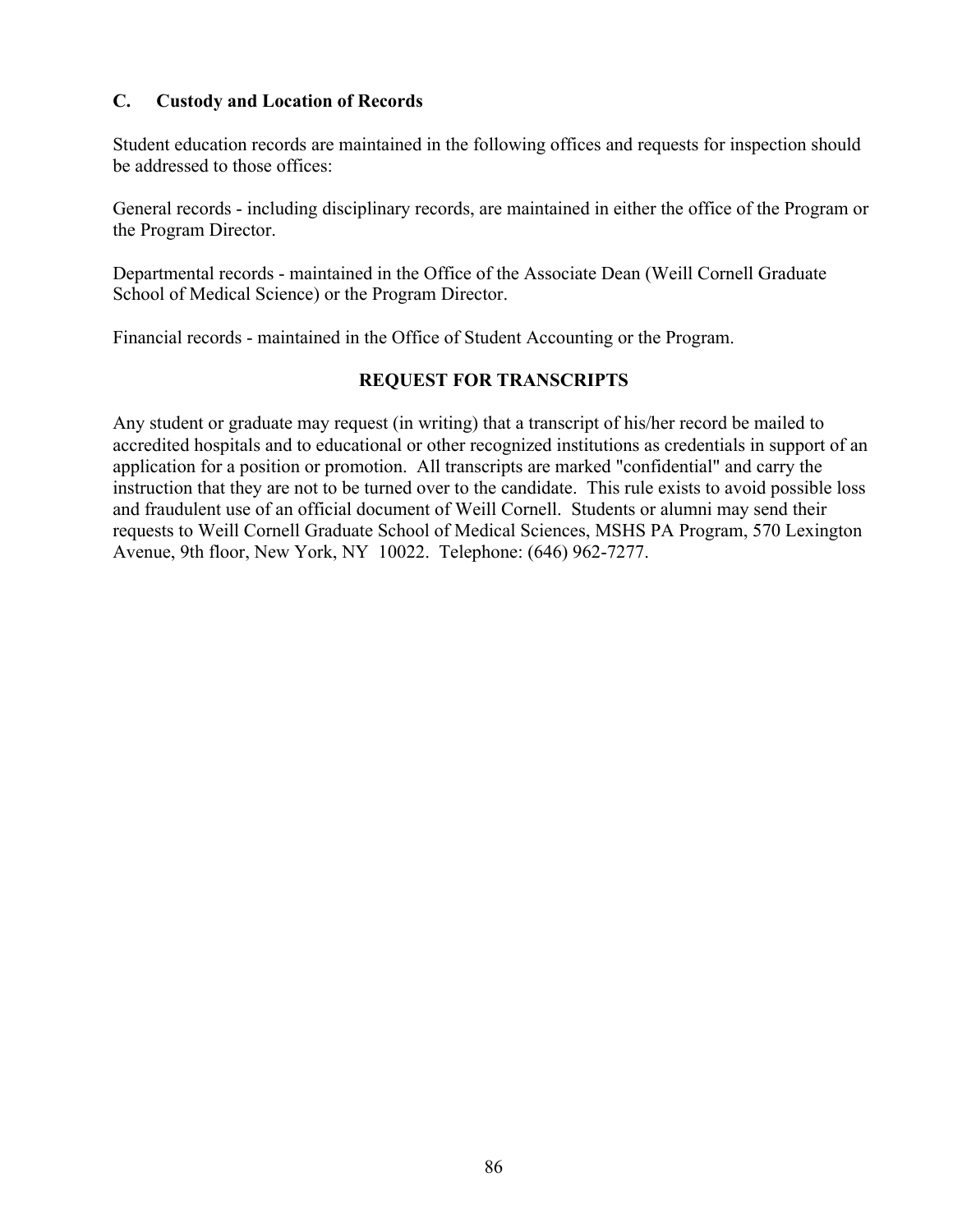# **STUDENT LIFE**

# **Life in New York City**

New York is one of the world's great cities. The Upper East Side of Manhattan is a comfortable, convenient and generally safe residential neighborhood. Students have easy access to an unparalleled range of cultural and recreational activities including art, music, theater, cinema, sports, and dining. Most of these activities are within walking distance or easily reached by public transportation. As a result, few students require an automobile. All students are to assume full responsibility for housing, meals, telephone service, transportation, parking facilities, books, equipment, and other living expenses.

# **Housing Policy**

- 1. At this point in time the MSHS PA Program is unable to guarantee housing for students. This is due to the limited nature of housing for all students of Weill Cornell. Every effort is made to secure on-campus housing for interested students. The Program has calculated the housing portion of the student tuition and fees budgeted to reflect current on-campus pricing. Budget adjustments can be made as needed for students living in off-campus housing.
- 2. All Program Housing applications must be submitted to the MSHS PA Program office, not the Housing Office. For incoming students, housing applications will be accepted until May  $1<sup>st</sup>$ , at which time the final prioritization will be determined.
- 3. The priority list for students is determined by the PA Program Director, not the Housing office.
- 4. Incoming students are prioritized for Housing based upon the distance they have traveled to come to the MSHS PA Program. Using the address on the CASPA Application, the distance is calculated by the Program staff using Mapquest.com or another similar web-based software.
- 5. After any initial housing placements have been completed, applications will be prioritized based upon the order in which they are received.
- 6. Any student initially refusing housing will be given lowest priority should they request housing at a later time, irrespective of their start date, anticipated date of completion, or any other factor.
- 7. These policies apply to both single and family housing.
- 8. Once accepted into any of Weill Cornell's housing facilities the Housing Office of Weill Cornell determines the regulations for occupants.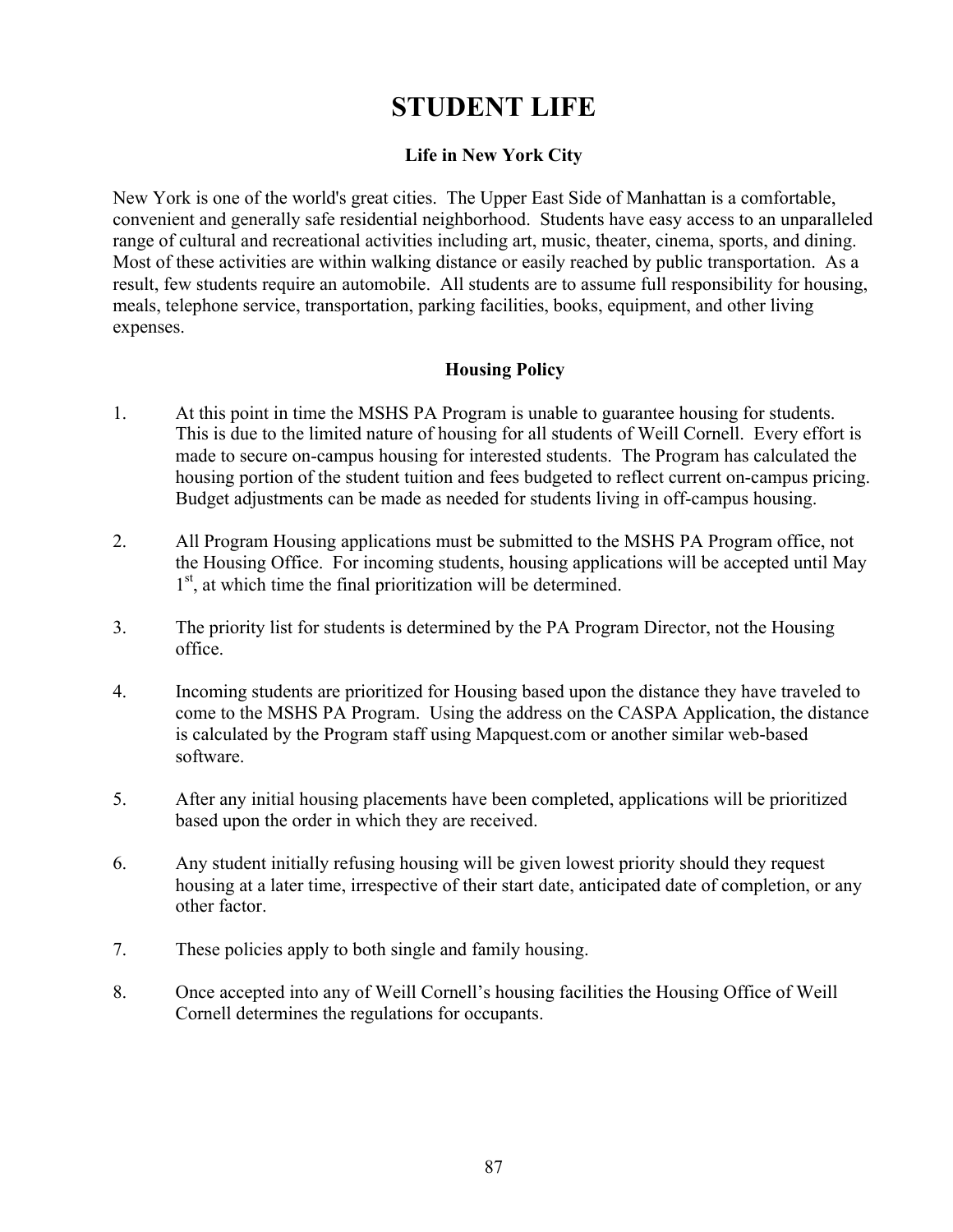## **Religious Institutions**

The following is a list of some places of worship within walking distance:

## CATHOLIC

St. Catherine of Sienna, 69th Street, btw. First and York Avenues St. Jean Baptiste, Lexington Avenue btw. 75th and 76th Streets. St. Vincent Ferrer, East 66th Street and Lexington Avenue Cathedral of St. Patrick, 460 Madison Avenue (at  $50<sup>th</sup>$  Street) St. John the Evangelist Parish, 348 E. 55<sup>th</sup> Street, NY NY 10022

#### JEWISH

Shaaray Tefila (Reform), East 79th Street at Second Avenue Park East Synagogue (Orthodox), East 67th Street between Third and Lexington Avenues Central Synagogue, 123 East 55th Street East 55th Conservative Synagogue, 308 East 55th Street

#### PROTESTANT

Bethany Memorial Reformed Church, East 67th St. and First Avenue Epiphany Episcopal Church, East 74th Street and York Avenue Jan Hus Presbyterian Church, East 74th Street between First and Second Avenues Christ Church United Methodist, East 60th Street and Park Avenue Trinity Baptist Church, East 61st Street at Second Avenue Heritage Baptist Church,  $8<sup>th</sup>$  Avenue at  $36<sup>th</sup>$  Street Holy Trinity Lutheran Church, 3 West 65th Street at Central Park West (Use 66th Street Crosstown Bus)

#### NON-DENOMINATIONAL

New York-Presbyterian Hospital Chapel (Cornell Campus) Lobby of the  $68<sup>th</sup>$  Street Entrance Schedule of services posted at that location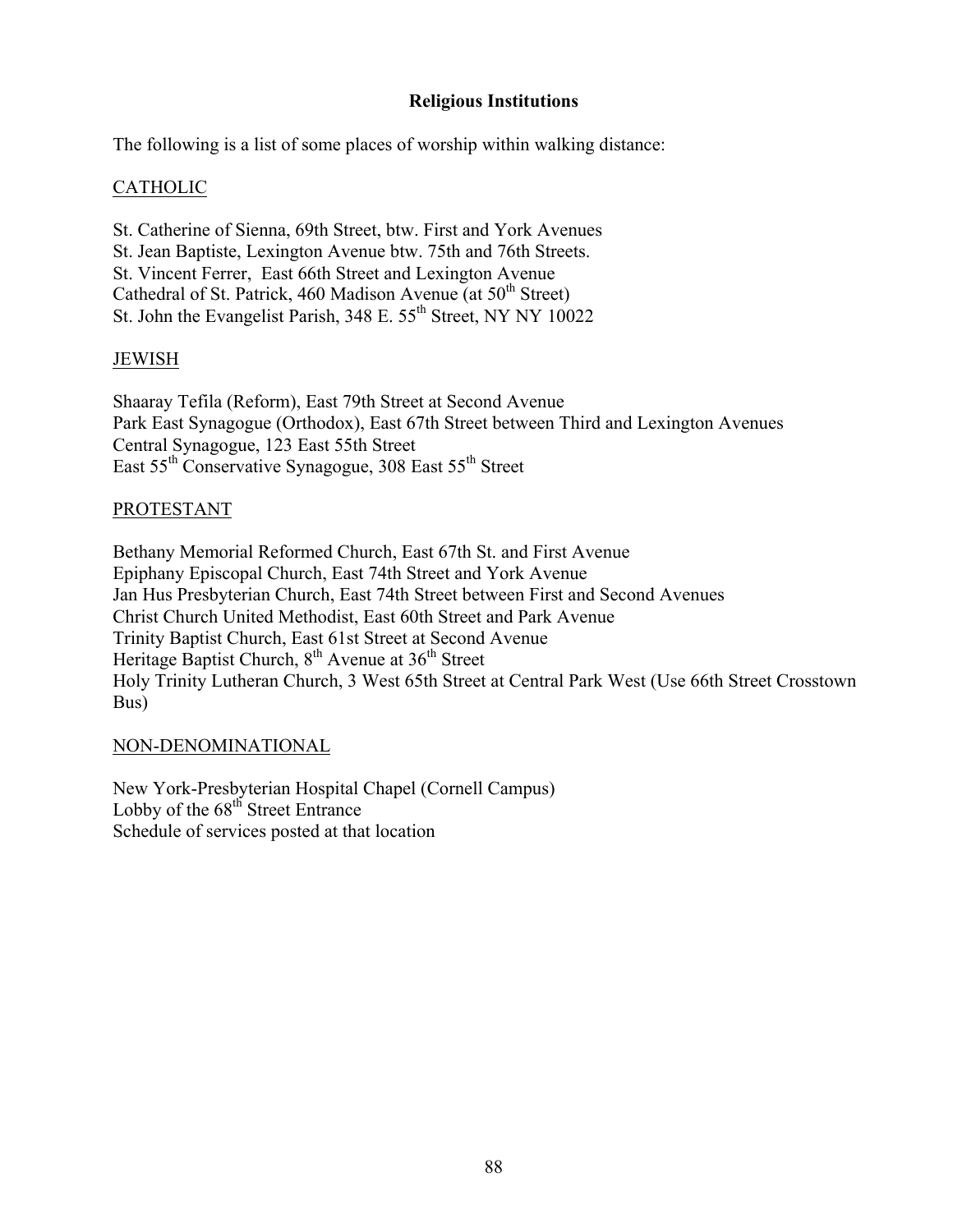# **CLASS REPRESENTATIVES**

Each cohort will elect four (4) preclinical students to represent their class and serve as liaisons between the program faculty and classmates. These elections are held within the first six (6) weeks of the program and these elected representatives may serve on various Weill Cornell Medicine committees. Specific duties of class representatives I, II, III and IV may change from cohort to cohort; the current duties will be delineated in a separate document to be provided to students in advance of the scheduled election.

Once students are familiar with the various roles and responsibilities of each representative position, students will email the designated faculty member with:

1) their name, 2) the representative position for which they are running, 3) a brief statement to the class explaining why they are interested and how they feel they are qualified for the position.

Class Representative I, who most recently completed their preclinical phase, will create an anonymous online ballot and send to the new preclinical cohort for voting. Once the votes have been tallied and results finalized, the class will be notified via email and the elected students will assume the responsibilities of their role, effective immediately.

Eligibility to participate as a class representative and/or serve on any Weill Cornell Medicine committee will be determined by the MSHS PA Program faculty. Students must be in good academic standing throughout the duration of their matriculation; otherwise, their participation may be suspended or terminated. Every effort will be made to minimize the impact of committee involvement with academic classes and rotations. Students who find participation on a committee or their responsibilities as a class representative interferes with their academic performance should discuss their situation with the Director of Preclinical Education or Director of Clinical Education to determine if continued participation is advisable.

# **STUDENT SOCIETY (AAPA/NYSSPA)**

Members of the student body may represent the PA program as a member of a student society which will be officially recognized by other organizations including the Student Academy of the American Academy of Physician Assistants (AAPA) and New York State Society of Physician Assistants (NYSSPA). Students interested in becoming part of the student society should contact the PA program faculty member designated as Student Society advisor. Representation in the student society is a yearly term with elections occurring during the first week of June each year.

Refer to the following website pages for details and positions available.

https://www.aapa.org/about/aapa-governance-leadership/student-academy/

www.NYSSPA.org/PAStudentResources

**The PA Program will assist students in becoming members of the Student Academy of the American Academy of Physician Assistants (AAPA, at www.aapa.org) and the New York State Society of Physician Assistants (NYSSPA, at www.nysspa.org).**